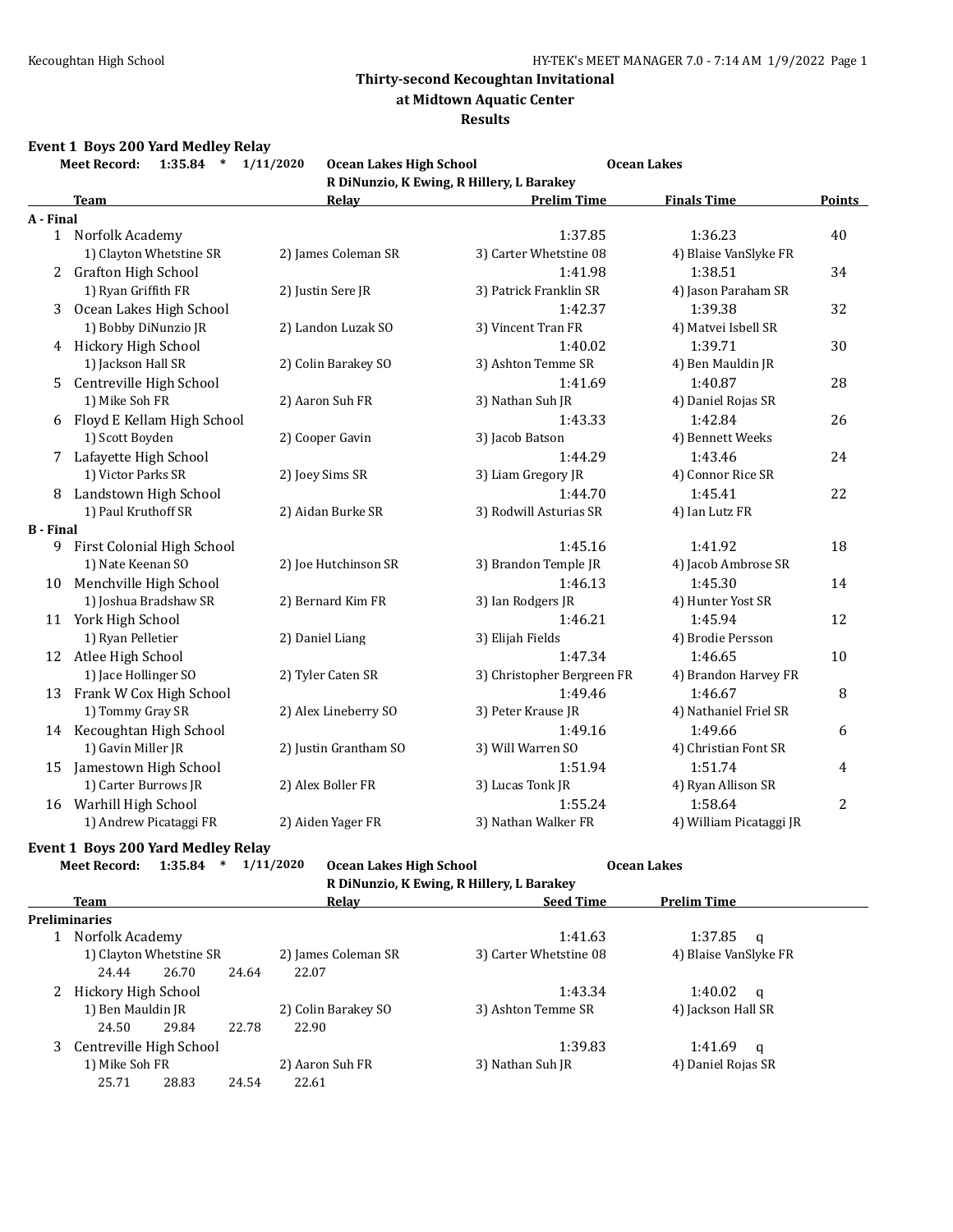**at Midtown Aquatic Center**

**Results**

**Preliminaries ... (Event 1 Boys 200 Yard Medley Relay)**

| <b>NT</b><br>4 Grafton High School<br>1:41.98<br>q<br>2) Ryan Griffith FR<br>3) Jason Paraham SR<br>1) Patrick Franklin SR<br>4) Justin Sere JR<br>29.96<br>25.46<br>21.93<br>24.63<br>Ocean Lakes High School<br>1:35.50<br>1:42.37 $q$<br>5.<br>1) Bobby DiNunzio JR<br>3) Vincent Tran FR<br>4) Matvei Isbell SR<br>2) Landon Luzak SO<br>24.86<br>29.51<br>21.88<br>26.12<br>6 Floyd E Kellam High School<br><b>NT</b><br>1:43.33<br>q<br>1) Scott Boyden<br>3) Jacob Batson<br>4) Bennett Weeks<br>2) Cooper Gavin<br>25.23<br>27.56<br>26.11<br>24.43<br>7 Lafayette High School<br>1:42.23<br>1:44.29<br>q<br>1) Victor Parks SR<br>2) Joey Sims SR<br>3) Liam Gregory JR<br>4) Connor Rice SR<br>26.21<br>29.57<br>22.70<br>25.81<br>8 Landstown High School<br><b>NT</b><br>1:44.70 $q$<br>1) Paul Kruthoff SR<br>3) Rodwill Asturias SR<br>4) Ian Lutz FR<br>2) Aidan Burke SR<br>25.76<br>28.91<br>27.88<br>22.15<br><b>NT</b><br>9 First Colonial High School<br>1:45.16<br>$\mathbf{q}$<br>1) Nate Keenan SO<br>3) Brandon Temple JR<br>4) Jacob Ambrose SR<br>2) Joe Hutchinson SR<br>27.08<br>28.27<br>24.09<br>25.72<br>10 Menchville High School<br>1:47.88<br>1:46.13<br>q<br>1) Joshua Bradshaw SR<br>2) Bernard Kim FR<br>3) Ian Rodgers JR<br>4) Hunter Yost SR<br>28.42<br>32.46<br>21.66<br>23.59<br>11 York High School<br><b>NT</b><br>1:46.21<br>q<br>1) Ryan Pelletier<br>2) Daniel Liang<br>3) Elijah Fields<br>4) Brodie Persson<br>29.72<br>28.31<br>24.13<br>24.05<br>1:37.51<br>12 Atlee High School<br>1:47.34<br>$\mathbf{q}$<br>1) Jace Hollinger SO<br>3) Christopher Bergreen FR<br>4) Brandon Harvey FR<br>2) Tyler Caten SR<br>27.28<br>29.11<br>27.29<br>23.66<br>1:50.02<br>13 Kecoughtan High School<br>1:49.16<br>$\mathbf{q}$<br>3) Will Warren SO<br>1) Gavin Miller JR<br>2) Justin Grantham SO<br>4) Christian Font SR<br>28.70<br>28.73<br>34.53<br>17.20<br>14 Frank W Cox High School<br><b>NT</b><br>1:49.46<br>$\mathbf{q}$<br>1) Tommy Gray SR<br>3) Peter Krause JR<br>4) Nathaniel Friel SR<br>2) Alex Lineberry SO<br>29.58<br>30.32<br>25.95<br>23.61<br>Jamestown High School<br>1:48.57<br>1:51.94<br>$\mathsf{q}$<br>15<br>1) Carter Burrows JR<br>2) Alex Boller FR<br>3) Lucas Tonk JR<br>4) Ryan Allison SR<br>28.08<br>31.15<br>28.14<br>24.57<br>16 Warhill High School<br>1:52.84<br>$1:55.24$ q<br>1) Nathan Walker FR<br>2) Aiden Yager FR<br>3) Benjamin Youngs JR<br>4) William Picataggi JR<br>29.49<br>35.36<br>26.52<br>23.87<br>Glen Allen High School<br>1:45.20<br>1:58.70<br>17<br>3) Jackson Poulton FR<br>4) Seth Morris JR<br>1) Alec Orsi JR<br>2) Jonathan Hollinshead SR<br>28.69<br>28.10<br>25.26<br>36.65<br>Maury High School<br>1:59.88<br>2:01.47<br>18<br>3) Brendan Holland SO<br>1) Patrick Stiles JR<br>2) Gabe Kinnison SO<br>4) Harrison Kuehl JR<br>28.52<br>27.52<br>36.61<br>28.82<br><b>Event 2 Girls 200 Yard Medley Relay</b><br>1:44.91<br>* $1/11/2020$<br><b>First Colonial</b><br><b>Meet Record:</b><br><b>First Colonial High School</b><br>E Caldow, S Tadder, L Mckendry, K James<br><b>Prelim Time</b><br><b>Finals Time</b><br><b>Points</b><br>Team<br><u>Relav</u><br>A - Final<br>1 First Colonial High School<br>1:54.73<br>1:49.71<br>40<br>1) Kelsey James SR<br>2) Kassy McCoy SR<br>3) Madison Hartley SR<br>4) Sophia Knapp SR | reminiaries  [Event I Doys 200 Taru Meurey Relay]<br><b>Team</b> | <u>Relav</u> | <b>Seed Time</b> | <b>Prelim Time</b> |  |
|--------------------------------------------------------------------------------------------------------------------------------------------------------------------------------------------------------------------------------------------------------------------------------------------------------------------------------------------------------------------------------------------------------------------------------------------------------------------------------------------------------------------------------------------------------------------------------------------------------------------------------------------------------------------------------------------------------------------------------------------------------------------------------------------------------------------------------------------------------------------------------------------------------------------------------------------------------------------------------------------------------------------------------------------------------------------------------------------------------------------------------------------------------------------------------------------------------------------------------------------------------------------------------------------------------------------------------------------------------------------------------------------------------------------------------------------------------------------------------------------------------------------------------------------------------------------------------------------------------------------------------------------------------------------------------------------------------------------------------------------------------------------------------------------------------------------------------------------------------------------------------------------------------------------------------------------------------------------------------------------------------------------------------------------------------------------------------------------------------------------------------------------------------------------------------------------------------------------------------------------------------------------------------------------------------------------------------------------------------------------------------------------------------------------------------------------------------------------------------------------------------------------------------------------------------------------------------------------------------------------------------------------------------------------------------------------------------------------------------------------------------------------------------------------------------------------------------------------------------------------------------------------------------------------------------------------------------------------------------------------------------------------------------------------------------------------------------------------------------------------------------------------------------------------------------------------------------------------------------------------------------------------------------------------------------------------------------------------------------|------------------------------------------------------------------|--------------|------------------|--------------------|--|
|                                                                                                                                                                                                                                                                                                                                                                                                                                                                                                                                                                                                                                                                                                                                                                                                                                                                                                                                                                                                                                                                                                                                                                                                                                                                                                                                                                                                                                                                                                                                                                                                                                                                                                                                                                                                                                                                                                                                                                                                                                                                                                                                                                                                                                                                                                                                                                                                                                                                                                                                                                                                                                                                                                                                                                                                                                                                                                                                                                                                                                                                                                                                                                                                                                                                                                                                                        |                                                                  |              |                  |                    |  |
|                                                                                                                                                                                                                                                                                                                                                                                                                                                                                                                                                                                                                                                                                                                                                                                                                                                                                                                                                                                                                                                                                                                                                                                                                                                                                                                                                                                                                                                                                                                                                                                                                                                                                                                                                                                                                                                                                                                                                                                                                                                                                                                                                                                                                                                                                                                                                                                                                                                                                                                                                                                                                                                                                                                                                                                                                                                                                                                                                                                                                                                                                                                                                                                                                                                                                                                                                        |                                                                  |              |                  |                    |  |
|                                                                                                                                                                                                                                                                                                                                                                                                                                                                                                                                                                                                                                                                                                                                                                                                                                                                                                                                                                                                                                                                                                                                                                                                                                                                                                                                                                                                                                                                                                                                                                                                                                                                                                                                                                                                                                                                                                                                                                                                                                                                                                                                                                                                                                                                                                                                                                                                                                                                                                                                                                                                                                                                                                                                                                                                                                                                                                                                                                                                                                                                                                                                                                                                                                                                                                                                                        |                                                                  |              |                  |                    |  |
|                                                                                                                                                                                                                                                                                                                                                                                                                                                                                                                                                                                                                                                                                                                                                                                                                                                                                                                                                                                                                                                                                                                                                                                                                                                                                                                                                                                                                                                                                                                                                                                                                                                                                                                                                                                                                                                                                                                                                                                                                                                                                                                                                                                                                                                                                                                                                                                                                                                                                                                                                                                                                                                                                                                                                                                                                                                                                                                                                                                                                                                                                                                                                                                                                                                                                                                                                        |                                                                  |              |                  |                    |  |
|                                                                                                                                                                                                                                                                                                                                                                                                                                                                                                                                                                                                                                                                                                                                                                                                                                                                                                                                                                                                                                                                                                                                                                                                                                                                                                                                                                                                                                                                                                                                                                                                                                                                                                                                                                                                                                                                                                                                                                                                                                                                                                                                                                                                                                                                                                                                                                                                                                                                                                                                                                                                                                                                                                                                                                                                                                                                                                                                                                                                                                                                                                                                                                                                                                                                                                                                                        |                                                                  |              |                  |                    |  |
|                                                                                                                                                                                                                                                                                                                                                                                                                                                                                                                                                                                                                                                                                                                                                                                                                                                                                                                                                                                                                                                                                                                                                                                                                                                                                                                                                                                                                                                                                                                                                                                                                                                                                                                                                                                                                                                                                                                                                                                                                                                                                                                                                                                                                                                                                                                                                                                                                                                                                                                                                                                                                                                                                                                                                                                                                                                                                                                                                                                                                                                                                                                                                                                                                                                                                                                                                        |                                                                  |              |                  |                    |  |
|                                                                                                                                                                                                                                                                                                                                                                                                                                                                                                                                                                                                                                                                                                                                                                                                                                                                                                                                                                                                                                                                                                                                                                                                                                                                                                                                                                                                                                                                                                                                                                                                                                                                                                                                                                                                                                                                                                                                                                                                                                                                                                                                                                                                                                                                                                                                                                                                                                                                                                                                                                                                                                                                                                                                                                                                                                                                                                                                                                                                                                                                                                                                                                                                                                                                                                                                                        |                                                                  |              |                  |                    |  |
|                                                                                                                                                                                                                                                                                                                                                                                                                                                                                                                                                                                                                                                                                                                                                                                                                                                                                                                                                                                                                                                                                                                                                                                                                                                                                                                                                                                                                                                                                                                                                                                                                                                                                                                                                                                                                                                                                                                                                                                                                                                                                                                                                                                                                                                                                                                                                                                                                                                                                                                                                                                                                                                                                                                                                                                                                                                                                                                                                                                                                                                                                                                                                                                                                                                                                                                                                        |                                                                  |              |                  |                    |  |
|                                                                                                                                                                                                                                                                                                                                                                                                                                                                                                                                                                                                                                                                                                                                                                                                                                                                                                                                                                                                                                                                                                                                                                                                                                                                                                                                                                                                                                                                                                                                                                                                                                                                                                                                                                                                                                                                                                                                                                                                                                                                                                                                                                                                                                                                                                                                                                                                                                                                                                                                                                                                                                                                                                                                                                                                                                                                                                                                                                                                                                                                                                                                                                                                                                                                                                                                                        |                                                                  |              |                  |                    |  |
|                                                                                                                                                                                                                                                                                                                                                                                                                                                                                                                                                                                                                                                                                                                                                                                                                                                                                                                                                                                                                                                                                                                                                                                                                                                                                                                                                                                                                                                                                                                                                                                                                                                                                                                                                                                                                                                                                                                                                                                                                                                                                                                                                                                                                                                                                                                                                                                                                                                                                                                                                                                                                                                                                                                                                                                                                                                                                                                                                                                                                                                                                                                                                                                                                                                                                                                                                        |                                                                  |              |                  |                    |  |
|                                                                                                                                                                                                                                                                                                                                                                                                                                                                                                                                                                                                                                                                                                                                                                                                                                                                                                                                                                                                                                                                                                                                                                                                                                                                                                                                                                                                                                                                                                                                                                                                                                                                                                                                                                                                                                                                                                                                                                                                                                                                                                                                                                                                                                                                                                                                                                                                                                                                                                                                                                                                                                                                                                                                                                                                                                                                                                                                                                                                                                                                                                                                                                                                                                                                                                                                                        |                                                                  |              |                  |                    |  |
|                                                                                                                                                                                                                                                                                                                                                                                                                                                                                                                                                                                                                                                                                                                                                                                                                                                                                                                                                                                                                                                                                                                                                                                                                                                                                                                                                                                                                                                                                                                                                                                                                                                                                                                                                                                                                                                                                                                                                                                                                                                                                                                                                                                                                                                                                                                                                                                                                                                                                                                                                                                                                                                                                                                                                                                                                                                                                                                                                                                                                                                                                                                                                                                                                                                                                                                                                        |                                                                  |              |                  |                    |  |
|                                                                                                                                                                                                                                                                                                                                                                                                                                                                                                                                                                                                                                                                                                                                                                                                                                                                                                                                                                                                                                                                                                                                                                                                                                                                                                                                                                                                                                                                                                                                                                                                                                                                                                                                                                                                                                                                                                                                                                                                                                                                                                                                                                                                                                                                                                                                                                                                                                                                                                                                                                                                                                                                                                                                                                                                                                                                                                                                                                                                                                                                                                                                                                                                                                                                                                                                                        |                                                                  |              |                  |                    |  |
|                                                                                                                                                                                                                                                                                                                                                                                                                                                                                                                                                                                                                                                                                                                                                                                                                                                                                                                                                                                                                                                                                                                                                                                                                                                                                                                                                                                                                                                                                                                                                                                                                                                                                                                                                                                                                                                                                                                                                                                                                                                                                                                                                                                                                                                                                                                                                                                                                                                                                                                                                                                                                                                                                                                                                                                                                                                                                                                                                                                                                                                                                                                                                                                                                                                                                                                                                        |                                                                  |              |                  |                    |  |
|                                                                                                                                                                                                                                                                                                                                                                                                                                                                                                                                                                                                                                                                                                                                                                                                                                                                                                                                                                                                                                                                                                                                                                                                                                                                                                                                                                                                                                                                                                                                                                                                                                                                                                                                                                                                                                                                                                                                                                                                                                                                                                                                                                                                                                                                                                                                                                                                                                                                                                                                                                                                                                                                                                                                                                                                                                                                                                                                                                                                                                                                                                                                                                                                                                                                                                                                                        |                                                                  |              |                  |                    |  |
|                                                                                                                                                                                                                                                                                                                                                                                                                                                                                                                                                                                                                                                                                                                                                                                                                                                                                                                                                                                                                                                                                                                                                                                                                                                                                                                                                                                                                                                                                                                                                                                                                                                                                                                                                                                                                                                                                                                                                                                                                                                                                                                                                                                                                                                                                                                                                                                                                                                                                                                                                                                                                                                                                                                                                                                                                                                                                                                                                                                                                                                                                                                                                                                                                                                                                                                                                        |                                                                  |              |                  |                    |  |
|                                                                                                                                                                                                                                                                                                                                                                                                                                                                                                                                                                                                                                                                                                                                                                                                                                                                                                                                                                                                                                                                                                                                                                                                                                                                                                                                                                                                                                                                                                                                                                                                                                                                                                                                                                                                                                                                                                                                                                                                                                                                                                                                                                                                                                                                                                                                                                                                                                                                                                                                                                                                                                                                                                                                                                                                                                                                                                                                                                                                                                                                                                                                                                                                                                                                                                                                                        |                                                                  |              |                  |                    |  |
|                                                                                                                                                                                                                                                                                                                                                                                                                                                                                                                                                                                                                                                                                                                                                                                                                                                                                                                                                                                                                                                                                                                                                                                                                                                                                                                                                                                                                                                                                                                                                                                                                                                                                                                                                                                                                                                                                                                                                                                                                                                                                                                                                                                                                                                                                                                                                                                                                                                                                                                                                                                                                                                                                                                                                                                                                                                                                                                                                                                                                                                                                                                                                                                                                                                                                                                                                        |                                                                  |              |                  |                    |  |
|                                                                                                                                                                                                                                                                                                                                                                                                                                                                                                                                                                                                                                                                                                                                                                                                                                                                                                                                                                                                                                                                                                                                                                                                                                                                                                                                                                                                                                                                                                                                                                                                                                                                                                                                                                                                                                                                                                                                                                                                                                                                                                                                                                                                                                                                                                                                                                                                                                                                                                                                                                                                                                                                                                                                                                                                                                                                                                                                                                                                                                                                                                                                                                                                                                                                                                                                                        |                                                                  |              |                  |                    |  |
|                                                                                                                                                                                                                                                                                                                                                                                                                                                                                                                                                                                                                                                                                                                                                                                                                                                                                                                                                                                                                                                                                                                                                                                                                                                                                                                                                                                                                                                                                                                                                                                                                                                                                                                                                                                                                                                                                                                                                                                                                                                                                                                                                                                                                                                                                                                                                                                                                                                                                                                                                                                                                                                                                                                                                                                                                                                                                                                                                                                                                                                                                                                                                                                                                                                                                                                                                        |                                                                  |              |                  |                    |  |
|                                                                                                                                                                                                                                                                                                                                                                                                                                                                                                                                                                                                                                                                                                                                                                                                                                                                                                                                                                                                                                                                                                                                                                                                                                                                                                                                                                                                                                                                                                                                                                                                                                                                                                                                                                                                                                                                                                                                                                                                                                                                                                                                                                                                                                                                                                                                                                                                                                                                                                                                                                                                                                                                                                                                                                                                                                                                                                                                                                                                                                                                                                                                                                                                                                                                                                                                                        |                                                                  |              |                  |                    |  |
|                                                                                                                                                                                                                                                                                                                                                                                                                                                                                                                                                                                                                                                                                                                                                                                                                                                                                                                                                                                                                                                                                                                                                                                                                                                                                                                                                                                                                                                                                                                                                                                                                                                                                                                                                                                                                                                                                                                                                                                                                                                                                                                                                                                                                                                                                                                                                                                                                                                                                                                                                                                                                                                                                                                                                                                                                                                                                                                                                                                                                                                                                                                                                                                                                                                                                                                                                        |                                                                  |              |                  |                    |  |
|                                                                                                                                                                                                                                                                                                                                                                                                                                                                                                                                                                                                                                                                                                                                                                                                                                                                                                                                                                                                                                                                                                                                                                                                                                                                                                                                                                                                                                                                                                                                                                                                                                                                                                                                                                                                                                                                                                                                                                                                                                                                                                                                                                                                                                                                                                                                                                                                                                                                                                                                                                                                                                                                                                                                                                                                                                                                                                                                                                                                                                                                                                                                                                                                                                                                                                                                                        |                                                                  |              |                  |                    |  |
|                                                                                                                                                                                                                                                                                                                                                                                                                                                                                                                                                                                                                                                                                                                                                                                                                                                                                                                                                                                                                                                                                                                                                                                                                                                                                                                                                                                                                                                                                                                                                                                                                                                                                                                                                                                                                                                                                                                                                                                                                                                                                                                                                                                                                                                                                                                                                                                                                                                                                                                                                                                                                                                                                                                                                                                                                                                                                                                                                                                                                                                                                                                                                                                                                                                                                                                                                        |                                                                  |              |                  |                    |  |
|                                                                                                                                                                                                                                                                                                                                                                                                                                                                                                                                                                                                                                                                                                                                                                                                                                                                                                                                                                                                                                                                                                                                                                                                                                                                                                                                                                                                                                                                                                                                                                                                                                                                                                                                                                                                                                                                                                                                                                                                                                                                                                                                                                                                                                                                                                                                                                                                                                                                                                                                                                                                                                                                                                                                                                                                                                                                                                                                                                                                                                                                                                                                                                                                                                                                                                                                                        |                                                                  |              |                  |                    |  |
|                                                                                                                                                                                                                                                                                                                                                                                                                                                                                                                                                                                                                                                                                                                                                                                                                                                                                                                                                                                                                                                                                                                                                                                                                                                                                                                                                                                                                                                                                                                                                                                                                                                                                                                                                                                                                                                                                                                                                                                                                                                                                                                                                                                                                                                                                                                                                                                                                                                                                                                                                                                                                                                                                                                                                                                                                                                                                                                                                                                                                                                                                                                                                                                                                                                                                                                                                        |                                                                  |              |                  |                    |  |
|                                                                                                                                                                                                                                                                                                                                                                                                                                                                                                                                                                                                                                                                                                                                                                                                                                                                                                                                                                                                                                                                                                                                                                                                                                                                                                                                                                                                                                                                                                                                                                                                                                                                                                                                                                                                                                                                                                                                                                                                                                                                                                                                                                                                                                                                                                                                                                                                                                                                                                                                                                                                                                                                                                                                                                                                                                                                                                                                                                                                                                                                                                                                                                                                                                                                                                                                                        |                                                                  |              |                  |                    |  |
|                                                                                                                                                                                                                                                                                                                                                                                                                                                                                                                                                                                                                                                                                                                                                                                                                                                                                                                                                                                                                                                                                                                                                                                                                                                                                                                                                                                                                                                                                                                                                                                                                                                                                                                                                                                                                                                                                                                                                                                                                                                                                                                                                                                                                                                                                                                                                                                                                                                                                                                                                                                                                                                                                                                                                                                                                                                                                                                                                                                                                                                                                                                                                                                                                                                                                                                                                        |                                                                  |              |                  |                    |  |
|                                                                                                                                                                                                                                                                                                                                                                                                                                                                                                                                                                                                                                                                                                                                                                                                                                                                                                                                                                                                                                                                                                                                                                                                                                                                                                                                                                                                                                                                                                                                                                                                                                                                                                                                                                                                                                                                                                                                                                                                                                                                                                                                                                                                                                                                                                                                                                                                                                                                                                                                                                                                                                                                                                                                                                                                                                                                                                                                                                                                                                                                                                                                                                                                                                                                                                                                                        |                                                                  |              |                  |                    |  |
|                                                                                                                                                                                                                                                                                                                                                                                                                                                                                                                                                                                                                                                                                                                                                                                                                                                                                                                                                                                                                                                                                                                                                                                                                                                                                                                                                                                                                                                                                                                                                                                                                                                                                                                                                                                                                                                                                                                                                                                                                                                                                                                                                                                                                                                                                                                                                                                                                                                                                                                                                                                                                                                                                                                                                                                                                                                                                                                                                                                                                                                                                                                                                                                                                                                                                                                                                        |                                                                  |              |                  |                    |  |
|                                                                                                                                                                                                                                                                                                                                                                                                                                                                                                                                                                                                                                                                                                                                                                                                                                                                                                                                                                                                                                                                                                                                                                                                                                                                                                                                                                                                                                                                                                                                                                                                                                                                                                                                                                                                                                                                                                                                                                                                                                                                                                                                                                                                                                                                                                                                                                                                                                                                                                                                                                                                                                                                                                                                                                                                                                                                                                                                                                                                                                                                                                                                                                                                                                                                                                                                                        |                                                                  |              |                  |                    |  |
|                                                                                                                                                                                                                                                                                                                                                                                                                                                                                                                                                                                                                                                                                                                                                                                                                                                                                                                                                                                                                                                                                                                                                                                                                                                                                                                                                                                                                                                                                                                                                                                                                                                                                                                                                                                                                                                                                                                                                                                                                                                                                                                                                                                                                                                                                                                                                                                                                                                                                                                                                                                                                                                                                                                                                                                                                                                                                                                                                                                                                                                                                                                                                                                                                                                                                                                                                        |                                                                  |              |                  |                    |  |
|                                                                                                                                                                                                                                                                                                                                                                                                                                                                                                                                                                                                                                                                                                                                                                                                                                                                                                                                                                                                                                                                                                                                                                                                                                                                                                                                                                                                                                                                                                                                                                                                                                                                                                                                                                                                                                                                                                                                                                                                                                                                                                                                                                                                                                                                                                                                                                                                                                                                                                                                                                                                                                                                                                                                                                                                                                                                                                                                                                                                                                                                                                                                                                                                                                                                                                                                                        |                                                                  |              |                  |                    |  |
|                                                                                                                                                                                                                                                                                                                                                                                                                                                                                                                                                                                                                                                                                                                                                                                                                                                                                                                                                                                                                                                                                                                                                                                                                                                                                                                                                                                                                                                                                                                                                                                                                                                                                                                                                                                                                                                                                                                                                                                                                                                                                                                                                                                                                                                                                                                                                                                                                                                                                                                                                                                                                                                                                                                                                                                                                                                                                                                                                                                                                                                                                                                                                                                                                                                                                                                                                        |                                                                  |              |                  |                    |  |
|                                                                                                                                                                                                                                                                                                                                                                                                                                                                                                                                                                                                                                                                                                                                                                                                                                                                                                                                                                                                                                                                                                                                                                                                                                                                                                                                                                                                                                                                                                                                                                                                                                                                                                                                                                                                                                                                                                                                                                                                                                                                                                                                                                                                                                                                                                                                                                                                                                                                                                                                                                                                                                                                                                                                                                                                                                                                                                                                                                                                                                                                                                                                                                                                                                                                                                                                                        |                                                                  |              |                  |                    |  |
|                                                                                                                                                                                                                                                                                                                                                                                                                                                                                                                                                                                                                                                                                                                                                                                                                                                                                                                                                                                                                                                                                                                                                                                                                                                                                                                                                                                                                                                                                                                                                                                                                                                                                                                                                                                                                                                                                                                                                                                                                                                                                                                                                                                                                                                                                                                                                                                                                                                                                                                                                                                                                                                                                                                                                                                                                                                                                                                                                                                                                                                                                                                                                                                                                                                                                                                                                        |                                                                  |              |                  |                    |  |
|                                                                                                                                                                                                                                                                                                                                                                                                                                                                                                                                                                                                                                                                                                                                                                                                                                                                                                                                                                                                                                                                                                                                                                                                                                                                                                                                                                                                                                                                                                                                                                                                                                                                                                                                                                                                                                                                                                                                                                                                                                                                                                                                                                                                                                                                                                                                                                                                                                                                                                                                                                                                                                                                                                                                                                                                                                                                                                                                                                                                                                                                                                                                                                                                                                                                                                                                                        |                                                                  |              |                  |                    |  |
|                                                                                                                                                                                                                                                                                                                                                                                                                                                                                                                                                                                                                                                                                                                                                                                                                                                                                                                                                                                                                                                                                                                                                                                                                                                                                                                                                                                                                                                                                                                                                                                                                                                                                                                                                                                                                                                                                                                                                                                                                                                                                                                                                                                                                                                                                                                                                                                                                                                                                                                                                                                                                                                                                                                                                                                                                                                                                                                                                                                                                                                                                                                                                                                                                                                                                                                                                        |                                                                  |              |                  |                    |  |
|                                                                                                                                                                                                                                                                                                                                                                                                                                                                                                                                                                                                                                                                                                                                                                                                                                                                                                                                                                                                                                                                                                                                                                                                                                                                                                                                                                                                                                                                                                                                                                                                                                                                                                                                                                                                                                                                                                                                                                                                                                                                                                                                                                                                                                                                                                                                                                                                                                                                                                                                                                                                                                                                                                                                                                                                                                                                                                                                                                                                                                                                                                                                                                                                                                                                                                                                                        |                                                                  |              |                  |                    |  |
|                                                                                                                                                                                                                                                                                                                                                                                                                                                                                                                                                                                                                                                                                                                                                                                                                                                                                                                                                                                                                                                                                                                                                                                                                                                                                                                                                                                                                                                                                                                                                                                                                                                                                                                                                                                                                                                                                                                                                                                                                                                                                                                                                                                                                                                                                                                                                                                                                                                                                                                                                                                                                                                                                                                                                                                                                                                                                                                                                                                                                                                                                                                                                                                                                                                                                                                                                        |                                                                  |              |                  |                    |  |
|                                                                                                                                                                                                                                                                                                                                                                                                                                                                                                                                                                                                                                                                                                                                                                                                                                                                                                                                                                                                                                                                                                                                                                                                                                                                                                                                                                                                                                                                                                                                                                                                                                                                                                                                                                                                                                                                                                                                                                                                                                                                                                                                                                                                                                                                                                                                                                                                                                                                                                                                                                                                                                                                                                                                                                                                                                                                                                                                                                                                                                                                                                                                                                                                                                                                                                                                                        |                                                                  |              |                  |                    |  |
|                                                                                                                                                                                                                                                                                                                                                                                                                                                                                                                                                                                                                                                                                                                                                                                                                                                                                                                                                                                                                                                                                                                                                                                                                                                                                                                                                                                                                                                                                                                                                                                                                                                                                                                                                                                                                                                                                                                                                                                                                                                                                                                                                                                                                                                                                                                                                                                                                                                                                                                                                                                                                                                                                                                                                                                                                                                                                                                                                                                                                                                                                                                                                                                                                                                                                                                                                        |                                                                  |              |                  |                    |  |
|                                                                                                                                                                                                                                                                                                                                                                                                                                                                                                                                                                                                                                                                                                                                                                                                                                                                                                                                                                                                                                                                                                                                                                                                                                                                                                                                                                                                                                                                                                                                                                                                                                                                                                                                                                                                                                                                                                                                                                                                                                                                                                                                                                                                                                                                                                                                                                                                                                                                                                                                                                                                                                                                                                                                                                                                                                                                                                                                                                                                                                                                                                                                                                                                                                                                                                                                                        |                                                                  |              |                  |                    |  |
|                                                                                                                                                                                                                                                                                                                                                                                                                                                                                                                                                                                                                                                                                                                                                                                                                                                                                                                                                                                                                                                                                                                                                                                                                                                                                                                                                                                                                                                                                                                                                                                                                                                                                                                                                                                                                                                                                                                                                                                                                                                                                                                                                                                                                                                                                                                                                                                                                                                                                                                                                                                                                                                                                                                                                                                                                                                                                                                                                                                                                                                                                                                                                                                                                                                                                                                                                        |                                                                  |              |                  |                    |  |
|                                                                                                                                                                                                                                                                                                                                                                                                                                                                                                                                                                                                                                                                                                                                                                                                                                                                                                                                                                                                                                                                                                                                                                                                                                                                                                                                                                                                                                                                                                                                                                                                                                                                                                                                                                                                                                                                                                                                                                                                                                                                                                                                                                                                                                                                                                                                                                                                                                                                                                                                                                                                                                                                                                                                                                                                                                                                                                                                                                                                                                                                                                                                                                                                                                                                                                                                                        |                                                                  |              |                  |                    |  |
|                                                                                                                                                                                                                                                                                                                                                                                                                                                                                                                                                                                                                                                                                                                                                                                                                                                                                                                                                                                                                                                                                                                                                                                                                                                                                                                                                                                                                                                                                                                                                                                                                                                                                                                                                                                                                                                                                                                                                                                                                                                                                                                                                                                                                                                                                                                                                                                                                                                                                                                                                                                                                                                                                                                                                                                                                                                                                                                                                                                                                                                                                                                                                                                                                                                                                                                                                        |                                                                  |              |                  |                    |  |
|                                                                                                                                                                                                                                                                                                                                                                                                                                                                                                                                                                                                                                                                                                                                                                                                                                                                                                                                                                                                                                                                                                                                                                                                                                                                                                                                                                                                                                                                                                                                                                                                                                                                                                                                                                                                                                                                                                                                                                                                                                                                                                                                                                                                                                                                                                                                                                                                                                                                                                                                                                                                                                                                                                                                                                                                                                                                                                                                                                                                                                                                                                                                                                                                                                                                                                                                                        |                                                                  |              |                  |                    |  |
|                                                                                                                                                                                                                                                                                                                                                                                                                                                                                                                                                                                                                                                                                                                                                                                                                                                                                                                                                                                                                                                                                                                                                                                                                                                                                                                                                                                                                                                                                                                                                                                                                                                                                                                                                                                                                                                                                                                                                                                                                                                                                                                                                                                                                                                                                                                                                                                                                                                                                                                                                                                                                                                                                                                                                                                                                                                                                                                                                                                                                                                                                                                                                                                                                                                                                                                                                        |                                                                  |              |                  |                    |  |
|                                                                                                                                                                                                                                                                                                                                                                                                                                                                                                                                                                                                                                                                                                                                                                                                                                                                                                                                                                                                                                                                                                                                                                                                                                                                                                                                                                                                                                                                                                                                                                                                                                                                                                                                                                                                                                                                                                                                                                                                                                                                                                                                                                                                                                                                                                                                                                                                                                                                                                                                                                                                                                                                                                                                                                                                                                                                                                                                                                                                                                                                                                                                                                                                                                                                                                                                                        |                                                                  |              |                  |                    |  |
|                                                                                                                                                                                                                                                                                                                                                                                                                                                                                                                                                                                                                                                                                                                                                                                                                                                                                                                                                                                                                                                                                                                                                                                                                                                                                                                                                                                                                                                                                                                                                                                                                                                                                                                                                                                                                                                                                                                                                                                                                                                                                                                                                                                                                                                                                                                                                                                                                                                                                                                                                                                                                                                                                                                                                                                                                                                                                                                                                                                                                                                                                                                                                                                                                                                                                                                                                        |                                                                  |              |                  |                    |  |
|                                                                                                                                                                                                                                                                                                                                                                                                                                                                                                                                                                                                                                                                                                                                                                                                                                                                                                                                                                                                                                                                                                                                                                                                                                                                                                                                                                                                                                                                                                                                                                                                                                                                                                                                                                                                                                                                                                                                                                                                                                                                                                                                                                                                                                                                                                                                                                                                                                                                                                                                                                                                                                                                                                                                                                                                                                                                                                                                                                                                                                                                                                                                                                                                                                                                                                                                                        |                                                                  |              |                  |                    |  |
|                                                                                                                                                                                                                                                                                                                                                                                                                                                                                                                                                                                                                                                                                                                                                                                                                                                                                                                                                                                                                                                                                                                                                                                                                                                                                                                                                                                                                                                                                                                                                                                                                                                                                                                                                                                                                                                                                                                                                                                                                                                                                                                                                                                                                                                                                                                                                                                                                                                                                                                                                                                                                                                                                                                                                                                                                                                                                                                                                                                                                                                                                                                                                                                                                                                                                                                                                        |                                                                  |              |                  |                    |  |
|                                                                                                                                                                                                                                                                                                                                                                                                                                                                                                                                                                                                                                                                                                                                                                                                                                                                                                                                                                                                                                                                                                                                                                                                                                                                                                                                                                                                                                                                                                                                                                                                                                                                                                                                                                                                                                                                                                                                                                                                                                                                                                                                                                                                                                                                                                                                                                                                                                                                                                                                                                                                                                                                                                                                                                                                                                                                                                                                                                                                                                                                                                                                                                                                                                                                                                                                                        |                                                                  |              |                  |                    |  |
|                                                                                                                                                                                                                                                                                                                                                                                                                                                                                                                                                                                                                                                                                                                                                                                                                                                                                                                                                                                                                                                                                                                                                                                                                                                                                                                                                                                                                                                                                                                                                                                                                                                                                                                                                                                                                                                                                                                                                                                                                                                                                                                                                                                                                                                                                                                                                                                                                                                                                                                                                                                                                                                                                                                                                                                                                                                                                                                                                                                                                                                                                                                                                                                                                                                                                                                                                        |                                                                  |              |                  |                    |  |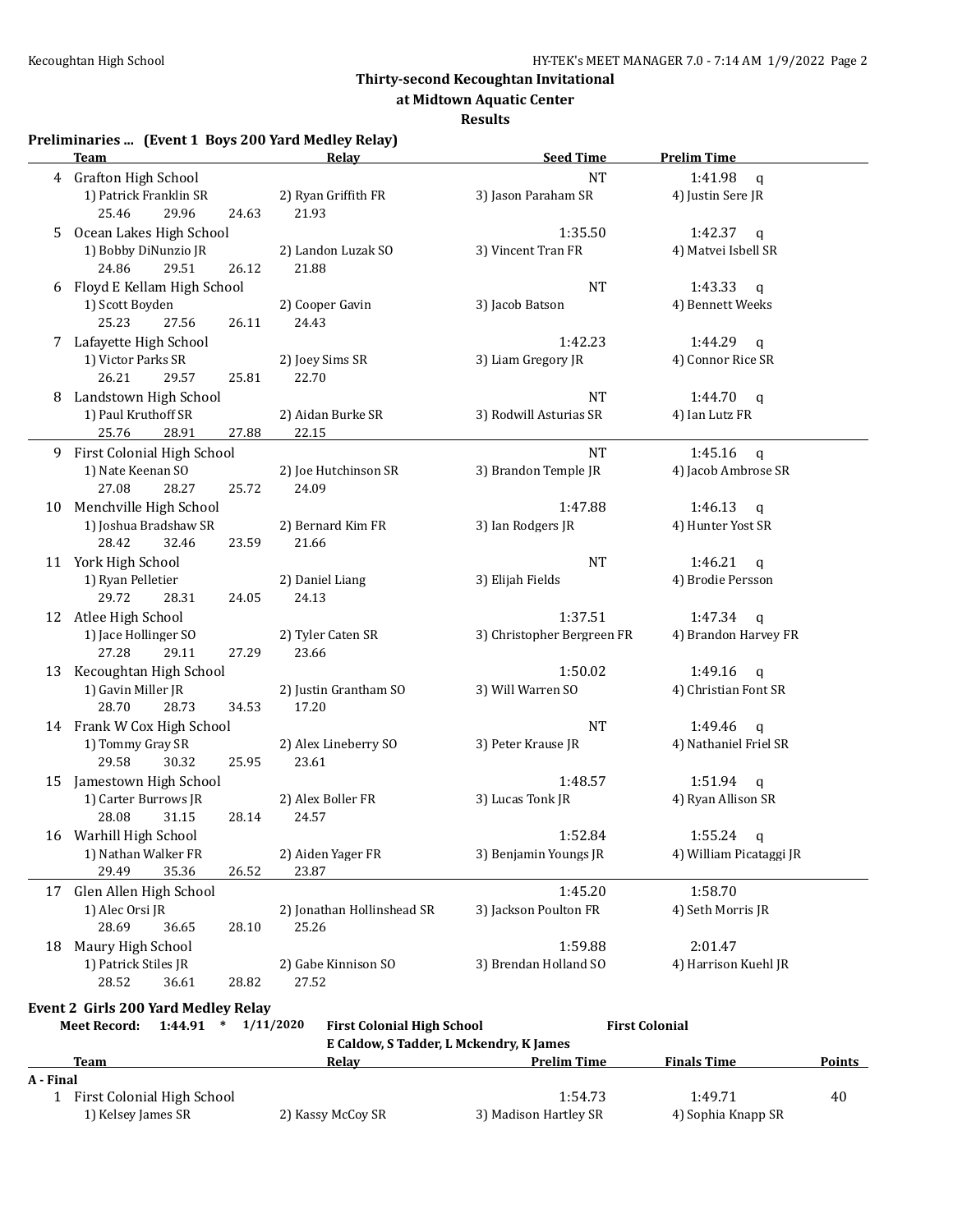**at Midtown Aquatic Center**

#### **Results**

| A - Final  (Event 2 Girls 200 Yard Medley Relay) |  |  |  |  |
|--------------------------------------------------|--|--|--|--|
|--------------------------------------------------|--|--|--|--|

|                     | <b>Team</b>                  | Relay                   | <b>Prelim Time</b>       | <b>Finals Time</b>           | <b>Points</b> |
|---------------------|------------------------------|-------------------------|--------------------------|------------------------------|---------------|
| 2                   | Jamestown High School        |                         | 1:55.02                  | 1:52.77                      | 34            |
|                     | 1) Holly Brundage FR         | 2) Pearl Kluger SR      | 3) Britney Denny SR      | 4) Louisa Lamerdin SO        |               |
| 3                   | Hickory High School          |                         | 1:54.78                  | 1:52.95                      | 32            |
|                     | 1) Kate Pearson SR           | 2) Carson Yoder SR      | 3) Riley Moorman JR      | 4) Paige Gray SR             |               |
|                     | 4 Floyd E Kellam High School |                         | 1:54.91                  | 1:53.95                      | 30            |
|                     | 1) Anna Maher                | 2) Sarah Claesson       | 3) Emily Claesson        | 4) Emilie Tran               |               |
| 5.                  | Glen Allen High School       |                         | 1:55.77                  | 1:55.68                      | 28            |
|                     | 1) Josie Van Schaften FR     | 2) Abigail Wang FR      | 3) Riley Van Schaften FR | 4) Mia Lee-Bishop SO         |               |
| 6                   | Frank W Cox High School      |                         | 1:56.21                  | 1:56.35                      | 26            |
|                     | 1) Sophia DaCruz JR          | 2) Bailey Gray SO       | 3) Spencer Worth SR      | 4) Ava Ostrowski SR          |               |
| 7                   | Menchville High School       |                         | 1:57.09                  | 1:57.81                      | 24            |
|                     | 1) Isabel Marstellar SR      | 2) Elizabeth Shelton SR | 3) Madeline Donaldson SO | 4) Ann Chappell Ellington SR |               |
| 8                   | Ocean Lakes High School      |                         | 1:56.67                  | 1:58.11                      | 22            |
|                     | 1) Hannah Loyd SO            | 2) Lucia Goodloe FR     | 3) Sohalya Rawlins FR    | 4) Maggie Reed SR            |               |
| <b>B</b> - Final    |                              |                         |                          |                              |               |
| 9                   | Lafayette High School        |                         | 1:57.36                  | 1:55.68                      | 18            |
|                     | 1) Delaney Cox JR            | 2) Gracie Gregory SO    | 3) Niamh Kastner SR      | 4) Lili Guerrero SO          |               |
| 10                  | <b>Grafton High School</b>   |                         | 1:58.24                  | 1:56.29                      | 14            |
|                     | 1) Paxton Madelyn JR         | 2) Kailin Griffith SR   | 3) Kyliegh Tankard SR    | 4) Hannah Chen JR            |               |
|                     | 11 Catholic High School VB   |                         | 2:01.86                  | 1:59.60                      | 12            |
|                     | 1) Bernadette Musto FR       | 2) Cate Gleim SR        | 3) Jena Lawlor JR        | 4) Anna Stedje-Larsen SR     |               |
|                     | 12 Warhill High School       |                         | 2:04.90                  | 2:00.41                      | 10            |
|                     | 1) Emma Walker JR            | 2) Arianne Torres SO    | 3) Mackenzie Dean JR     | 4) Parvaneh Bonyadlou JR     |               |
| 13                  | Kecoughtan High School       |                         | 1:59.75                  | 2:01.23                      | 8             |
|                     | 1) Phoebe Mayo FR            | 2) Emily Ruck JR        | 3) Skylar Johnson SO     | 4) Olivia Mayo SO            |               |
|                     | 14 Atlee High School         |                         | 2:05.52                  | 2:01.58                      | 6             |
|                     | 1) Molly Ivie JR             | 2) Caitlyn Lane SR      | 3) Megan Lane JR         | 4) Avery Jenkins SO          |               |
| 15                  | Maury High School            |                         | 2:03.34                  | 2:01.85                      | 4             |
|                     | 1) Jackie Scheneman SR       | 2) Jane Kiefner FR      | 3) Bianca Alinsonorin SR | 4) Kacey Deane JR            |               |
| $\qquad \qquad - -$ | York High School             |                         | 1:58.92                  | DQ                           |               |
|                     | 1) Katie Lynch               | 2) Addison Kramer       | 3) Kalei South           | 4) Kendall Butler            |               |

#### **Event 2 Girls 200 Yard Medley Relay**

**Meet Record: 1:44.91 \* 1/11/2020 First Colonial High School First Colonial**

**E Caldow, S Tadder, L Mckendry, K James**

| Team                       |                            |                          |       | <b>Relav</b>       | <b>Seed Time</b>         | <b>Prelim Time</b>    |  |  |
|----------------------------|----------------------------|--------------------------|-------|--------------------|--------------------------|-----------------------|--|--|
|                            | Preliminaries              |                          |       |                    |                          |                       |  |  |
| First Colonial High School |                            |                          |       | <b>NT</b>          | 1:54.73<br>- a           |                       |  |  |
|                            | 1) Kelsey James SR         |                          |       | 2) Kassy McCoy SR  | 3) Madison Hartley SR    | 4) Sophia Knapp SR    |  |  |
|                            | 29.34                      | 34.12                    | 26.75 | 24.52              |                          |                       |  |  |
| Hickory High School        |                            |                          |       | 1:56.13            | 1:54.78<br><b>q</b>      |                       |  |  |
|                            | 1) Kate Pearson SR         |                          |       | 2) Carson Yoder SR | 3) Riley Moorman JR      | 4) Paige Gray SR      |  |  |
|                            | 28.33                      | 31.24                    | 29.20 | 26.01              |                          |                       |  |  |
| 3                          | Floyd E Kellam High School |                          |       |                    | NT                       | 1:54.91<br>$\alpha$   |  |  |
|                            | 1) Anna Maher              |                          |       | 2) Sarah Claesson  | 3) Emily Claesson        | 4) Emilie Tran        |  |  |
|                            | 29.49                      | 33.10                    | 26.32 | 26.00              |                          |                       |  |  |
| 4                          | Jamestown High School      |                          |       |                    | 1:53.34                  | 1:55.02<br>q          |  |  |
|                            | 1) Holly Brundage FR       |                          |       | 2) Pearl Kluger SR | 3) Britney Denny SR      | 4) Louisa Lamerdin SO |  |  |
|                            | 29.63                      | 32.14                    | 27.14 | 26.11              |                          |                       |  |  |
| 5                          | Glen Allen High School     |                          |       |                    | 1:54.73                  | 1:55.77<br>q          |  |  |
|                            |                            | 1) Josie Van Schaften FR |       | 2) Abigail Wang FR | 3) Riley Van Schaften FR | 4) Mia Lee-Bishop SO  |  |  |
|                            | 28.57                      | 33.14                    | 27.39 | 26.67              |                          |                       |  |  |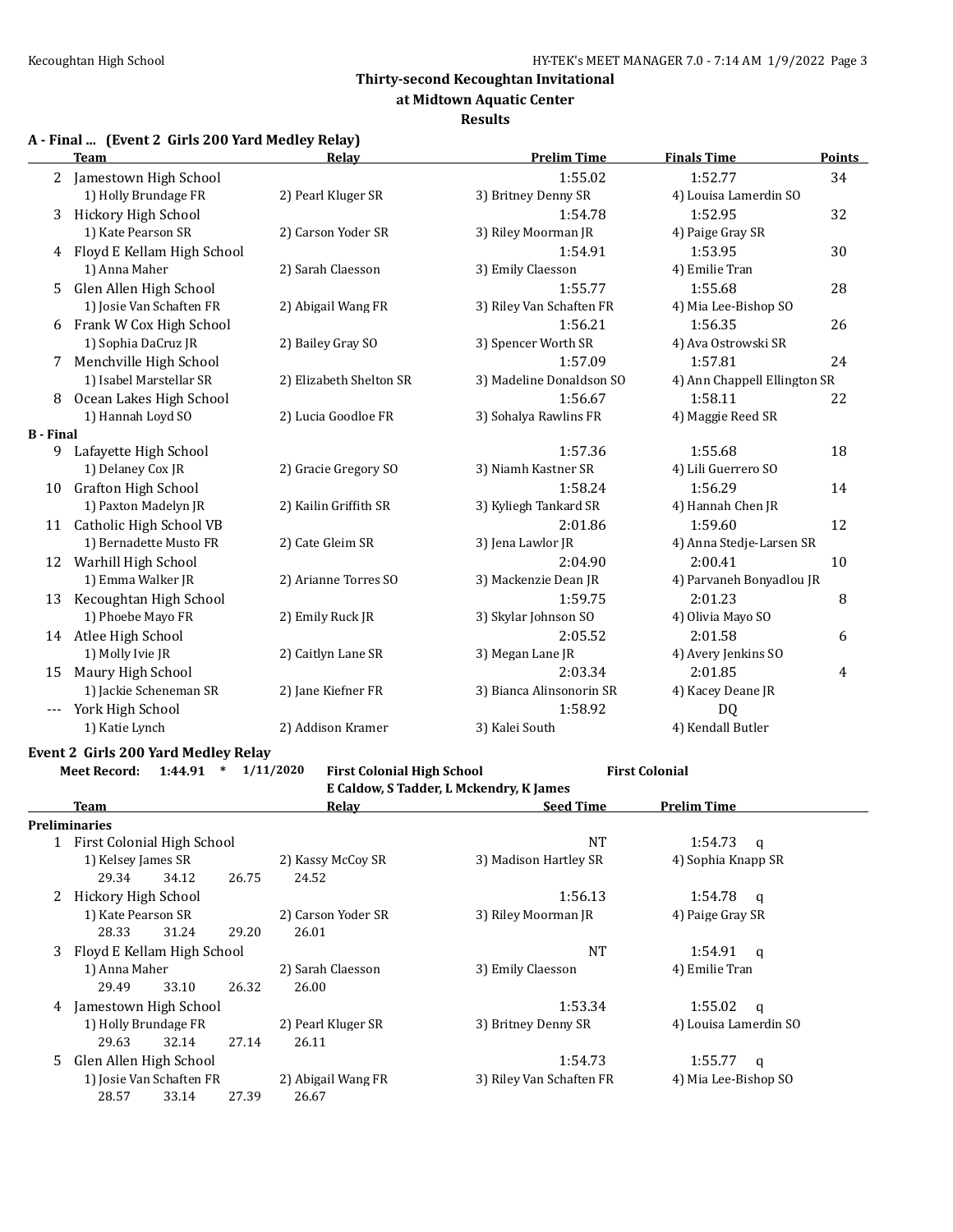**at Midtown Aquatic Center**

#### **Results**

#### **Preliminaries ... (Event 2 Girls 200 Yard Medley Relay)**

|    | <b>Team</b>                                    | Relay                   | <b>Seed Time</b>         | <b>Prelim Time</b>        |
|----|------------------------------------------------|-------------------------|--------------------------|---------------------------|
| 6  | Frank W Cox High School                        |                         | <b>NT</b>                | 1:56.21<br>$\mathsf{q}$   |
|    | 1) Sophia DaCruz JR                            | 2) Bailey Gray SO       | 3) Spencer Worth SR      | 4) Ava Ostrowski SR       |
|    | 29.85<br>32.75<br>27.69                        | 25.92                   |                          |                           |
| 7  | Ocean Lakes High School                        |                         | 1:55.01                  | 1:56.67<br>q              |
|    | 1) Hannah Loyd SO                              | 2) Lucia Goodloe FR     | 3) Sohalya Rawlins FR    | 4) Maggie Reed SR         |
|    | 30.70<br>31.54<br>27.85                        | 26.58                   |                          |                           |
| 8  | Menchville High School                         |                         | 1:59.07                  | 1:57.09<br>$\mathsf{q}$   |
|    | 1) Ann Chappell Ellington SR                   | 2) Elizabeth Shelton SR | 3) Madeline Donaldson SO | 4) Isabel Marstellar SR   |
|    | 29.40<br>1:03.19<br>24.50                      |                         |                          |                           |
| 9  | Lafayette High School                          |                         | 1:55.22                  | 1:57.36<br>$\mathfrak{q}$ |
|    | 1) Delaney Cox JR                              | 2) Gracie Gregory SO    | 3) Niamh Kastner SR      | 4) Lili Guerrero SO       |
|    | 28.99<br>32.73<br>55.64                        |                         |                          |                           |
| 10 | Grafton High School                            |                         | <b>NT</b>                | 1:58.24<br>q              |
|    | 1) Paxton Madelyn JR                           | 2) Kailin Griffith SR   | 3) Kyliegh Tankard SR    | 4) Hannah Chen JR         |
|    | 29.58<br>35.27<br>25.24                        | 28.15                   |                          |                           |
|    | 11 York High School                            |                         | <b>NT</b>                | 1:58.92<br>q              |
|    | 1) Katie Lynch                                 | 2) Addison Kramer       | 3) Kalei South           | 4) Kendall Butler         |
|    | 29.99<br>34.66<br>29.51                        | 24.76                   |                          |                           |
|    | 12 Kecoughtan High School                      |                         | 2:01.45                  | 1:59.75<br>q              |
|    | 1) Phoebe Mayo FR                              | 2) Emily Ruck JR        | 3) Skylar Johnson SO     | 4) Olivia Mayo SO         |
|    | 28.14<br>36.43<br>28.95                        | 26.23                   |                          |                           |
| 13 | Catholic High School VB                        |                         | 2:00.94                  | 2:01.86<br>q              |
|    | 1) Bernadette Musto FR                         | 2) Cate Gleim SR        | 3) Jena Lawlor JR        | 4) Anna Stedje-Larsen SR  |
|    | 29.88<br>35.26<br>28.91                        | 27.81                   |                          |                           |
|    | 14 Maury High School                           |                         | 2:04.83                  | 2:03.34<br>$\mathbf{q}$   |
|    | 1) Jackie Scheneman SR                         | 2) Jane Kiefner FR      | 3) Bianca Alinsonorin SR | 4) Kacey Deane JR         |
|    | 29.17<br>38.38<br>28.79                        | 27.00                   |                          |                           |
| 15 | Warhill High School                            |                         | 2:03.59                  | 2:04.90<br>$\mathsf{q}$   |
|    | 1) Emma Walker JR                              | 2) Arianne Torres SO    | 3) Mackenzie Dean JR     | 4) Parvaneh Bonyadlou JR  |
|    | 30.46<br>38.28<br>28.52                        | 27.64                   |                          |                           |
|    | 16 Atlee High School                           |                         | 2:05.45                  | 2:05.52<br>$\mathbf{q}$   |
|    | 1) Avery Jenkins SO                            | 2) Megan Lane JR        | 3) Molly Ivie JR         | 4) Caitlyn Lane SR        |
|    | 37.79<br>27.36<br>30.27                        | 30.10                   |                          |                           |
| 17 | Landstown High School                          |                         | <b>NT</b>                | 2:13.12                   |
|    | 1) Caitlyn Moore SR                            | 2) Emma Counts JR       | 3) Bella Marks SR        | 4) Adriana Yeiter SR      |
|    | 29.30<br>38.51<br>35.94                        | 29.37                   |                          |                           |
|    | Centreville High School                        |                         | 1:58.35                  | DQ                        |
|    | 1) Rachel Merrifield SR                        | 2) Samantha Rojas SR    | 3) Jasmin Kim SR         | 4) Annie McIntyre SR      |
|    | 32.11<br>31.63<br>28.35                        | 27.04                   |                          |                           |
|    | Norfolk Academy                                |                         | 1:54.86                  | DQ                        |
|    | 1) Virginia Gill SR                            | 2) Annie Avery FR       | 3) Ellie Fickenscher FR  | 4) Cate Ware SR           |
|    | 30.97<br>32.01<br>28.25                        | 25.80                   |                          |                           |
|    |                                                |                         |                          |                           |
|    | <b>Event 3 Boys 200 Yard Freestyle</b>         |                         |                          |                           |
|    | $1:37.43$ * $1/12/2019$<br><b>Meet Record:</b> | <b>Cason Wilburn</b>    |                          | <b>First Colonial</b>     |

| <b>Name</b> |                  | Yr School                     | <b>Prelim Time</b> | <b>Finals Time</b> | Points |  |
|-------------|------------------|-------------------------------|--------------------|--------------------|--------|--|
| A - Final   |                  |                               |                    |                    |        |  |
|             | Ben Mauldin      | IR Hickory High School        | 1:47.81            | 1:39.93            | 20     |  |
|             | 2 Bobby DiNunzio | IR Ocean Lakes High School    | 1:46.94            | 1:40.27            | 17     |  |
|             | 3 Colin Mamaril  | JR Ocean Lakes High School    | 1:47.39            | 1:43.45            | 16     |  |
|             | 4 Jacob Ambrose  | SR First Colonial High School | 1:50.30            | 1:47.18            | 15     |  |
|             | 5 Cameron Cook   | SO Glen Allen High School     | 1:52.32            | 1:47.42            | 14     |  |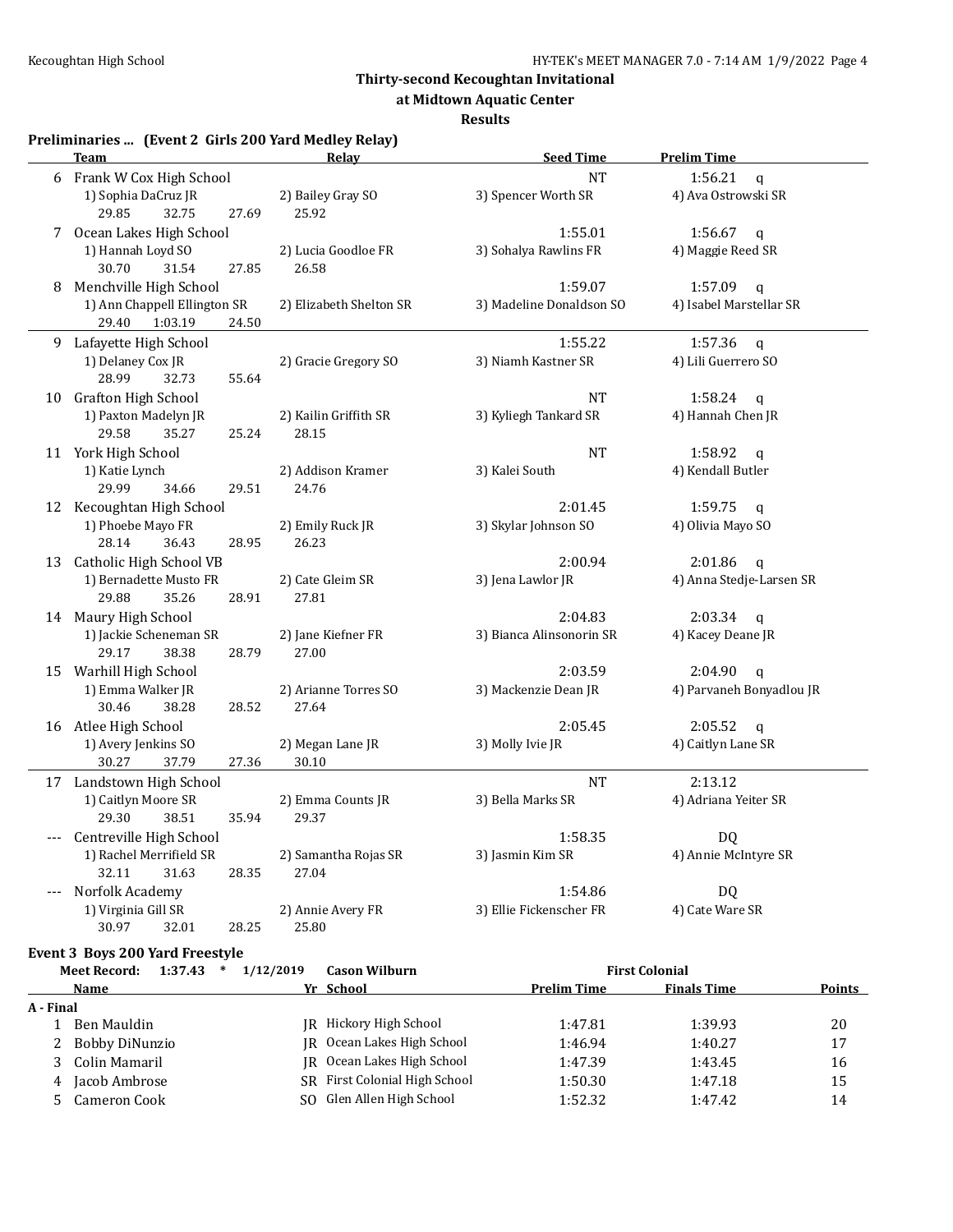### **at Midtown Aquatic Center**

#### **Results**

# **A - Final ... (Event 3 Boys 200 Yard Freestyle)**

|                  | <b>Name</b>                                            |                         |       | Yr School                     | <b>Prelim Time</b> | <b>Finals Time</b>    |   | <b>Points</b> |
|------------------|--------------------------------------------------------|-------------------------|-------|-------------------------------|--------------------|-----------------------|---|---------------|
| 6                | Jack Graham                                            |                         |       | JR Jamestown High School      | 1:51.25            | 1:47.66               |   | 13            |
|                  | Lewis Mikesell                                         |                         |       | SR First Colonial High School | 1:53.06            | 1:48.02               |   | 12            |
| 8                | Jack Bond                                              |                         |       | JR Grassfield High School     | 1:53.01            | 1:52.19               |   | 11            |
| <b>B</b> - Final |                                                        |                         |       |                               |                    |                       |   |               |
| 9                | <b>Blaise VanSlyke</b>                                 |                         |       | FR Norfolk Academy            | 1:54.39            | 1:47.18               |   | 9             |
| 10               | Benjamin Knight                                        |                         |       | FR Ocean Lakes High School    | 1:53.24            | 1:50.86               |   | 7             |
| 11               | Nikita Kobzar                                          |                         |       | SO Maury High School          | 1:53.88            | 1:51.80               |   | 6             |
| 12               | Braden Lee                                             |                         |       | SO Lafayette High School      | 1:54.30            | 1:52.53               |   | 5             |
| 13               | Evan Parrott                                           |                         |       | SR Centreville High School    | 1:55.56            | 1:54.92               |   | 4             |
| 14               | Mike Soh                                               |                         |       | FR Centreville High School    | 1:56.49            | 1:55.13               |   | 3             |
| $*15$            | <b>Brodie Persson</b>                                  |                         |       | York High School              | 1:56.17            | 1:55.60               |   | 1.50          |
| $*15$            | Peter Krause                                           |                         |       | JR Frank W Cox High School    | 1:54.33            | 1:55.60               |   | 1.50          |
|                  |                                                        |                         |       |                               |                    |                       |   |               |
|                  | Event 3 Boys 200 Yard Freestyle<br><b>Meet Record:</b> | $1:37.43$ * $1/12/2019$ |       | <b>Cason Wilburn</b>          |                    | <b>First Colonial</b> |   |               |
|                  | Name                                                   |                         |       | Yr School                     | <b>Seed Time</b>   | <b>Prelim Time</b>    |   |               |
|                  | <b>Preliminaries</b>                                   |                         |       |                               |                    |                       |   |               |
|                  | 1 Bobby DiNunzio                                       |                         |       | JR Ocean Lakes High School    | 1:43.05            | 1:46.94               | q |               |
|                  | 25.08<br>27.24                                         | 27.44                   | 27.18 |                               |                    |                       |   |               |
| 2                | Colin Mamaril                                          |                         |       | JR Ocean Lakes High School    | 1:44.02            | 1:47.39               | q |               |
|                  | 25.86<br>27.66                                         | 27.42                   | 26.45 |                               |                    |                       |   |               |
| 3                | Ben Mauldin                                            |                         |       | JR Hickory High School        | 1:53.23            | 1:47.81               | q |               |
|                  | 24.66<br>27.40                                         | 27.82                   | 27.93 |                               |                    |                       |   |               |
| 4                | Jacob Ambrose                                          |                         |       | SR First Colonial High School | 1:51.41            | 1:50.30               | q |               |
|                  | 25.91<br>27.74                                         | 28.47                   | 28.18 |                               |                    |                       |   |               |
| 5                | Jack Graham                                            |                         |       | JR Jamestown High School      | 1:52.48            | 1:51.25               | q |               |
|                  | 25.90<br>28.04                                         | 28.34                   | 28.97 |                               |                    |                       |   |               |
| 6                | Cameron Cook                                           |                         |       | SO Glen Allen High School     | 1:48.38            | 1:52.32               | q |               |
|                  | 26.61<br>28.70                                         | 28.63                   | 28.38 |                               |                    |                       |   |               |
| 7                | Jack Bond                                              |                         |       | JR Grassfield High School     | 1:48.20            | 1:53.01               | q |               |
|                  | 25.80<br>28.31                                         | 29.56                   | 29.34 |                               |                    |                       |   |               |
| 8                | Lewis Mikesell                                         |                         |       | SR First Colonial High School | 1:52.59            | 1:53.06               | q |               |
|                  | 26.48<br>28.65                                         | 29.04                   | 28.89 |                               |                    |                       |   |               |
| 9                | Benjamin Knight                                        |                         |       | FR Ocean Lakes High School    | 1:56.66            | 1:53.24               | q |               |
|                  | 25.73<br>28.49                                         | 29.75                   | 29.27 |                               |                    |                       |   |               |
| 10               | Nikita Kobzar                                          |                         |       | SO Maury High School          | 1:55.60            | 1:53.88               | q |               |
|                  | 26.27<br>28.86                                         | 29.67                   | 29.08 |                               |                    |                       |   |               |
|                  | 11 Braden Lee                                          |                         |       | SO Lafayette High School      | 1:56.19            | $1:54.30$ q           |   |               |
|                  | 26.40<br>28.69                                         | 30.00                   | 29.21 |                               |                    |                       |   |               |
|                  | 12 Peter Krause                                        |                         |       | JR Frank W Cox High School    | 1:56.89            | 1:54.33               | q |               |
|                  | 26.76<br>28.77                                         | 29.10                   | 29.70 |                               |                    |                       |   |               |
| 13               | <b>Blaise VanSlyke</b>                                 |                         |       | FR Norfolk Academy            | 1:48.97            | 1:54.39               | q |               |
|                  | 27.00<br>29.24                                         | 29.41                   | 28.74 |                               |                    |                       |   |               |
|                  | 14 Evan Parrott                                        |                         |       | SR Centreville High School    | 1:55.67            | 1:55.56               | q |               |
|                  | 26.25<br>28.97                                         | 30.06                   | 30.28 |                               |                    |                       |   |               |
| 15               | <b>Brodie Persson</b>                                  |                         |       | York High School              | 2:00.25            | 1:56.17               | q |               |
|                  | 25.94<br>29.06                                         | 30.43                   | 30.74 |                               |                    |                       |   |               |
| 16               | Mike Soh                                               |                         |       | FR Centreville High School    | 1:54.63            | 1:56.49               | q |               |
|                  | 26.76<br>30.05                                         | 30.30                   | 29.38 |                               |                    |                       |   |               |
|                  | 17 Ryan Pelletier                                      |                         |       | York High School              | 1:53.29            | 1:58.00               |   |               |
|                  | 26.74<br>30.07                                         | 30.84                   | 30.35 |                               |                    |                       |   |               |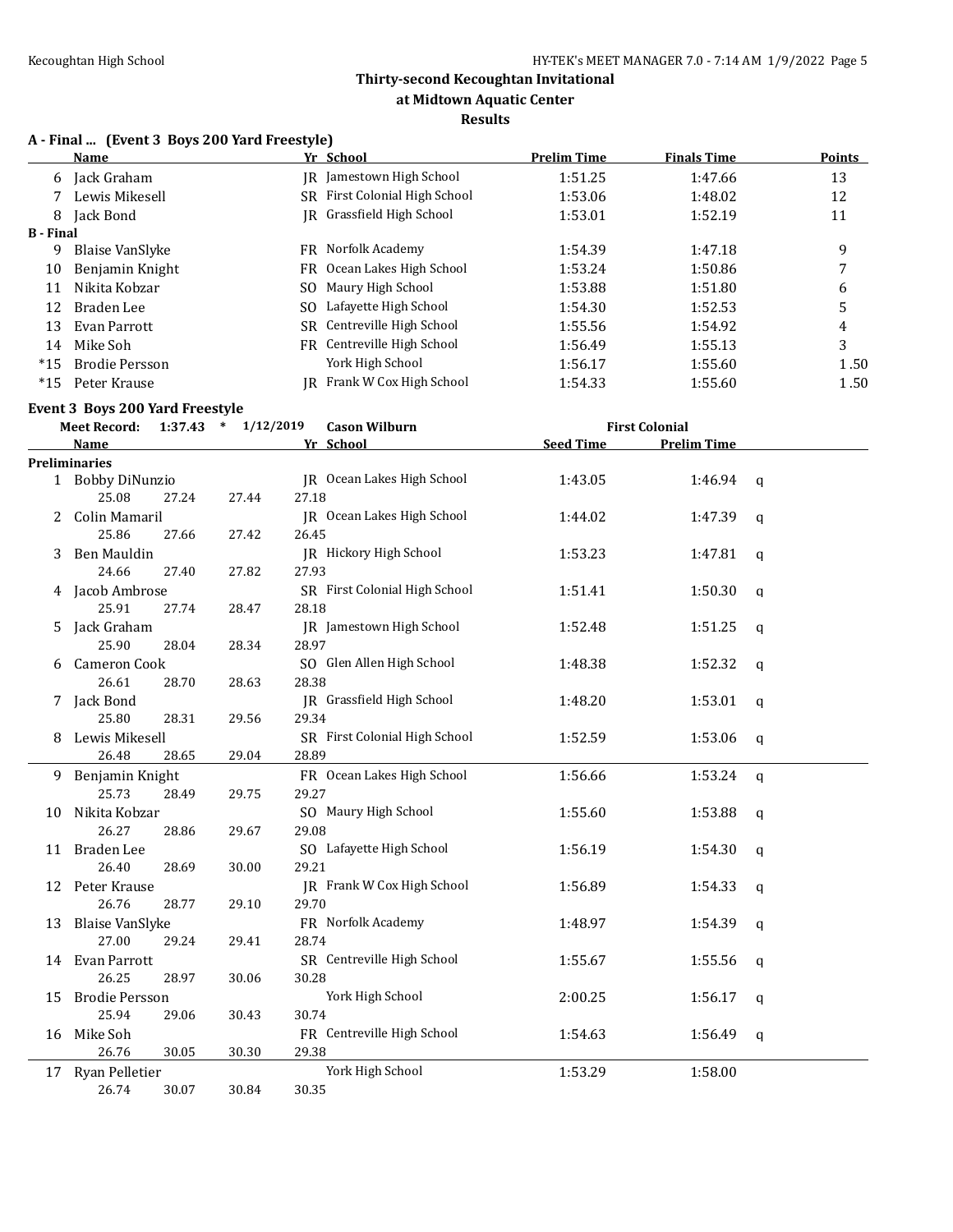**at Midtown Aquatic Center**

#### **Results**

# **Preliminaries ... (Event 3 Boys 200 Yard Freestyle)**

|    | <b>Name</b>             |       | Yr School                  | <b>Seed Time</b> | <b>Prelim Time</b> |  |
|----|-------------------------|-------|----------------------------|------------------|--------------------|--|
| 18 | Eric Fagan              |       | JR Glen Allen High School  | 1:58.37          | 1:58.39            |  |
|    | 26.65<br>29.47          | 31.20 | 31.07                      |                  |                    |  |
| 19 | <b>Connor Poole</b>     |       | SO Grassfield High School  | 1:57.09          | 1:58.51            |  |
|    | 26.96<br>30.03          | 31.01 | 30.51                      |                  |                    |  |
| 20 | Siddhant Sehgal         |       | <b>IR</b> Norfolk Academy  | 1:59.98          | 1:59.80            |  |
|    | 25.70<br>29.36          | 32.36 | 32.38                      |                  |                    |  |
| 21 | Evan Ruddock            |       | JR Frank W Cox High School | 1:58.42          | 2:00.59            |  |
|    | 27.25<br>29.65          | 31.54 | 32.15                      |                  |                    |  |
| 22 | Nathan Walker           |       | FR Warhill High School     | 2:02.22          | 2:00.73            |  |
|    | 28.58<br>30.53          | 31.49 | 30.13                      |                  |                    |  |
| 23 | <b>Brandon Harvey</b>   |       | FR Atlee High School       | 2:03.45          | 2:01.02            |  |
|    | 27.46<br>30.57          | 31.73 | 31.26                      |                  |                    |  |
|    | 24 Ryan Allison         |       | SR Jamestown High School   | 2:03.61          | 2:01.22            |  |
|    | 28.20<br>30.29          | 30.99 | 31.74                      |                  |                    |  |
| 25 | Rodwill Asturias        |       | SR Landstown High School   | 2:05.03          | 2:02.33            |  |
|    | 29.27<br>30.77          | 31.55 | 30.74                      |                  |                    |  |
| 26 | Nate Ho                 |       | FR Centreville High School | 2:01.53          | 2:03.47            |  |
|    | 27.62<br>30.84          | 32.49 | 32.52                      |                  |                    |  |
| 27 | Trey Telleen            |       | JR Centreville High School | 2:05.69          | 2:05.08            |  |
|    | 28.16<br>31.80          | 32.51 | 32.61                      |                  |                    |  |
| 28 | Jacob Rose              |       | JR Atlee High School       | 2:01.92          | 2:05.65            |  |
|    | 28.41<br>31.15          | 32.57 | 33.52                      |                  |                    |  |
| 29 | Drew Goodove            |       | JR Ocean Lakes High School | 2:02.50          | 2:06.59            |  |
|    | 28.61<br>30.52          | 32.77 | 34.69                      |                  |                    |  |
| 30 | Jackson Poulton         |       | FR Glen Allen High School  | 1:58.36          | 2:07.50            |  |
|    | 28.18<br>31.97          | 33.64 | 33.71                      |                  |                    |  |
|    | 31 Jonathan Hollinshead |       | SR Glen Allen High School  | 2:03.77          | 2:09.09            |  |
|    | 29.91<br>32.88          | 33.50 | 32.80                      |                  |                    |  |
| 32 | CJ Lewis                |       | FR Atlee High School       | 2:05.18          | 2:09.41            |  |
|    | 32.39<br>28.58          | 34.17 | 34.27                      |                  |                    |  |

#### **Event 4 Girls 200 Yard Freestyle**

|                  | <b>Meet Record:</b><br>1:49.14<br>$\ast$ | 1/11/2020<br>Kayla Wilson |                            | <b>Norfolk Academy</b> |                    |        |
|------------------|------------------------------------------|---------------------------|----------------------------|------------------------|--------------------|--------|
|                  | Name                                     |                           | Yr School                  | <b>Prelim Time</b>     | <b>Finals Time</b> | Points |
| A - Final        |                                          |                           |                            |                        |                    |        |
|                  | Kayla Wilson                             | SR                        | Norfolk Academy            | 1:54.82                | $1:46.33*$         | 20     |
| 2                | Sophia Knapp                             | SR                        | First Colonial High School | 1:53.48                | $1:48.77*$         | 17     |
| 3                | Kyliegh Tankard                          | SR                        | Grafton High School        | 1:56.51                | 1:55.45            | 16     |
| 4                | Elizabeth Berenguer                      | IR                        | First Colonial High School | 1:59.38                | 1:57.09            | 15     |
| 5                | <b>Riley Moorman</b>                     | IR                        | Hickory High School        | 2:03.94                | 1:59.25            | 14     |
| 6                | Kallyn Buirski                           | SO.                       | Jamestown High School      | 2:01.97                | 1:59.83            | 13     |
|                  | Riley Van Schaften                       | FR                        | Glen Allen High School     | 2:00.48                | 2:00.35            | 12     |
| 8                | Abby Albano                              | IR                        | Grassfield High School     | 2:03.56                | 2:05.23            | 11     |
| <b>B</b> - Final |                                          |                           |                            |                        |                    |        |
| 9                | Adelaide Wood                            |                           | Floyd E Kellam High School | 2:08.23                | 2:00.43            | 9      |
| 10               | Niamh Kastner                            | SR                        | Lafayette High School      | 2:06.55                | 2:02.39            | 7      |
| 11               | Anna Eberle                              | SO.                       | First Colonial High School | 2:07.78                | 2:03.28            | 6      |
| 12               | Jacqueline Shearer                       | IR                        | Jamestown High School      | 2:05.46                | 2:04.55            | 5      |
| 13               | Anna Stedje-Larsen                       | SR                        | Catholic High School VB    | 2:07.87                | 2:06.39            | 4      |
| 14               | Addison Kramer                           |                           | York High School           | 2:06.51                | 2:06.51            | 3      |
| 15               | Gina Fomuso                              | SO.                       | Hickory High School        | 2:07.10                | 2:08.76            | 2      |
| 16               | <b>Taylor Downes</b>                     | SO.                       | Atlee High School          | 2:07.43                | 2:08.91            | 1      |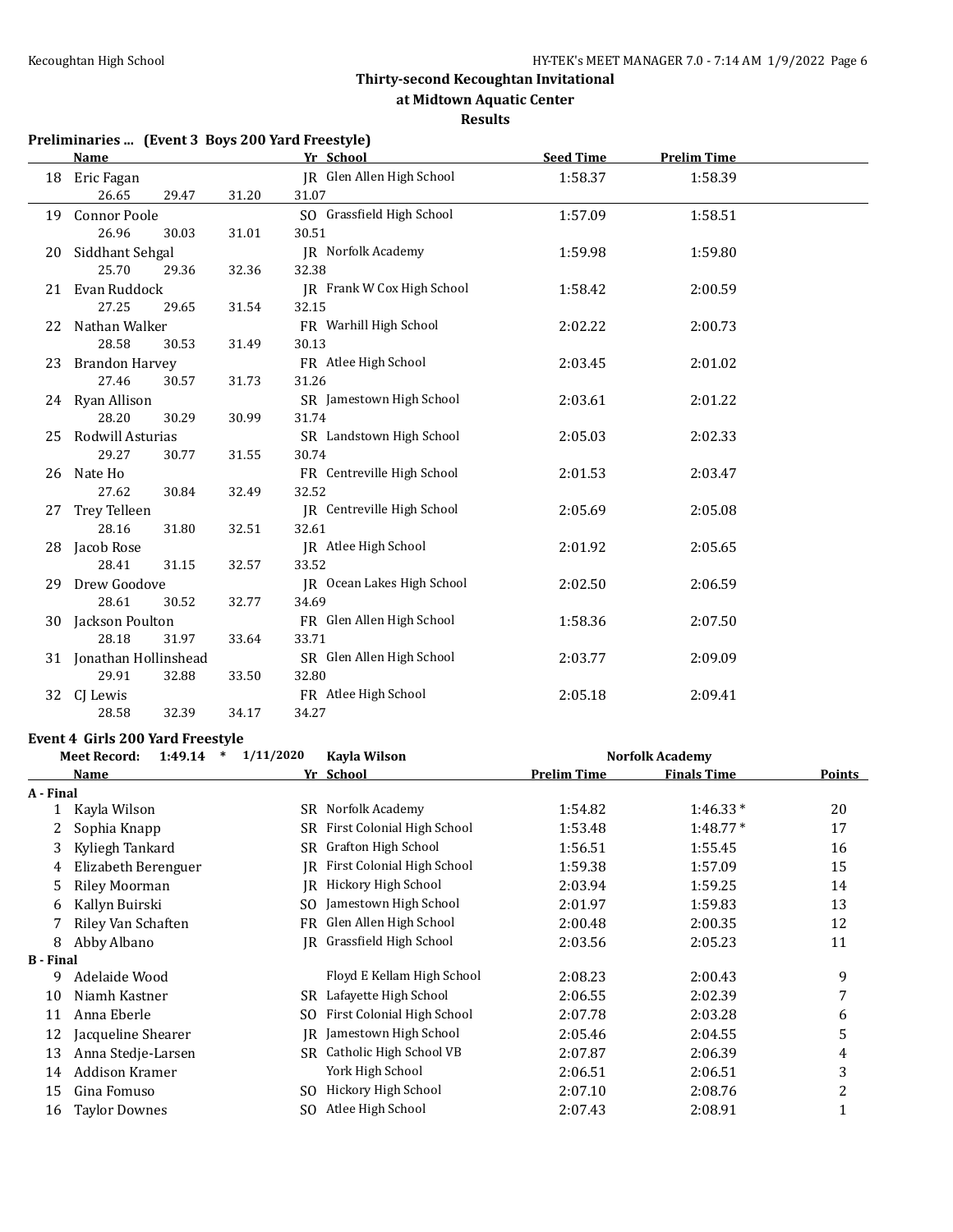### **at Midtown Aquatic Center**

#### **Results**

### **Event 4 Girls 200 Yard Freestyle**

|    | <b>Meet Record:</b>            |       | $1:49.14$ * $1/11/2020$ |       | Kayla Wilson                  |                  | <b>Norfolk Academy</b> |             |
|----|--------------------------------|-------|-------------------------|-------|-------------------------------|------------------|------------------------|-------------|
|    | <b>Name</b>                    |       |                         |       | Yr School                     | <b>Seed Time</b> | <b>Prelim Time</b>     |             |
|    | <b>Preliminaries</b>           |       |                         |       |                               |                  |                        |             |
|    | 1 Sophia Knapp<br>26.40        | 28.56 | 29.15                   | 29.37 | SR First Colonial High School | 1:54.93          | 1:53.48                | q           |
|    | 2 Kayla Wilson<br>26.29        | 28.89 | 30.14                   | 29.50 | SR Norfolk Academy            | 1:49.23          | 1:54.82                | q           |
| 3  | Kyliegh Tankard<br>26.77       | 29.31 | 30.24                   | 30.19 | SR Grafton High School        | 2:18.12          | 1:56.51                | q           |
|    | 4 Elizabeth Berenguer<br>27.51 | 29.95 | 30.74                   | 31.18 | JR First Colonial High School | 1:59.88          | 1:59.38                | q           |
| 5  | Riley Van Schaften<br>27.27    | 30.52 | 31.36                   | 31.33 | FR Glen Allen High School     | 2:00.48          | 2:00.48                | q           |
| 6  | Kallyn Buirski<br>27.99        | 30.67 | 31.36                   | 31.95 | SO Jamestown High School      | 1:57.52          | 2:01.97                | q           |
|    | 7 Abby Albano<br>28.17         | 30.94 |                         | 32.14 | JR Grassfield High School     | 1:56.05          | 2:03.56                | q           |
| 8  | <b>Riley Moorman</b><br>28.42  | 31.09 | 32.31<br>31.81          | 32.62 | <b>IR</b> Hickory High School | 2:09.62          | 2:03.94                | q           |
| 9. | Abigail Wang<br>27.15          | 30.30 | 32.35                   | 34.15 | FR Glen Allen High School     | 1:59.20          | 2:03.95                | $\mathbf q$ |
|    | 10 Jacqueline Shearer<br>29.11 | 31.65 | 32.90                   | 31.80 | JR Jamestown High School      | 2:12.76          | 2:05.46                | q           |
|    | 11 Addison Kramer<br>29.11     | 31.73 | 32.99                   | 32.68 | York High School              | 2:03.83          | 2:06.51                | q           |
| 12 | Niamh Kastner<br>29.17         | 31.74 | 32.86                   | 32.78 | SR Lafayette High School      | 2:03.53          | 2:06.55                | q           |
| 13 | Gina Fomuso<br>28.49           | 32.03 | 33.61                   | 32.97 | SO Hickory High School        | 2:15.33          | 2:07.10                | q           |
|    | 14 Taylor Downes<br>29.14      | 32.20 | 33.19                   | 32.90 | SO Atlee High School          | 2:03.84          | 2:07.43                | q           |
| 15 | Anna Eberle<br>29.25           | 31.88 | 33.39                   | 33.26 | SO First Colonial High School | 2:04.79          | 2:07.78                | q           |
|    | 16 Anna Stedje-Larsen<br>29.13 | 31.90 | 33.26                   | 33.58 | SR Catholic High School VB    | 2:11.13          | 2:07.87                | q           |
|    | 17 Adelaide Wood<br>29.48      | 32.53 | 33.28                   | 32.94 | Floyd E Kellam High School    | 2:06.79          | 2:08.23                |             |
|    | 18 Arianna Portella<br>28.46   | 32.91 | 34.06                   | 32.86 | FR Centreville High School    | 2:03.10          | 2:08.29                |             |
| 19 | Annie McIntyre<br>29.75        | 32.86 | 33.28                   | 32.87 | SR Centreville High School    | 2:10.09          | 2:08.76                |             |
| 20 | Cana Fass<br>28.58             | 32.24 | 34.09                   | 33.88 | FR Norfolk Academy            | 2:04.29          | 2:08.79                |             |
| 21 | Rachel Merrifield<br>30.10     | 32.56 | 33.44                   | 32.80 | SR Centreville High School    | 2:07.97          | 2:08.90                |             |
| 22 | Rania Jacob<br>28.53           | 32.72 | 36.08                   | 33.18 | FR Ocean Lakes High School    | 2:12.68          | 2:10.51                |             |
| 23 | Nora McMullen<br>28.97         | 33.00 | 34.10                   | 34.55 | York High School              | 2:07.69          | 2:10.62                |             |
|    | 24 Mia Lee-Bishop<br>29.51     | 32.86 | 1:08.83                 |       | SO Glen Allen High School     | 2:07.76          | 2:11.20                |             |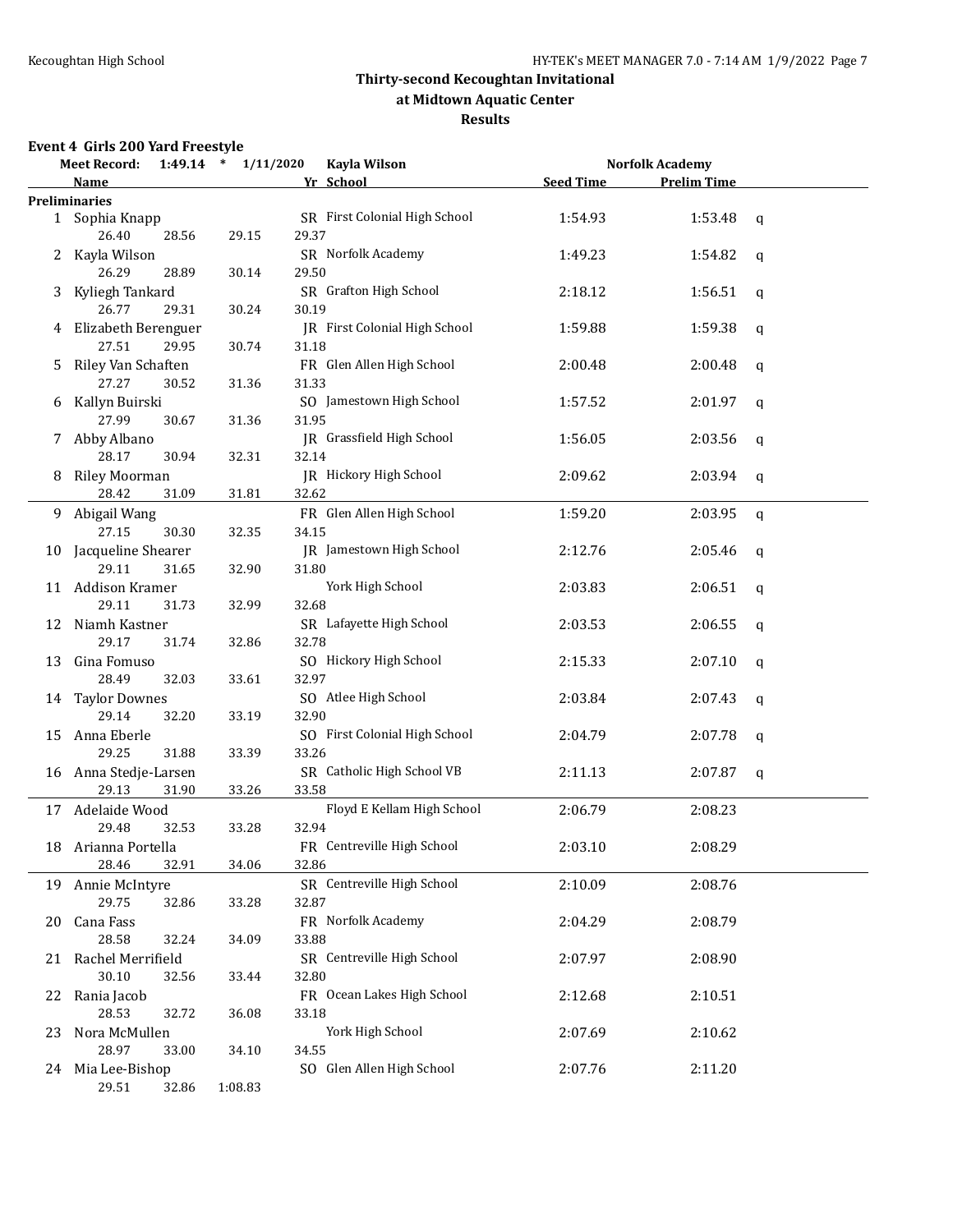#### **at Midtown Aquatic Center**

**Results**

# **Preliminaries ... (Event 4 Girls 200 Yard Freestyle)**

|    | <b>Name</b>              |       |         | Yr School                  | <b>Seed Time</b> | <b>Prelim Time</b> |  |
|----|--------------------------|-------|---------|----------------------------|------------------|--------------------|--|
| 25 | Lexi Bradshaw            |       |         | SO Frank W Cox High School | 2:17.78          | 2:12.84            |  |
|    | 30.75                    | 33.88 | 34.50   | 33.71                      |                  |                    |  |
| 26 | Ainsley Moorman          |       |         | SO Hickory High School     | 2:15.28          | 2:13.31            |  |
|    | 30.51                    | 33.82 | 34.43   | 34.55                      |                  |                    |  |
| 27 | Alexis Huelsberg         |       |         | FR Norfolk Academy         | 2:06.90          | 2:13.41            |  |
|    | 30.31                    | 33.74 | 34.84   | 34.52                      |                  |                    |  |
| 28 | Rachel Giles             |       |         | FR Menchville High School  | 2:19.89          | 2:14.86            |  |
|    | 29.52                    | 32.88 | 35.56   | 36.90                      |                  |                    |  |
| 29 | Sophia Roberto           |       |         | Floyd E Kellam High School | 2:14.70          | 2:15.99            |  |
|    | 29.72                    | 33.81 | 36.16   | 36.30                      |                  |                    |  |
| 30 | Megan Lane               |       |         | JR Atlee High School       | 2:10.59          | 2:16.89            |  |
|    | 31.87                    | 34.95 | 35.40   | 34.67                      |                  |                    |  |
|    | 31 Allie Cerny           |       |         | SR Menchville High School  | 2:05.92          | 2:17.03            |  |
|    | 30.56                    | 34.58 | 1:11.89 |                            |                  |                    |  |
| 32 | Sofia Thompson           |       |         | FR Ocean Lakes High School | 2:17.47          | 2:18.24            |  |
|    | 32.21                    | 35.01 | 35.89   | 35.13                      |                  |                    |  |
| 33 | Alexis O'Neil            |       |         | FR Warhill High School     | 2:19.47          | 2:21.13            |  |
|    | 31.94                    | 35.25 | 36.81   | 37.13                      |                  |                    |  |
|    | 34 Brylrnn Gilbert       |       |         | IR Menchville High School  | 2:16.99          | 2:22.26            |  |
|    | 31.46                    | 35.32 | 38.44   | 37.04                      |                  |                    |  |
| 35 | Anna Stanke              |       |         | SO Jamestown High School   | 2:17.57          | 2:23.17            |  |
|    | 31.24                    | 36.62 | 38.31   | 37.00                      |                  |                    |  |
| 36 | Ava Badach               |       |         | JR Ocean Lakes High School | 2:19.69          | 2:23.22            |  |
|    | 32.64                    | 35.44 | 37.66   | 37.48                      |                  |                    |  |
| 37 | Grace Holland            |       |         | FR Menchville High School  | 2:12.91          | 2:31.83            |  |
|    | 33.93                    | 38.46 | 40.22   | 39.22                      |                  |                    |  |
|    | Event 5 Boys 200 Yard IM |       |         |                            |                  |                    |  |

|                  | 1:49.69<br>$\ast$<br><b>Meet Record:</b> | 1/9/2016 | <b>Daniel Arris</b>        |             | <b>Princess Anne</b> |               |
|------------------|------------------------------------------|----------|----------------------------|-------------|----------------------|---------------|
|                  | Name                                     |          | Yr School                  | Prelim Time | <b>Finals Time</b>   | <b>Points</b> |
| A - Final        |                                          |          |                            |             |                      |               |
|                  | Clayton Whetstine                        | SR       | Norfolk Academy            | 1:57.55     | 1:54.13              | 20            |
| 2                | Ian Rodgers                              | IR       | Menchville High School     | 1:58.57     | 1:55.28              | 17            |
| 3                | Cooper Gavin                             |          | Floyd E Kellam High School | 2:00.09     | 1:56.43              | 16            |
| 4                | Ryan Griffith                            | FR       | Grafton High School        | 1:58.78     | 1:57.24              | 15            |
| 5.               | Carter Whetstine                         | 08       | Norfolk Academy            | 2:05.48     | 2:01.27              | 14            |
| 6                | Joey Sims                                | SR       | Lafayette High School      | 2:02.56     | 2:02.39              | 13            |
| 7                | Daniel Rojas                             | SR       | Centreville High School    | 2:02.61     | 2:02.45              | 12            |
| 8                | Daniel Liang                             |          | York High School           | 2:05.19     | 2:08.97              | 11            |
| <b>B</b> - Final |                                          |          |                            |             |                      |               |
| 9                | Alex Lineberry                           | SO.      | Frank W Cox High School    | 2:07.42     | 2:04.50              | 9             |
| 10               | Nate Keenan                              | SO.      | First Colonial High School | 2:10.10     | 2:06.75              | 7             |
| 11               | Charlie Syvertsen                        | IR.      | Grassfield High School     | 2:09.80     | 2:07.76              | 6             |
| 12               | Isaac Stamper                            | SO.      | Jamestown High School      | 2:10.54     | 2:09.51              | 5             |
| 13               | James Skarbek                            | IR       | Ocean Lakes High School    | 2:09.79     | 2:09.76              | 4             |
| 14               | Paul Kruthoff                            | SR       | Landstown High School      | 2:09.21     | 2:09.90              | 3             |
| 15               | <b>Will Bettis</b>                       | SO.      | Ocean Lakes High School    | 2:10.51     | 2:10.99              | 2             |
| 16               | Andrew Caton                             |          | FR Centreville High School | 2:11.75     | 2:11.89              |               |
|                  |                                          |          |                            |             |                      |               |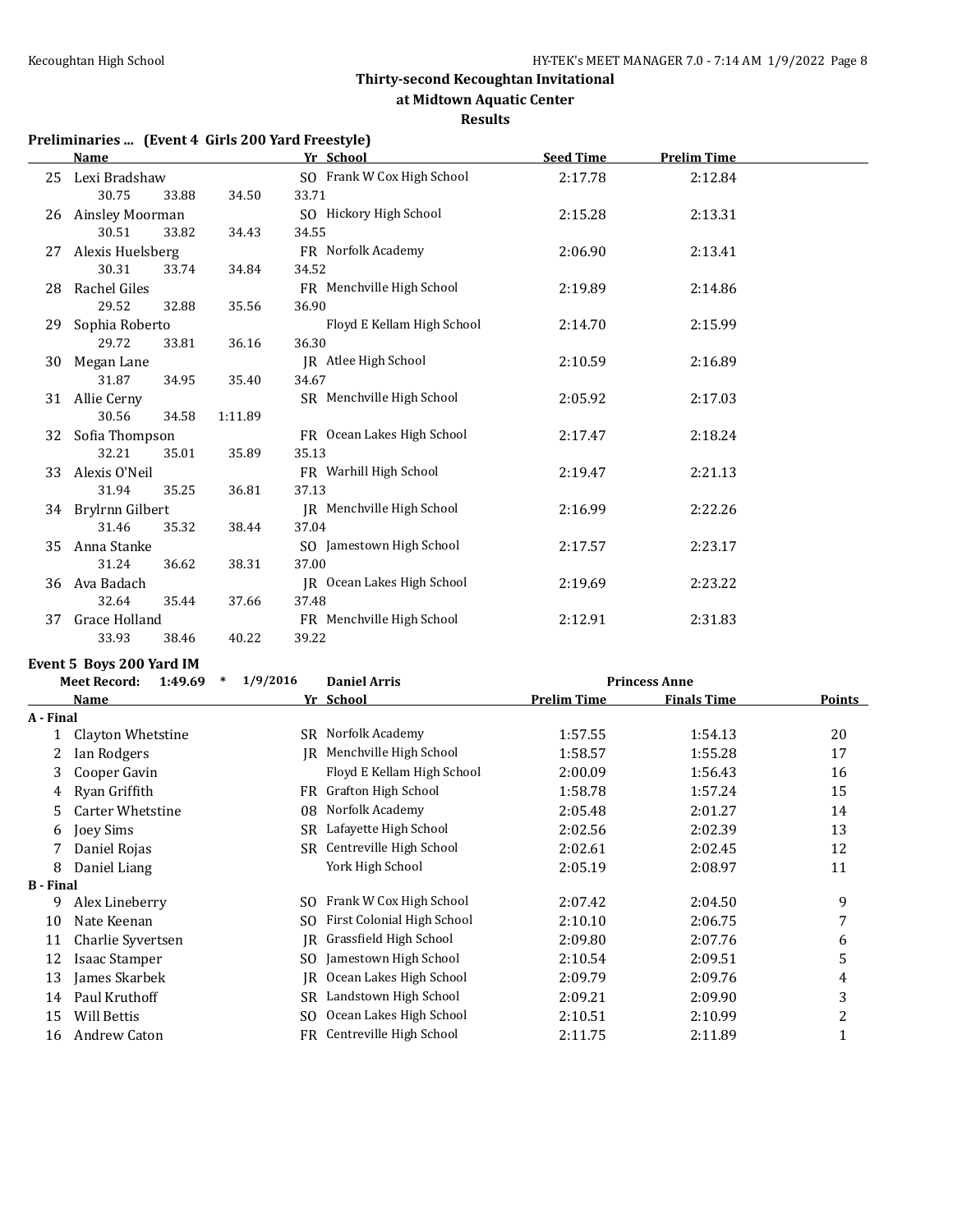### **at Midtown Aquatic Center**

### **Results**

### **Event 5 Boys 200 Yard IM**

|    | <b>Meet Record:</b>                |                | 1:49.69 * 1/9/2016 |                | <b>Daniel Arris</b>           |                  | <b>Princess Anne</b> |             |
|----|------------------------------------|----------------|--------------------|----------------|-------------------------------|------------------|----------------------|-------------|
|    | <b>Name</b>                        |                |                    |                | Yr School                     | <b>Seed Time</b> | <b>Prelim Time</b>   |             |
|    | <b>Preliminaries</b>               |                |                    |                |                               |                  |                      |             |
|    | 1 Clayton Whetstine<br>25.55       | 29.13          | 34.16              | 28.71          | SR Norfolk Academy            | 1:53.00          | 1:57.55              | $\mathbf q$ |
| 2  | Ian Rodgers<br>25.01               | 28.76          | 36.99              | 27.81          | JR Menchville High School     | 1:55.63          | 1:58.57              | $\mathbf q$ |
| 3  | Ryan Griffith<br>25.07             | 28.27          | 36.75              | 28.69          | FR Grafton High School        | 2:02.90          | 1:58.78              | q           |
|    | 4 Cooper Gavin                     |                |                    |                | Floyd E Kellam High School    | 2:02.45          | 2:00.09              | $\mathbf q$ |
| 5  | 25.61<br>Joey Sims                 | 31.40          | 34.85              | 28.23          | SR Lafayette High School      | 1:59.72          | 2:02.56              | q           |
|    | 26.93<br>6 Daniel Rojas            | 30.78          | 36.39              | 28.46          | SR Centreville High School    | 2:06.50          | 2:02.61              | q           |
|    | 26.27<br>7 Daniel Liang            | 31.40          | 35.59              | 29.35          | York High School              | 2:01.10          | 2:05.19              | q           |
| 8  | 27.76<br>Carter Whetstine<br>27.41 | 34.43<br>31.13 | 34.28<br>36.95     | 28.72<br>29.99 | 08 Norfolk Academy            | 2:06.81          | 2:05.48              | q           |
|    | 9 Alex Lineberry<br>27.27          | 31.45          | 38.46              | 30.24          | SO Frank W Cox High School    | 2:14.08          | 2:07.42              | q           |
|    | 10 Paul Kruthoff<br>27.61          | 32.04          | 39.40              | 30.16          | SR Landstown High School      | 2:04.96          | 2:09.21              | q           |
|    | 11 James Skarbek<br>27.34          | 35.63          | 37.68              | 29.14          | JR Ocean Lakes High School    | 2:11.82          | 2:09.79              | q           |
|    | 12 Charlie Syvertsen<br>27.67      | 31.50          | 39.36              | 31.27          | JR Grassfield High School     | 2:09.90          | 2:09.80              | q           |
| 13 | Nate Keenan<br>28.46               | 32.63          | 39.74              | 29.27          | SO First Colonial High School | 2:04.70          | 2:10.10              | q           |
|    | 14 Will Bettis<br>27.57            | 33.94          | 39.67              | 29.33          | SO Ocean Lakes High School    | 2:13.60          | 2:10.51              | q           |
| 15 | Isaac Stamper<br>27.74             | 35.17          | 38.72              | 28.91          | SO Jamestown High School      | 2:10.76          | 2:10.54              | q           |
|    | 16 Andrew Caton<br>30.90           | 32.73          | 37.86              | 30.26          | FR Centreville High School    | 2:16.14          | 2:11.75              | q           |
|    | 17 Colt McCoy<br>27.53             | 33.26          | 40.89              | 31.00          | FR First Colonial High School | 2:15.25          | 2:12.68              |             |
|    | 18 Phillip Kim<br>29.42            | 33.94          | 40.26              | 30.49          | FR Centreville High School    | 2:11.90          | 2:14.11              |             |
|    | 19 Alex Boller<br>29.24            |                |                    | 30.43          | FR Jamestown High School      | 2:16.15          | 2:14.15              |             |
| 20 | Noah Wolfe                         | 34.57          | 39.91              |                | SR Menchville High School     | 2:13.29          | 2:14.64              |             |
|    | 27.04<br>21 Bernard Kim<br>29.15   | 34.92<br>36.34 | 41.35<br>39.41     | 31.33<br>30.50 | FR Menchville High School     | 2:12.44          | 2:15.40              |             |
| 22 | Caden Marble                       |                |                    |                | Floyd E Kellam High School    | 2:17.89          | 2:15.46              |             |
|    | 27.47<br>23 Ayden Flores           | 35.30          | 40.99              | 31.70          | FR Grassfield High School     | 2:18.76          | 2:15.63              |             |
|    | 29.95<br>24 Rockwell Li<br>29.76   | 34.53<br>35.83 | 40.82<br>39.28     | 30.33<br>32.16 | FR Ocean Lakes High School    | 2:18.43          | 2:17.03              |             |
|    |                                    |                |                    |                |                               |                  |                      |             |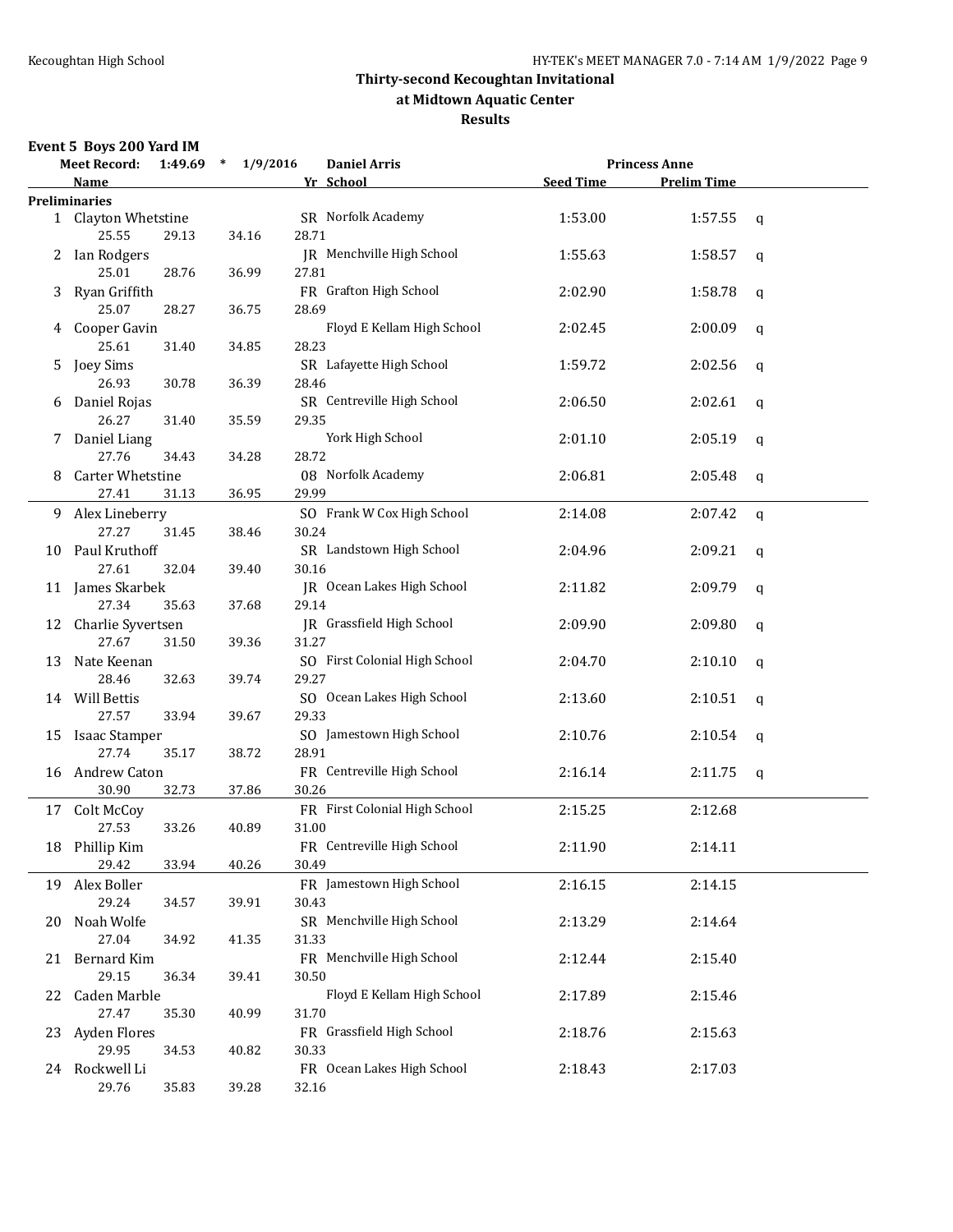**at Midtown Aquatic Center**

#### **Results**

### **Preliminaries ... (Event 5 Boys 200 Yard IM)**

|                        | <u>Name</u>                                  |               | Yr School                     | <b>Seed Time</b>   | <b>Prelim Time</b> |               |
|------------------------|----------------------------------------------|---------------|-------------------------------|--------------------|--------------------|---------------|
|                        | 25 Owen Johnson                              |               | JR Norfolk Academy            | 2:19.72            | 2:18.13            |               |
|                        | 27.81<br>34.30                               | 44.04         | 31.98                         |                    |                    |               |
| 26                     | Jack Hancock                                 |               | SO Ocean Lakes High School    | 2:19.18            | 2:18.23            |               |
|                        | 29.67<br>37.87                               | 39.40         | 31.29                         |                    |                    |               |
|                        | 27 Jacob Loe                                 |               | <b>JR</b> Grafton High School | 2:03.63            | 2:18.84            |               |
|                        | 28.13<br>35.42                               | 42.09         | 33.20                         |                    |                    |               |
| 28                     | <b>Carter Burrows</b>                        |               | JR Jamestown High School      | 2:16.56            | 2:18.90            |               |
|                        | 28.84<br>33.31                               | 43.06         | 33.69                         |                    |                    |               |
|                        | 29 Will Warren                               |               | SO Kecoughtan High School     | 2:20.23            | 2:19.23            |               |
|                        | 29.49<br>36.21                               | 41.72         | 31.81                         |                    |                    |               |
|                        | 30 DJ Dees                                   |               | Floyd E Kellam High School    | 2:18.32            | 2:19.70            |               |
|                        | 29.78<br>36.88                               | 41.33         | 31.71                         |                    |                    |               |
|                        | 31 Anders Yankowski                          |               | SR Grafton High School        | 2:19.69            | 2:24.00            |               |
|                        | 30.64<br>37.36                               | 42.50         | 33.50                         |                    |                    |               |
|                        | 32 Lucas Tonk                                |               | IR Jamestown High School      | 2:15.37            | 2:25.26            |               |
|                        | 30.14<br>38.26                               | 42.25         | 34.61                         |                    |                    |               |
| $---$                  | Jackson Hall                                 |               | SR Hickory High School        | 2:07.27            | <b>DQ</b>          |               |
|                        | 27.32<br>30.01                               | 37.54         | 28.25                         |                    |                    |               |
|                        | Event 6  Girls 200 Yard IM                   |               |                               |                    |                    |               |
|                        | 1:58.39<br><b>Meet Record:</b>               | $*$ 1/11/2020 | <b>Zoe Dixon</b>              | Godwin             |                    |               |
|                        | Name                                         |               | Yr School                     | <b>Prelim Time</b> | <b>Finals Time</b> | <b>Points</b> |
| A - Final              |                                              |               |                               |                    |                    |               |
|                        |                                              |               |                               |                    |                    |               |
|                        | 1 Madison Hartley                            |               | SR First Colonial High School | 2:08.17            | 2:03.73            | 20            |
| 2                      | <b>Gracie Gregory</b>                        |               | SO Lafayette High School      | 2:11.99            | 2:08.40            | 17            |
| 3                      | Isabel Marstellar                            |               | SR Menchville High School     | 2:11.52            | 2:10.32            | 16            |
| 4                      | Ann Chappell Ellington                       |               | SR Menchville High School     | 2:13.60            | 2:11.58            | 15            |
| 5                      | Molly Ivie                                   |               | JR Atlee High School          | 2:13.82            | 2:11.65            | 14            |
| 6                      | <b>Britney Denny</b>                         |               | SR Jamestown High School      | 2:12.19            | 2:12.65            | 13            |
| 7                      | Phoebe Mayo                                  |               | FR Kecoughtan High School     | 2:12.65            | 2:13.16            | 12            |
| 8                      | Pearl Kluger                                 |               | SR Jamestown High School      | 2:14.51            | 2:15.14            | 11            |
|                        |                                              |               |                               |                    |                    |               |
| 9                      | <b>Addy Roberts</b>                          |               | SO First Colonial High School | 2:18.40            | 2:13.21            | 9             |
| 10                     | Anna Maher                                   |               | Floyd E Kellam High School    | 2:19.99            | 2:14.62            | 7             |
| <b>B</b> - Final<br>11 | Samantha Rojas                               |               | SR Centreville High School    | 2:17.41            | 2:17.46            | 6             |
| 12                     | Lucia Franco                                 |               | SO Grassfield High School     | 2:21.28            | 2:19.15            | 5             |
| 13                     | Paige Gray                                   |               | SR Hickory High School        | 2:20.22            | 2:20.64            | $\pmb{4}$     |
| 14                     | Caitlyn Moore                                |               | SR Landstown High School      | 2:22.44            | 2:20.99            | $\sqrt{3}$    |
| 15                     | Kayleigh Jones                               |               | JR Hickory High School        | 2:20.39            | 2:21.27            | $\sqrt{2}$    |
| 16                     | Sohalya Rawlins<br>Event 6 Girls 200 Yard IM |               | FR Ocean Lakes High School    | 2:22.30            | 2:24.75            | $\mathbf{1}$  |

|  | <b>Meet Record:</b>  | $1:58.39$ * | 1/11/2020 | <b>Zoe Dixon</b>              | Godwin           |                    |          |
|--|----------------------|-------------|-----------|-------------------------------|------------------|--------------------|----------|
|  | Name                 |             |           | Yr School                     | <b>Seed Time</b> | <b>Prelim Time</b> |          |
|  | <b>Preliminaries</b> |             |           |                               |                  |                    |          |
|  | Madison Hartley      |             |           | SR First Colonial High School | 2:08.27          | 2:08.17            | a        |
|  | 27.93                | 32.25       | 38.06     | 29.93                         |                  |                    |          |
|  | Isabel Marstellar    |             |           | SR Menchville High School     | 2:05.59          | 2:11.52            | <b>a</b> |
|  | 28.10                | 33.47       | 40.28     | 29.67                         |                  |                    |          |
|  | Gracie Gregory       |             |           | Lafayette High School<br>SO.  | 2:11.99          | 2:11.99            | a        |
|  | 28.59                | 34.04       | 38.86     | 30.50                         |                  |                    |          |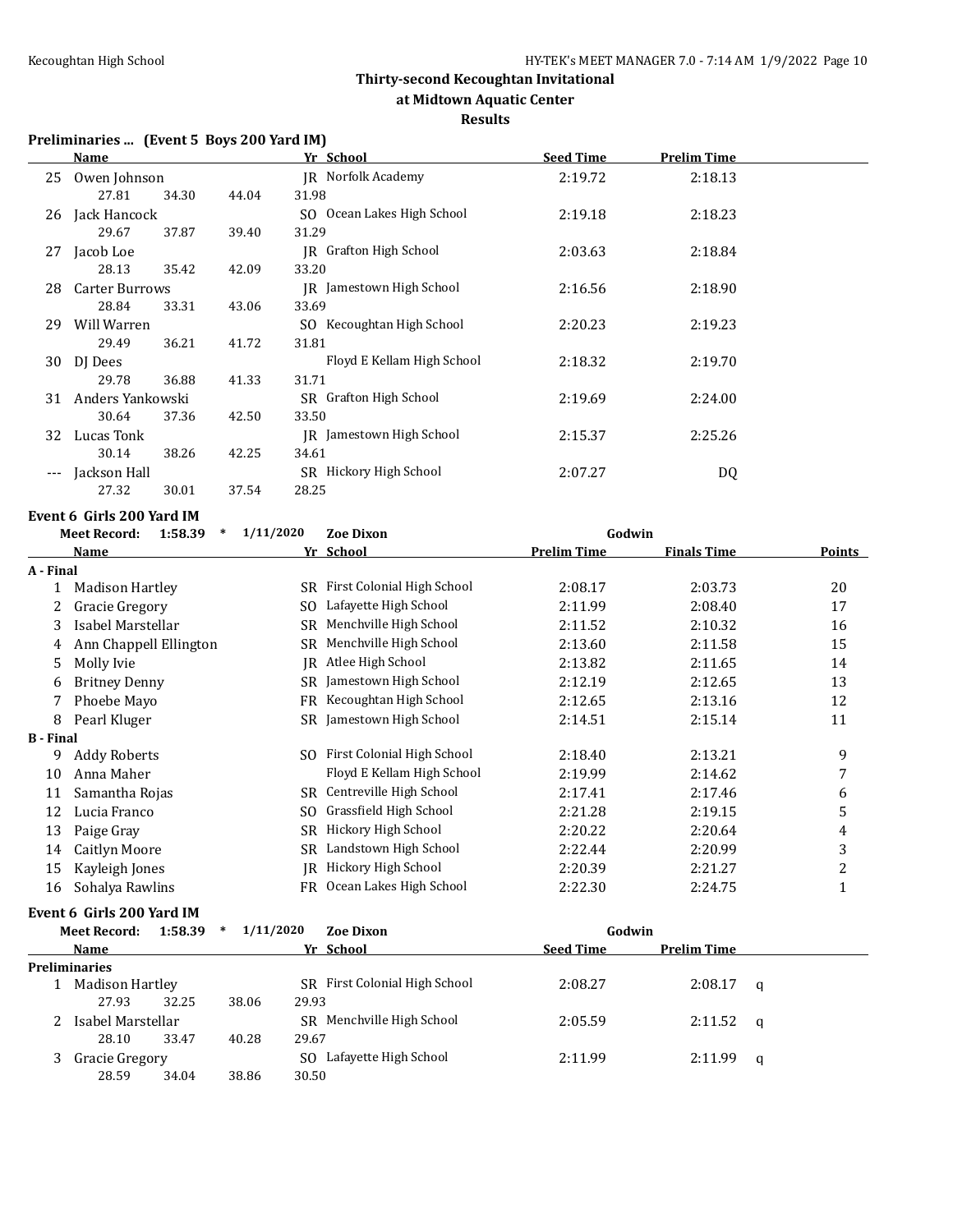**at Midtown Aquatic Center**

#### **Results**

| Preliminaries  (Event 6 Girls 200 Yard IM) |  |  |
|--------------------------------------------|--|--|
|                                            |  |  |

|     | <b>Name</b>                              |       | Yr School                           | <b>Seed Time</b> | <b>Prelim Time</b> |              |
|-----|------------------------------------------|-------|-------------------------------------|------------------|--------------------|--------------|
|     | 4 Britney Denny<br>28.41<br>34.57        | 37.92 | SR Jamestown High School<br>31.29   | 2:11.01          | 2:12.19            | $\mathsf{q}$ |
| 5   | Phoebe Mayo<br>28.34<br>32.71            | 41.28 | FR Kecoughtan High School<br>30.32  | 2:11.67          | 2:12.65            | q            |
| 6   | Ann Chappell Ellington<br>29.07<br>33.88 | 39.02 | SR Menchville High School<br>31.63  | 2:04.59          | 2:13.60            | q            |
| 7   | Molly Ivie                               |       | JR Atlee High School                | 2:08.25          | 2:13.82            | q            |
| 8   | 28.69<br>33.15<br>Pearl Kluger           | 39.73 | 32.25<br>SR Jamestown High School   | 2:15.03          | 2:14.51            | q            |
|     | 29.21<br>36.41                           | 37.78 | 31.11<br>SR Centreville High School | 2:24.52          |                    |              |
|     | 9 Samantha Rojas<br>29.26<br>36.09       | 39.10 | 32.96                               |                  | 2:17.41            | $\mathsf{q}$ |
|     | 10 Addy Roberts                          |       | SO First Colonial High School       | 2:17.03          | 2:18.40            |              |
|     | 29.63<br>34.87                           | 41.55 | 32.35                               |                  |                    | q            |
|     | 11 Anna Maher                            |       | Floyd E Kellam High School          | 2:19.21          | 2:19.99            | q            |
|     | 30.77<br>34.66                           | 43.50 | 31.06                               |                  |                    |              |
|     | 12 Paige Gray                            |       | SR Hickory High School              | 2:29.99          | 2:20.22            | $\mathbf q$  |
|     | 30.51<br>35.54                           | 40.81 | 33.36                               |                  |                    |              |
| 13  | Kayleigh Jones                           |       | JR Hickory High School              | 2:29.69          | 2:20.39            | $\mathbf q$  |
|     | 30.12<br>36.60                           | 40.44 | 33.23                               |                  |                    |              |
|     | 14 Lucia Franco                          |       | SO Grassfield High School           | 2:13.42          | 2:21.28            | q            |
|     | 30.50<br>37.06                           | 40.86 | 32.86                               |                  |                    |              |
|     | 15 Sohalya Rawlins                       |       | FR Ocean Lakes High School          | 2:25.37          | 2:22.30            | q            |
|     | 30.46<br>35.77                           | 44.88 | 31.19                               |                  |                    |              |
|     | 16 Caitlyn Moore                         |       | SR Landstown High School            | 2:24.37          | 2:22.44            | q            |
|     | 29.83<br>34.25                           | 44.07 | 34.29                               |                  |                    |              |
|     | 17 Paxton Madelyn                        |       | JR Grafton High School              | 2:33.50          | 2:23.01            |              |
|     | 30.53<br>36.69                           | 42.46 | 33.33                               |                  |                    |              |
| 18  | Ellie Fickenscher                        |       | FR Norfolk Academy                  | 2:18.39          | 2:24.29            |              |
|     | 29.83<br>38.41                           | 43.05 | 33.00                               |                  |                    |              |
|     | 19 Gabriella Clemens                     |       | FR Glen Allen High School           | 2:23.56          | 2:24.59            |              |
|     | 30.78<br>35.97                           | 42.33 | 35.51                               |                  |                    |              |
|     | 20 Annie Avery                           |       | FR Norfolk Academy                  | 2:20.00          | 2:25.29            |              |
|     | 33.47<br>38.35                           | 38.60 | 34.87                               |                  |                    |              |
|     | 21 Karina Long                           |       | JR Jamestown High School            | 2:25.64          | 2:25.57            |              |
|     | 32.77<br>38.64                           | 41.64 | 32.52                               |                  |                    |              |
|     | 22 Jessica Lerke                         |       | SO Centreville High School          | 2:27.15          | 2:25.98            |              |
|     | 30.46<br>36.28                           | 45.55 | 33.69                               |                  |                    |              |
|     | 23 Lilyanna Persson                      |       | York High School                    | 2:30.47          | 2:26.08            |              |
|     | 30.52<br>37.36                           | 44.21 | 33.99                               |                  |                    |              |
|     | 24 Maggie Reed                           |       | SR Ocean Lakes High School          | 2:26.65          | 2:26.81            |              |
|     | 32.25<br>36.29                           | 42.43 | 35.84                               |                  |                    |              |
| 25. | Cate Gleim                               |       | SR Catholic High School VB          | 2:26.55          | 2:28.79            |              |
|     | 33.39<br>37.44                           | 43.16 | 34.80                               |                  |                    |              |
| 26  | Lucia Goodloe                            |       | FR Ocean Lakes High School          | 2:29.50          | 2:29.12            |              |
|     | 33.23<br>39.45                           | 40.48 | 35.96                               |                  |                    |              |
| 27  | Maria Kane                               |       | SO Glen Allen High School           | 2:30.05          | 2:29.27            |              |
|     | 32.93<br>37.12                           | 46.52 | 32.70                               |                  |                    |              |
| 28  | Jane Phillips                            |       | Floyd E Kellam High School          | 2:29.31          | 2:29.34            |              |
|     | 31.94<br>37.41                           | 46.34 | 33.65                               |                  |                    |              |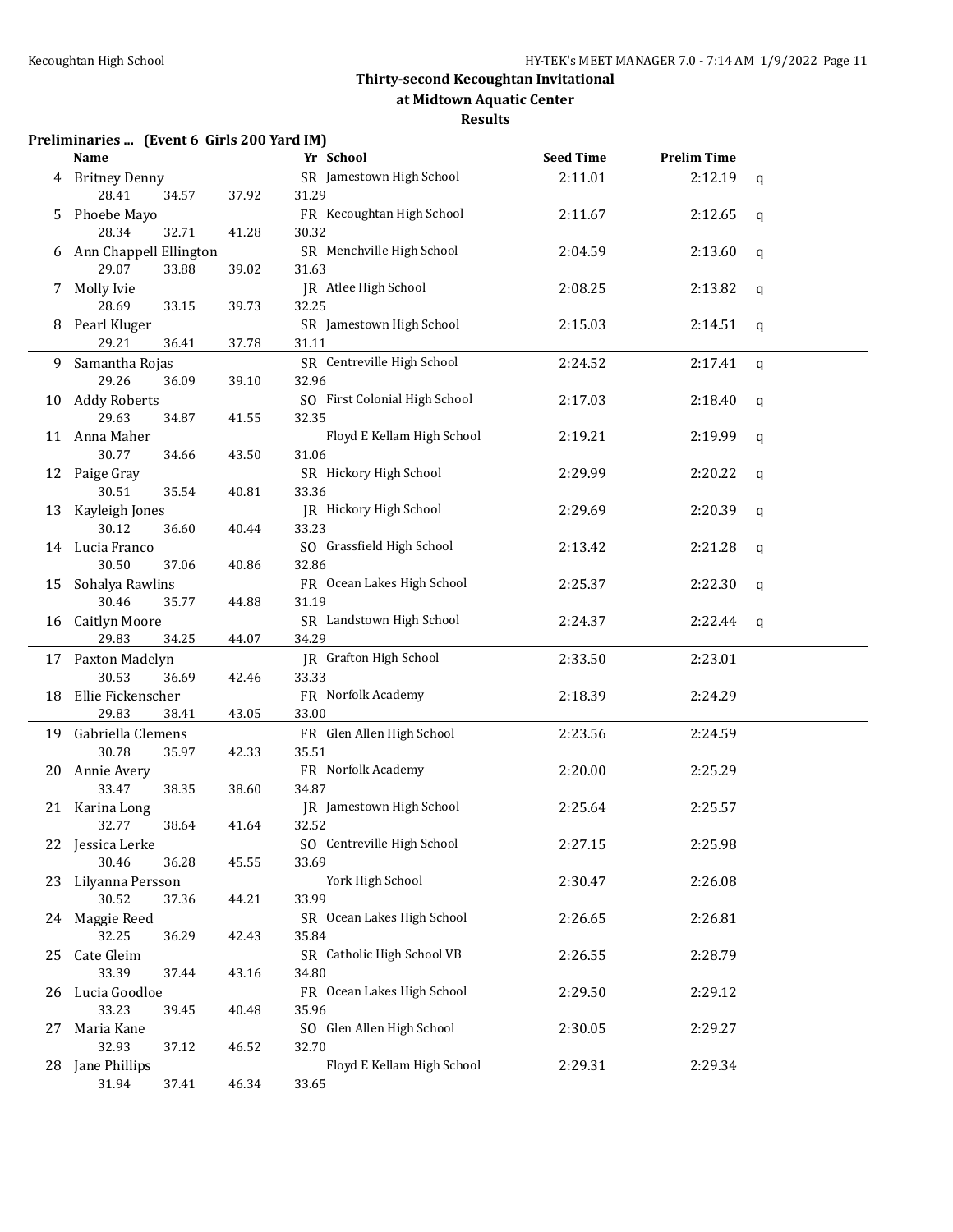**at Midtown Aquatic Center**

#### **Results**

# **Preliminaries ... (Event 6 Girls 200 Yard IM)**

|    | <b>Name</b>            |       |         | Yr School                     | <b>Seed Time</b> | <b>Prelim Time</b> |  |
|----|------------------------|-------|---------|-------------------------------|------------------|--------------------|--|
| 29 | Emma McMath            |       |         | JR First Colonial High School | 2:32.52          | 2:29.57            |  |
|    | 35.44                  | 37.89 | 42.88   | 33.36                         |                  |                    |  |
| 30 | <b>Trinity Schulze</b> |       |         | JR Jamestown High School      | 2:25.62          | 2:29.71            |  |
|    | 33.47                  | 39.04 | 41.43   | 35.77                         |                  |                    |  |
| 31 | Lana Macchi            |       |         | FR First Colonial High School | 2:29.07          | 2:30.05            |  |
|    | 31.99                  | 39.79 | 43.47   | 34.80                         |                  |                    |  |
| 32 | Ellie Spence           |       |         | IR Centreville High School    | 2:30.66          | 2:30.32            |  |
|    | 31.29                  | 36.90 | 45.61   | 36.52                         |                  |                    |  |
| 33 | Bianca Alinsonorin     |       |         | SR Maury High School          | 2:33.47          | 2:32.70            |  |
|    | 30.73                  | 35.92 | 49.04   | 37.01                         |                  |                    |  |
| 34 | Sarah Claesson         |       |         | Floyd E Kellam High School    | 2:21.89          | 2:32.85            |  |
|    | 32.53                  | 40.25 | 44.25   | 35.82                         |                  |                    |  |
| 35 | Julia Swartzbaugh      |       |         | FR Ocean Lakes High School    | 2:32.92          | 2:34.21            |  |
|    | 33.59                  | 40.01 | 44.00   | 36.61                         |                  |                    |  |
| 36 | Hannah Chen            |       |         | <b>IR</b> Grafton High School | 2:33.84          | 2:35.62            |  |
|    | 31.93                  | 40.27 | 46.59   | 36.83                         |                  |                    |  |
| 37 | Maddie Allen           |       |         | SO Centreville High School    | 2:30.54          | 2:35.94            |  |
|    | 36.12                  | 37.52 | 47.08   | 35.22                         |                  |                    |  |
| 38 | Abigail Shomaker       |       |         | SO Maury High School          | 2:34.71          | 2:38.50            |  |
|    | 34.55                  | 40.08 | 47.75   | 36.12                         |                  |                    |  |
| 39 | Arianne Torres         |       |         | SO Warhill High School        | 2:34.66          | 2:43.45            |  |
|    | 33.42                  | 41.91 | 1:28.12 |                               |                  |                    |  |
| 40 | Katy-Scarlett Bolvari  |       |         | FR Glen Allen High School     | 2:31.31          | 2:54.07            |  |
|    | 38.81                  | 45.37 | 51.16   | 38.73                         |                  |                    |  |

#### **Event 7 Boys 50 Yard Freestyle**

|                  | <b>Meet Record:</b>                   | $\ast$          |           |                            |                    | 20.59                |                |  |  |  |  |  |  |  |  |  |  | 1/9/2016 | <b>Alex Moore</b> | Menchville-AD |  |
|------------------|---------------------------------------|-----------------|-----------|----------------------------|--------------------|----------------------|----------------|--|--|--|--|--|--|--|--|--|--|----------|-------------------|---------------|--|
|                  | Name                                  |                 |           | Yr School                  | <b>Prelim Time</b> | <b>Finals Time</b>   | <b>Points</b>  |  |  |  |  |  |  |  |  |  |  |          |                   |               |  |
| A - Final        |                                       |                 |           |                            |                    |                      |                |  |  |  |  |  |  |  |  |  |  |          |                   |               |  |
| $\mathbf{1}$     | Matvei Isbell                         |                 | SR        | Ocean Lakes High School    | 21.74              | 21.76                | 20             |  |  |  |  |  |  |  |  |  |  |          |                   |               |  |
|                  | <b>Victor Parks</b>                   |                 | SR.       | Lafayette High School      | 22.41              | 22.08                | 17             |  |  |  |  |  |  |  |  |  |  |          |                   |               |  |
| 3                | Elijah Fields                         |                 |           | York High School           | 22.48              | 22.17                | 16             |  |  |  |  |  |  |  |  |  |  |          |                   |               |  |
| 4                | Tyler Caten                           |                 | SR.       | Atlee High School          | 22.57              | 22.21                | 15             |  |  |  |  |  |  |  |  |  |  |          |                   |               |  |
| 5.               | <b>Connor Rice</b>                    |                 | <b>SR</b> | Lafayette High School      | 22.39              | 22.31                | 14             |  |  |  |  |  |  |  |  |  |  |          |                   |               |  |
| 6                | Jace Hollinger                        |                 | SO.       | Atlee High School          | 22.56              | 22.46                | 13             |  |  |  |  |  |  |  |  |  |  |          |                   |               |  |
|                  | <b>Hunter Yost</b>                    |                 | <b>SR</b> | Menchville High School     | 22.40              | 22.53                | 12             |  |  |  |  |  |  |  |  |  |  |          |                   |               |  |
| 8                | Ian Lutz                              |                 | <b>FR</b> | Landstown High School      | 22.52              | 22.74                | 11             |  |  |  |  |  |  |  |  |  |  |          |                   |               |  |
| <b>B</b> - Final |                                       |                 |           |                            |                    |                      |                |  |  |  |  |  |  |  |  |  |  |          |                   |               |  |
| *9               | Daniel Moon                           |                 | IR        | Centreville High School    | 22.80              | 22.42                | 8              |  |  |  |  |  |  |  |  |  |  |          |                   |               |  |
| *9               | Stephen Goff                          |                 | <b>SR</b> | Centreville High School    | 22.59              | 22.42                | 8              |  |  |  |  |  |  |  |  |  |  |          |                   |               |  |
| 11               | Cameron Cook                          |                 | SO.       | Glen Allen High School     | 23.03              | 22.73                | 6              |  |  |  |  |  |  |  |  |  |  |          |                   |               |  |
| 12               | Scott Boyden                          |                 |           | Floyd E Kellam High School | 22.90              | 22.76                | 5              |  |  |  |  |  |  |  |  |  |  |          |                   |               |  |
| 13               | Gage Spade                            |                 | SO.       | Ocean Lakes High School    | 23.00              | 22.78                | 4              |  |  |  |  |  |  |  |  |  |  |          |                   |               |  |
| 14               | Henry Finman                          |                 | SR.       | First Colonial High School | 23.02              | 23.04                | 3              |  |  |  |  |  |  |  |  |  |  |          |                   |               |  |
| 15               | <b>Brandon Temple</b>                 |                 | IR        | First Colonial High School | 23.07              | 23.28                | $\overline{c}$ |  |  |  |  |  |  |  |  |  |  |          |                   |               |  |
| 16               | Aaron Suh                             |                 | FR        | Centreville High School    | 23.11              | 23.31                | $\mathbf{1}$   |  |  |  |  |  |  |  |  |  |  |          |                   |               |  |
|                  | <b>Event 7 Boys 50 Yard Freestyle</b> |                 |           |                            |                    |                      |                |  |  |  |  |  |  |  |  |  |  |          |                   |               |  |
|                  | <b>Meet Record:</b>                   | 20.59<br>$\ast$ | 1/9/2016  | <b>Alex Moore</b>          |                    | <b>Menchville-AD</b> |                |  |  |  |  |  |  |  |  |  |  |          |                   |               |  |
|                  | Name                                  |                 |           | Yr School                  | <b>Seed Time</b>   | <b>Prelim Time</b>   |                |  |  |  |  |  |  |  |  |  |  |          |                   |               |  |
|                  | <b>Preliminaries</b>                  |                 |           |                            |                    |                      |                |  |  |  |  |  |  |  |  |  |  |          |                   |               |  |
| 1                | Matvei Isbell                         |                 |           | SR Ocean Lakes High School | 22.12              | 21.74                | q              |  |  |  |  |  |  |  |  |  |  |          |                   |               |  |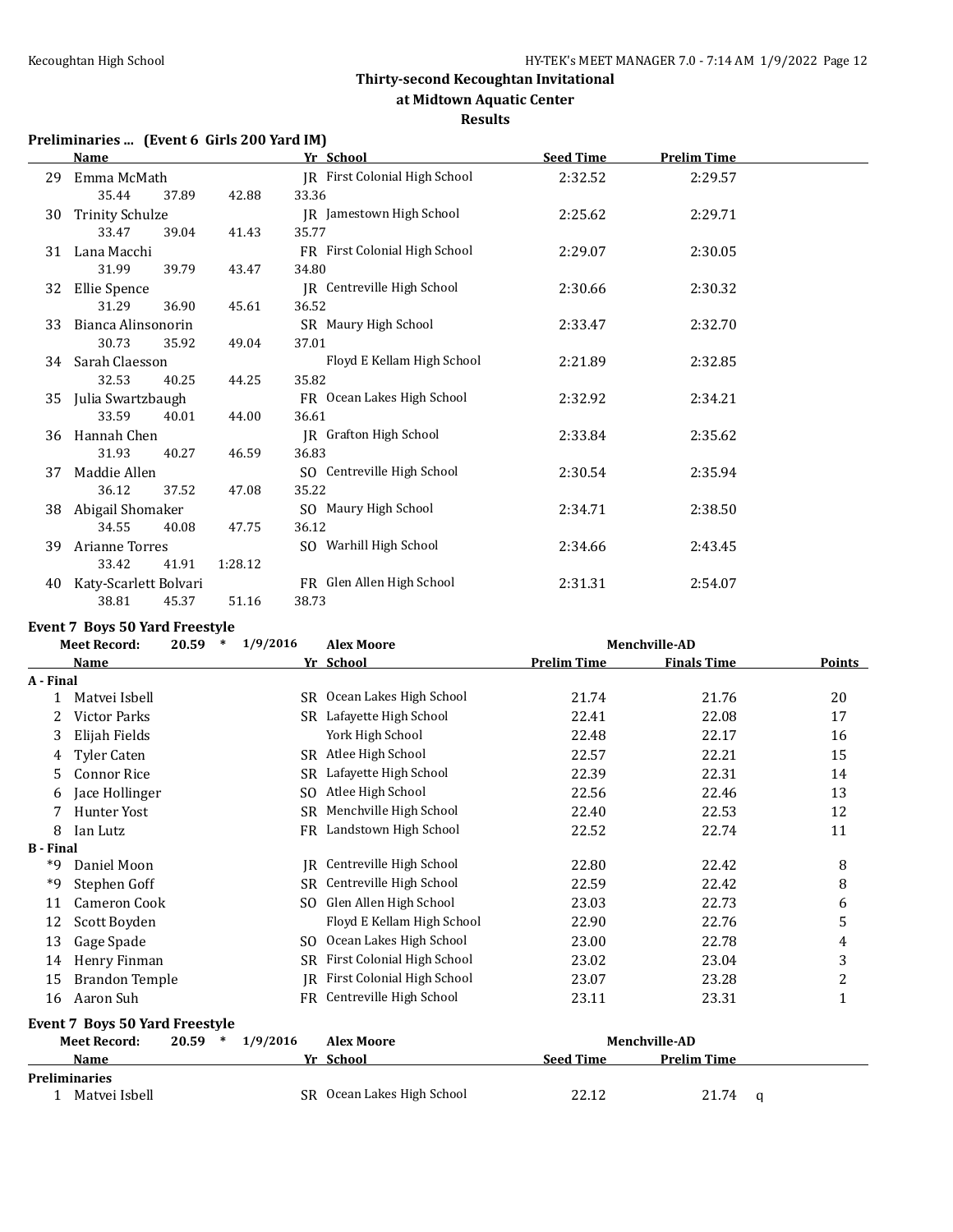**at Midtown Aquatic Center**

#### **Results**

# **Preliminaries ... (Event 7 Boys 50 Yard Freestyle)**

|                       | <b>Name</b>                            |           | Yr School                     | <b>Seed Time</b>   | <b>Prelim Time</b> |          |
|-----------------------|----------------------------------------|-----------|-------------------------------|--------------------|--------------------|----------|
| 2                     | <b>Connor Rice</b>                     |           | SR Lafayette High School      | 22.63              | 22.39              | q        |
| 3                     | Hunter Yost                            |           | SR Menchville High School     | 23.39              | 22.40              | q        |
| 4                     | Victor Parks                           |           | SR Lafayette High School      | 22.57              | 22.41              | q        |
| 5                     | Elijah Fields                          |           | York High School              | 22.63              | 22.48              | q        |
| 6                     | Ian Lutz                               |           | FR Landstown High School      | 23.02              | 22.52              | q        |
| 7                     | Jace Hollinger                         |           | SO Atlee High School          | 21.75              | 22.56              | q        |
| 8                     | Tyler Caten                            |           | SR Atlee High School          | 21.53              | 22.57              | q        |
| 9                     | Stephen Goff                           |           | SR Centreville High School    | 22.06              | 22.59              | q        |
| 10                    | Daniel Moon                            |           | JR Centreville High School    | 23.06              | 22.80              | q        |
| 11                    | Scott Boyden                           |           | Floyd E Kellam High School    | 24.41              | 22.90              | q        |
| 12                    | Gage Spade                             |           | SO Ocean Lakes High School    | 23.56              | 23.00              | q        |
| 13                    | Henry Finman                           | SR        | First Colonial High School    | 24.05              | 23.02              | q        |
| 14                    | Cameron Cook                           | SO        | Glen Allen High School        | 22.57              | 23.03              | q        |
| 15                    | <b>Brandon Temple</b>                  | IR        | First Colonial High School    | 22.88              | 23.07              | q        |
| 16                    | Aaron Suh                              | <b>FR</b> | Centreville High School       | 23.00              | 23.11              | q        |
| 17                    | Jason Paraham                          |           | SR Grafton High School        | 24.23              | 23.28              |          |
| 18                    | Joe Hutchinson                         |           | SR First Colonial High School | 24.00              | 23.61              |          |
| 19                    | AJ Prest                               |           | JR Grassfield High School     | 23.19              | J23.61             |          |
| 20                    | Samuel Lindsey                         |           | SO Ocean Lakes High School    | 23.52              | 23.93              |          |
| 21                    | Nathaniel Friel                        |           | SR Frank W Cox High School    | 23.14              | 23.99              |          |
| 22                    | Steven Lorcher-Bond                    |           | IR Catholic High School VB    | 23.91              | 24.12              |          |
| 23                    | Henry Guo                              |           | FR Centreville High School    | 24.20              | 24.21              |          |
| 24                    | Morgan Vermeer                         |           | SR Lancaster High School      | 24.32              | 24.23              |          |
| 25                    | Charlie Syvertsen                      |           | JR Grassfield High School     | 23.66              | 24.26              |          |
| 26                    | Tommy Gray                             | SR        | Frank W Cox High School       | 24.07              | 24.34              |          |
| 27                    | Alec Orsi                              | IR        | Glen Allen High School        | 24.47              | 24.43              |          |
| 28                    | William Picataggi                      | IR        | Warhill High School           | 24.47              | 24.45              |          |
| 29                    | Spencer Thompson                       | FR        | Norfolk Academy               | 24.20              | 24.69              |          |
| 30                    | <b>Brandon Harvey</b>                  | FR        | Atlee High School             | 23.89              | 25.02              |          |
| 31                    | Ryan Wilson                            | SR        | Menchville High School        | 24.39              | 25.16              |          |
| 32                    | Brendan Holland                        | SO.       | Maury High School             | 24.37              | 25.59              |          |
| 33                    | Aiden Yager                            | FR        | Warhill High School           | 24.49              | 25.89              |          |
|                       |                                        |           |                               |                    |                    |          |
|                       | <b>Event 8 Girls 50 Yard Freestyle</b> |           |                               |                    |                    |          |
|                       | <b>Meet Record:</b><br>$23.59$ *       | 1/13/2018 | <b>Abby Larson</b>            |                    | Jamestown          |          |
|                       | Name                                   |           | Yr School                     | <b>Prelim Time</b> | <b>Finals Time</b> | Points   |
| A - Final<br>1        | <b>Emily Claesson</b>                  |           | Floyd E Kellam High School    | 23.87              | 23.55*             | 20       |
| 2                     | Wyllo Hanson                           |           | JR Jamestown High School      | 24.87              | 23.89              | 17       |
|                       | Marin McKee                            |           | SR Norfolk Academy            | 24.38              | 23.96              |          |
| 3                     |                                        |           | First Colonial High School    |                    | 24.38              | 16<br>15 |
| 4                     | Kayleigh Duffy<br>Hannah Charters      | SO<br>IR  | Centreville High School       | 24.20              |                    |          |
| 5                     | Samantha Halvorson                     |           | SO Grassfield High School     | 24.96              | 24.51              | 14       |
| 6                     |                                        |           | Jamestown High School         | 25.08              | 24.91              | 13       |
| 7                     | Addy Heyward                           | FR        |                               | 24.76              | 24.92              | 12       |
| 8<br><b>B</b> - Final | Sara Teague                            |           | FR First Colonial High School | 25.32              | 24.96              | 11       |
| *9                    | <b>Bree Faulkner</b>                   |           | SO Norfolk Academy            | 25.46              | 25.08              | 8        |
| *9                    | Jena Lawlor                            | IR        | Catholic High School VB       | 26.28              | 25.08              | 8        |
| 11                    | Kendall Butler                         |           | York High School              | 25.38              | 25.15              | 6        |
| 12                    | Emma Walker                            |           | JR Warhill High School        | 26.25              | 25.20              | 5        |
|                       |                                        |           |                               |                    |                    |          |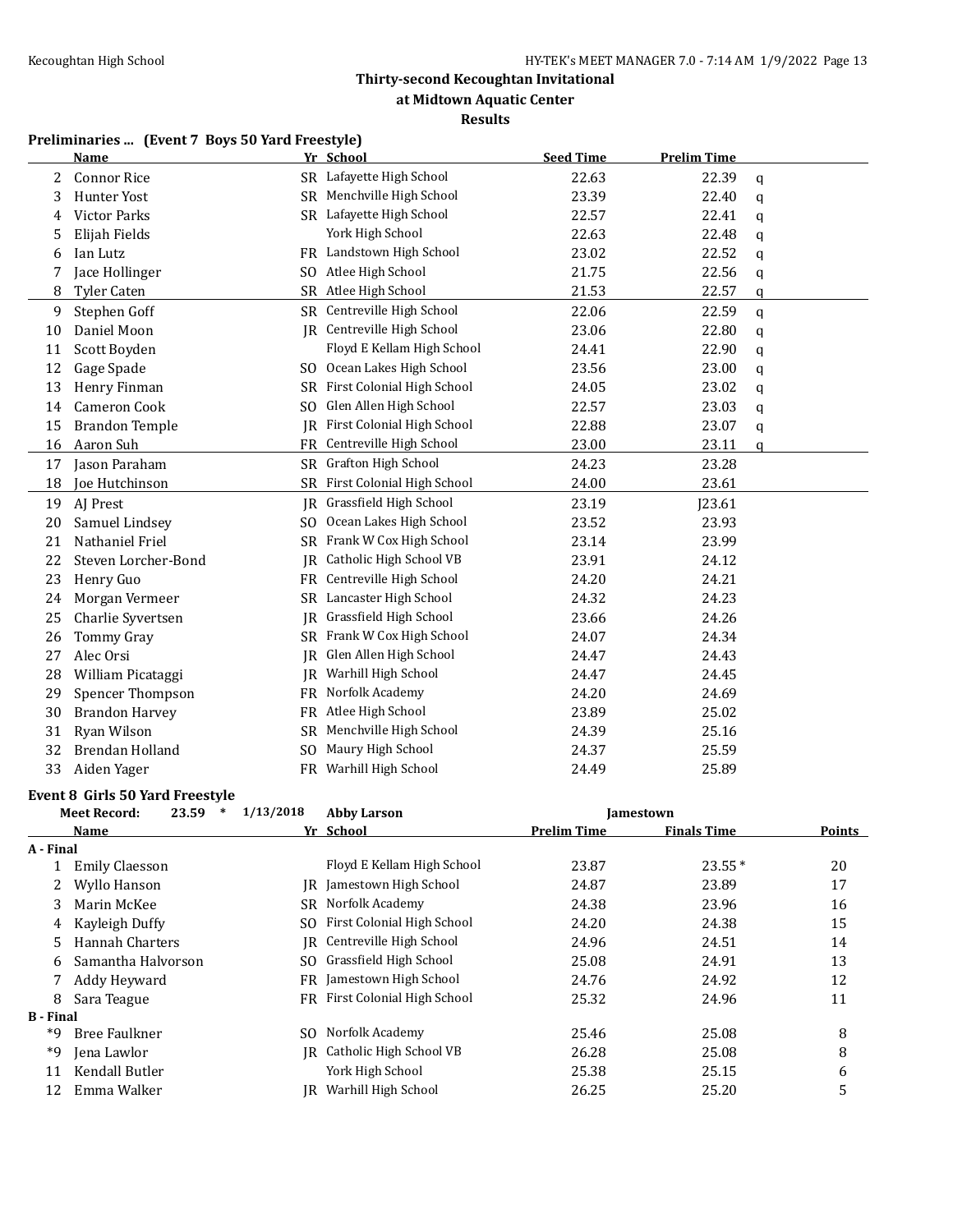**at Midtown Aquatic Center**

#### **Results**

# **B - Final ... (Event 8 Girls 50 Yard Freestyle)**

|     | Name               |     | Yr School                  | <b>Prelim Time</b> | <b>Finals Time</b> | Points |
|-----|--------------------|-----|----------------------------|--------------------|--------------------|--------|
|     | Allison Kim        |     | SO Centreville High School | 25.48              | 25.21              | 4      |
| 14  | Afsana Rawlins     |     | FR Ocean Lakes High School | 25.93              | 25.54              |        |
| 15. | Kailin Griffith    | SR. | Grafton High School        | 26.24              | 25.72              | ∸      |
|     | 16 Mya Oluwabusola |     | Floyd E Kellam High School | 26.13              | 26.10              |        |

### **Event 8 Girls 50 Yard Freestyle**

| <b>Meet Record:</b> |                        | 23.59 | $\ast$ | 1/13/2018                         | <b>Abby Larson</b> |                    | Jamestown    |  |  |
|---------------------|------------------------|-------|--------|-----------------------------------|--------------------|--------------------|--------------|--|--|
|                     | Name                   |       |        | Yr School                         | <b>Seed Time</b>   | <b>Prelim Time</b> |              |  |  |
|                     | <b>Preliminaries</b>   |       |        |                                   |                    |                    |              |  |  |
| $\mathbf{1}$        | <b>Emily Claesson</b>  |       |        | Floyd E Kellam High School        | 24.09              | 23.87              | q            |  |  |
| 2                   | Kayleigh Duffy         |       |        | SO First Colonial High School     | 24.39              | 24.20              | q            |  |  |
| 3                   | Marin McKee            |       | SR     | Norfolk Academy                   | 23.32              | 24.38              | q            |  |  |
| 4                   | Addy Heyward           |       |        | FR Jamestown High School          | 24.77              | 24.76              | q            |  |  |
| 5                   | Wyllo Hanson           |       |        | JR Jamestown High School          | 23.80              | 24.87              | q            |  |  |
| 6                   | Hannah Charters        |       |        | JR Centreville High School        | 24.81              | 24.96              | q            |  |  |
| 7                   | Samantha Halvorson     |       |        | SO Grassfield High School         | 24.89              | 25.08              | q            |  |  |
| 8                   | Sara Teague            |       |        | FR First Colonial High School     | 24.87              | 25.32              | q            |  |  |
| 9                   | Kendall Butler         |       |        | York High School                  | 24.80              | 25.38              | q            |  |  |
| 10                  | <b>Bree Faulkner</b>   |       |        | SO Norfolk Academy                | 25.65              | 25.46              | q            |  |  |
| 11                  | Allison Kim            |       | SO.    | Centreville High School           | 25.64              | 25.48              | q            |  |  |
| 12                  | Afsana Rawlins         |       |        | FR Ocean Lakes High School        | 26.33              | 25.93              | q            |  |  |
| 13                  | Mya Oluwabusola        |       |        | Floyd E Kellam High School        | 27.13              | 26.13              | q            |  |  |
| 14                  | Kailin Griffith        |       |        | SR Grafton High School            | 26.33              | 26.24              | q            |  |  |
| 15                  | Emma Walker            |       |        | JR Warhill High School            | 26.00              | 26.25              | q            |  |  |
| 16                  | Jena Lawlor            |       |        | <b>IR</b> Catholic High School VB | 26.81              | 26.28              | $\mathbf{q}$ |  |  |
| 17                  | Virginia Gill          |       |        | SR Norfolk Academy                | 25.34              | 26.41              |              |  |  |
| 18                  | Kacey Deane            |       | IR     | Maury High School                 | 26.89              | 26.42              |              |  |  |
| 19                  | Cate Ware              |       |        | <b>SR</b> Norfolk Academy         | 25.56              | 26.54              |              |  |  |
| 20                  | Kayla Boughton         |       | SO.    | Glen Allen High School            | 26.40              | 26.55              |              |  |  |
| 21                  | Maddie Wolfe           |       | FR     | Menchville High School            | 26.09              | 26.56              |              |  |  |
| 22                  | Spencer Worth          |       | SR     | Frank W Cox High School           | 25.57              | 26.61              |              |  |  |
| 23                  | Louisa Lamerdin        |       |        | SO Jamestown High School          | 25.76              | 26.66              |              |  |  |
| 24                  | Sophia DaCruz          |       | IR     | Frank W Cox High School           | 26.24              | 26.68              |              |  |  |
| 25                  | Ava Ostrowski          |       |        | SR Frank W Cox High School        | 26.17              | 26.70              |              |  |  |
| 26                  | Emilie Tran            |       |        | Floyd E Kellam High School        | 26.49              | 26.71              |              |  |  |
| 27                  | Kelsey James           |       |        | SR First Colonial High School     | 26.50              | 26.73              |              |  |  |
| 28                  | <b>Brooke Ferguson</b> |       | FR     | Menchville High School            | 26.78              | 26.94              |              |  |  |
| 29                  | Rania Jacob            |       | FR     | Ocean Lakes High School           | 27.10              | 26.96              |              |  |  |
| 30                  | Lily Maynor            |       | FR     | Warhill High School               | 27.98              | 27.13              |              |  |  |
| 31                  | Shelby Reed            |       | IR     | Jamestown High School             | 27.53              | 27.58              |              |  |  |
| 32                  | Elizabeth Shelton      |       | SR     | Menchville High School            | 27.20              | 27.61              |              |  |  |
| 33                  | Morgan Pritchard       |       | IR     | Atlee High School                 | 26.61              | 27.68              |              |  |  |
| 34                  | Macey Johnson          |       | IR     | Warhill High School               | 28.00              | 27.88              |              |  |  |
| 35                  | Skylar Johnson         |       | SO.    | Kecoughtan High School            | 27.08              | 28.14              |              |  |  |
| 36                  | Emily DeMieri          |       | SR     | Ocean Lakes High School           | 27.95              | 28.18              |              |  |  |
| 37                  | Chloe Cowart           |       | FR     | Glen Allen High School            | 27.96              | 28.28              |              |  |  |
| 38                  | Jordan Smith           |       | FR     | Lafayette High School             | 27.73              | 28.57              |              |  |  |
| 39                  | Mattie Cuomo           |       |        | SR Centreville High School        | 27.81              | 28.76              |              |  |  |
| 40                  | Mickaella Flores       |       |        | SR Centreville High School        | 27.98              | 29.16              |              |  |  |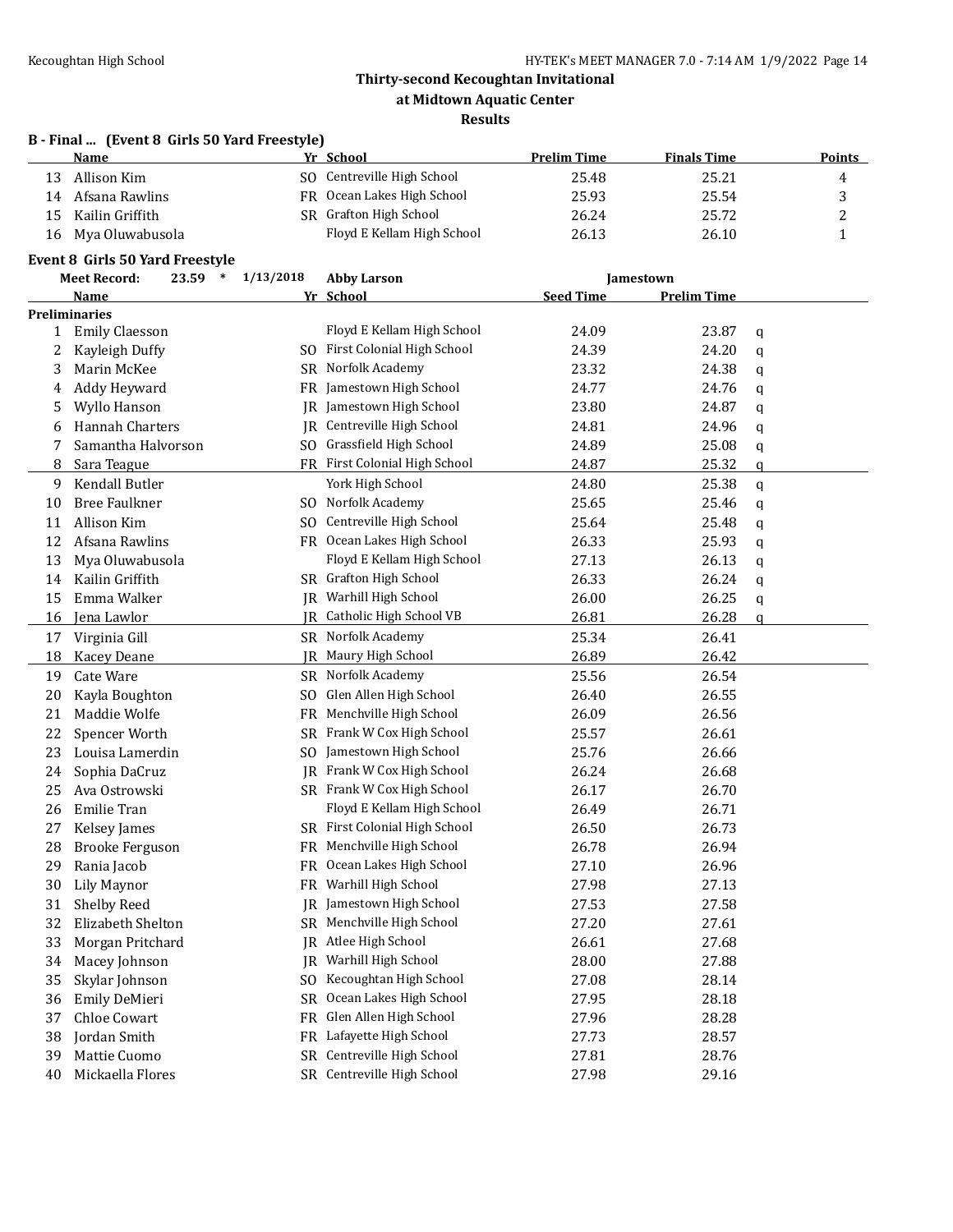### **at Midtown Aquatic Center**

### **Results**

### **Event 9 Boys 100 Yard Butterfly**

|                  | <b>Meet Record:</b><br>48.80 | 1/12/2019<br>$\ast$ | <b>Cason Wilburn</b>       |             | <b>First Colonial</b> |               |
|------------------|------------------------------|---------------------|----------------------------|-------------|-----------------------|---------------|
|                  | <b>Name</b>                  |                     | Yr School                  | Prelim Time | <b>Finals Time</b>    | <b>Points</b> |
| A - Final        |                              |                     |                            |             |                       |               |
|                  | Ashton Temme                 | SR                  | Hickory High School        | 50.97       | 50.90                 | 20            |
|                  | Elijah Fields                |                     | York High School           | 53.59       | 52.29                 | 17            |
| 3                | Patrick Franklin             |                     | SR Grafton High School     | 54.88       | 52.72                 | 16            |
| 4                | Joey Clarkson                | SR                  | Norfolk Academy            | 55.01       | 53.02                 | 15            |
| 5                | Landon Luzak                 | SO.                 | Ocean Lakes High School    | 54.88       | 54.68                 | 14            |
| 6                | Nathan Suh                   | IR                  | Centreville High School    | 55.16       | 54.77                 | 13            |
|                  | James Coleman                | SR                  | Norfolk Academy            | 54.18       | 54.89                 | 12            |
| 8                | Nate Keenan                  | SO.                 | First Colonial High School | 55.59       | 57.29                 | 11            |
| <b>B</b> - Final |                              |                     |                            |             |                       |               |
| 9                | George Strudgeon             | SO.                 | Glen Allen High School     | 56.42       | 54.77                 | 9             |
| 10               | Liam Gregory                 | IR                  | Lafayette High School      | 56.63       | 55.73                 | 7             |
| 11               | Judson Lifsey                | SO.                 | Glen Allen High School     | 57.42       | 55.92                 | 6             |
| 12               | Isaac Stamper                | SO                  | Jamestown High School      | 57.31       | 57.22                 | 5             |
| 13               | Siddhant Sehgal              | IR                  | Norfolk Academy            | 57.61       | 57.45                 | 4             |
| 14               | Daniel Moon                  | IR                  | Centreville High School    | 56.14       | 57.87                 | 3             |
| 15               | Henry Finman                 | SR                  | First Colonial High School | 57.04       | 58.29                 | 2             |
| 16               | Peter Krause                 | IR                  | Frank W Cox High School    | 57.46       | 58.42                 |               |

#### **Event 9 Boys 100 Yard Butterfly**

|      | <b>Meet Record:</b>       | 48.80 | 1/12/2019<br>$\ast$ | <b>Cason Wilburn</b>              |                  | <b>First Colonial</b> |   |
|------|---------------------------|-------|---------------------|-----------------------------------|------------------|-----------------------|---|
|      | Name                      |       |                     | Yr School                         | <b>Seed Time</b> | <b>Prelim Time</b>    |   |
|      | <b>Preliminaries</b>      |       |                     |                                   |                  |                       |   |
|      | 1 Ashton Temme<br>23.52   | 27.45 |                     | SR Hickory High School            | 53.25            | 50.97                 | q |
|      | Elijah Fields<br>24.80    | 28.79 |                     | York High School                  | 54.72            | 53.59                 | q |
| 3    | James Coleman<br>24.83    | 29.35 |                     | SR Norfolk Academy                | 52.97            | 54.18                 | q |
| $*4$ | Patrick Franklin<br>25.88 | 29.00 |                     | SR Grafton High School            | 55.66            | 54.88                 | q |
| $*4$ | Landon Luzak<br>25.74     | 29.14 |                     | SO Ocean Lakes High School        | 55.51            | 54.88                 | q |
| 6    | Joey Clarkson<br>25.83    | 29.18 |                     | SR Norfolk Academy                | 55.00            | 55.01                 | q |
|      | Nathan Suh<br>25.67       | 29.49 |                     | IR Centreville High School        | 53.51            | 55.16                 | q |
| 8    | Nate Keenan<br>26.51      | 29.08 |                     | SO First Colonial High School     | 53.94            | 55.59                 | q |
| 9    | Daniel Moon<br>25.55      | 30.59 |                     | <b>IR</b> Centreville High School | 54.17            | 56.14                 | q |
| 10   | George Strudgeon<br>26.16 | 30.26 |                     | SO Glen Allen High School         | 54.81            | 56.42                 | q |
| 11   | Liam Gregory<br>27.04     | 29.59 |                     | IR Lafayette High School          | 56.19            | 56.63                 | q |
|      | 12 Henry Finman<br>27.00  | 30.04 |                     | SR First Colonial High School     | 58.90            | 57.04                 | q |
| 13   | Isaac Stamper<br>26.79    | 30.52 |                     | SO Jamestown High School          | 58.43            | 57.31                 | q |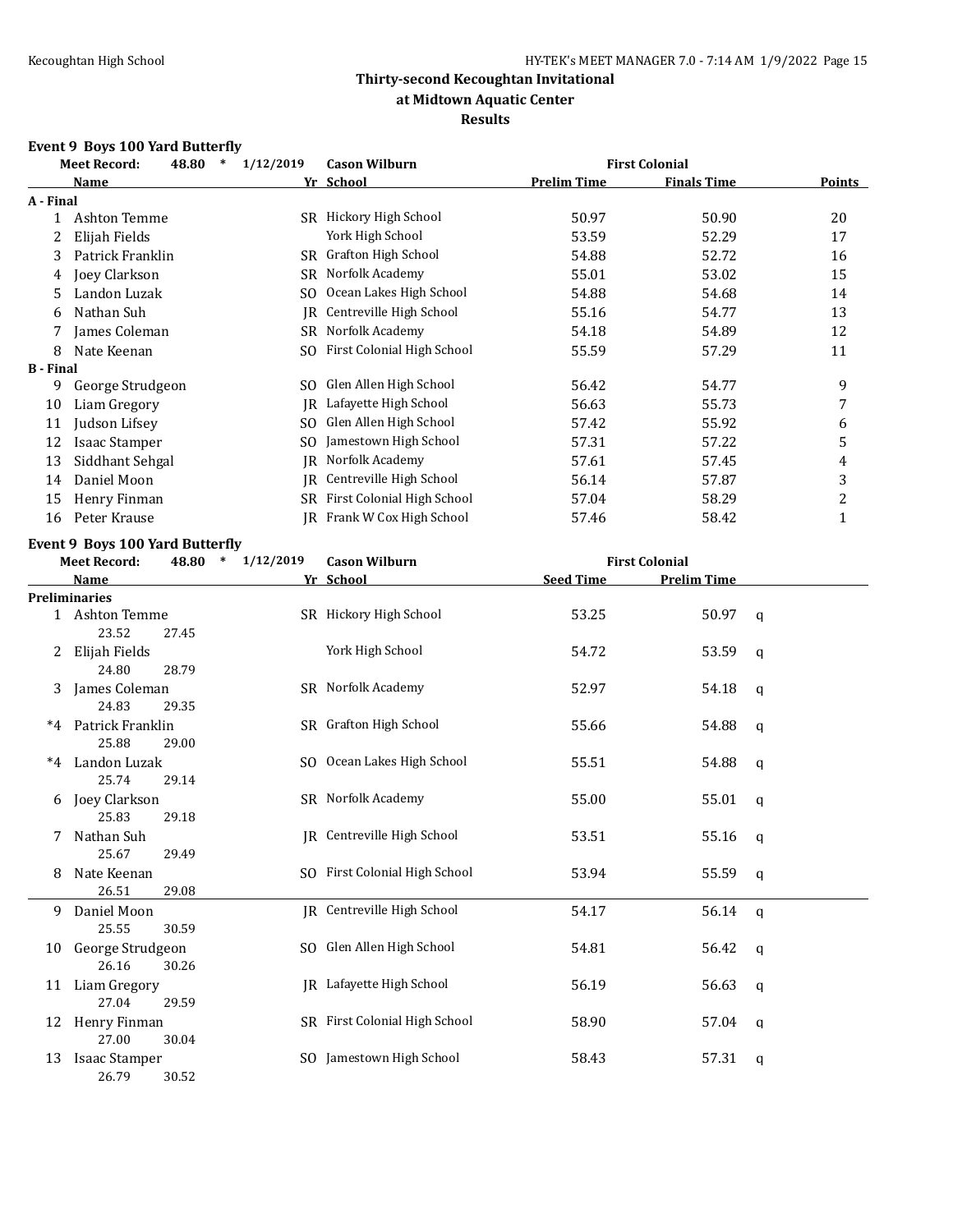**at Midtown Aquatic Center**

#### **Results**

|    | <b>Name</b>                        | Yr School                       | <b>Seed Time</b> | <b>Prelim Time</b> |              |
|----|------------------------------------|---------------------------------|------------------|--------------------|--------------|
|    | 14 Judson Lifsey<br>26.51<br>30.91 | SO Glen Allen High School       | 59.11            | 57.42              | $\mathsf{q}$ |
| 15 | Peter Krause                       | JR Frank W Cox High School      | 1:00.46          | 57.46              | $\mathsf{q}$ |
|    | 27.17<br>30.29                     |                                 |                  |                    |              |
| 16 | Siddhant Sehgal<br>26.88<br>30.73  | JR Norfolk Academy              | 58.61            | 57.61              | $\mathbf q$  |
|    | 17 Henry Guo                       | FR Centreville High School      | 58.84            | 58.23              |              |
|    | 27.07<br>31.16                     |                                 |                  |                    |              |
| 18 | Noah Wolfe                         | SR Menchville High School       | 58.34            | 58.46              |              |
|    | 27.13<br>31.33                     |                                 |                  |                    |              |
|    | 19 Jacob Batson                    | Floyd E Kellam High School      | 58.62            | 59.46              |              |
|    | 27.34<br>32.12                     |                                 |                  |                    |              |
| 20 | Jacob Loe                          | JR Grafton High School          | 1:01.03          | 59.65              |              |
|    | 28.23<br>31.42                     |                                 |                  |                    |              |
|    | 21 Benjamin Youngs                 | <b>JR</b> Warhill High School   | 1:01.98          | 1:01.19            |              |
|    | 28.93<br>32.26                     |                                 |                  |                    |              |
| 22 | Nikita Kobzar                      | SO Maury High School            | 1:00.92          | 1:01.57            |              |
| 23 | Noah Rohlfs                        | SO Menchville High School       | 1:02.00          | 1:01.82            |              |
|    | 27.52<br>34.30                     |                                 |                  |                    |              |
| 24 | Reid Hawkins                       | SO Grafton High School          | 57.97            | 1:01.99            |              |
|    | 28.12<br>33.87                     |                                 |                  |                    |              |
| 25 | Aidan Burke                        | SR Landstown High School        | 1:01.70          | 1:02.06            |              |
|    | 28.78<br>33.28                     |                                 |                  |                    |              |
| 26 | Jacob Rose                         | JR Atlee High School            | 1:01.55          | 1:02.67            |              |
|    | 28.21<br>34.46                     |                                 |                  |                    |              |
| 27 | Christopher Bergreen               | FR Atlee High School            | 1:00.51          | 1:03.00            |              |
|    | 27.92<br>35.08                     |                                 |                  |                    |              |
| 28 | Ryan Pelletier                     | York High School                | 59.48            | 1:03.56            |              |
| 29 | Vincent Tran                       | FR Ocean Lakes High School      | 59.22            | 1:03.85            |              |
|    | 29.92<br>33.93                     |                                 |                  |                    |              |
| 30 | Lucas Tonk                         | <b>IR</b> Jamestown High School | 1:01.37          | 1:03.99            |              |

#### **Event 10 Girls 100 Yard Butterfly**

30.32 33.67

| 54.19                  | 1/13/2018<br>$\ast$                                  | Lexi Cuomo<br><b>Centreville</b> |                                                                                                                |                    |        |
|------------------------|------------------------------------------------------|----------------------------------|----------------------------------------------------------------------------------------------------------------|--------------------|--------|
| Name                   |                                                      |                                  | <b>Prelim Time</b>                                                                                             | <b>Finals Time</b> | Points |
|                        |                                                      |                                  |                                                                                                                |                    |        |
| Kyliegh Tankard        |                                                      | <b>Grafton High School</b>       | 55.81                                                                                                          | 55.30              | 20     |
| <b>Madison Hartley</b> |                                                      | First Colonial High School       | 58.01                                                                                                          | 55.86              | 17     |
| <b>Emily Claesson</b>  |                                                      | Floyd E Kellam High School       | 57.74                                                                                                          | 56.06              | 16     |
| Molly Ivie             |                                                      | Atlee High School                | 1:00.65                                                                                                        | 58.84              | 15     |
| <b>Britney Denny</b>   |                                                      | Jamestown High School            | 59.69                                                                                                          | 59.17              | 14     |
| Riley Van Schaften     |                                                      | Glen Allen High School           | 1:00.23                                                                                                        | 59.58              | 13     |
| Kallyn Buirski         |                                                      | Jamestown High School            | 1:00.06                                                                                                        | 1:01.24            | 12     |
| Josie Van Schaften     |                                                      |                                  | 1:00.20                                                                                                        | 1:01.66            | 11     |
|                        |                                                      |                                  |                                                                                                                |                    |        |
| Ellie Fickenscher      |                                                      | Norfolk Academy                  | 1:03.48                                                                                                        | 1:00.62            | 9      |
| Sofia Kohler           |                                                      | Norfolk Academy                  | 1:03.58                                                                                                        | 1:00.77            | 7      |
| Kassy McCoy            |                                                      | First Colonial High School       | 1:04.02                                                                                                        | 1:00.86            | 6      |
| Delaney Cox            |                                                      | Lafayette High School            | 1:02.12                                                                                                        | 1:01.25            | 5      |
| Jasmin Kim             |                                                      | Centreville High School          | 1:01.34                                                                                                        | 1:01.31            | 4      |
|                        | <b>Meet Record:</b><br>A - Final<br><b>B</b> - Final |                                  | Yr School<br>SR.<br>SR.<br>IR.<br>SR<br>FR<br>SO.<br>FR Glen Allen High School<br>FR.<br>FR<br>SR.<br>IR<br>SR |                    |        |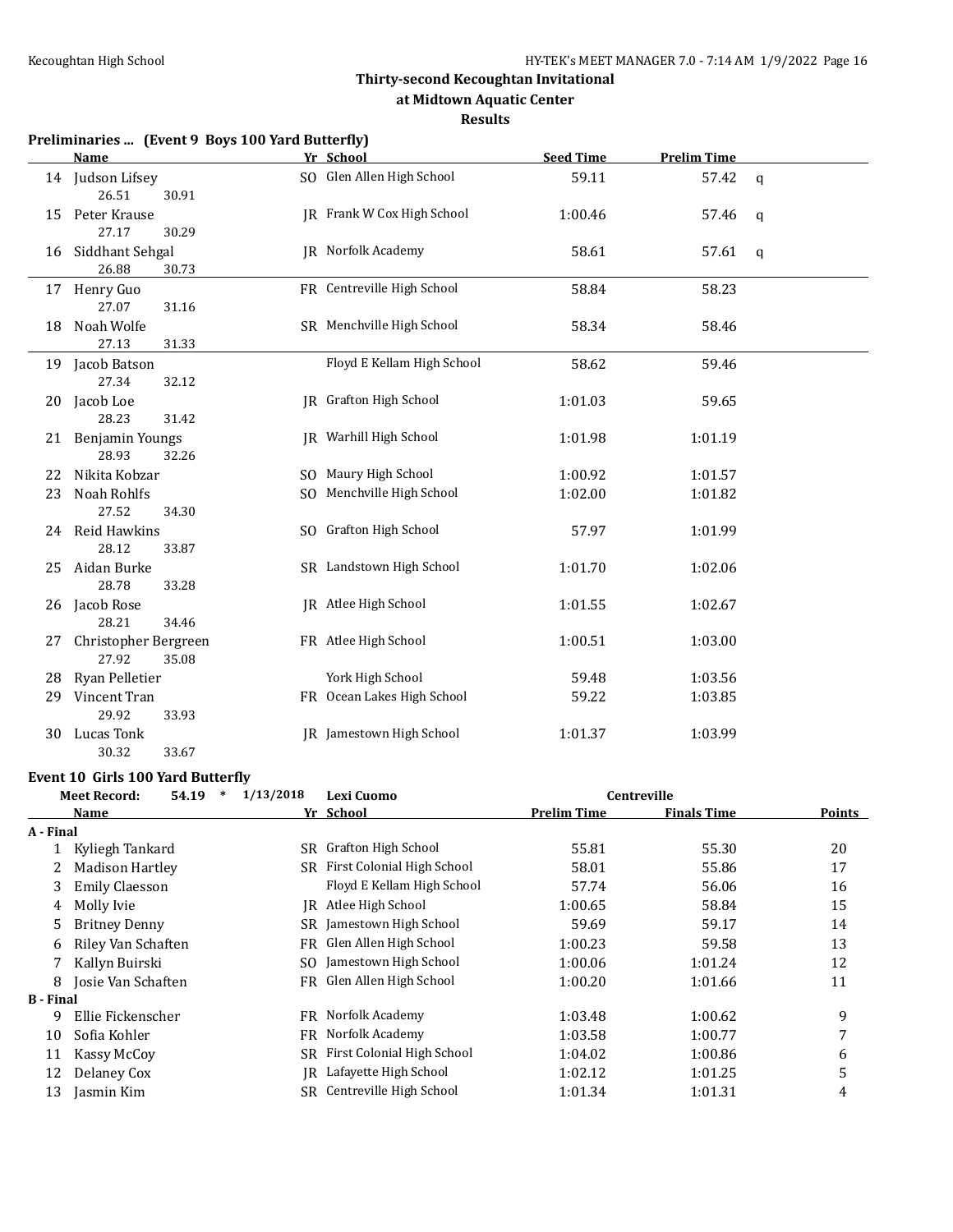#### **at Midtown Aquatic Center**

#### **Results**

|    | B - Final  (Event 10 Girls 100 Yard Butterfly)<br>Name |           | Yr School                       | <b>Prelim Time</b> | <b>Finals Time</b> |   | <b>Points</b> |
|----|--------------------------------------------------------|-----------|---------------------------------|--------------------|--------------------|---|---------------|
| 14 | Niamh Kastner                                          |           | SR Lafayette High School        | 1:02.95            | 1:01.35            |   | 3             |
| 15 | <b>Shannon Charters</b>                                |           | FR Centreville High School      | 1:03.09            | 1:02.68            |   | 2             |
| 16 | Charlotte Everhart                                     |           | SO First Colonial High School   | 1:03.83            | 1:04.95            |   | 1             |
|    | Event 10 Girls 100 Yard Butterfly                      |           |                                 |                    |                    |   |               |
|    | <b>Meet Record:</b><br>$54.19$ *                       | 1/13/2018 | Lexi Cuomo                      |                    | Centreville        |   |               |
|    | Name                                                   |           | Yr School                       | <b>Seed Time</b>   | <b>Prelim Time</b> |   |               |
|    | <b>Preliminaries</b>                                   |           |                                 |                    |                    |   |               |
|    | 1 Kyliegh Tankard<br>26.32<br>29.49                    |           | SR Grafton High School          | 59.71              | 55.81              | q |               |
| 2  | <b>Emily Claesson</b><br>26.90<br>30.84                |           | Floyd E Kellam High School      | 57.63              | 57.74              | q |               |
| 3  | <b>Madison Hartley</b><br>27.58<br>30.43               |           | SR First Colonial High School   | 58.14              | 58.01              | q |               |
| 4  | <b>Britney Denny</b><br>28.52<br>31.17                 |           | SR Jamestown High School        | 58.46              | 59.69              | q |               |
| 5  | Kallyn Buirski<br>28.17<br>31.89                       |           | SO Jamestown High School        | 59.49              | 1:00.06            | q |               |
| 6  | Josie Van Schaften<br>28.25<br>31.95                   |           | FR Glen Allen High School       | 1:01.01            | 1:00.20            | q |               |
| 7. | Riley Van Schaften<br>28.44<br>31.79                   |           | FR Glen Allen High School       | 1:01.23            | 1:00.23            | q |               |
| 8  | Molly Ivie<br>28.49<br>32.16                           |           | IR Atlee High School            | 57.89              | 1:00.65            | q |               |
| 9. | Jasmin Kim<br>28.74<br>32.60                           |           | SR Centreville High School      | 1:02.64            | 1:01.34            | q |               |
| 10 | Delaney Cox<br>29.69<br>32.43                          |           | <b>IR</b> Lafayette High School | 58.99              | 1:02.12            | q |               |
| 11 | Niamh Kastner<br>29.43<br>33.52                        |           | SR Lafayette High School        | 1:01.83            | 1:02.95            | q |               |
| 12 | <b>Shannon Charters</b><br>28.88<br>34.21              |           | FR Centreville High School      | 1:02.98            | 1:03.09            | q |               |
| 13 | Abby Albano<br>29.06<br>34.17                          |           | JR Grassfield High School       | 57.49              | 1:03.23            | q |               |
|    | 14 Ellie Fickenscher<br>30.03<br>33.45                 |           | FR Norfolk Academy              | 1:02.43            | 1:03.48            | q |               |
| 15 | Sofia Kohler<br>29.64<br>33.94                         |           | FR Norfolk Academy              | 1:02.04            | 1:03.58            | q |               |
| 16 | Charlotte Everhart<br>30.34<br>33.49                   |           | SO First Colonial High School   | 1:02.98            | 1:03.83            | q |               |
| 17 | Kassy McCoy<br>29.43<br>34.59                          |           | SR First Colonial High School   | 1:02.42            | 1:04.02            |   |               |
| 18 | <b>Carson Gaddy</b><br>29.92<br>34.48                  |           | 08 Norfolk Academy              | 1:04.98            | 1:04.40            |   |               |
| 19 | Jackie Scheneman<br>29.84<br>34.58                     |           | SR Maury High School            | 1:06.46            | 1:04.42            |   |               |
| 20 | Kalei South                                            |           | York High School                | 1:04.00            | 1:04.63            |   |               |
| 21 | 30.63<br>34.00<br>Jessica Lerke<br>30.77<br>34.22      |           | SO Centreville High School      | 1:04.84            | 1:04.99            |   |               |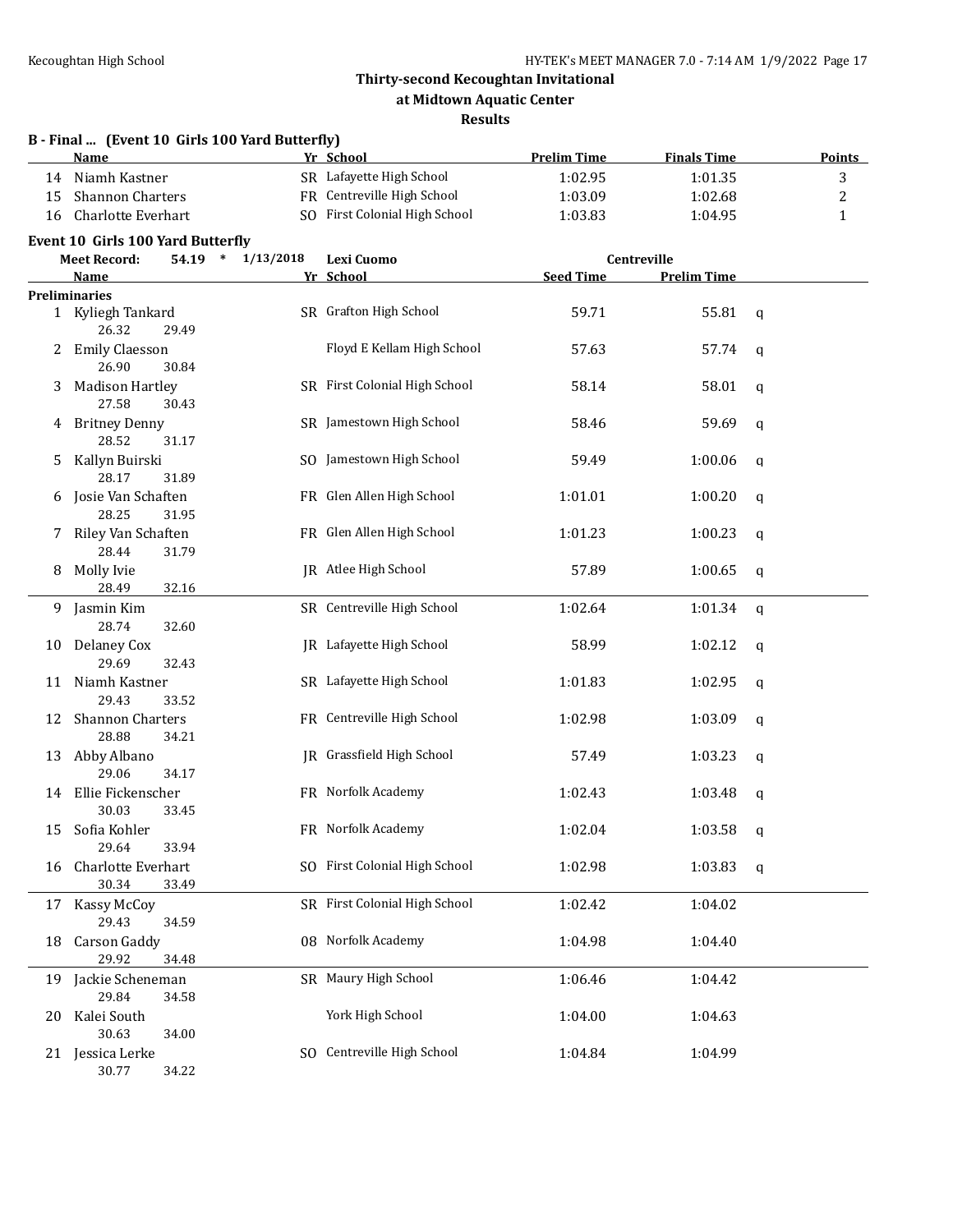**at Midtown Aquatic Center**

**Results**

# **Preliminaries ... (Event 10 Girls 100 Yard Butterfly)**

|       | <b>Name</b>           |  | Yr School                  | <b>Seed Time</b> | <b>Prelim Time</b> |  |
|-------|-----------------------|--|----------------------------|------------------|--------------------|--|
| 22    | Emilie Tran           |  | Floyd E Kellam High School | 1:04.34          | 1:05.88            |  |
|       | 30.10<br>35.78        |  |                            |                  |                    |  |
| 23    | <b>Holly Brundage</b> |  | FR Jamestown High School   | 1:03.07          | 1:05.89            |  |
|       | 29.99<br>35.90        |  |                            |                  |                    |  |
| $*24$ | Bianca Alinsonorin    |  | SR Maury High School       | 1:08.93          | 1:06.20            |  |
|       | 30.89<br>35.31        |  |                            |                  |                    |  |
| $*24$ | Mackenzie Dean        |  | IR Warhill High School     | 1:08.44          | 1:06.20            |  |
|       | 30.60<br>35.60        |  |                            |                  |                    |  |
| 26    | Lindsay Hanks         |  | SO Lafayette High School   | 1:04.31          | 1:06.23            |  |
|       | 30.70<br>35.53        |  |                            |                  |                    |  |
| 27    | Madeline Donaldson    |  | SO Menchville High School  | 1:03.02          | 1:06.64            |  |
|       | 31.06<br>35.58        |  |                            |                  |                    |  |
| 28    | Nora McMullen         |  | York High School           | 1:02.00          | 1:06.70            |  |
|       | 30.34<br>36.36        |  |                            |                  |                    |  |
| 29    | Parvaneh Bonyadlou    |  | IR Warhill High School     | 1:09.80          | 1:07.65            |  |
|       | 31.76<br>35.89        |  |                            |                  |                    |  |
| 30    | Skylar Johnson        |  | SO Kecoughtan High School  | 1:03.79          | 1:07.94            |  |
|       | 31.10<br>36.84        |  |                            |                  |                    |  |
| 31    | Katie Lynch           |  | York High School           | 1:02.00          | 1:08.67            |  |
|       | 31.16<br>37.51        |  |                            |                  |                    |  |
| 32    | Mattie Cuomo          |  | SR Centreville High School | 1:07.96          | 1:08.86            |  |
|       | 30.88<br>37.98        |  |                            |                  |                    |  |
| 33    | Emma Kennedy          |  | SR Glen Allen High School  | 1:07.93          | 1:09.90            |  |
|       | 33.44<br>36.46        |  |                            |                  |                    |  |
| 34    | Allie Cerny           |  | SR Menchville High School  | 1:08.94          | 1:13.66            |  |
|       | 33.85<br>39.81        |  |                            |                  |                    |  |
|       | Spencer Worth         |  | SR Frank W Cox High School | 1:01.48          | <b>DFS</b>         |  |
|       |                       |  |                            |                  |                    |  |

#### **Event 11 Boys 100 Yard Freestyle**

|                  | <b>Meet Record:</b>     | 44.89<br>$\ast$ | 1/14/2017 | <b>Alex Moore</b>          |                    | Menchville         |        |
|------------------|-------------------------|-----------------|-----------|----------------------------|--------------------|--------------------|--------|
|                  | Name                    |                 |           | Yr School                  | <b>Prelim Time</b> | <b>Finals Time</b> | Points |
| A - Final        |                         |                 |           |                            |                    |                    |        |
|                  | Justin Sere             |                 | IR        | Grafton High School        | 48.49              | 48.18              | 20     |
| *2               | Ethan Birkholz          |                 | SR        | Centreville High School    | 48.70              | 48.90              | 16.50  |
| $*2$             | Sean Thomas             |                 | IR        | Jamestown High School      | 49.70              | 48.90              | 16.50  |
| 4                | Stephen Goff            |                 | SR        | Centreville High School    | 49.82              | 49.25              | 15     |
| 5                | Jace Hollinger          |                 | SO.       | Atlee High School          | 50.96              | 49.43              | 14     |
| 6                | Matvei Isbell           |                 | SR        | Ocean Lakes High School    | 48.99              | 49.47              | 13     |
|                  | Ian Lutz                |                 | FR.       | Landstown High School      | 49.94              | 49.82              | 12     |
| 8                | Scott Boyden            |                 |           | Floyd E Kellam High School | 50.33              | 50.94              | 11     |
| <b>B</b> - Final |                         |                 |           |                            |                    |                    |        |
| 9                | Gage Spade              |                 | SO.       | Ocean Lakes High School    | 51.33              | 50.62              | 9      |
| 10               | <b>Brandon Temple</b>   |                 | IR        | First Colonial High School | 51.28              | 50.81              | 7      |
| 11               | Ronald Gaines           |                 | SR        | Ocean Lakes High School    | 52.61              | 51.88              | 6      |
| 12               | <b>Sterling Rodgers</b> |                 | FR.       | Menchville High School     | 52.27              | 51.92              | 5      |
| 13               | Evan Parrott            |                 | SR        | Centreville High School    | 53.70              | 52.67              | 4      |
| 14               | Jack Hancock            |                 | SO        | Ocean Lakes High School    | 53.94              | 52.73              | 3      |
| 15               | Phillip Kim             |                 | FR        | Centreville High School    | 53.62              | 53.25              | 2      |
| 16               | John Nickel             |                 | SR        | First Colonial High School | 51.17              | 54.31              |        |
|                  |                         |                 |           |                            |                    |                    |        |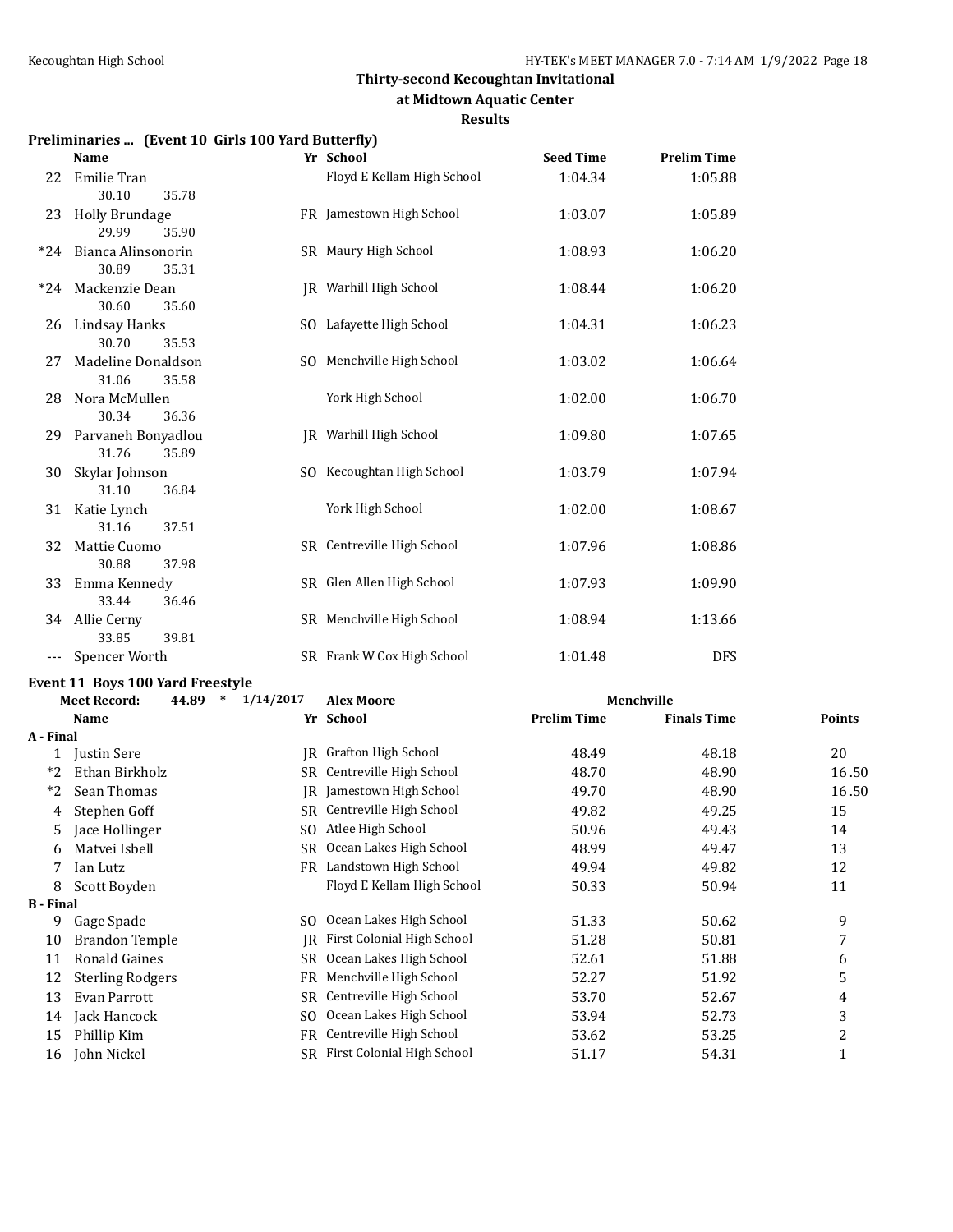#### **at Midtown Aquatic Center**

#### **Results**

### **Event 11 Boys 100 Yard Freestyle**

|    | <b>Meet Record:</b>            | 44.89 * | 1/14/2017 | <b>Alex Moore</b>             |                  | Menchville         |   |
|----|--------------------------------|---------|-----------|-------------------------------|------------------|--------------------|---|
|    | Name                           |         |           | Yr School                     | <b>Seed Time</b> | <b>Prelim Time</b> |   |
|    | <b>Preliminaries</b>           |         |           |                               |                  |                    |   |
|    | 1 Justin Sere<br>23.38         | 25.11   |           | <b>IR</b> Grafton High School | 55.51            | 48.49              | q |
| 2  | Ethan Birkholz<br>23.61        | 25.09   |           | SR Centreville High School    | 47.88            | 48.70              | q |
| 3  | Matvei Isbell<br>23.84         | 25.15   |           | SR Ocean Lakes High School    | 49.72            | 48.99              | q |
| 4  | Sean Thomas<br>24.13           | 25.57   |           | JR Jamestown High School      | 49.11            | 49.70              | q |
| 5. | Stephen Goff<br>24.16          | 25.66   |           | SR Centreville High School    | 48.77            | 49.82              | q |
|    | 6 Ian Lutz<br>24.47            | 25.47   |           | FR Landstown High School      | 51.93            | 49.94              | q |
| 7  | Scott Boyden<br>24.26          | 26.07   |           | Floyd E Kellam High School    | 51.65            | 50.33              | q |
|    | 8 Jace Hollinger<br>24.25      | 26.71   |           | SO Atlee High School          | 48.67            | 50.96              | q |
|    | 9 John Nickel<br>24.39         | 26.78   |           | SR First Colonial High School | 53.31            | 51.17              | q |
| 10 | <b>Brandon Temple</b><br>25.27 | 26.01   |           | JR First Colonial High School | 50.97            | 51.28              | q |
| 11 | Gage Spade<br>25.18            | 26.15   |           | SO Ocean Lakes High School    | 52.36            | 51.33              | q |
|    | 12 Sterling Rodgers<br>24.84   | 27.43   |           | FR Menchville High School     | 53.20            | 52.27              | q |
| 13 | <b>Ronald Gaines</b><br>25.20  | 27.41   |           | SR Ocean Lakes High School    | 49.92            | 52.61              | q |
|    | 14 Phillip Kim<br>25.91        | 27.71   |           | FR Centreville High School    | 52.14            | 53.62              | q |
| 15 | Evan Parrott<br>25.64          | 28.06   |           | SR Centreville High School    | 53.02            | 53.70              | q |
|    | 16 Jack Hancock<br>25.77       | 28.17   |           | SO Ocean Lakes High School    | 53.54            | 53.94              | q |
|    | 17 Connor Rice<br>25.97        | 28.04   |           | SR Lafayette High School      | 52.93            | 54.01              |   |
|    | 18 Morgan Vermeer<br>25.36     | 28.67   |           | SR Lancaster High School      | 54.48            | 54.03              |   |
|    | 19 AJ Prest<br>26.36           | 27.79   |           | JR Grassfield High School     | 53.34            | 54.15              |   |
| 20 | Joshua Bradshaw<br>25.62       | 28.55   |           | SR Menchville High School     | 53.41            | 54.17              |   |
| 21 | Anders Yankowski<br>26.58      | 27.94   |           | SR Grafton High School        | 54.71            | 54.52              |   |
| 22 | Caden Marble<br>26.25          | 28.83   |           | Floyd E Kellam High School    | 55.91            | 55.08              |   |
| 23 | Justin Grantham<br>26.35       | 29.03   |           | SO Kecoughtan High School     | 53.67            | 55.38              |   |
|    | 24 Patrick Franklin<br>26.02   | 29.41   |           | SR Grafton High School        | 50.09            | 55.43              |   |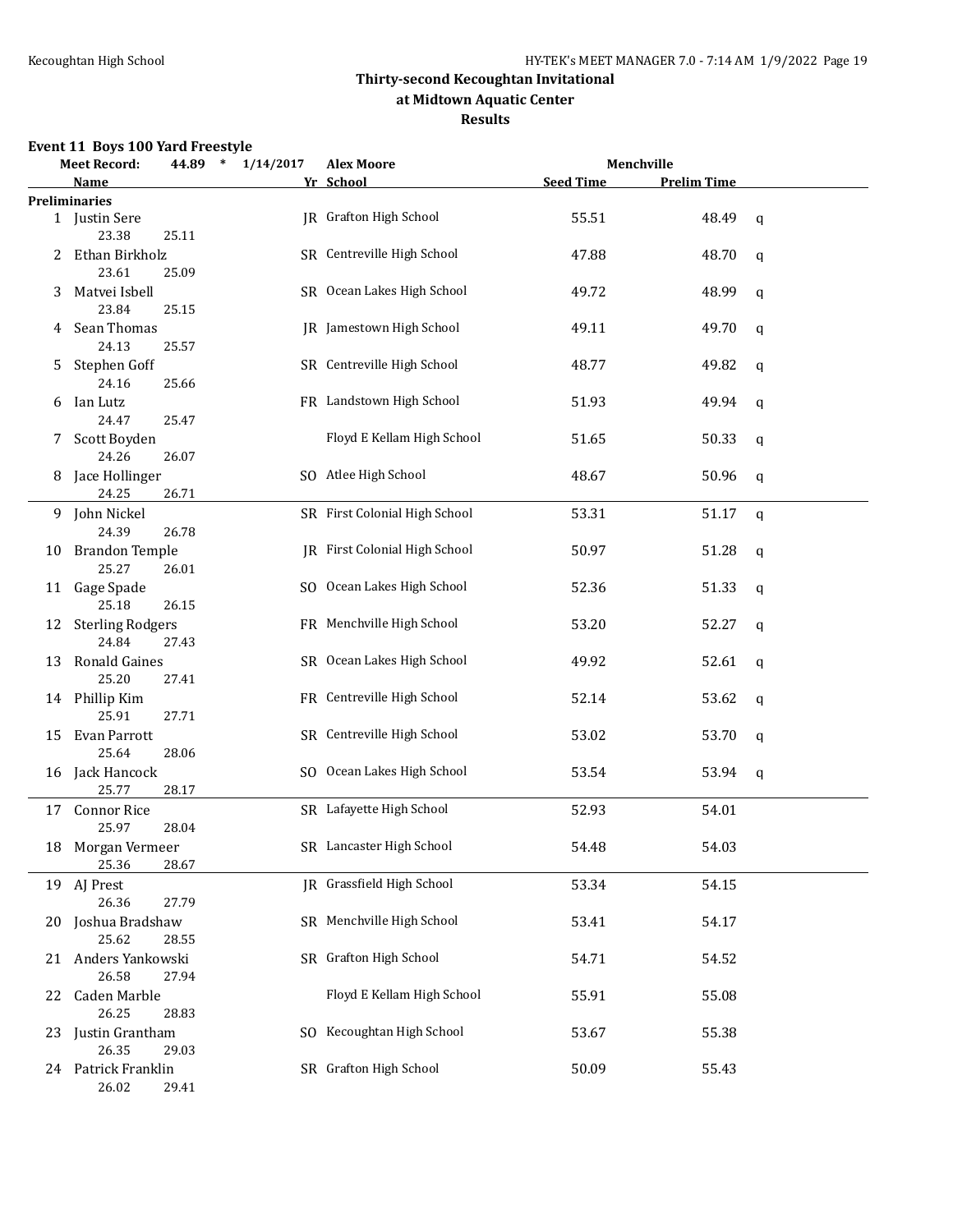**at Midtown Aquatic Center**

#### **Results**

#### **Preliminaries ... (Event 11 Boys 100 Yard Freestyle)**

|       | <b>Name</b>                        | Yr School                 | <b>Seed Time</b> | <b>Prelim Time</b> |
|-------|------------------------------------|---------------------------|------------------|--------------------|
| 25    | Ryan Wilson<br>26.01<br>29.48      | SR Menchville High School | 54.80            | 55.49              |
| 26    | Jackson Poulton<br>30.45<br>27.87  | FR Glen Allen High School | 53.90            | 58.32              |
| $---$ | Carter Whetstine<br>26.93<br>24.47 | 08 Norfolk Academy        | 51.80            | DQ                 |
|       | Patrick Stiles                     | Maury High School<br>IR-  | 55.57            | DFS                |

# **Event 12 Girls 100 Yard Freestyle**<br>Meet Becord: 51.39 \* 1/2

|                  | 1/13/2018<br>51.39<br>$\ast$<br><b>Meet Record:</b> |     | <b>Abby Larson</b><br>Jamestown |                    |                    |        |
|------------------|-----------------------------------------------------|-----|---------------------------------|--------------------|--------------------|--------|
|                  | Name                                                |     | Yr School                       | <b>Prelim Time</b> | <b>Finals Time</b> | Points |
| A - Final        |                                                     |     |                                 |                    |                    |        |
|                  | Kayleigh Duffy                                      | SO. | First Colonial High School      | 52.49              | 52.37              | 20     |
|                  | Isabel Marstellar                                   | SR  | Menchville High School          | 53.47              | 52.86              | 17     |
| 3                | Hannah Charters                                     | IR  | Centreville High School         | 53.79              | 53.41              | 16     |
| 4                | Marin McKee                                         | SR  | Norfolk Academy                 | 54.06              | 53.81              | 15     |
| 5                | Addy Heyward                                        | FR  | Jamestown High School           | 53.94              | 54.30              | 14     |
| 6                | Elizabeth Berenguer                                 | IR  | First Colonial High School      | 54.23              | 54.51              | 13     |
|                  | <b>Bree Faulkner</b>                                | SO. | Norfolk Academy                 | 55.71              | 54.86              | 12     |
| 8                | Afsana Rawlins                                      | FR  | Ocean Lakes High School         | 55.90              | 55.69              | 11     |
| <b>B</b> - Final |                                                     |     |                                 |                    |                    |        |
| 9                | Emma Walker                                         | IR  | Warhill High School             | 57.04              | 54.54              | 9      |
| 10               | Kendall Butler                                      |     | York High School                | 56.95              | 55.42              | 7      |
| 11               | Sohalya Rawlins                                     | FR  | Ocean Lakes High School         | 56.55              | 55.72              | 6      |
| 12               | Sophia DaCruz                                       | IR  | Frank W Cox High School         | 56.86              | 56.12              | 5      |
| 13               | Kailin Griffith                                     | SR  | Grafton High School             | 57.70              | 56.77              | 4      |
| 14               | <b>Bernadette Musto</b>                             | FR  | Catholic High School VB         | 57.60              | 57.13              | 3      |
| 15               | Lillian Crawley                                     | IR  | First Colonial High School      | 57.39              | 57.62              | 2      |
| 16               | Gina Fomuso                                         | SO. | Hickory High School             | 58.51              | 59.75              | 1      |

#### **Event 12 Girls 100 Yard Freestyle**

|    | <b>Meet Record:</b>           | 51.39<br>$\ast$ | 1/13/2018 | <b>Abby Larson</b>            | <b>Jamestown</b> |                    |   |
|----|-------------------------------|-----------------|-----------|-------------------------------|------------------|--------------------|---|
|    | Name                          |                 |           | Yr School                     | <b>Seed Time</b> | <b>Prelim Time</b> |   |
|    | <b>Preliminaries</b>          |                 |           |                               |                  |                    |   |
|    | Kayleigh Duffy<br>25.15       | 27.34           |           | SO First Colonial High School | 53.46            | 52.49              | q |
|    | Isabel Marstellar<br>25.72    | 27.75           |           | SR Menchville High School     | 51.13            | 53.47              | q |
| 3  | Hannah Charters<br>25.91      | 27.88           |           | JR Centreville High School    | 54.12            | 53.79              | q |
| 4  | Addy Heyward<br>25.92         | 28.02           |           | FR Jamestown High School      | 53.98            | 53.94              | q |
| 5. | Marin McKee<br>25.98          | 28.08           |           | SR Norfolk Academy            | 51.18            | 54.06              | q |
| 6  | Elizabeth Berenguer<br>26.30  | 27.93           |           | IR First Colonial High School | 55.65            | 54.23              | q |
|    | <b>Bree Faulkner</b><br>26.95 | 28.76           |           | SO Norfolk Academy            | 56.26            | 55.71              | q |
| 8  | Afsana Rawlins<br>26.88       | 29.02           |           | FR Ocean Lakes High School    | 56.26            | 55.90              | q |
| 9  | Sohalya Rawlins               |                 |           | FR Ocean Lakes High School    | 57.89            | 56.55              | q |

27.10 29.45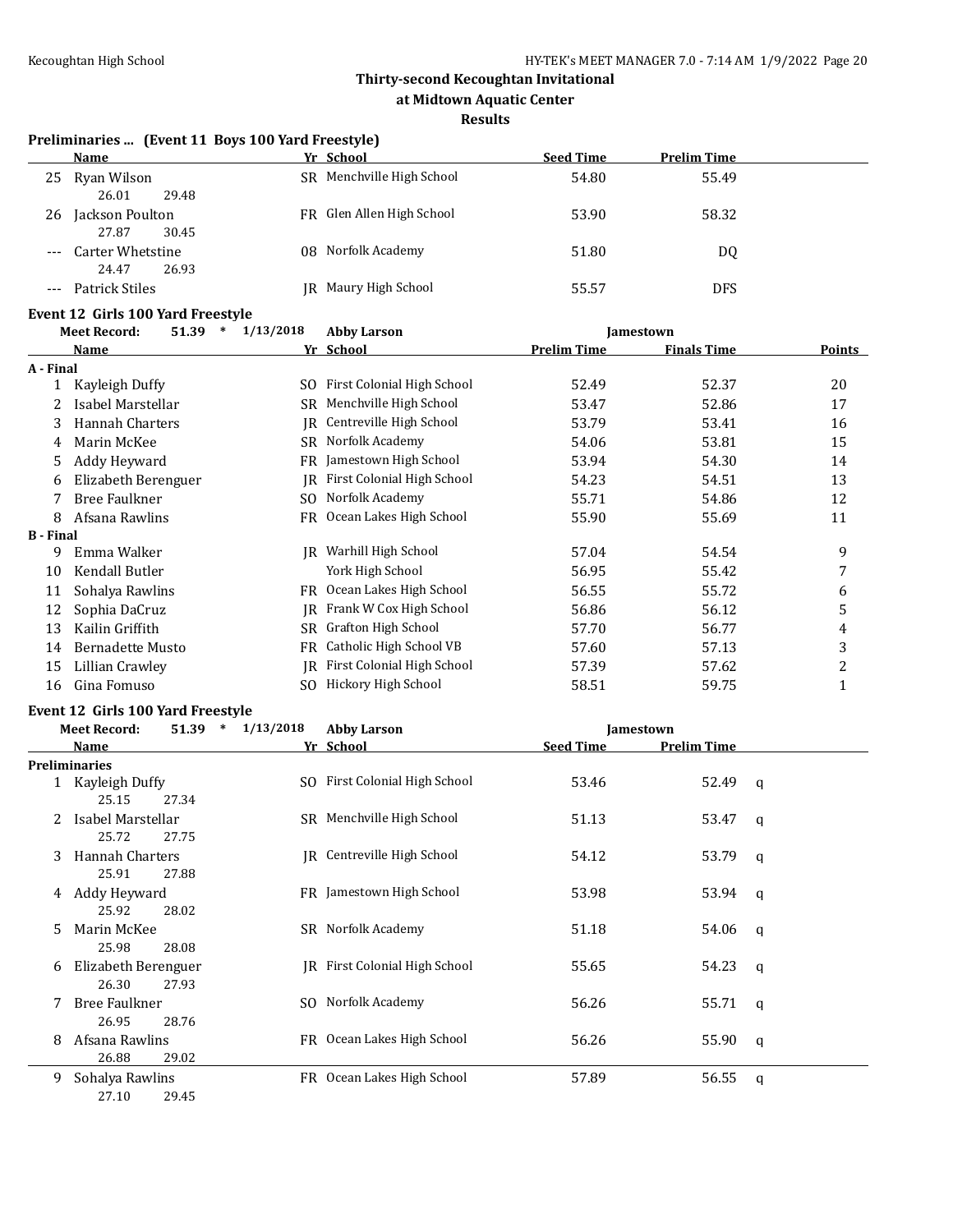**at Midtown Aquatic Center**

#### **Results**

#### **Preliminaries ... (Event 12 Girls 100 Yard Freestyle)**

|     | <u>Name - </u>                  |       | Yr School                       | <b>Seed Time</b> | <b>Prelim Time</b> |             |
|-----|---------------------------------|-------|---------------------------------|------------------|--------------------|-------------|
| 10  | Sophia DaCruz<br>27.43          | 29.43 | JR Frank W Cox High School      | 54.66            | 56.86              | q           |
|     | 11 Kendall Butler<br>27.12      | 29.83 | York High School                | 54.16            | 56.95              | q           |
| 12  | Emma Walker<br>27.48            | 29.56 | JR Warhill High School          | 56.90            | 57.04              | q           |
| 13  | Lillian Crawley<br>27.76        | 29.63 | JR First Colonial High School   | 1:00.73          | 57.39              | $\mathbf q$ |
|     | 14 Bernadette Musto<br>27.77    | 29.83 | FR Catholic High School VB      | 57.91            | 57.60              | q           |
| 15  | Kailin Griffith<br>28.27        | 29.43 | SR Grafton High School          | 58.06            | 57.70              | q           |
| 16  | Gina Fomuso<br>28.10            | 30.41 | SO Hickory High School          | 1:00.10          | 58.51              | q           |
|     | 17 Mya Oluwabusola<br>27.90     | 30.82 | Floyd E Kellam High School      | 58.84            | 58.72              |             |
| 18  | Cate Ware<br>28.17              | 30.55 | SR Norfolk Academy              | 56.87            | J58.72             |             |
| 19  | Avery Jenkins<br>27.76          | 31.21 | SO Atlee High School            | 57.95            | 58.97              |             |
| 20  | Louisa Lamerdin<br>27.95        | 31.26 | SO Jamestown High School        | 57.78            | 59.21              |             |
|     | 21 Annie McIntyre<br>28.14      | 31.25 | SR Centreville High School      | 1:00.55          | 59.39              |             |
|     | 22 Brooke Ferguson<br>28.09     | 31.54 | FR Menchville High School       | 1:01.94          | 59.63              |             |
| 23  | Kayla Boughton<br>28.29         | 31.51 | SO Glen Allen High School       | 59.05            | 59.80              |             |
|     | 24 Jacqui Allmendinger<br>28.88 | 31.10 | SR Kecoughtan High School       | 1:01.96          | 59.98              |             |
|     | 25 Bailey Gray<br>28.91         | 31.17 | SO Frank W Cox High School      | 1:00.96          | 1:00.08            |             |
|     | 26 Isabel Kantor<br>29.95       | 30.35 | <b>IR</b> Jamestown High School | 1:00.90          | 1:00.30            |             |
|     | 27 Jane Phillips<br>29.14       | 31.46 | Floyd E Kellam High School      | 1:01.32          | 1:00.60            |             |
|     | 28 Dana Trago<br>29.03          | 31.66 | SO Hickory High School          | 1:01.75          | 1:00.69            |             |
| 29. | Gabriella Clemens<br>28.78      | 31.96 | FR Glen Allen High School       | 56.68            | 1:00.74            |             |
| 30  | <b>Shelby Reed</b><br>28.78     | 32.08 | JR Jamestown High School        | 59.78            | 1:00.86            |             |
|     | 31 Jordyn Adametz<br>28.98      | 32.12 | JR Hickory High School          | 1:01.89          | 1:01.10            |             |
| 32  | Lily Maynor<br>29.39            | 31.85 | FR Warhill High School          | 1:01.47          | 1:01.24            |             |
| 33  | Lana Macchi<br>29.50            | 31.87 | FR First Colonial High School   | 1:00.10          | 1:01.37            |             |
|     | 34 Hannah Hollinshead<br>29.51  | 32.20 | SO Glen Allen High School       | 1:01.68          | 1:01.71            |             |
| 35  | Lili Guerrero<br>29.23          | 32.86 | SO Lafayette High School        | 1:00.12          | 1:02.09            |             |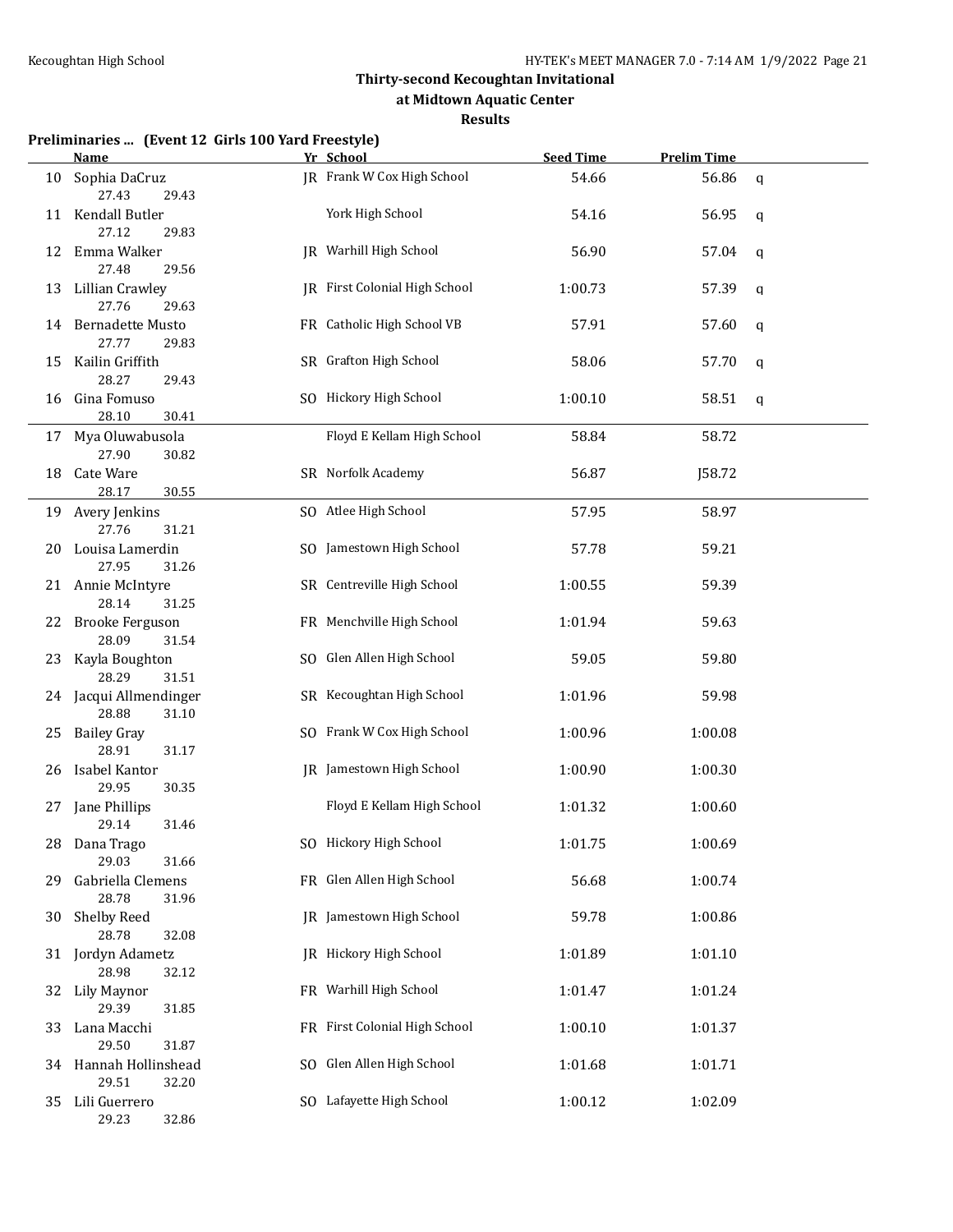**at Midtown Aquatic Center**

#### **Results**

#### **Preliminaries ... (Event 12 Girls 100 Yard Freestyle)**

|    | Name                                                 |    | Yr School                  | <b>Seed Time</b> | <b>Prelim Time</b> |
|----|------------------------------------------------------|----|----------------------------|------------------|--------------------|
| 36 | Jordan Smith                                         |    | FR Lafayette High School   | 1:01.25          | 1:02.17            |
| 37 | 30.54<br>31.63<br>Morgan Pritchard<br>30.09<br>32.51 |    | IR Atlee High School       | 59.43            | 1:02.60            |
| 38 | Brooke Canavan<br>29.57<br>33.06                     |    | SR Centreville High School | 1:01.87          | 1:02.63            |
| 39 | Kacey Deane<br>29.44<br>33.55                        |    | IR Maury High School       | 1:01.35          | 1:02.99            |
| 40 | Macey Johnson<br>29.57<br>33.56                      | IR | Warhill High School        | 1:01.62          | 1:03.13            |
| 41 | Hannah Chen<br>30.45<br>33.11                        |    | IR Grafton High School     | 1:01.00          | 1:03.56            |
| 42 | Maddie Allen<br>30.21<br>33.66                       |    | SO Centreville High School | 1:01.03          | 1:03.87            |

#### **Event 13 Boys 500 Yard Freestyle**

|                  | <b>Meet Record:</b>    |       | 4:32.76 * 1/11/2020 |           | <b>Blake Johnson</b>             |                               |       | <b>Maury</b>       |                    |                |
|------------------|------------------------|-------|---------------------|-----------|----------------------------------|-------------------------------|-------|--------------------|--------------------|----------------|
|                  | <b>Name</b>            |       |                     | Yr School |                                  |                               |       | <b>Prelim Time</b> | <b>Finals Time</b> | <b>Points</b>  |
| A - Final        |                        |       |                     |           |                                  |                               |       |                    |                    |                |
|                  | 1 Bobby DiNunzio       |       |                     |           |                                  | JR Ocean Lakes High School    |       | 4:42.64            | $4:26.65*$         | 20             |
|                  | 24.62                  | 26.58 | 27.03               | 27.33     | 27.23                            | 26.89                         | 27.08 | 27.08              |                    |                |
|                  | 26.72                  | 26.09 |                     |           |                                  |                               |       |                    |                    |                |
| 2                | Ben Mauldin            |       |                     |           | JR Hickory High School           |                               |       | 4:48.57            | 4:36.35            | 17             |
|                  | 24.93                  | 26.92 | 27.38               | 27.94     | 27.65                            | 28.41                         | 27.16 | 28.54              |                    |                |
|                  | 28.90                  | 28.52 |                     |           |                                  |                               |       |                    |                    |                |
| 3                | Colin Mamaril          |       |                     |           |                                  | JR Ocean Lakes High School    |       | 4:49.51            | 4:40.19            | 16             |
|                  | 25.49                  | 28.37 | 28.76               | 28.87     | 28.31                            | 28.02                         | 28.35 | 28.47              |                    |                |
|                  | 28.58                  | 26.97 |                     |           |                                  |                               |       |                    |                    |                |
| 4                | Ian Rodgers            |       |                     |           | <b>IR</b> Menchville High School |                               |       | 4:50.17            | 4:48.80            | 15             |
|                  | 25.73                  | 28.01 | 28.85               | 29.51     | 29.43                            | 29.59                         | 29.88 | 29.47              |                    |                |
|                  | 29.60                  | 28.73 |                     |           |                                  |                               |       |                    |                    |                |
| 5                | <b>Blaise VanSlyke</b> |       |                     |           | FR Norfolk Academy               |                               |       | 5:01.96            | 4:55.03            | 14             |
|                  | 27.58                  | 29.50 | 30.00               | 30.30     | 30.00                            | 30.01                         | 29.81 | 30.45              |                    |                |
|                  | 29.28                  | 28.10 |                     |           |                                  |                               |       |                    |                    |                |
| 6                | Jack Bond              |       |                     |           | JR Grassfield High School        |                               |       | 4:59.31            | 4:56.56            | 13             |
|                  | 26.57                  | 29.01 | 30.13               | 30.53     | 30.38                            | 30.58                         | 30.54 | 31.01              |                    |                |
|                  | 30.07                  | 27.74 |                     |           |                                  |                               |       |                    |                    |                |
| 7                | <b>Colin Barakey</b>   |       |                     |           | SO Hickory High School           |                               |       | 4:53.50            | 4:56.92            | 12             |
|                  | 26.96                  | 29.28 | 30.01               | 30.11     | 30.30                            | 30.33                         | 29.87 | 30.45              |                    |                |
|                  | 29.94                  | 29.67 |                     |           |                                  |                               |       |                    |                    |                |
| 8                | Jack Graham            |       |                     |           | <b>IR</b> Jamestown High School  |                               |       | 5:02.36            | 4:58.27            | 11             |
|                  | 26.38                  | 28.83 | 29.71               | 31.05     | 30.61                            | 30.60                         | 30.71 | 30.45              |                    |                |
|                  | 30.42                  | 29.51 |                     |           |                                  |                               |       |                    |                    |                |
| <b>B</b> - Final |                        |       |                     |           |                                  |                               |       |                    |                    |                |
|                  | 9 Lewis Mikesell       |       |                     |           |                                  | SR First Colonial High School |       | 5:06.63            | 4:51.21            | 9              |
| 10               | Jacob Ambrose          |       |                     |           |                                  | SR First Colonial High School |       | 5:02.43            | 4:52.03            | 7              |
| 11               | Evan Heinz             |       |                     |           | SR Grafton High School           |                               |       | 5:09.62            | 4:57.54            | 6              |
| 12               | Joey Clarkson          |       |                     |           | SR Norfolk Academy               |                               |       | 5:05.35            | 5:02.02            | 5              |
| 13               | Liam Gregory           |       |                     |           | JR Lafayette High School         |                               |       | 5:08.19            | 5:02.24            | 4              |
| 14               | George Strudgeon       |       |                     |           | SO Glen Allen High School        |                               |       | 5:13.12            | 5:05.08            | 3              |
| 15               | <b>Brodie Persson</b>  |       |                     |           | York High School                 |                               |       | 5:14.39            | 5:06.16            | $\overline{c}$ |
| 16               | James Skarbek          |       |                     |           |                                  | JR Ocean Lakes High School    |       | 5:11.84            | 5:14.39            | $\mathbf{1}$   |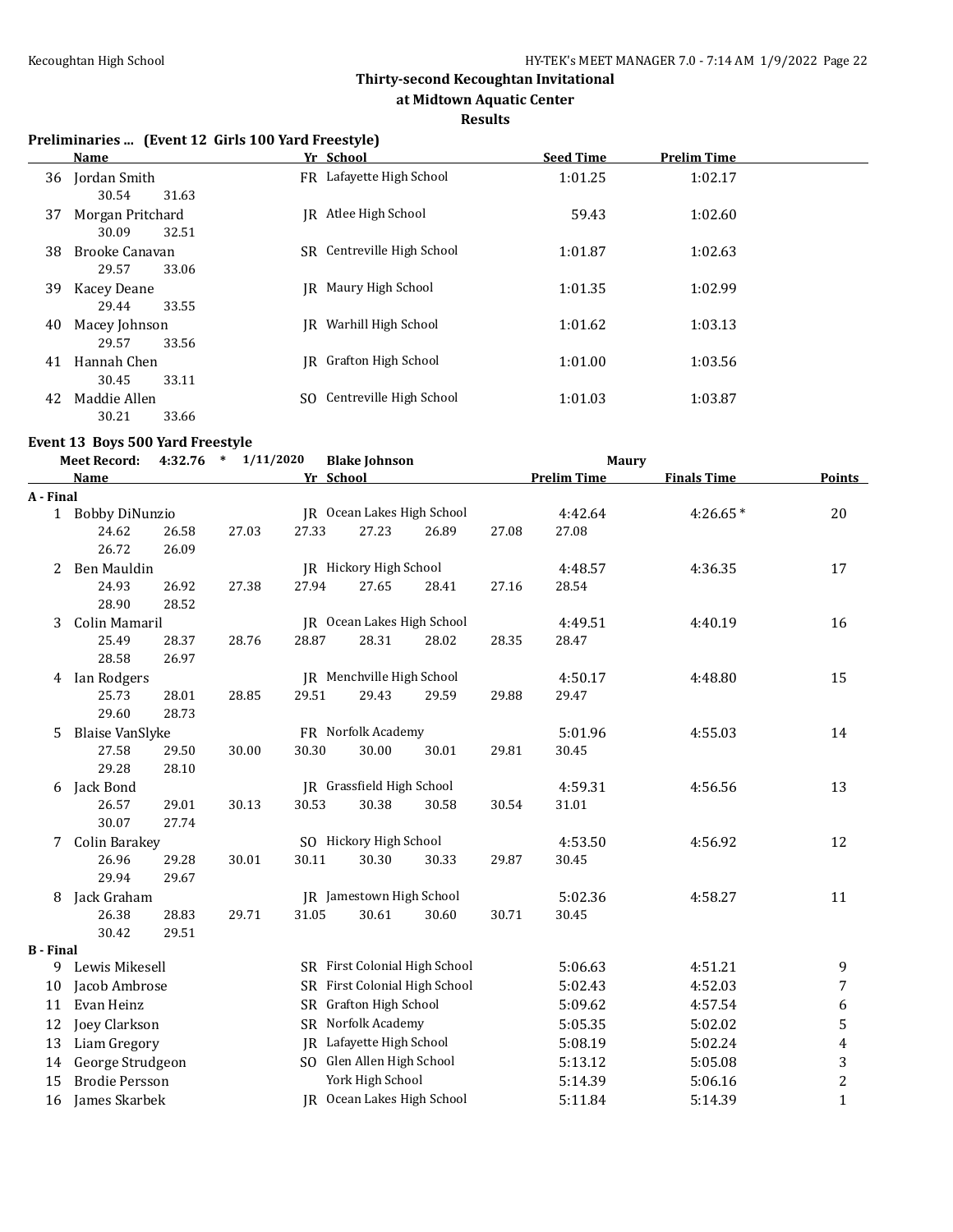**at Midtown Aquatic Center**

#### **Results**

# **Event 13 Boys 500 Yard Freestyle**

|   | <b>Meet Record:</b>  |       | $4:32.76$ * $1/11/2020$ |       | <b>Blake Johnson</b>          |       |       | <b>Maury</b>     |                    |  |
|---|----------------------|-------|-------------------------|-------|-------------------------------|-------|-------|------------------|--------------------|--|
|   | Name                 |       |                         |       | Yr School                     |       |       | <b>Seed Time</b> | <b>Prelim Time</b> |  |
|   | <b>Preliminaries</b> |       |                         |       |                               |       |       |                  |                    |  |
|   | 1 Bobby DiNunzio     |       |                         |       | JR Ocean Lakes High School    |       |       | 4:31.34          | 4:42.64 $q$        |  |
|   | 25.96                | 27.54 | 28.18                   | 28.41 | 28.57                         | 28.80 | 28.61 | 29.16            |                    |  |
|   | 29.24                | 28.17 |                         |       |                               |       |       |                  |                    |  |
|   | 2 Ben Mauldin        |       |                         |       | JR Hickory High School        |       |       | 4:54.60          | 4:48.57 $q$        |  |
|   | 25.43                | 28.01 | 28.66                   | 29.26 | 29.32                         | 29.30 | 29.57 | 29.96            |                    |  |
|   | 29.99                | 29.07 |                         |       |                               |       |       |                  |                    |  |
| 3 | Colin Mamaril        |       |                         |       | JR Ocean Lakes High School    |       |       | 4:55.45          | 4:49.51 q          |  |
|   | 27.53                | 29.49 | 29.15                   | 29.36 | 29.33                         | 28.82 | 28.99 | 28.82            |                    |  |
|   | 28.75                | 29.27 |                         |       |                               |       |       |                  |                    |  |
|   | 4 Ian Rodgers        |       |                         |       | JR Menchville High School     |       |       | 5:01.57          | 4:50.17 q          |  |
|   | 26.51                | 28.70 | 29.24                   | 29.39 | 29.63                         | 29.32 | 29.82 | 29.58            |                    |  |
|   | 29.61                | 28.37 |                         |       |                               |       |       |                  |                    |  |
|   |                      |       |                         |       |                               |       |       |                  |                    |  |
|   | 5 Colin Barakey      |       |                         |       | SO Hickory High School        |       |       | 4:51.09          | 4:53.50 $q$        |  |
|   | 26.87                | 29.40 | 29.54                   | 29.60 | 29.11                         | 29.73 | 29.36 | 29.95            |                    |  |
|   | 30.07                | 29.87 |                         |       |                               |       |       |                  |                    |  |
|   | 6 Jack Bond          |       |                         |       | JR Grassfield High School     |       |       | 4:48.73          | 4:59.31 $q$        |  |
|   | 26.75                | 29.61 | 30.53                   | 30.39 | 30.77                         | 30.99 | 31.29 | 30.60            |                    |  |
|   | 29.86                | 28.52 |                         |       |                               |       |       |                  |                    |  |
|   | 7 Blaise VanSlyke    |       |                         |       | FR Norfolk Academy            |       |       | 4:59.45          | $5:01.96$ q        |  |
|   | 27.43                | 29.35 | 30.25                   | 30.48 | 30.89                         | 30.80 | 30.86 | 30.94            |                    |  |
|   | 30.80                | 30.16 |                         |       |                               |       |       |                  |                    |  |
|   | 8 Jack Graham        |       |                         |       | JR Jamestown High School      |       |       | 5:08.94          | $5:02.36$ q        |  |
|   | 26.92                | 29.91 | 30.11                   | 30.27 | 30.71                         | 30.38 | 30.66 | 30.94            |                    |  |
|   | 32.33                | 30.13 |                         |       |                               |       |       |                  |                    |  |
|   | 9 Jacob Ambrose      |       |                         |       | SR First Colonial High School |       |       | 4:51.84          | 5:02.43 $q$        |  |
|   | 27.60                | 29.83 | 30.89                   | 31.44 | 30.83                         | 30.52 | 30.66 | 30.26            |                    |  |
|   | 30.17                | 30.23 |                         |       |                               |       |       |                  |                    |  |
|   | 10 Joey Clarkson     |       |                         |       | SR Norfolk Academy            |       |       | 5:07.64          | $5:05.35$ q        |  |
|   | 27.52                | 29.53 | 30.54                   | 31.14 | 31.55                         | 31.46 | 31.61 | 31.47            |                    |  |
|   | 30.97                | 29.56 |                         |       |                               |       |       |                  |                    |  |
|   | 11 Lewis Mikesell    |       |                         |       | SR First Colonial High School |       |       | 4:54.95          | 5:06.63 q          |  |
|   | 27.82                | 29.27 | 30.41                   | 30.93 | 31.40                         | 31.83 | 31.62 | 31.54            |                    |  |
|   | 31.30                | 30.51 |                         |       |                               |       |       |                  |                    |  |
|   | 12 Liam Gregory      |       |                         |       | JR Lafayette High School      |       |       | 5:09.69          | $5:08.19$ q        |  |
|   | 26.54                | 29.87 | 30.59                   | 31.37 | 31.71                         | 32.27 | 31.73 | 32.03            |                    |  |
|   | 31.71                | 30.37 |                         |       |                               |       |       |                  |                    |  |
|   |                      |       |                         |       | SR Grafton High School        |       |       | 5:07.00          | 5:09.62 $q$        |  |
|   | 13 Evan Heinz        |       |                         |       |                               |       |       |                  |                    |  |
|   | 28.89                | 31.03 | 31.54                   | 31.21 | 31.33                         | 31.59 | 31.16 | 31.14            |                    |  |
|   | 31.23                | 30.50 |                         |       |                               |       |       |                  |                    |  |
|   | 14 James Skarbek     |       |                         |       | JR Ocean Lakes High School    |       |       | 5:10.17          | 5:11.84 $q$        |  |
|   | 27.19                | 29.96 | 32.08                   | 32.28 | 32.55                         | 32.50 | 32.20 | 31.86            |                    |  |
|   | 31.44                | 29.78 |                         |       |                               |       |       |                  |                    |  |
|   | 15 George Strudgeon  |       |                         |       | SO Glen Allen High School     |       |       | 4:56.57          | $5:13.12$ q        |  |
|   | 27.39                | 30.36 | 31.21                   | 32.06 | 32.19                         | 31.93 | 31.63 | 32.43            |                    |  |
|   | 32.39                | 31.53 |                         |       |                               |       |       |                  |                    |  |
|   | 16 Brodie Persson    |       |                         |       | York High School              |       |       | 5:25.62          | $5:14.39$ q        |  |
|   | 27.28                | 30.75 | 31.49                   | 32.15 | 31.72                         | 32.54 | 32.09 | 32.99            |                    |  |
|   | 32.35                | 31.03 |                         |       |                               |       |       |                  |                    |  |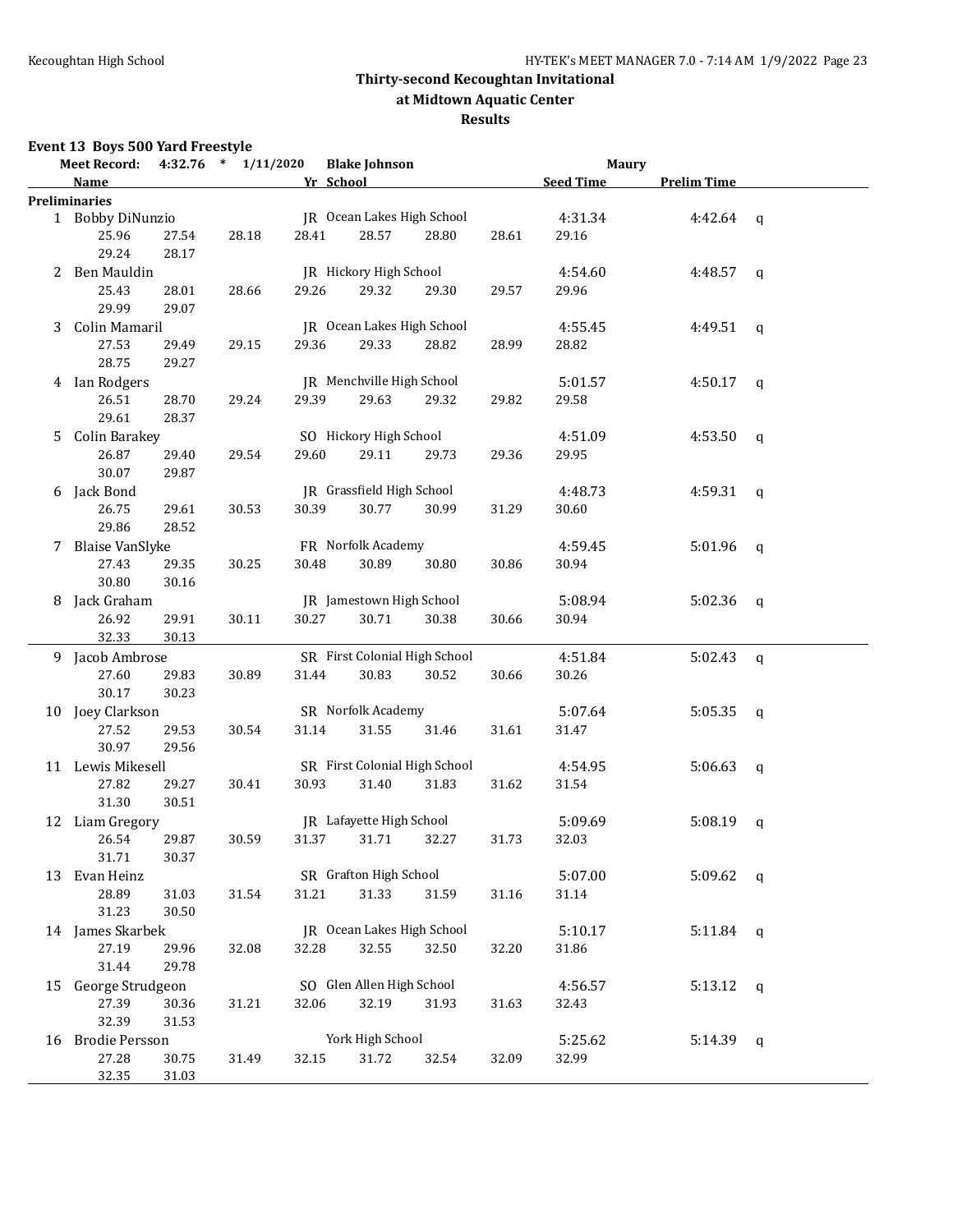**Preliminaries ... (Event 13 Boys 500 Yard Freestyle)**

#### **Thirty-second Kecoughtan Invitational**

**at Midtown Aquatic Center**

#### **Results**

#### **Name** *Yr* **School <b>Seed Time Prelim Time** 17 Jacob Batson Floyd E Kellam High School 5:08.90 5:14.90 28.23 30.79 31.38 32.12 32.62 32.81 32.52 32.65 32.32 29.46 18 Benjamin Knight FR Ocean Lakes High School 5:10.53 5:14.94 28.51 32.42 32.47 32.23 32.52 31.42 31.64 32.20 31.17 30.36 19 Colt McCoy FR First Colonial High School 5:22.74 5:17.46 29.17 31.88 32.18 32.57 31.67 31.51 32.75 32.36 32.69 30.68 20 Connor Poole SO Grassfield High School 5:16.82 5:22.28 28.88 31.84 32.41 32.84 33.00 32.93 33.55 32.95 32.42 31.46 21 Andrew Caton FR Centreville High School 5:28.80 5:22.34 28.24 32.08 32.64 32.87 33.17 33.56 33.74 33.67 32.85 29.52 22 Nathan Walker **FR** Warhill High School 5:13.22 5:24.58 29.26 32.08 32.96 33.05 32.89 33.22 32.84 32.77 33.05 32.46 23 Evan Ruddock **JR** Frank W Cox High School 5:16.14 5:32.40 28.62 32.30 32.89 33.92 33.77 34.76 34.96 34.94 34.87 31.37 24 Christopher Bergreen FR Atlee High School 5:21.86 5:32.63 28.23 32.10 33.44 34.22 34.33 34.39 34.55 34.48 34.48 32.41 25 Ayden Flores FR Grassfield High School 5:19.05 5:32.87 30.22 33.19 32.57 33.34 34.51 34.86 33.72 34.22 34.29 31.95 26 Nate Ho FR Centreville High School 5:31.00 5:55.43 28.99 33.00 35.06 35.73 36.44 36.82 37.49 38.28 37.47 36.15

#### **Event 14 Girls 500 Yard Freestyle**

|           | <b>Meet Record:</b> | 4:48.47 | $\ast$<br>1/11/2020 |           | Samantha Tadder                 |       |       |                    | <b>First Colonial</b> |               |
|-----------|---------------------|---------|---------------------|-----------|---------------------------------|-------|-------|--------------------|-----------------------|---------------|
|           | Name                |         |                     | Yr School |                                 |       |       | <b>Prelim Time</b> | <b>Finals Time</b>    | <b>Points</b> |
| A - Final |                     |         |                     |           |                                 |       |       |                    |                       |               |
|           | 1 Kayla Wilson      |         |                     |           | <b>SR</b> Norfolk Academy       |       |       | 5:07.01            | $4:47.87*$            | 20            |
|           | 26.65               | 28.65   | 29.12               | 29.25     | 29.03                           | 29.03 | 29.24 | 29.48              |                       |               |
|           | 29.17               | 28.25   |                     |           |                                 |       |       |                    |                       |               |
| 2         | Sophia Knapp        |         |                     |           | SR First Colonial High School   |       |       | 5:06.95            | 4:51.34               | 17            |
|           | 26.71               | 28.89   | 29.07               | 29.39     | 29.18                           | 29.60 | 29.50 | 29.86              |                       |               |
|           | 29.97               | 29.17   |                     |           |                                 |       |       |                    |                       |               |
| 3         | Gracie Gregory      |         |                     |           | SO Lafayette High School        |       |       | 5:15.65            | 5:04.13               | 16            |
|           | 27.39               | 30.22   | 30.33               | 30.47     | 30.96                           | 30.97 | 31.19 | 31.12              |                       |               |
|           | 31.07               | 30.41   |                     |           |                                 |       |       |                    |                       |               |
| 4         | <b>Chloe Swatts</b> |         |                     |           | <b>IR</b> Norfolk Academy       |       |       | 5:21.58            | 5:13.32               | 15            |
|           | 28.19               | 30.31   | 31.61               | 31.50     | 31.61                           | 32.02 | 32.00 | 32.02              |                       |               |
|           | 32.15               | 31.91   |                     |           |                                 |       |       |                    |                       |               |
| 5.        | Wyllo Hanson        |         |                     |           | <b>IR</b> Jamestown High School |       |       | 5:12.34            | 5:17.02               | 14            |
|           | 27.71               | 30.00   | 31.03               | 31.89     | 32.44                           | 32.64 | 32.93 | 32.83              |                       |               |
|           | 33.08               | 32.47   |                     |           |                                 |       |       |                    |                       |               |
| 6         | Adelaide Wood       |         |                     |           | Floyd E Kellam High School      |       |       | 5:29.70            | 5:23.77               | 13            |
|           | 28.35               | 31.57   | 32.80               | 33.21     | 33.03                           | 33.51 | 32.93 | 33.16              |                       |               |
|           | 33.38               | 31.83   |                     |           |                                 |       |       |                    |                       |               |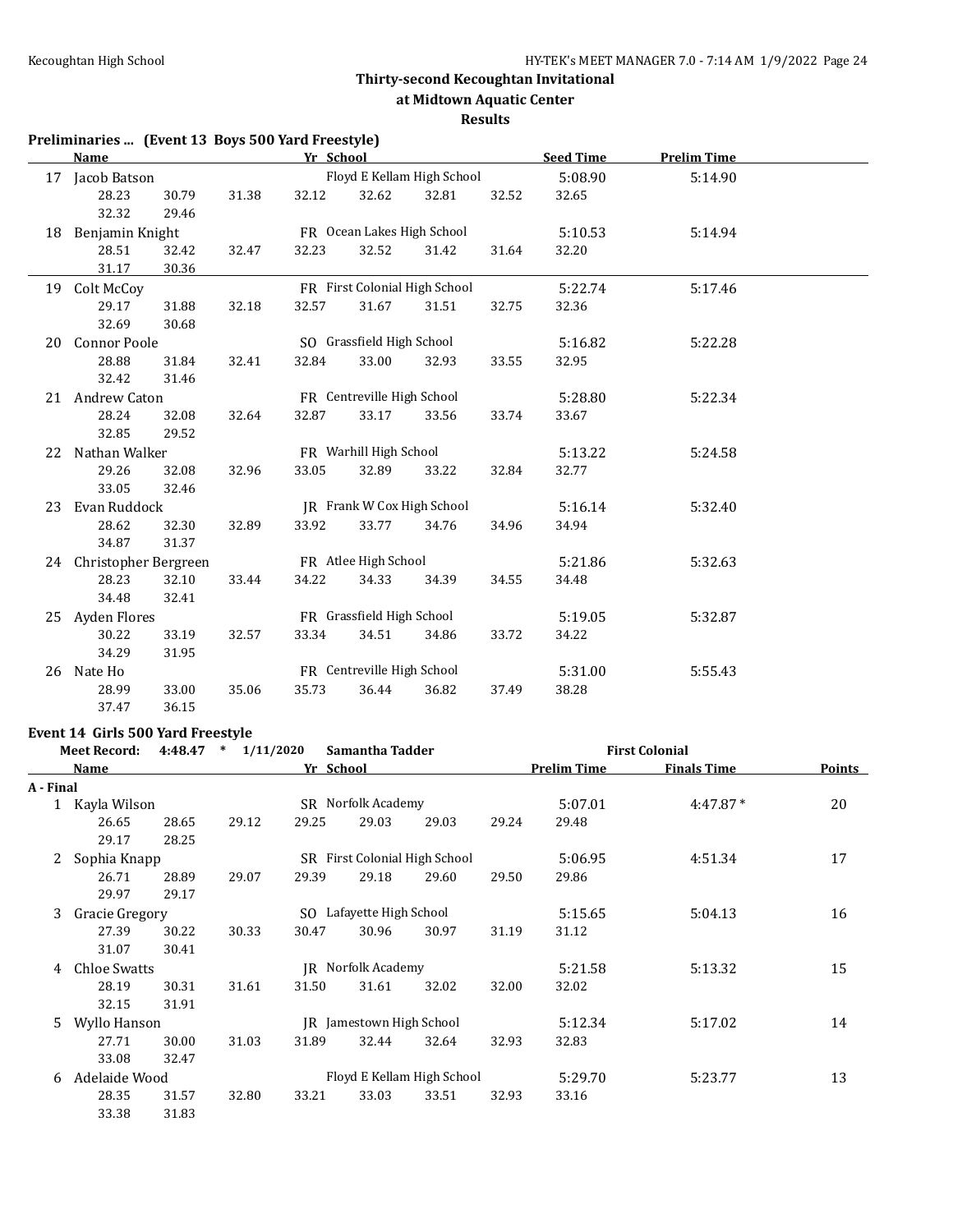**at Midtown Aquatic Center**

#### **Results**

# **A - Final ... (Event 14 Girls 500 Yard Freestyle)**

|                  | <b>Name</b>          |       |       | Yr School |                            |                               |       | <b>Prelim Time</b> | <b>Finals Time</b> | <b>Points</b> |
|------------------|----------------------|-------|-------|-----------|----------------------------|-------------------------------|-------|--------------------|--------------------|---------------|
| 7                | Riley Moorman        |       |       |           | JR Hickory High School     |                               |       | 5:31.95            | 5:25.54            | 12            |
|                  | 29.01                | 31.38 | 32.19 | 33.28     | 33.17                      | 33.40                         | 33.31 | 33.47              |                    |               |
|                  | 33.38                | 32.95 |       |           |                            |                               |       |                    |                    |               |
| 8                | Hannah Loyd          |       |       |           | SO Ocean Lakes High School |                               |       | 5:29.15            | 5:29.93            | 11            |
|                  | 29.19                | 31.78 | 32.77 | 33.51     | 33.71                      | 33.78                         | 34.06 | 34.18              |                    |               |
|                  | 34.28                | 32.67 |       |           |                            |                               |       |                    |                    |               |
| <b>B</b> - Final |                      |       |       |           |                            |                               |       |                    |                    |               |
| 9                | <b>Addy Roberts</b>  |       |       |           |                            | SO First Colonial High School |       | 5:32.11            | 5:15.54            | 9             |
|                  | 28.26                | 31.58 | 32.31 | 32.10     | 31.82                      | 32.12                         | 32.18 | 32.71              |                    |               |
|                  | 32.51                | 29.95 |       |           |                            |                               |       |                    |                    |               |
| 10               | Anna Eberle          |       |       |           |                            | SO First Colonial High School |       | 5:35.13            | 5:24.11            | 7             |
|                  | 29.17                | 31.60 | 32.82 | 32.64     | 33.00                      | 33.12                         | 33.44 | 33.26              |                    |               |
|                  | 32.92                | 32.14 |       |           |                            |                               |       |                    |                    |               |
| 11               | Lindsay Hanks        |       |       |           | SO Lafayette High School   |                               |       | 5:40.33            | 5:27.28            | 6             |
|                  | 28.93                | 31.81 | 32.57 | 32.92     | 33.35                      | 33.15                         | 33.70 | 33.70              |                    |               |
|                  | 33.80                | 33.35 |       |           |                            |                               |       |                    |                    |               |
| 12               | <b>Taylor Downes</b> |       |       |           | SO Atlee High School       |                               |       | 5:39.19            | 5:33.24            | 5             |
|                  | 30.04                | 33.17 | 33.30 | 33.56     | 33.70                      | 34.44                         | 33.96 | 34.20              |                    |               |
|                  | 33.77                | 33.10 |       |           |                            |                               |       |                    |                    |               |
| 13               | Olivia Mayo          |       |       |           | SO Kecoughtan High School  |                               |       | 5:32.90            | 5:34.66            | 4             |
|                  | 30.36                | 33.00 | 34.51 | 34.62     | 34.28                      | 34.69                         | 34.58 | 34.33              |                    |               |
|                  | 33.51                | 30.78 |       |           |                            |                               |       |                    |                    |               |
| 14               | Kalei South          |       |       |           | York High School           |                               |       | 5:36.12            | 5:35.17            | 3             |
|                  | 30.66                | 33.10 | 33.89 | 33.30     | 33.75                      | 34.80                         | 34.67 | 34.15              |                    |               |
|                  | 34.25                | 32.60 |       |           |                            |                               |       |                    |                    |               |
| 15               | Rachel Merrifield    |       |       |           | SR Centreville High School |                               |       | 5:40.98            | 5:35.41            | 2             |
|                  | 30.41                | 33.29 | 34.08 | 34.09     | 34.26                      | 34.29                         | 34.06 | 33.96              |                    |               |
|                  | 34.09                | 32.88 |       |           |                            |                               |       |                    |                    |               |
| 16               | Anna Stedje-Larsen   |       |       |           | SR Catholic High School VB |                               |       | 5:38.26            | 5:40.89            | $\mathbf{1}$  |
|                  | 30.19                | 33.56 | 34.09 | 34.60     | 34.70                      | 35.00                         | 35.22 | 34.64              |                    |               |
|                  | 34.86                | 34.03 |       |           |                            |                               |       |                    |                    |               |

#### **Event 14 Girls 500 Yard Freestyle**

|    | <b>Meet Record:</b> | 1/11/2020<br>$\ast$<br>4:48.47<br>Samantha Tadder |       |           |                           | <b>First Colonial</b>         |       |                  |             |          |
|----|---------------------|---------------------------------------------------|-------|-----------|---------------------------|-------------------------------|-------|------------------|-------------|----------|
|    | <b>Name</b>         |                                                   |       | Yr School |                           |                               |       | <b>Seed Time</b> | Prelim Time |          |
|    | Preliminaries       |                                                   |       |           |                           |                               |       |                  |             |          |
|    | 1 Sophia Knapp      |                                                   |       |           |                           | SR First Colonial High School |       | 5:06.95          | 5:06.95     | q        |
|    | 27.62               | 30.55                                             | 30.94 | 31.18     | 31.05                     | 31.15                         | 31.28 | 31.24            |             |          |
|    | 31.09               | 30.85                                             |       |           |                           |                               |       |                  |             |          |
| 2  | Kayla Wilson        |                                                   |       |           | <b>SR</b> Norfolk Academy |                               |       | 5:04.53          | 5:07.01     | q        |
|    | 27.52               | 30.45                                             | 30.65 | 31.09     | 31.35                     | 31.46                         | 31.53 | 31.03            |             |          |
|    | 31.38               | 30.55                                             |       |           |                           |                               |       |                  |             |          |
| 3  | Wyllo Hanson        |                                                   |       |           | JR Jamestown High School  |                               |       | 5:06.98          | 5:12.34     | <b>q</b> |
|    | 28.68               | 31.20                                             | 31.32 | 31.82     | 31.78                     | 32.21                         | 31.89 | 31.68            |             |          |
|    | 31.08               | 30.68                                             |       |           |                           |                               |       |                  |             |          |
| 4  | Gracie Gregory      |                                                   |       |           | SO Lafayette High School  |                               |       | 5:16.21          | 5:15.65     | q        |
|    | 28.95               | 31.71                                             | 31.87 | 31.98     | 31.91                     | 31.99                         | 32.02 | 31.98            |             |          |
|    | 31.90               | 31.34                                             |       |           |                           |                               |       |                  |             |          |
| 5. | Chloe Swatts        |                                                   |       |           | <b>IR</b> Norfolk Academy |                               |       | 5:15.89          | 5:21.58     | q        |
|    | 29.05               | 31.91                                             | 32.41 | 32.61     | 32.56                     | 33.27                         | 33.14 | 33.34            |             |          |
|    | 32.25               | 31.04                                             |       |           |                           |                               |       |                  |             |          |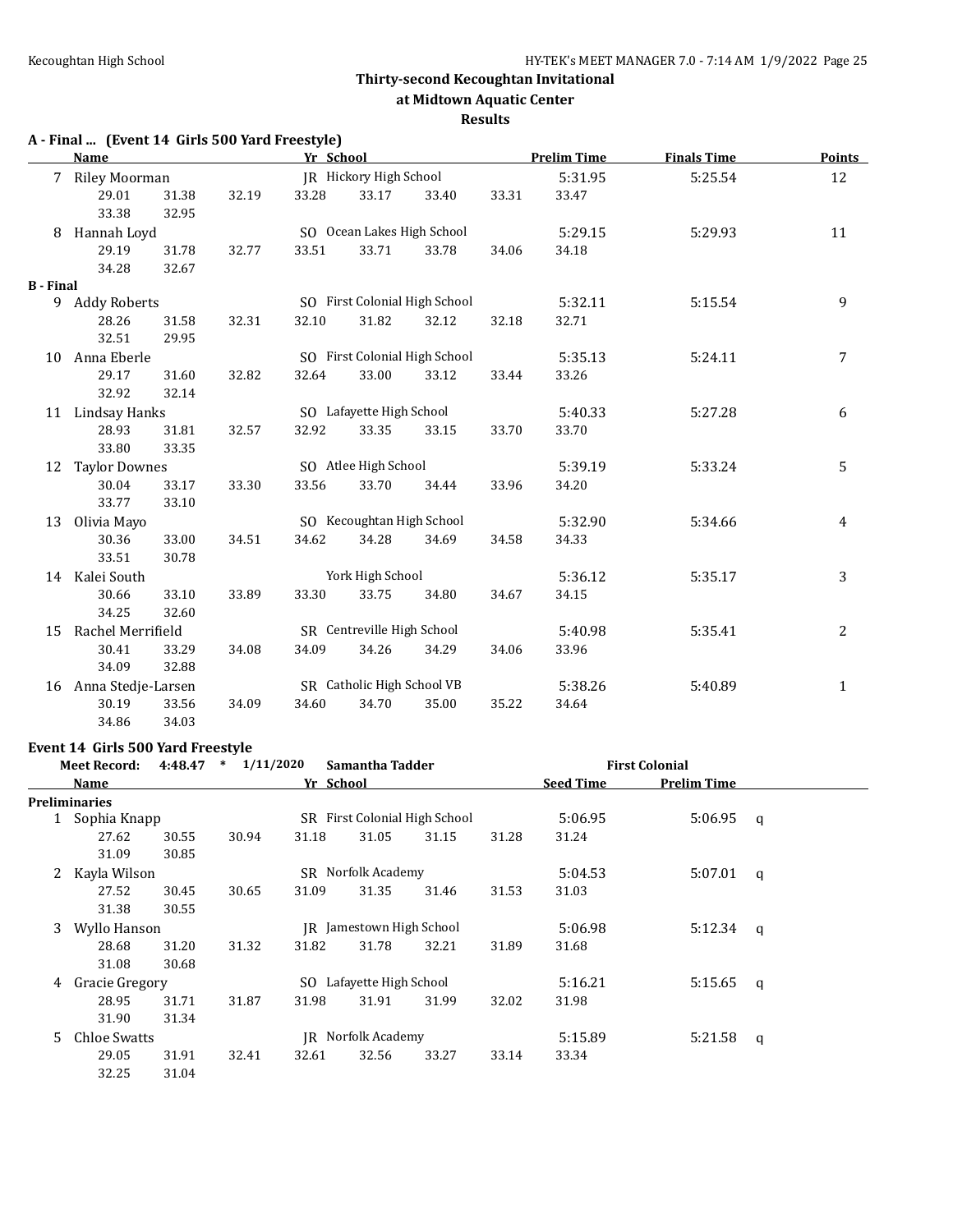**at Midtown Aquatic Center**

### **Results**

| Preliminaries  (Event 14 Girls 500 Yard Freestyle)<br>Name |                |       |       | Yr School                  |                               |       | <b>Seed Time</b> | <b>Prelim Time</b>  |                |  |
|------------------------------------------------------------|----------------|-------|-------|----------------------------|-------------------------------|-------|------------------|---------------------|----------------|--|
| 6 Hannah Loyd                                              |                |       |       |                            | SO Ocean Lakes High School    |       | 5:48.41          | 5:29.15             | $\mathsf{q}$   |  |
| 29.43                                                      | 33.00          | 33.89 | 33.81 | 33.55                      | 33.76                         | 33.89 | 32.84            |                     |                |  |
| 32.85                                                      | 32.13          |       |       |                            |                               |       |                  |                     |                |  |
| 7 Adelaide Wood                                            |                |       |       |                            | Floyd E Kellam High School    |       | 5:32.72          | 5:29.70             | $\mathsf{q}$   |  |
| 29.81                                                      | 33.25          | 33.20 | 33.15 | 32.99                      | 33.06                         | 33.38 | 33.59            |                     |                |  |
| 34.04                                                      | 33.23          |       |       |                            |                               |       |                  |                     |                |  |
| 8 Riley Moorman                                            |                |       |       | JR Hickory High School     |                               |       | 5:31.14          | 5:31.95 $q$         |                |  |
| 29.72                                                      | 32.76          | 33.66 | 33.76 | 34.26                      | 33.94                         | 33.53 | 33.92            |                     |                |  |
| 33.59                                                      | 32.81          |       |       |                            |                               |       |                  |                     |                |  |
| 9 Addy Roberts                                             |                |       |       |                            | SO First Colonial High School |       | 5:23.58          | $5:32.11 \text{ q}$ |                |  |
| 29.45                                                      | 32.75          | 33.86 | 33.82 | 33.83                      | 33.69                         | 33.84 | 34.08            |                     |                |  |
| 33.80                                                      | 32.99          |       |       |                            |                               |       |                  |                     |                |  |
| 10 Olivia Mayo                                             |                |       |       | SO Kecoughtan High School  |                               |       | 5:27.12          | 5:32.90             | $\mathfrak{q}$ |  |
| 30.18                                                      | 32.67          | 33.54 | 33.54 | 33.83                      | 33.83                         | 34.11 | 34.17            |                     |                |  |
| 33.79                                                      | 33.24          |       |       |                            |                               |       |                  |                     |                |  |
| 11 Anna Eberle                                             |                |       |       |                            | SO First Colonial High School |       | 5:22.91          | 5:35.13             | $\mathbf{q}$   |  |
| 29.72                                                      | 32.81          | 33.86 | 33.71 | 34.10                      | 34.37                         | 34.60 | 34.31            |                     |                |  |
| 34.38                                                      | 33.27          |       |       |                            |                               |       |                  |                     |                |  |
| 12 Kalei South                                             |                |       |       | York High School           |                               |       | 5:40.01          | 5:36.12             | $\mathfrak{q}$ |  |
| 30.78                                                      | 32.95          | 33.49 | 33.37 | 33.94                      | 34.17                         | 34.46 | 34.55            |                     |                |  |
| 34.70                                                      | 33.71          |       |       |                            |                               |       |                  |                     |                |  |
| 13 Anna Stedje-Larsen                                      |                |       |       | SR Catholic High School VB |                               |       | <b>NT</b>        | 5:38.26             | $\mathsf{q}$   |  |
| 30.37<br>34.70                                             | 33.17<br>33.95 | 34.23 | 34.13 | 34.18                      | 34.61                         | 34.74 | 34.18            |                     |                |  |
| 14 Taylor Downes                                           |                |       |       | SO Atlee High School       |                               |       | 5:30.44          | 5:39.19             | $\mathbf q$    |  |
| 30.15                                                      | 33.92          | 34.72 | 34.63 | 34.61                      | 34.12                         | 34.23 | 34.04            |                     |                |  |
| 34.56                                                      | 34.21          |       |       |                            |                               |       |                  |                     |                |  |
| 15 Lindsay Hanks                                           |                |       |       | SO Lafayette High School   |                               |       | 5:39.83          | 5:40.33             | $\mathfrak{q}$ |  |
| 30.00                                                      | 33.19          | 33.78 | 34.45 | 34.31                      | 35.01                         | 34.82 | 35.13            |                     |                |  |
| 35.13                                                      | 34.51          |       |       |                            |                               |       |                  |                     |                |  |
| 16 Rachel Merrifield                                       |                |       |       | SR Centreville High School |                               |       | 5:38.82          | 5:40.98             | q              |  |
| 30.91                                                      | 34.34          | 34.26 | 34.63 | 35.02                      | 34.83                         | 34.64 | 34.53            |                     |                |  |
| 34.69                                                      | 33.13          |       |       |                            |                               |       |                  |                     |                |  |
| 17 Cana Fass                                               |                |       |       | FR Norfolk Academy         |                               |       | 5:26.35          | 5:42.41             |                |  |
| 29.36                                                      | 33.03          | 35.19 | 35.31 | 35.20                      | 35.82                         | 35.33 | 35.29            |                     |                |  |
| 33.85                                                      | 34.03          |       |       |                            |                               |       |                  |                     |                |  |
| 18 Arianna Portella                                        |                |       |       | FR Centreville High School |                               |       | 5:47.72          | 5:42.45             |                |  |
| 31.09                                                      | 35.24          | 34.46 | 34.60 | 34.58                      | 34.40                         | 34.16 | 34.96            |                     |                |  |
| 35.15                                                      | 33.81          |       |       |                            |                               |       |                  |                     |                |  |
| 19 Karina Long                                             |                |       |       | JR Jamestown High School   |                               |       | 5:43.46          | 5:42.53             |                |  |
| 31.78                                                      | 35.23          | 34.68 | 34.41 | 35.29                      | 34.57                         | 34.61 | 34.63            |                     |                |  |
| 34.25                                                      | 33.08          |       |       |                            |                               |       |                  |                     |                |  |
| 20 Ainsley Moorman                                         |                |       |       | SO Hickory High School     |                               |       | 5:57.75          | 5:47.05             |                |  |
| 31.48                                                      | 34.73          | 34.84 | 35.10 | 35.05                      | 35.01                         | 35.40 | 34.98            |                     |                |  |
| 35.29                                                      | 35.17          |       |       |                            |                               |       |                  |                     |                |  |
| 21 Alexis Huelsberg                                        |                |       |       | FR Norfolk Academy         |                               |       | 5:38.09          | 5:51.95             |                |  |
| 31.41                                                      | 34.65          | 35.62 | 36.13 | 35.98                      | 36.14                         | 36.05 | 36.13            |                     |                |  |
| 35.43                                                      | 34.41          |       |       |                            |                               |       |                  |                     |                |  |
| 22 Megan Lane                                              |                |       |       | JR Atlee High School       |                               |       | 5:42.37          | 6:00.99             |                |  |
| 33.13                                                      | 36.17          | 36.96 | 36.93 | 36.87                      | 36.97                         | 36.73 | 36.35            |                     |                |  |
| 36.03                                                      | 34.85          |       |       |                            |                               |       |                  |                     |                |  |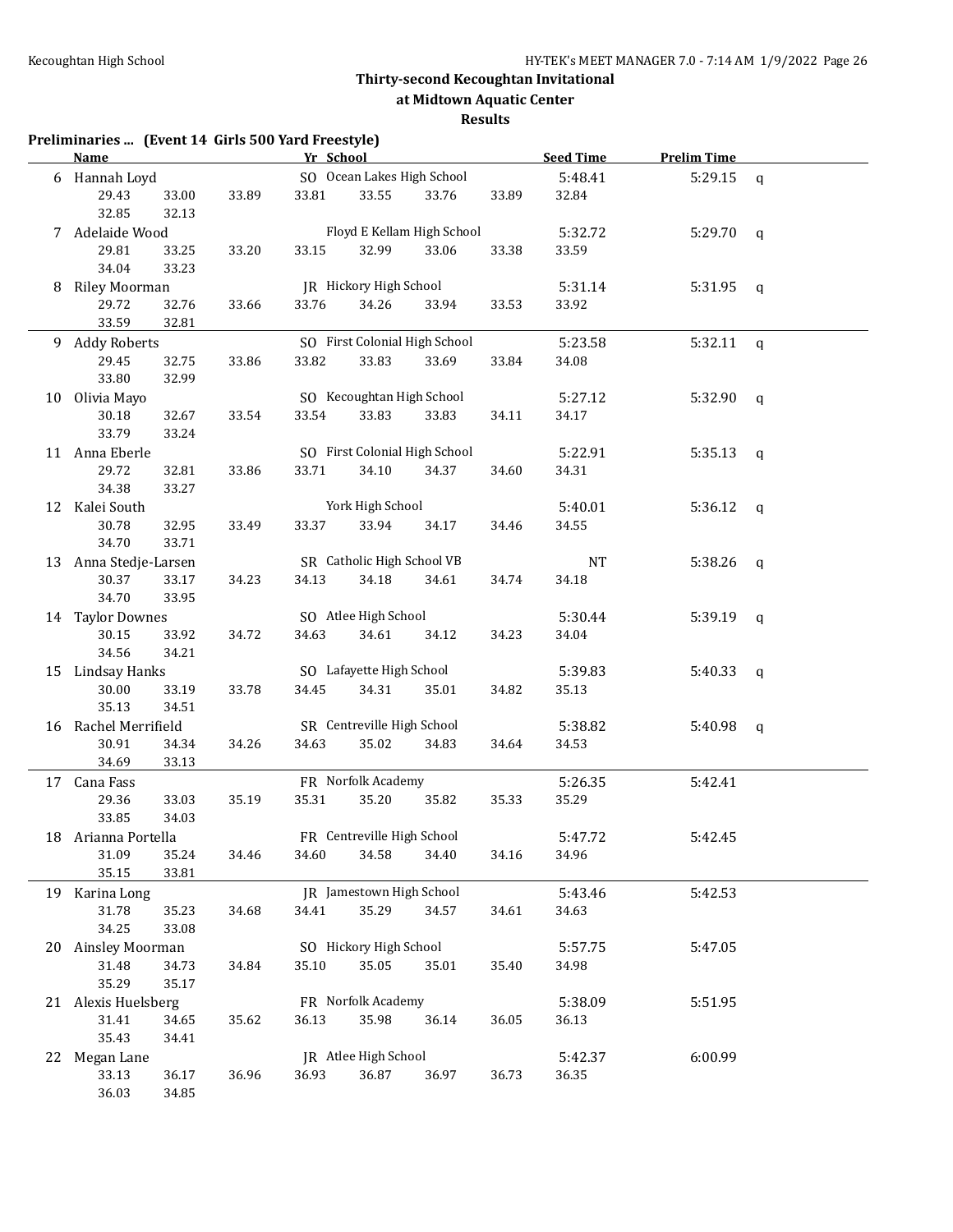**at Midtown Aquatic Center**

#### **Results**

# **Preliminaries ... (Event 14 Girls 500 Yard Freestyle)**

|    | <b>Name</b>      |       |       | Yr School |                           |       |       | <b>Seed Time</b> | <b>Prelim Time</b> |  |
|----|------------------|-------|-------|-----------|---------------------------|-------|-------|------------------|--------------------|--|
| 23 | Emma Kennedy     |       |       |           | SR Glen Allen High School |       |       | 5:50.02          | 6:01.03            |  |
|    | 32.32            | 35.37 | 36.96 | 37.21     | 36.68                     | 36.89 | 37.02 | 36.57            |                    |  |
|    | 36.33            | 35.68 |       |           |                           |       |       |                  |                    |  |
| 24 | Brylrnn Gilbert  |       |       | IR        | Menchville High School    |       |       | 6:03.20          | 6:03.60            |  |
|    | 34.06            | 38.04 | 36.81 | 37.34     | 35.91                     | 36.31 | 36.46 | 36.97            |                    |  |
|    | 35.54            | 36.16 |       |           |                           |       |       |                  |                    |  |
| 25 | Abigail Shomaker |       |       | SO.       | Maury High School         |       |       | 6:04.18          | 6:06.48            |  |
|    | 33.63            | 36.41 | 36.95 | 37.22     | 36.87                     | 37.31 | 36.93 | 37.50            |                    |  |
|    | 37.25            | 36.41 |       |           |                           |       |       |                  |                    |  |
| 26 | Lexi Bradshaw    |       |       | SO.       | Frank W Cox High School   |       |       | 5:50.22          | 6:12.17            |  |
|    | 32.03            | 36.13 | 37.84 | 37.74     | 38.09                     | 37.25 | 38.18 | 39.01            |                    |  |
|    | 38.79            | 37.11 |       |           |                           |       |       |                  |                    |  |

### **Event 15 Boys 200 Yard Freestyle Relay**

|                  | $*$ 1/12/2019<br><b>Meet Record:</b><br>1:25.93 | <b>Norfolk Academy</b> |                                        | <b>Norfolk Academy</b> |               |
|------------------|-------------------------------------------------|------------------------|----------------------------------------|------------------------|---------------|
|                  |                                                 |                        | B Randolph, G Ware, P Southern, S Ryan |                        |               |
|                  | <b>Team</b>                                     | Relay                  | <b>Prelim Time</b>                     | <b>Finals Time</b>     | <b>Points</b> |
| A - Final        |                                                 |                        |                                        |                        |               |
|                  | 1 Ocean Lakes High School                       |                        | 1:29.53                                | 1:28.19                | 40            |
|                  | 1) Colin Mamaril JR                             | 2) Will Bettis SO      | 3) Gage Spade SO                       | 4) Matvei Isbell SR    |               |
|                  | 22.03<br>22.85<br>21.93                         | 21.38                  |                                        |                        |               |
|                  | 2 Menchville High School                        |                        | 1:30.88                                | 1:31.04                | 34            |
|                  | 1) Ian Rodgers JR                               | 2) Joshua Bradshaw SR  | 3) Sterling Rodgers FR                 | 4) Hunter Yost SR      |               |
|                  | 22.23<br>23.50<br>23.28                         | 22.03                  |                                        |                        |               |
|                  | 3 First Colonial High School                    |                        | 1:32.67                                | 1:31.92                | 32            |
|                  | 1) John Nickel SR                               | 2) Joe Hutchinson SR   | 3) Nate Keenan SO                      | 4) Henry Finman SR     |               |
|                  | 23.74<br>22.70<br>22.69                         | 22.79                  |                                        |                        |               |
|                  | 4 Jamestown High School                         |                        | 1:33.15                                | 1:31.97                | 30            |
|                  | 1) Jack Graham JR                               | 2) Isaac Stamper SO    | 3) Carter Burrows JR                   | 4) Sean Thomas JR      |               |
|                  | 23.36<br>23.08<br>23.00                         | 22.53                  |                                        |                        |               |
| 5                | Glen Allen High School                          |                        | 1:35.55                                | 1:34.35                | 28            |
|                  | 1) George Strudgeon SO                          | 2) Alec Orsi JR        | 3) Judson Lifsey SO                    | 4) Cameron Cook SO     |               |
|                  | 24.02<br>23.79<br>23.88                         | 22.66                  |                                        |                        |               |
|                  | 6 Frank W Cox High School                       |                        | 1:36.10                                | 1:34.55                | 26            |
|                  | 1) Alex Lineberry SO                            | 2) Tommy Gray SR       | 3) Evan Ruddock JR                     | 4) Nathaniel Friel SR  |               |
|                  | 23.60<br>23.32<br>24.76                         | 22.87                  |                                        |                        |               |
|                  | 7 Atlee High School                             |                        | 1:34.85                                | 1:34.67                | 24            |
|                  | 1) Brandon Harvey FR                            | 2) Jacob Rose JR       | 3) Jace Hollinger SO                   | 4) Tyler Caten SR      |               |
|                  | 25.07<br>22.51<br>25.00                         | 22.09                  |                                        |                        |               |
| ---              | Centreville High School                         |                        | 1:30.09                                | <b>DQ</b>              |               |
|                  | 1) Stephen Goff SR                              | 2) Daniel Moon JR      | 3) Nathan Suh JR                       | 4) Ethan Birkholz SR   |               |
|                  | 22.82<br>21.62<br>22.80                         | 21.29                  |                                        |                        |               |
| <b>B</b> - Final |                                                 |                        |                                        |                        |               |
| 9                | Norfolk Academy                                 |                        | 1:36.13                                | 1:34.74                | 18            |
|                  | 1) Joey Clarkson SR                             | 2) Siddhant Sehgal JR  | 3) Owen Johnson JR                     | 4) Ross Hope SR        |               |
|                  | 22.94<br>23.79<br>23.97                         | 24.04                  |                                        |                        |               |
|                  | 10 Lafayette High School                        |                        | 1:37.22                                | 1:37.97                | 14            |
|                  | 1) Connor Rice SR                               | 2) Braden Lee SO       | 3) Brice Hankins JR                    | 4) Reed Smith FR       |               |
|                  | 22.89<br>22.90<br>26.79                         | 25.39                  |                                        |                        |               |
|                  | 11 Grafton High School                          |                        | 1:39.87                                | 1:38.63                | 12            |
|                  | 1) Anders Yankowski SR                          | 2) Jacob Loe JR        | 3) Reid Hawkins SO                     | 4) Evan Heinz SR       |               |
|                  | 24.31<br>25.62<br>25.55                         | 23.15                  |                                        |                        |               |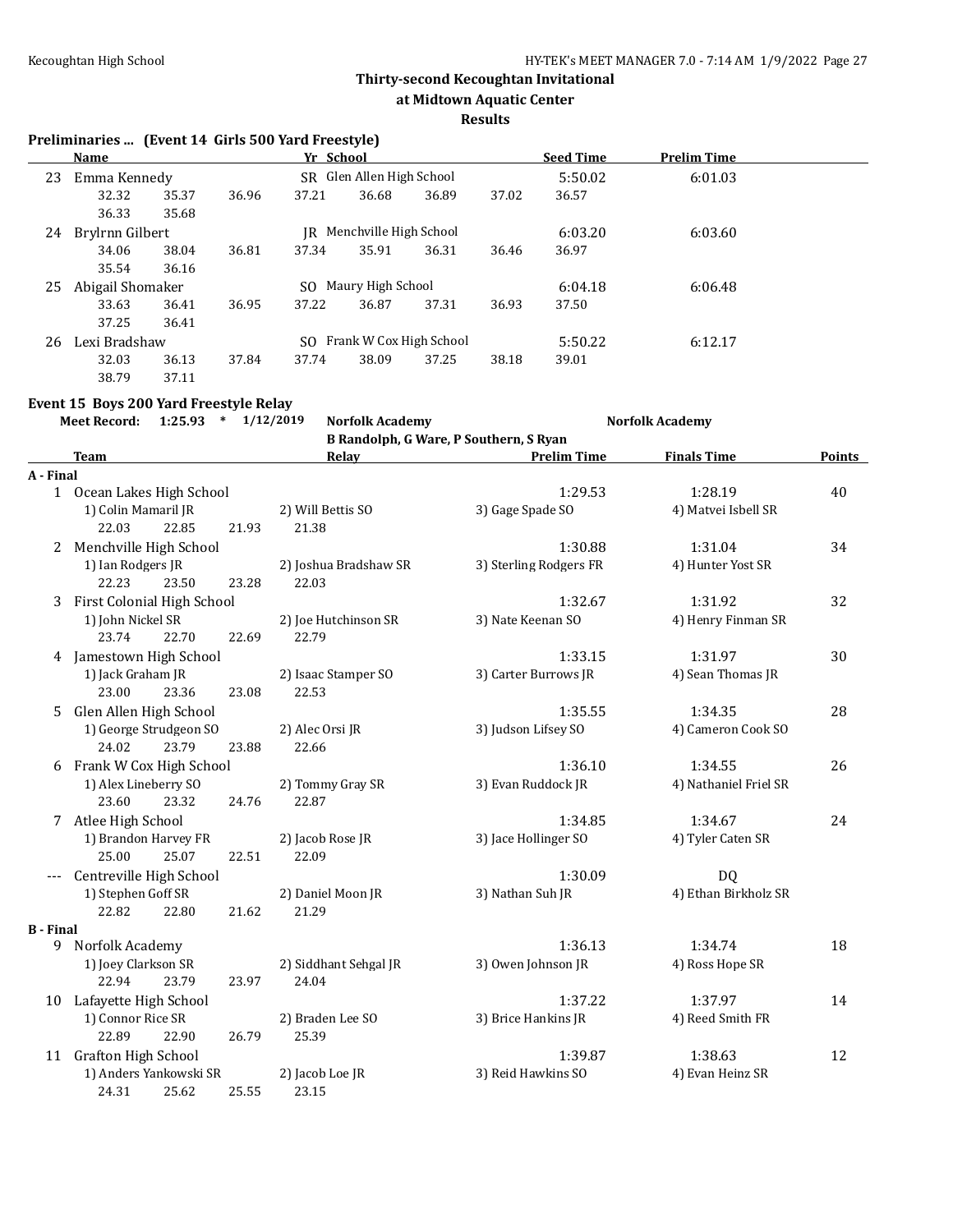**at Midtown Aquatic Center**

#### **Results**

**B - Final ... (Event 15 Boys 200 Yard Freestyle Relay)**

|    | Team                       |       |       | Relay                  | <b>Prelim Time</b> | <b>Finals Time</b>   | <b>Points</b> |
|----|----------------------------|-------|-------|------------------------|--------------------|----------------------|---------------|
| 12 | Grassfield High School     |       |       |                        | 1:38.30            | 1:38.64              | 10            |
|    | 1) Charlie Syvertsen JR    |       |       | 2) Connor Poole SO     | 3) Jack Bond JR    | 4) AJ Prest JR       |               |
|    | 24.30                      | 25.15 | 25.27 | 23.92                  |                    |                      |               |
| 13 | Landstown High School      |       |       |                        | 1:45.25            | 1:42.81              | 8             |
|    | 1) Aidan Burke SR          |       |       | 2) Nick DiDonna SR     | 3) Joe Brown SR    | 4) Aiden Donovan JR  |               |
|    | 24.83                      | 25.93 | 25.70 | 26.35                  |                    |                      |               |
| 14 | Warhill High School        |       |       |                        | 1:41.94            | 1:43.67              | 6             |
|    | 1) William Picataggi JR    |       |       | 2) Andrew Picataggi FR | 3) Aiden Yager FR  | 4) Nathan Walker FR  |               |
|    | 25.21                      | 26.25 | 27.10 | 25.11                  |                    |                      |               |
| 15 | Kecoughtan High School     |       |       |                        | 1:44.59            | 1:47.62              | 4             |
|    | 1) Gavin Miller JR         |       |       | 2) Jason Vance SR      | 3) Tyler Brown SR  | 4) Christian Font SR |               |
|    | 25.97                      | 30.40 | 27.08 | 24.17                  |                    |                      |               |
|    | Floyd E Kellam High School |       |       |                        | 1:36.12            | DQ                   |               |
|    | 22.84                      | 26.52 | 25.68 | 20.74                  |                    |                      |               |

### **Event 15 Boys 200 Yard Freestyle Relay**

**Meet Record: 1:25.93 \* 1/12/2019 Norfolk Academy Norfolk Academy**

**B Randolph, G Ware, P Southern, S Ryan**

|    | <b>Team</b>                  | Relay                 | <b>Seed Time</b>       | <b>Prelim Time</b>      |
|----|------------------------------|-----------------------|------------------------|-------------------------|
|    | Preliminaries                |                       |                        |                         |
|    | 1 Ocean Lakes High School    |                       | 1:27.81                | 1:29.53<br>$\mathsf{q}$ |
|    | 1) Colin Mamaril JR          | 2) Will Bettis SO     | 3) Gage Spade SO       | 4) Matvei Isbell SR     |
|    | 22.53<br>23.00<br>22.02      | 21.98                 |                        |                         |
|    | 2 Centreville High School    |                       | 1:29.58                | $1:30.09$ q             |
|    | 1) Stephen Goff SR           | 2) Nathan Suh JR      | 3) Daniel Moon JR      | 4) Ethan Birkholz SR    |
|    | 22.82<br>22.89<br>22.39      | 21.99                 |                        |                         |
| 3  | Menchville High School       |                       | 1:34.65                | 1:30.88<br>$\mathsf{q}$ |
|    | 1) Ian Rodgers JR            | 2) Joshua Bradshaw SR | 3) Sterling Rodgers FR | 4) Hunter Yost SR       |
|    | 22.36<br>23.43<br>23.40      | 21.69                 |                        |                         |
| 4  | First Colonial High School   |                       | <b>NT</b>              | 1:32.67<br>$\mathsf{q}$ |
|    | 1) Henry Finman SR           | 2) Joe Hutchinson SR  | 3) John Nickel SR      | 4) Nate Keenan SO       |
|    | 23.36<br>22.96<br>23.51      | 22.84                 |                        |                         |
| 5  | Jamestown High School        |                       | 1:34.10                | 1:33.15<br>$\mathsf{q}$ |
|    | 1) Jack Graham JR            | 2) Isaac Stamper SO   | 3) Carter Burrows JR   | 4) Sean Thomas JR       |
|    | 23.26<br>23.99<br>23.63      | 22.27                 |                        |                         |
| 6  | Atlee High School            |                       | 1:28.92                | 1:34.85<br>$\mathsf{q}$ |
|    | 1) Jace Hollinger SO         | 2) Jacob Rose JR      | 3) Brandon Harvey FR   | 4) Tyler Caten SR       |
|    | 22.57<br>25.27<br>24.22      | 22.79                 |                        |                         |
| 7  | Glen Allen High School       |                       | 1:37.98                | 1:35.55<br>$\mathbf{q}$ |
|    | 1) George Strudgeon SO       | 2) Alec Orsi JR       | 3) Judson Lifsey SO    | 4) Cameron Cook SO      |
|    | 24.10<br>24.66<br>23.65      | 23.14                 |                        |                         |
| 8  | Frank W Cox High School      |                       | <b>NT</b>              | 1:36.10<br>$\mathsf{q}$ |
|    | 1) Alex Lineberry SO         | 2) Tommy Gray SR      | 3) Evan Ruddock JR     | 4) Nathaniel Friel SR   |
|    | 24.46<br>23.19<br>25.13      | 23.32                 |                        |                         |
|    | 9 Floyd E Kellam High School |                       | <b>NT</b>              | 1:36.12<br>$\mathbf{q}$ |
|    | 1) Cooper Gavin              | 2) Bennett Weeks      | 3) Harmon Tallyn       | 4) Scott Boyden         |
|    | 21.94<br>24.95<br>27.17      | 22.06                 |                        |                         |
| 10 | Norfolk Academy              |                       | 1:35.40                | 1:36.13<br>$\mathsf{q}$ |
|    | 1) Ross Hope SR              | 2) Joey Clarkson SR   | 3) Siddhant Sehgal JR  | 4) Owen Johnson JR      |
|    | 25.45<br>22.80<br>23.79      | 24.09                 |                        |                         |
| 11 | Lafayette High School        |                       | 1:32.17                | 1:37.22<br>$\mathsf{q}$ |
|    | 1) Connor Rice SR            | 2) Braden Lee SO      | 3) Brice Hankins JR    | 4) Reed Smith FR        |
|    | 22.96<br>22.96<br>26.28      | 25.02                 |                        |                         |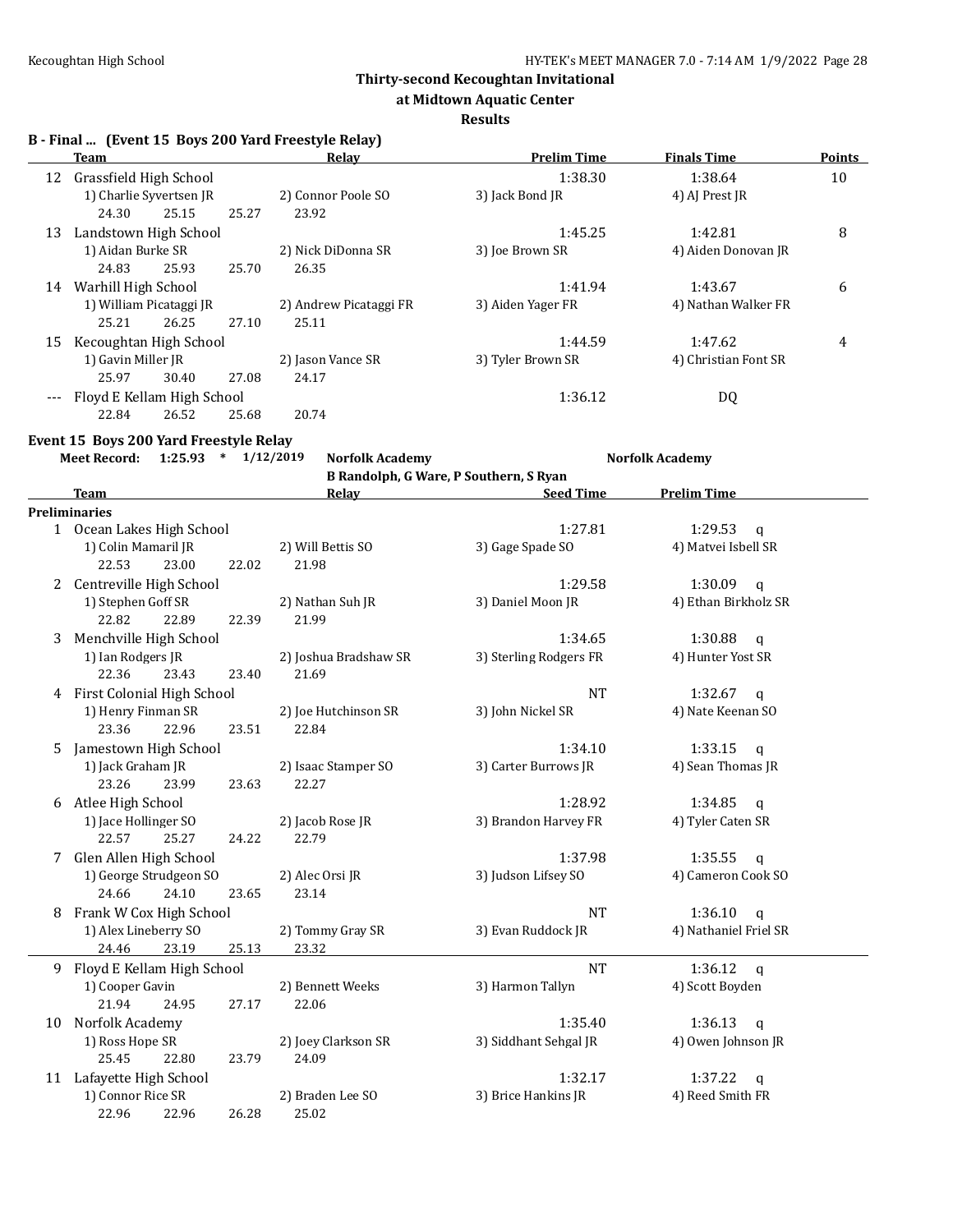**at Midtown Aquatic Center**

#### **Results**

#### **Preliminaries ... (Event 15 Boys 200 Yard Freestyle Relay)**

|    | Team                    |                         | <u>Relav</u>            | <b>Seed Time</b>         | <b>Prelim Time</b>        |
|----|-------------------------|-------------------------|-------------------------|--------------------------|---------------------------|
|    |                         |                         |                         |                          |                           |
| 12 | Grassfield High School  |                         |                         | 1:39.07                  | 1:38.30<br>q              |
|    | 1) Connor Poole SO      |                         | 2) Charlie Syvertsen JR | 3) Jack Bond JR          | 4) AJ Prest JR            |
|    | 25.42                   | 24.13<br>24.57          | 24.18                   |                          |                           |
| 13 | Grafton High School     |                         |                         | <b>NT</b>                | 1:39.87<br>q              |
|    | 1) Anders Yankowski SR  |                         | 2) Jacob Loe JR         | 3) Reid Hawkins SO       | 4) Evan Heinz SR          |
|    | 24.59                   | 25.46<br>25.71          | 24.11                   |                          |                           |
| 14 | Catholic High School VB |                         |                         | 1:42.77                  | 1:41.61<br>q              |
|    |                         | 1) Michael Beauchamp JR |                         | 3) Tommy Gerhardstein SR | 4) Steven Lorcher-Bond JR |
|    | 25.18                   | 32.24<br>20.25          | 23.94                   |                          |                           |
| 15 | Warhill High School     |                         |                         | 1:48.88                  | 1:41.94<br>a              |
|    | 1) Nathan Walker FR     |                         | 2) Aiden Yager FR       | 3) Benjamin Youngs JR    | 4) William Picataggi JR   |
|    | 25.58                   | 26.85<br>29.50          | 20.01                   |                          |                           |
| 16 | Kecoughtan High School  |                         |                         | 1:39.10                  | 1:44.59<br>q              |
|    | 1) Gavin Miller JR      |                         | 2) Jason Vance SR       | 3) Tyler Brown SR        | 4) Christian Font SR      |
|    | 24.98                   | 25.60<br>30.14          | 23.87                   |                          |                           |
| 17 | Maury High School       |                         |                         | 1:57.68                  | 1:44.76                   |
|    | 1) Brendan Holland SO   |                         | 2) Harrison Kuehl JR    | 3) Gabe Kinnison SO      | 4) Nikita Kobzar SO       |
|    | 26.19                   | 27.21<br>28.13          | 23.23                   |                          |                           |
| 18 | Landstown High School   |                         |                         | <b>NT</b>                | 1:45.25                   |
|    | 1) Nick DiDonna SR      |                         | 2) Joe Brown SR         | 3) Aiden Donovan JR      | 4) Aidan Davis SR         |
|    | 25.98                   | 26.34<br>26.50          | 26.43                   |                          |                           |

#### **Event 16 Girls 200 Yard Freestyle Relay**

**Meet Record: 1:36.64 \* 1/9/2016 Jamestown High School Jamestown**

**J Vereb, H Clymer, M Williams, A Larson**

|           | <b>Team</b>                |                              |       | Relav                 | <b>Prelim Time</b>     | <b>Finals Time</b>        | <b>Points</b> |
|-----------|----------------------------|------------------------------|-------|-----------------------|------------------------|---------------------------|---------------|
| A - Final |                            |                              |       |                       |                        |                           |               |
|           | 1 Norfolk Academy          |                              |       |                       | 1:40.90                | $1:36.60*$                | 40            |
|           | 1) Marin McKee SR          |                              |       | 2) Bree Faulkner SO   | 3) Virginia Gill SR    | 4) Kayla Wilson SR        |               |
|           | 24.52                      | 24.57                        | 25.09 | 22.42                 |                        |                           |               |
| 2         | First Colonial High School |                              |       |                       | 1:39.34                | 1:37.97                   | 34            |
|           | 1) Sara Teague FR          |                              |       | 2) Addy Roberts SO    | 3) Kayleigh Duffy SO   | 4) Elizabeth Berenguer JR |               |
|           | 24.80                      | 24.97                        | 23.80 | 24.40                 |                        |                           |               |
| 3         | Jamestown High School      |                              |       |                       | 1:40.83                | 1:40.26                   | 32            |
|           | 1) Addy Heyward FR         |                              |       | 2) Kallyn Buirski SO  | 3) Louisa Lamerdin SO  | 4) Wyllo Hanson JR        |               |
|           | 25.11                      | 25.76                        | 25.50 | 23.89                 |                        |                           |               |
| 4         | Centreville High School    |                              |       |                       | 1:41.71                | 1:41.32                   | 30            |
|           |                            | 1) Shannon Charters FR       |       | 2) Allison Kim SO     | 3) Arianna Portella FR | 4) Hannah Charters JR     |               |
|           | 26.27                      | 25.71                        | 25.17 | 24.17                 |                        |                           |               |
| 5         | Floyd E Kellam High School |                              |       |                       | 1:42.43                | 1:41.49                   | 28            |
|           | 1) Anna Maher              |                              |       | 2) Jane Phillips      | 3) Emilie Tran         | 4) Emily Claesson         |               |
|           | 25.28                      | 26.55                        | 26.19 | 23.47                 |                        |                           |               |
| 6         | Menchville High School     |                              |       |                       | 1:42.28                | 1:42.40                   | 26            |
|           |                            | 1) Ann Chappell Ellington SR |       | 2) Brooke Ferguson FR | 3) Maddie Wolfe FR     | 4) Isabel Marstellar SR   |               |
|           | 25.56                      | 25.98                        | 26.07 | 24.79                 |                        |                           |               |
| 7         | Frank W Cox High School    |                              |       |                       | 1:44.88                | 1:45.04                   | 24            |
|           | 1) Spencer Worth SR        |                              |       | 2) Ava Ostrowski SR   | 3) Bailey Gray SO      | 4) Sophia DaCruz JR       |               |
|           | 26.67                      | 26.27                        | 26.22 | 25.88                 |                        |                           |               |
| 8         | Ocean Lakes High School    |                              |       |                       | 1:46.77                | 1:45.50                   | 22            |
|           | 1) Hannah Loyd SO          |                              |       | 2) Sofia Thompson FR  | 3) Rania Jacob FR      | 4) Afsana Rawlins FR      |               |
|           | 26.91                      | 27.36                        | 26.43 | 24.80                 |                        |                           |               |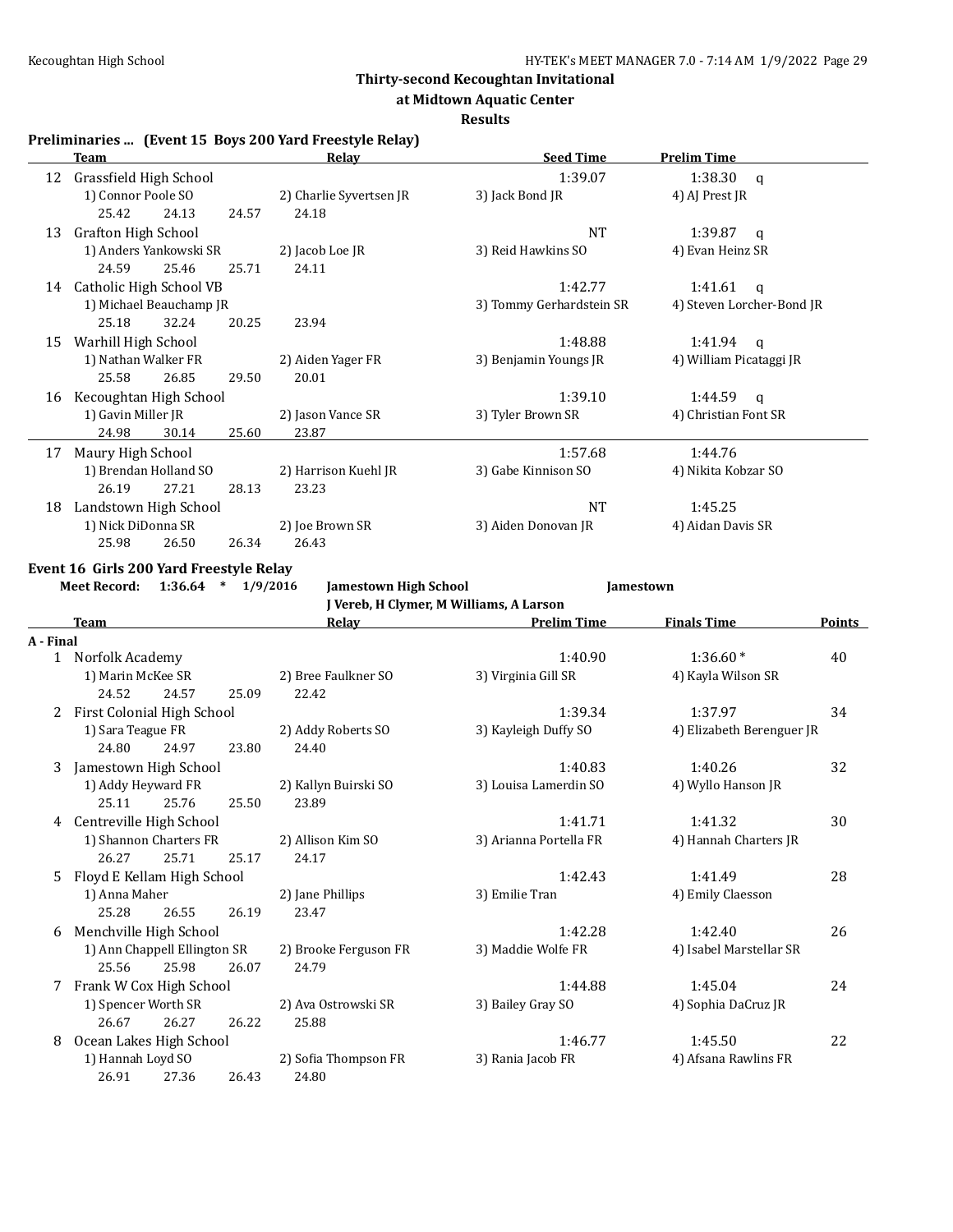**at Midtown Aquatic Center**

#### **Results**

|  | B - Final  (Event 16 Girls 200 Yard Freestyle Relay) |  |
|--|------------------------------------------------------|--|
|  |                                                      |  |

|                  | <b>Team</b>                |       |       | Relay                    | <b>Prelim Time</b>       | <b>Finals Time</b>        | <b>Points</b>  |
|------------------|----------------------------|-------|-------|--------------------------|--------------------------|---------------------------|----------------|
| <b>B</b> - Final |                            |       |       |                          |                          |                           |                |
| 9                | <b>Grafton High School</b> |       |       |                          | 1:47.40                  | 1:44.60                   | 18             |
|                  | 1) Hannah Chen JR          |       |       | 2) Paxton Madelyn JR     | 3) Kailin Griffith SR    | 4) Kyliegh Tankard SR     |                |
|                  | 28.06                      | 26.35 | 25.78 | 24.41                    |                          |                           |                |
| 10               | Catholic High School VB    |       |       |                          | 1:48.07                  | 1:44.66                   | 14             |
|                  | 1) Cate Gleim SR           |       |       | 2) Anna Stedje-Larsen SR | 3) Bernadette Musto FR   | 4) Jena Lawlor JR         |                |
|                  | 27.65                      | 27.64 | 24.79 | 24.58                    |                          |                           |                |
| 11               | Atlee High School          |       |       |                          | 1:48.47                  | 1:45.46                   | 12             |
|                  | 1) Molly Ivie JR           |       |       | 2) Taylor Downes SO      | 3) Morgan Pritchard JR   | 4) Avery Jenkins SO       |                |
|                  | 25.56                      | 27.52 | 26.71 | 25.67                    |                          |                           |                |
| 12               | York High School           |       |       |                          | 1:47.07                  | 1:47.25                   | 10             |
|                  | 1) Addison Kramer          |       |       | 2) Trinity Fields FR     | 3) Katie Lynch           | 4) Kendall Butler         |                |
|                  | 27.09                      | 28.03 | 27.28 | 24.85                    |                          |                           |                |
| 13               | Maury High School          |       |       |                          | 1:50.01                  | 1:47.68                   | 8              |
|                  | 1) Kacey Deane JR          |       |       | 2) Abigail Shomaker SO   | 3) Bianca Alinsonorin SR | 4) Jackie Scheneman SR    |                |
|                  | 26.60                      | 29.09 | 26.58 | 25.41                    |                          |                           |                |
| 14               | Warhill High School        |       |       |                          | 1:50.63                  | 1:48.77                   | 6              |
|                  | 1) Macey Johnson JR        |       |       | 2) Mackenzie Dean JR     | 3) Parvaneh Bonyadlou JR | 4) Lily Maynor FR         |                |
|                  | 27.82                      | 26.72 | 26.81 | 27.42                    |                          |                           |                |
| 15               | Lafayette High School      |       |       |                          | 1:54.36                  | 1:52.14                   | 4              |
|                  | 1) Lili Guerrero SO        |       |       | 2) Cassidy Mitchell SR   | 3) Jordan Smith FR       | 4) Lindsay Hanks SO       |                |
|                  | 27.70                      | 28.39 | 28.63 | 27.42                    |                          |                           |                |
| 16               | Kecoughtan High School     |       |       |                          | 1:57.90                  | 1:58.32                   | $\overline{2}$ |
|                  | 1) Emily Ruck JR           |       |       | 2) Hannah Bunting JR     | 3) Sofia Yeshtokina SO   | 4) Jacqui Allmendinger SR |                |
|                  | 32.02                      | 31.55 | 27.78 | 26.97                    |                          |                           |                |

**Event 16 Girls 200 Yard Freestyle Relay**

**Meet Record: 1:36.64 \* 1/9/2016 Jamestown High School Jamestown J Vereb, H Clymer, M Williams, A Larson**

|    | <b>Team</b>                  |                              |       | Relay                  | <b>Seed Time</b>      | <b>Prelim Time</b>        |
|----|------------------------------|------------------------------|-------|------------------------|-----------------------|---------------------------|
|    | <b>Preliminaries</b>         |                              |       |                        |                       |                           |
|    | 1 First Colonial High School |                              |       |                        | <b>NT</b>             | 1:39.34<br>q              |
|    | 1) Sara Teague FR            |                              |       | 2) Addy Roberts SO     | 3) Kayleigh Duffy SO  | 4) Elizabeth Berenguer JR |
|    | 25.24                        | 25.44                        | 23.68 | 24.98                  |                       |                           |
| 2  | Jamestown High School        |                              |       |                        | 1:39.77               | 1:40.83<br>q              |
|    | 1) Addy Heyward FR           |                              |       | 2) Kallyn Buirski SO   | 3) Louisa Lamerdin SO | 4) Wyllo Hanson JR        |
|    | 24.95                        | 25.26                        | 25.73 | 24.89                  |                       |                           |
| 3  | Norfolk Academy              |                              |       |                        | 1:39.37               | 1:40.90<br>q              |
|    | 1) Marin McKee SR            |                              |       | 2) Virginia Gill SR    | 3) Bree Faulkner SO   | 4) Kayla Wilson SR        |
|    | 25.03                        | 26.52                        | 25.36 | 23.99                  |                       |                           |
| 4  | Centreville High School      |                              |       |                        | 1:42.37               | 1:41.71<br>$\mathbf{q}$   |
|    |                              | 1) Shannon Charters FR       |       | 2) Arianna Portella FR | 3) Allison Kim SO     | 4) Hannah Charters JR     |
|    | 26.01                        | 26.36                        | 25.09 | 24.25                  |                       |                           |
| 5. | Menchville High School       |                              |       |                        | 1:51.60               | 1:42.28<br>q              |
|    |                              | 1) Ann Chappell Ellington SR |       | 2) Brooke Ferguson FR  | 3) Maddie Wolfe FR    | 4) Isabel Marstellar SR   |
|    | 25.27                        | 26.18                        | 26.24 | 24.59                  |                       |                           |
| 6  | Floyd E Kellam High School   |                              |       |                        | <b>NT</b>             | 1:42.43<br>a              |
|    | 1) Emilie Tran               |                              |       | 2) Anna Maher          | 3) Jane Phillips      | 4) Emily Claesson         |
|    | 26.78                        | 25.09                        | 26.56 | 24.00                  |                       |                           |
| 7  | Frank W Cox High School      |                              |       |                        | <b>NT</b>             | 1:44.88<br>q              |
|    | 1) Ava Ostrowski SR          |                              |       | 2) Spencer Worth SR    | 3) Bailey Gray SO     | 4) Sophia DaCruz JR       |
|    | 26.77                        | 25.80                        | 26.89 | 25.42                  |                       |                           |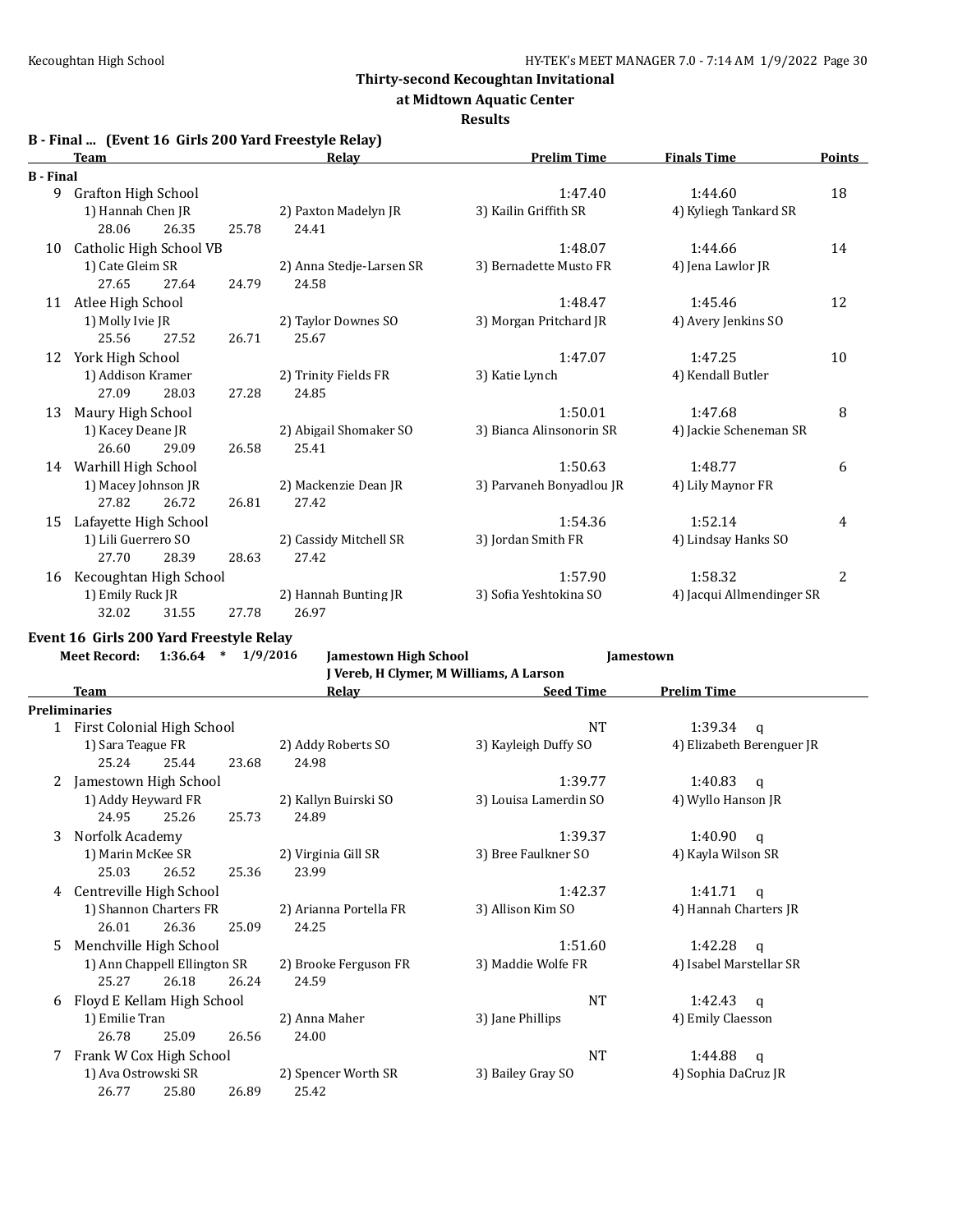**at Midtown Aquatic Center**

**Results**

# **Preliminaries ... (Event 16 Girls 200 Yard Freestyle Relay)**

|    | <b>Team</b>              | Relay                    | <b>Seed Time</b>         | <b>Prelim Time</b>        |
|----|--------------------------|--------------------------|--------------------------|---------------------------|
| 8  | Ocean Lakes High School  |                          | 1:49.68                  | 1:46.77<br>$\mathbf{q}$   |
|    | 1) Hannah Loyd SO        | 2) Sofia Thompson FR     | 3) Rania Jacob FR        | 4) Afsana Rawlins FR      |
|    | 26.71<br>28.18<br>26.19  | 25.69                    |                          |                           |
| 9  | York High School         |                          | <b>NT</b>                | 1:47.07<br>$\mathsf{q}$   |
|    | 1) Addison Kramer        | 2) Trinity Fields FR     | 3) Katie Lynch           | 4) Kendall Butler         |
|    | 27.29<br>27.58<br>27.39  | 24.81                    |                          |                           |
| 10 | Grafton High School      |                          | <b>NT</b>                | 1:47.40<br>$\mathsf{q}$   |
|    | 1) Hannah Chen JR        | 2) Kailin Griffith SR    | 3) Paxton Madelyn JR     | 4) Kyliegh Tankard SR     |
|    | 28.82<br>26.86<br>27.07  | 24.65                    |                          |                           |
| 11 | Catholic High School VB  |                          | 2:03.04                  | 1:48.07<br>$\mathbf q$    |
|    | 1) Cate Gleim SR         | 2) Anna Stedje-Larsen SR | 3) Bernadette Musto FR   | 4) Jena Lawlor JR         |
|    | 28.67<br>28.42<br>25.23  | 25.75                    |                          |                           |
|    | 12 Atlee High School     |                          | 1:48.08                  | 1:48.47<br>q              |
|    | 1) Avery Jenkins SO      | 2) Morgan Pritchard JR   | 3) Taylor Downes SO      | 4) Molly Ivie JR          |
|    | 26.49<br>27.56<br>28.45  | 25.97                    |                          |                           |
| 13 | Maury High School        |                          | 1:54.70                  | 1:50.01<br>$\mathsf{q}$   |
|    | 1) Kacey Deane JR        | 2) Abigail Shomaker SO   | 3) Bianca Alinsonorin SR | 4) Jackie Scheneman SR    |
|    | 27.29<br>29.66<br>27.11  | 25.95                    |                          |                           |
|    | 14 Warhill High School   |                          | 1:51.68                  | 1:50.63<br>q              |
|    | 1) Mackenzie Dean JR     | 2) Parvaneh Bonyadlou JR | 3) Macey Johnson JR      | 4) Lily Maynor FR         |
|    | 27.47<br>27.62<br>28.39  | 27.15                    |                          |                           |
| 15 | Lafayette High School    |                          | 1:44.88                  | 1:54.36<br>$\mathsf{q}$   |
|    | 1) Lili Guerrero SO      | 2) Lindsay Hanks SO      | 3) Jordan Smith FR       | 4) Cassidy Mitchell SR    |
|    | 28.88<br>27.87<br>29.23  | 28.38                    |                          |                           |
| 16 | Kecoughtan High School   |                          | 1:53.05                  | 1:57.90<br>$\mathbf{q}$   |
|    | 1) Emily Ruck JR         | 2) Hannah Bunting JR     | 3) Sofia Yeshtokina SO   | 4) Jacqui Allmendinger SR |
|    | 37.50<br>27.91<br>24.89  | 27.60                    |                          |                           |
|    | 17 Landstown High School |                          | <b>NT</b>                | 2:06.48                   |
|    | 1) Adriana Yeiter SR     | 2) Rachel Derr SR        | 3) Raylynn Allison JR    | 4) Bella Marks SR         |
|    | 30.68<br>32.85<br>33.13  | 29.82                    |                          |                           |
|    | Glen Allen High School   |                          | 1:44.65                  | <b>DQ</b>                 |
|    | 1) Josie Van Schaften FR | 2) Riley Van Schaften FR | 3) Kayla Boughton SO     | 4) Abigail Wang FR        |
|    | 26.81<br>26.06<br>25.90  | 25.40                    |                          |                           |
|    | Hickory High School      |                          | 1:54.20                  | <b>DQ</b>                 |
|    | 1) Kayleigh Jones JR     | 2) Dana Trago SO         | 3) Gina Fomuso SO        | 4) Carson Yoder SR        |
|    | 27.91<br>27.41<br>26.58  | 26.37                    |                          |                           |

### **Event 17 Boys 100 Yard Backstroke**

| <b>Meet Record:</b> |                   | 1/9/2016<br>49.67<br>$\ast$ |     | <b>Ted Schubert</b>        |                    | <b>Patrick Henry</b> |               |
|---------------------|-------------------|-----------------------------|-----|----------------------------|--------------------|----------------------|---------------|
|                     | Name              |                             |     | Yr School                  | <b>Prelim Time</b> | <b>Finals Time</b>   | <b>Points</b> |
| A - Final           |                   |                             |     |                            |                    |                      |               |
|                     | Clayton Whetstine |                             |     | SR Norfolk Academy         | 52.12              | 51.31                | 20            |
|                     | 24.65             | 26.66                       |     |                            |                    |                      |               |
|                     | 2 Ryan Griffith   |                             |     | FR Grafton High School     | 53.61              | 53.07                | 17            |
|                     | 26.10             | 26.97                       |     |                            |                    |                      |               |
| 3                   | Ashton Temme      |                             | SR. | Hickory High School        | 53.47              | 53.55                | 16            |
|                     | 25.96             | 27.59                       |     |                            |                    |                      |               |
| 4                   | Mike Soh          |                             |     | FR Centreville High School | 55.68              | 54.50                | 15            |
|                     | 26.72             | 27.78                       |     |                            |                    |                      |               |
| 5.                  | Jackson Hall      |                             | SR  | Hickory High School        | 54.96              | 54.56                | 14            |
|                     | 26.72             | 27.84                       |     |                            |                    |                      |               |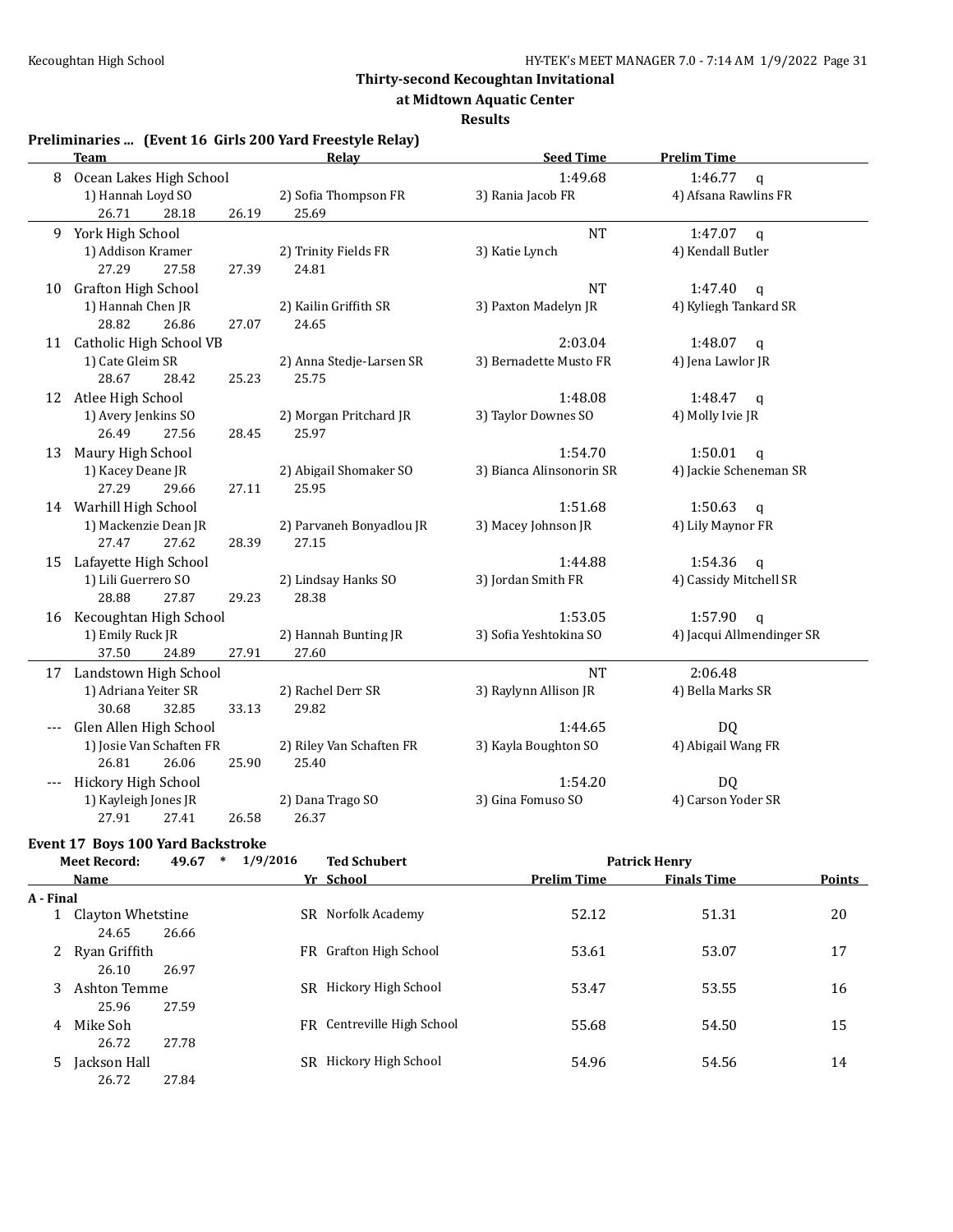#### **at Midtown Aquatic Center**

#### **Results**

# **A - Final ... (Event 17 Boys 100 Yard Backstroke)**

| <b>Name</b>  |                                                                 |                                                                                                                     | <b>Prelim Time</b>                                                                                                                                                                                                                                                                                                                | <b>Finals Time</b>                              | <b>Points</b>                        |
|--------------|-----------------------------------------------------------------|---------------------------------------------------------------------------------------------------------------------|-----------------------------------------------------------------------------------------------------------------------------------------------------------------------------------------------------------------------------------------------------------------------------------------------------------------------------------|-------------------------------------------------|--------------------------------------|
|              |                                                                 |                                                                                                                     | 54.99                                                                                                                                                                                                                                                                                                                             | 55.34                                           | 13                                   |
|              |                                                                 |                                                                                                                     | 55.80                                                                                                                                                                                                                                                                                                                             | 55.61                                           | 12                                   |
| 26.76        | 28.85                                                           |                                                                                                                     |                                                                                                                                                                                                                                                                                                                                   |                                                 |                                      |
| Victor Parks |                                                                 |                                                                                                                     | 55.51                                                                                                                                                                                                                                                                                                                             | 55.82                                           | 11                                   |
| 27.00        | 28.82                                                           |                                                                                                                     |                                                                                                                                                                                                                                                                                                                                   |                                                 |                                      |
|              |                                                                 |                                                                                                                     |                                                                                                                                                                                                                                                                                                                                   |                                                 |                                      |
| Tyler Caten  |                                                                 |                                                                                                                     | 59.66                                                                                                                                                                                                                                                                                                                             | 55.43                                           | 9                                    |
| 26.99        | 28.44                                                           |                                                                                                                     |                                                                                                                                                                                                                                                                                                                                   |                                                 |                                      |
|              |                                                                 |                                                                                                                     | 56.71                                                                                                                                                                                                                                                                                                                             | 55.67                                           | 7                                    |
| 27.52        | 28.15                                                           |                                                                                                                     |                                                                                                                                                                                                                                                                                                                                   |                                                 |                                      |
|              |                                                                 |                                                                                                                     | 56.48                                                                                                                                                                                                                                                                                                                             | 55.98                                           | 6                                    |
| 26.97        | 29.01                                                           |                                                                                                                     |                                                                                                                                                                                                                                                                                                                                   |                                                 |                                      |
| Braden Lee   |                                                                 |                                                                                                                     |                                                                                                                                                                                                                                                                                                                                   |                                                 | 5                                    |
| 27.65        | 28.69                                                           |                                                                                                                     |                                                                                                                                                                                                                                                                                                                                   |                                                 |                                      |
|              |                                                                 |                                                                                                                     |                                                                                                                                                                                                                                                                                                                                   |                                                 | 4                                    |
| 28.04        | 28.76                                                           |                                                                                                                     |                                                                                                                                                                                                                                                                                                                                   |                                                 |                                      |
|              |                                                                 |                                                                                                                     |                                                                                                                                                                                                                                                                                                                                   | 57.67                                           | 3                                    |
| 28.39        | 29.28                                                           |                                                                                                                     |                                                                                                                                                                                                                                                                                                                                   |                                                 |                                      |
|              |                                                                 |                                                                                                                     |                                                                                                                                                                                                                                                                                                                                   |                                                 | 2                                    |
|              |                                                                 |                                                                                                                     |                                                                                                                                                                                                                                                                                                                                   |                                                 |                                      |
|              |                                                                 |                                                                                                                     |                                                                                                                                                                                                                                                                                                                                   |                                                 | 1                                    |
| 30.01        | 31.17                                                           |                                                                                                                     |                                                                                                                                                                                                                                                                                                                                   |                                                 |                                      |
|              | 6 Joey Sims<br>27.29<br><b>B</b> - Final<br>Eric Fagan<br>29.70 | 28.05<br>Paul Kruthoff<br>Sean Thomas<br>Alex Lineberry<br>Ethan Birkholz<br>Judson Lifsey<br>31.08<br>Ryan Ericson | Yr School<br>SR Lafayette High School<br>SR Landstown High School<br>SR Lafayette High School<br>SR Atlee High School<br>JR Jamestown High School<br>SO Frank W Cox High School<br>SO Lafayette High School<br>SR Centreville High School<br>SO Glen Allen High School<br>JR Glen Allen High School<br>FR Ocean Lakes High School | 57.36<br>56.17<br>1:00.34<br>1:00.45<br>1:00.80 | 56.34<br>56.80<br>1:00.78<br>1:01.18 |

#### **Event 17 Boys 100 Yard Backstroke**

| <b>Meet Record:</b> |                      | 1/9/2016<br>49.67<br>$\ast$ |  | <b>Ted Schubert</b>        | <b>Patrick Henry</b> |                    |              |
|---------------------|----------------------|-----------------------------|--|----------------------------|----------------------|--------------------|--------------|
|                     | <b>Name</b>          |                             |  | Yr School                  | <b>Seed Time</b>     | <b>Prelim Time</b> |              |
|                     | <b>Preliminaries</b> |                             |  |                            |                      |                    |              |
|                     | 1 Clayton Whetstine  |                             |  | SR Norfolk Academy         | 50.46                | 52.12              | q            |
|                     | 25.19                | 26.93                       |  |                            |                      |                    |              |
| 2                   | Ashton Temme         |                             |  | SR Hickory High School     | 56.79                | 53.47              | q            |
|                     | 25.87                | 27.60                       |  |                            |                      |                    |              |
| 3                   | Ryan Griffith        |                             |  | FR Grafton High School     | 54.25                | 53.61              | q            |
|                     | 26.12                | 27.49                       |  |                            |                      |                    |              |
| 4                   | Jackson Hall         |                             |  | SR Hickory High School     | 53.76                | 54.96              | q            |
|                     | 26.79                | 28.17                       |  |                            |                      |                    |              |
| 5.                  | Joey Sims            |                             |  | SR Lafayette High School   | 53.24                | 54.99              | q            |
|                     | 26.72                | 28.27                       |  |                            |                      |                    |              |
| 6                   | <b>Victor Parks</b>  |                             |  | SR Lafayette High School   | 54.81                | 55.51              | q            |
|                     | 26.84                | 28.67                       |  |                            |                      |                    |              |
| 7                   | Mike Soh             |                             |  | FR Centreville High School | 54.31                | 55.68              | q            |
|                     | 27.00                | 28.68                       |  |                            |                      |                    |              |
| 8                   | Paul Kruthoff        |                             |  | SR Landstown High School   | 54.21                | 55.80              | $\mathsf{q}$ |
|                     | 26.56                | 29.24                       |  |                            |                      |                    |              |
| 9                   | Ethan Birkholz       |                             |  | SR Centreville High School | 57.43                | 56.17              | $\mathsf{q}$ |
|                     | 27.20                | 28.97                       |  |                            |                      |                    |              |
| 10                  | Alex Lineberry       |                             |  | SO Frank W Cox High School | 55.90                | 56.48              | q            |
|                     | 27.04                | 29.44                       |  |                            |                      |                    |              |
| 11                  | Sean Thomas          |                             |  | JR Jamestown High School   | 56.65                | 56.71              | q            |
|                     | 27.57                | 29.14                       |  |                            |                      |                    |              |
| 12                  | Braden Lee           |                             |  | SO Lafayette High School   | 58.52                | 57.36              | q            |
|                     | 27.99                | 29.37                       |  |                            |                      |                    |              |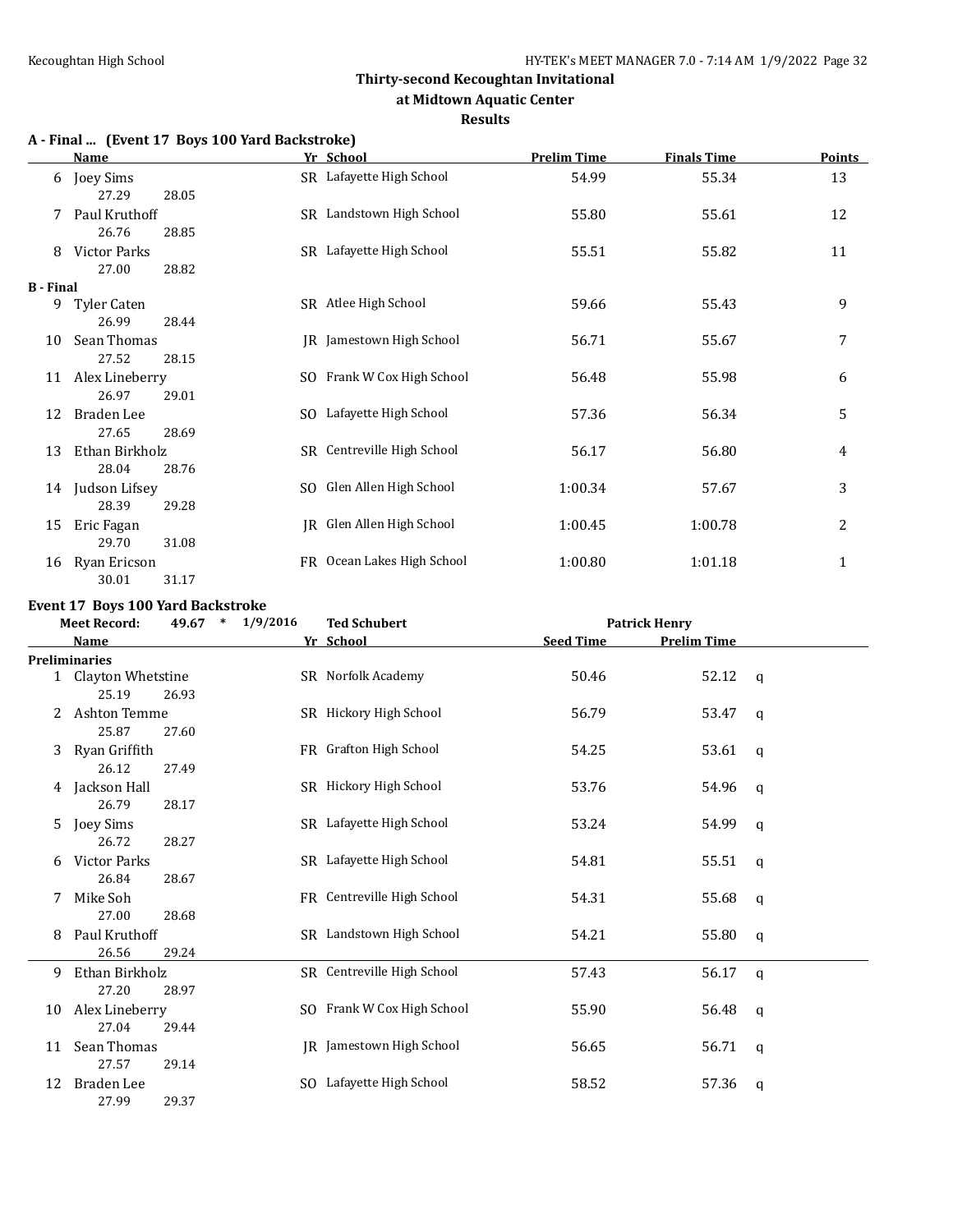**at Midtown Aquatic Center**

#### **Results**

|     | Preliminaries  (Event 17 Boys 100 Yard Backstroke)<br>Name | Yr School                     | <b>Seed Time</b> | <b>Prelim Time</b> |   |
|-----|------------------------------------------------------------|-------------------------------|------------------|--------------------|---|
| 13  | <b>Tyler Caten</b>                                         | SR Atlee High School          | 54.48            | 59.66              | q |
|     | 28.81<br>30.85                                             |                               |                  |                    |   |
| 14  | Judson Lifsey                                              | SO Glen Allen High School     | 56.92            | 1:00.34            | q |
|     | 28.14<br>32.20                                             |                               |                  |                    |   |
| 15  | Eric Fagan                                                 | JR Glen Allen High School     | 59.75            | 1:00.45            | q |
|     | 28.95<br>31.50                                             |                               |                  |                    |   |
| 16  | Ryan Ericson                                               | FR Ocean Lakes High School    | 1:03.41          | 1:00.80            | q |
|     | 29.71<br>31.09                                             |                               |                  |                    |   |
| 17  | Spencer Thompson                                           | FR Norfolk Academy            | 1:02.79          | 1:01.36            |   |
|     | 29.75<br>31.61                                             |                               |                  |                    |   |
| 18  | Vincent Tran                                               | FR Ocean Lakes High School    | 1:00.37          | 1:01.45            |   |
|     | 29.82<br>31.63                                             |                               |                  |                    |   |
| 19  | Patrick Stiles<br>29.37                                    | JR Maury High School          | 1:04.84          | 1:01.94            |   |
|     | 32.57<br>John Nickel                                       | SR First Colonial High School |                  |                    |   |
| 20  | 29.98<br>32.01                                             |                               | 58.55            | 1:01.99            |   |
| 21  | Owen Johnson                                               | JR Norfolk Academy            | 1:03.54          | 1:02.14            |   |
|     | 30.33<br>31.81                                             |                               |                  |                    |   |
| 22. | Gavin Miller                                               | JR Kecoughtan High School     | 1:04.45          | 1:02.20            |   |
|     | 29.64<br>32.56                                             |                               |                  |                    |   |
| 23  | <b>Sterling Rodgers</b>                                    | FR Menchville High School     | 1:02.13          | 1:02.22            |   |
|     | 30.76<br>31.46                                             |                               |                  |                    |   |
| 24  | Nick DiDonna                                               | SR Landstown High School      | 1:02.98          | 1:03.11            |   |
|     | 30.60<br>32.51                                             |                               |                  |                    |   |
| 25  | Owen Sines                                                 | SO Jamestown High School      | 1:03.81          | 1:03.59            |   |
|     | 30.55<br>33.04                                             |                               |                  |                    |   |
| 26  | Peter Frame                                                | JR Atlee High School          | 1:04.82          | 1:03.78            |   |
|     | 30.44<br>33.34                                             |                               |                  |                    |   |
| 27  | Will Bettis                                                | SO Ocean Lakes High School    | 1:01.96          | 1:03.82            |   |
|     | 30.81<br>33.01                                             |                               |                  |                    |   |
| 28  | Alec Orsi                                                  | JR Glen Allen High School     | 1:04.45          | 1:03.93            |   |
|     | 30.44<br>33.49                                             |                               |                  |                    |   |
| 29  | <b>Carter Burrows</b>                                      | JR Jamestown High School      | 1:05.59          | 1:03.96            |   |
|     | 30.77<br>33.19                                             |                               |                  |                    |   |
| 30  | Trey Telleen                                               | JR Centreville High School    | 1:05.50          | 1:04.41            |   |
|     | 33.21<br>31.20                                             |                               |                  |                    |   |
|     | 31 Joshua Bradshaw<br>30.86<br>33.67                       | SR Menchville High School     | 1:02.14          | 1:04.53            |   |
| 32  | Will Warren                                                | SO Kecoughtan High School     | 1:02.39          | 1:04.64            |   |
|     | 30.93<br>33.71                                             |                               |                  |                    |   |
| 33  | Robert Azaltovic                                           | York High School              | 1:05.36          | 1:06.55            |   |
|     | 32.75<br>33.80                                             |                               |                  |                    |   |
| 34  | Nathaniel Friel                                            | SR Frank W Cox High School    | 1:05.10          | 1:06.86            |   |
|     | 31.70<br>35.16                                             |                               |                  |                    |   |
| 35  | <b>Tommy Gray</b>                                          | SR Frank W Cox High School    | 1:03.31          | 1:07.13            |   |
|     | 33.12<br>34.01                                             |                               |                  |                    |   |
| 36  | John Mark Grimes                                           | JR Ocean Lakes High School    | 1:04.62          | 1:07.32            |   |
|     | 34.48<br>32.84                                             |                               |                  |                    |   |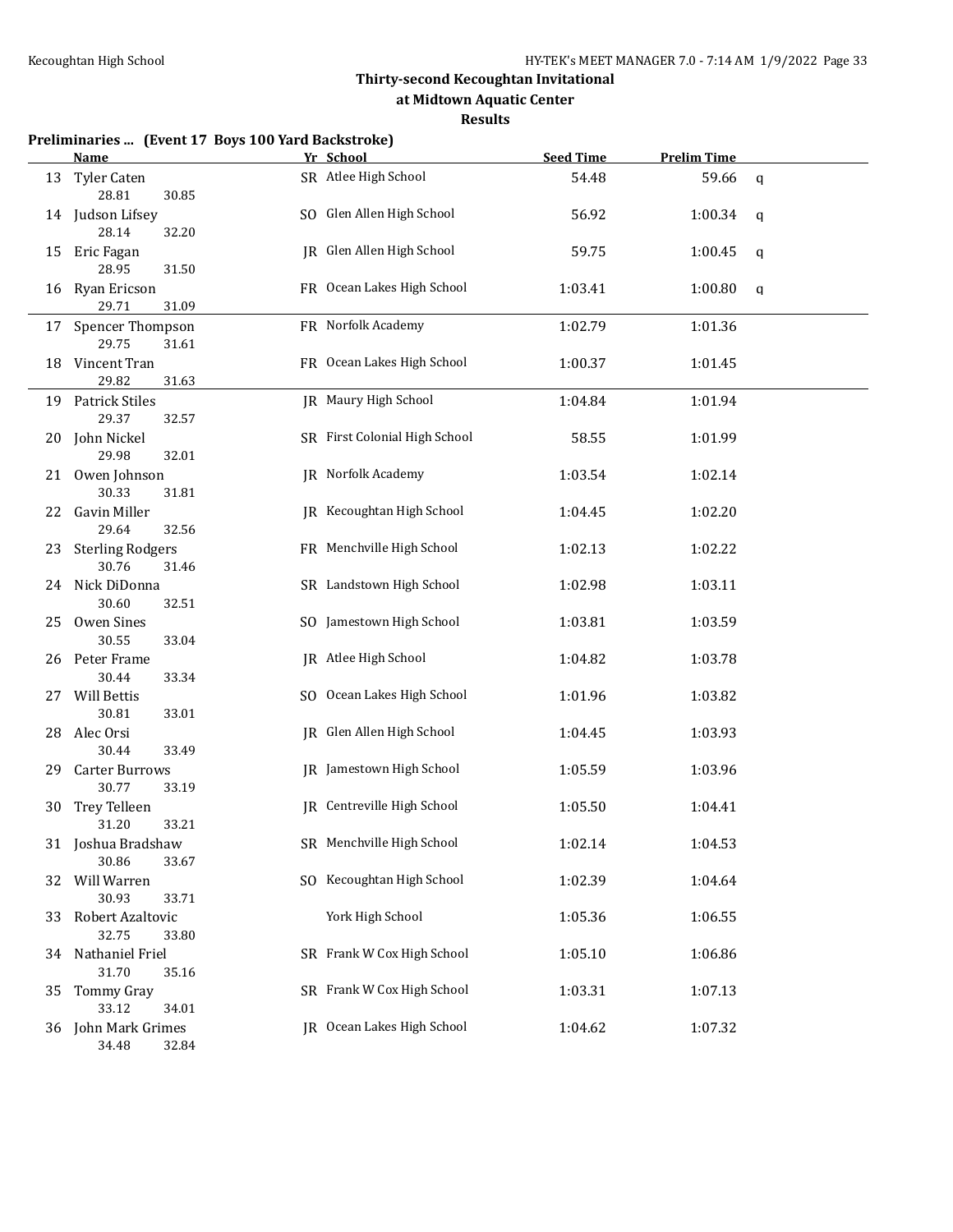#### **at Midtown Aquatic Center**

#### **Results**

#### **Event 18 Girls 100 Yard Backstroke**

|                  | ullio 100 Idiu<br><b>Meet Record:</b>  | 54.50 * 1/11/2020 | <b>Elle Caldow</b>              |                    | <b>First Colonial</b> |               |  |
|------------------|----------------------------------------|-------------------|---------------------------------|--------------------|-----------------------|---------------|--|
|                  | <b>Name</b>                            |                   | Yr School                       | <b>Prelim Time</b> | <b>Finals Time</b>    | <b>Points</b> |  |
| A - Final        |                                        |                   |                                 |                    |                       |               |  |
|                  | 1 Phoebe Mayo<br>28.34<br>29.75        |                   | FR Kecoughtan High School       | 58.83              | 58.09                 | 20            |  |
|                  | Jackie Scheneman<br>28.61<br>30.32     |                   | SR Maury High School            | 1:00.48            | 58.93                 | 17            |  |
| 3                | Samantha Halvorson<br>29.55<br>30.59   |                   | SO Grassfield High School       | 1:00.46            | 1:00.14               | 16            |  |
|                  | 4 Delaney Cox<br>29.20<br>31.07        |                   | <b>IR</b> Lafayette High School | 1:01.29            | 1:00.27               | 15            |  |
| 5                | Kelsey James<br>29.26<br>31.45         |                   | SR First Colonial High School   | 1:00.30            | 1:00.71               | 14            |  |
| 6                | Kate Pearson<br>29.24<br>31.53         |                   | SR Hickory High School          | 1:01.41            | 1:00.77               | 13            |  |
|                  | 7 Josie Van Schaften<br>29.16<br>31.79 |                   | FR Glen Allen High School       | 1:01.12            | 1:00.95               | 12            |  |
| 8                | Shannon Charters<br>29.78<br>32.04     |                   | FR Centreville High School      | 1:02.60            | 1:01.82               | 11            |  |
| <b>B</b> - Final |                                        |                   |                                 |                    |                       |               |  |
|                  | 9 Holly Brundage<br>29.63<br>30.80     |                   | FR Jamestown High School        | 1:03.44            | 1:00.43               | 9             |  |
| 10               | Sofia Kohler<br>29.90<br>30.89         |                   | FR Norfolk Academy              | 1:03.20            | 1:00.79               | 7             |  |
|                  | 11 Paxton Madelyn<br>29.89<br>32.14    |                   | IR Grafton High School          | 1:04.17            | 1:02.03               | 6             |  |
|                  | 12 Caitlyn Moore<br>30.26<br>32.83     |                   | SR Landstown High School        | 1:03.82            | 1:03.09               | 5             |  |
| 13               | Carson Gaddy<br>31.52<br>32.42         |                   | 08 Norfolk Academy              | 1:04.11            | 1:03.94               | 4             |  |
|                  | 14 Avery Jenkins<br>31.24<br>32.74     |                   | SO Atlee High School            | 1:03.51            | 1:03.98               | 3             |  |
| 15               | Paige Gray<br>31.37<br>33.16           |                   | SR Hickory High School          | 1:03.55            | 1:04.53               | 2             |  |
|                  | 16 Olivia Mayo<br>32.15<br>34.23       |                   | SO Kecoughtan High School       | 1:04.96            | 1:06.38               | $\mathbf{1}$  |  |

### **Event 18 Girls 100 Yard Backstroke**

| <b>Meet Record:</b> |                               | 1/11/2020<br>54.50<br>$\ast$ |     | <b>Elle Caldow</b>            |                  | <b>First Colonial</b> |   |  |
|---------------------|-------------------------------|------------------------------|-----|-------------------------------|------------------|-----------------------|---|--|
|                     | <b>Name</b>                   |                              |     | Yr School                     | <b>Seed Time</b> | <b>Prelim Time</b>    |   |  |
|                     | <b>Preliminaries</b>          |                              |     |                               |                  |                       |   |  |
|                     | 1 Phoebe Mayo<br>28.72        | 30.11                        |     | FR Kecoughtan High School     | 56.80            | 58.83                 | q |  |
|                     | 2 Kelsey James<br>29.33       | 30.97                        |     | SR First Colonial High School | 1:03.25          | 1:00.30               | q |  |
| 3                   | Samantha Halvorson<br>29.61   | 30.85                        | SO. | Grassfield High School        | 59.87            | 1:00.46               | q |  |
|                     | 4 Jackie Scheneman<br>29.52   | 30.96                        |     | SR Maury High School          | 59.41            | 1:00.48               | q |  |
|                     | 5 Josie Van Schaften<br>29.66 | 31.46                        |     | FR Glen Allen High School     | 1:00.65          | 1:01.12               | q |  |
| 6                   | Delaney Cox<br>29.94          | 31.35                        | IR. | Lafayette High School         | 59.99            | 1:01.29               | q |  |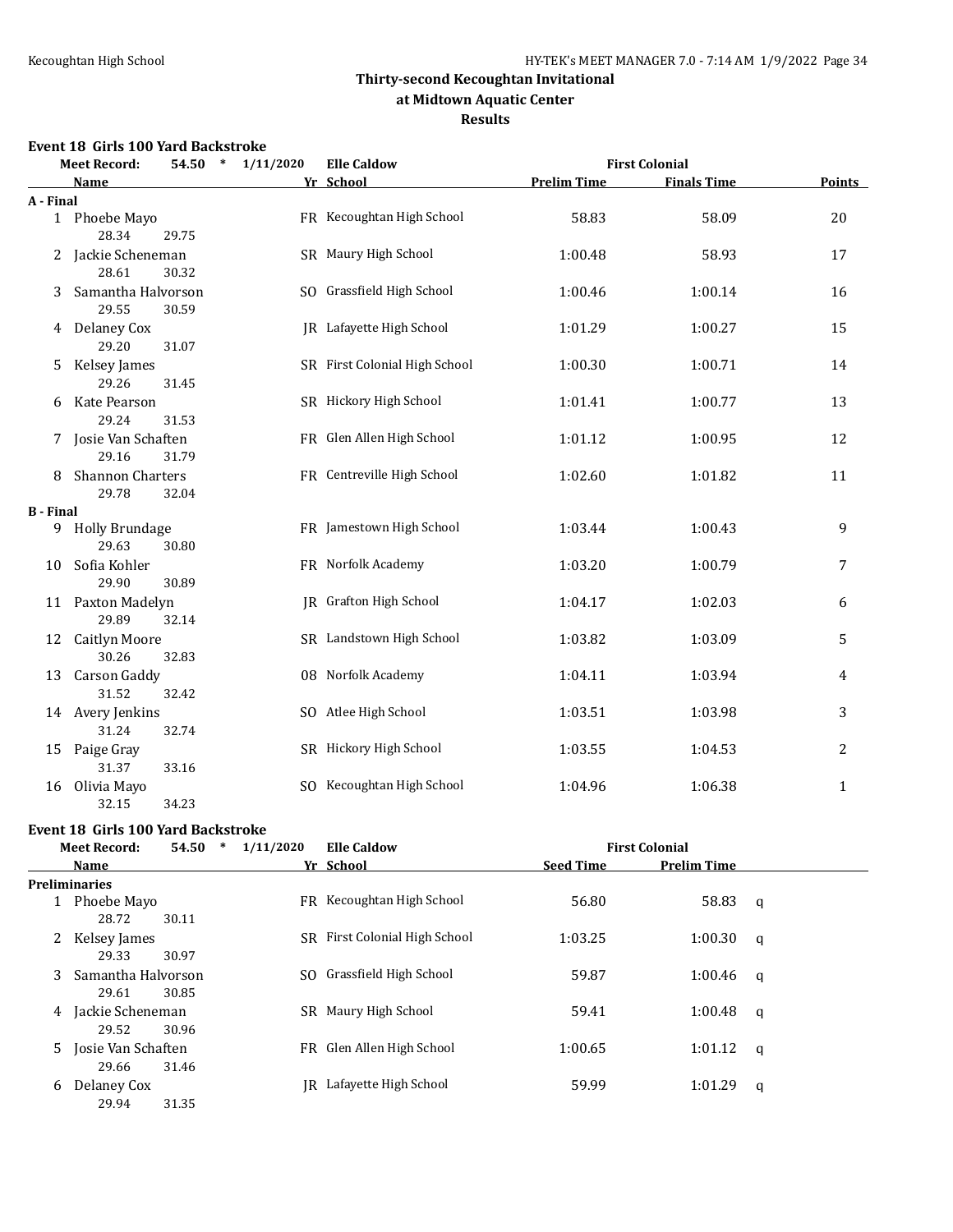**at Midtown Aquatic Center**

#### **Results**

|     | Name                                                  | Yr School                     | <b>Seed Time</b> | <b>Prelim Time</b> |   |
|-----|-------------------------------------------------------|-------------------------------|------------------|--------------------|---|
| 7   | Kate Pearson<br>29.53<br>31.88                        | SR Hickory High School        | 1:04.37          | 1:01.41            | q |
| 8   | Shannon Charters<br>30.36<br>32.24                    | FR Centreville High School    | 1:01.77          | 1:02.60            | q |
| 9   | Sofia Kohler<br>31.10<br>32.10                        | FR Norfolk Academy            | 1:03.10          | 1:03.20            | q |
| 10  | <b>Holly Brundage</b><br>30.78<br>32.66               | FR Jamestown High School      | 1:05.53          | 1:03.44            | q |
|     | 11 Avery Jenkins<br>31.37<br>32.14                    | SO Atlee High School          | 1:02.14          | 1:03.51            | q |
| 12  | Paige Gray<br>30.88<br>32.67                          | SR Hickory High School        | 1:09.59          | 1:03.55            | q |
| 13  | <b>Caitlyn Moore</b><br>30.69<br>33.13                | SR Landstown High School      | 1:01.55          | 1:03.82            | q |
|     | 14 Carson Gaddy<br>30.83<br>33.28                     | 08 Norfolk Academy            | 1:06.10          | 1:04.11            | q |
| 15  | Paxton Madelyn<br>30.85<br>33.32                      | <b>IR</b> Grafton High School | 1:01.89          | 1:04.17            | q |
|     | 16 Olivia Mayo<br>31.32<br>33.64                      | SO Kecoughtan High School     | 1:01.32          | 1:04.96            | q |
|     | 17 Jacqueline Shearer<br>31.00<br>34.26               | JR Jamestown High School      | 1:06.92          | 1:05.26            |   |
|     | 18 Lillian Crawley<br>31.77<br>33.49                  | JR First Colonial High School | 1:10.03          | J1:05.26           |   |
|     | 19 Anna Maher                                         | Floyd E Kellam High School    | 1:05.59          | 1:05.67            |   |
|     | 31.95<br>33.72<br>20 Hannah Loyd                      | SO Ocean Lakes High School    | 1:07.28          | 1:05.75            |   |
|     | 32.47<br>33.28<br>21 Mia Lee-Bishop<br>32.05<br>33.82 | SO Glen Allen High School     | 1:04.95          | 1:05.87            |   |
|     | 22 Ellie Spence<br>35.07<br>31.47                     | JR Centreville High School    | 1:10.00          | 1:06.54            |   |
| 23  | Maria Kane<br>32.66<br>34.58                          | SO Glen Allen High School     | 1:09.24          | 1:07.24            |   |
|     | 24 Jacqui Allmendinger<br>33.58<br>33.93              | SR Kecoughtan High School     | 1:04.67          | 1:07.51            |   |
|     | 25 Katie Lynch<br>31.98<br>36.01                      | York High School              | 1:00.00          | 1:07.99            |   |
| 26  | Maggie Reed<br>33.53<br>34.49                         | SR Ocean Lakes High School    | 1:09.00          | 1:08.02            |   |
| *27 | Virginia Gill<br>33.06<br>35.25                       | SR Norfolk Academy            | 1:03.30          | 1:08.31            |   |
| *27 | Emma McMath<br>33.23<br>35.08                         | JR First Colonial High School | 1:08.23          | 1:08.31            |   |
| 29  | <b>Cassidy Mitchell</b><br>33.35<br>35.53             | SR Lafayette High School      | 1:10.36          | 1:08.88            |   |
| 30. | Sarah Martin<br>33.64<br>36.21                        | Floyd E Kellam High School    | 1:08.90          | 1:09.85            |   |
|     | 31 Madeline Donaldson<br>34.06<br>35.90               | SO Menchville High School     | 1:08.75          | 1:09.96            |   |
|     | 32 Ava Ostrowski                                      | SR Frank W Cox High School    | 1:09.89          | 1:10.21            |   |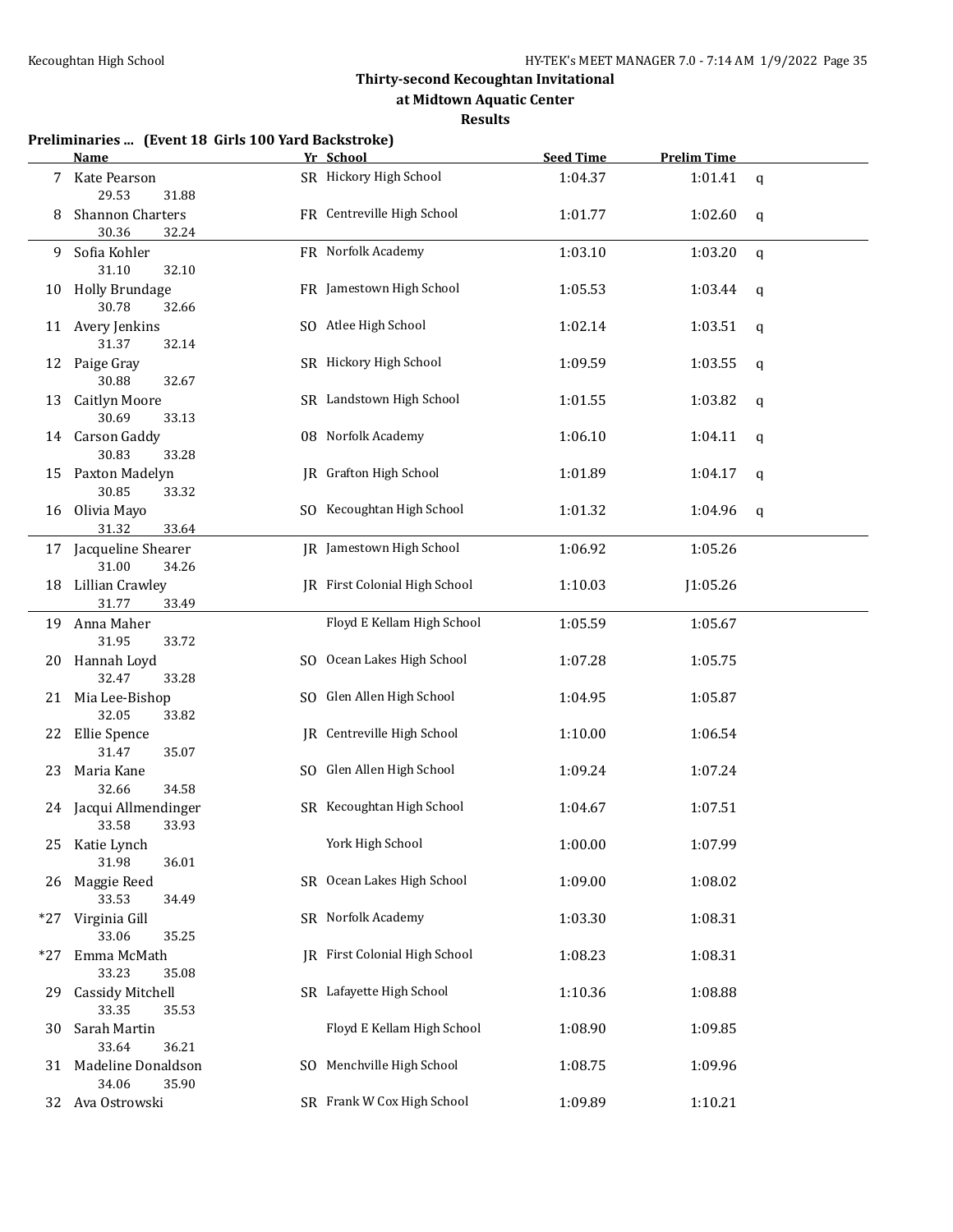**at Midtown Aquatic Center**

#### **Results**

#### **Preliminaries ... (Event 18 Girls 100 Yard Backstroke)**

|    | <b>Name</b>      |     | Yr School               | <b>Seed Time</b> | <b>Prelim Time</b> |
|----|------------------|-----|-------------------------|------------------|--------------------|
| 33 | Dana Trago       |     | SO Hickory High School  | 1:09.22          | 1:11.44            |
|    | 37.32<br>34.12   |     |                         |                  |                    |
| 34 | Sofia Thompson   | FR. | Ocean Lakes High School | 1:10.66          | 1:12.12            |
|    | 34.89<br>37.23   |     |                         |                  |                    |
| 35 | Lilyanna Persson |     | York High School        | 1:09.00          | 1:12.75            |
|    | 37.56<br>35.19   |     |                         |                  |                    |
| 36 | Caitlyn Lane     | SR. | Atlee High School       | 1:10.58          | 1:13.26            |
|    | 37.04<br>36.22   |     |                         |                  |                    |
| 37 | Brooke Canavan   | SR. | Centreville High School | 1:10.15          | 1:13.36            |
|    | 37.92<br>35.44   |     |                         |                  |                    |

#### **Event 19 Boys 100 Yard Breaststroke**

| <b>Meet Record:</b> |                               | 55.18 | $*$ 1/9/2016 | <b>Daniel Arris</b>           |                    | <b>Princess Anne</b> |              |  |
|---------------------|-------------------------------|-------|--------------|-------------------------------|--------------------|----------------------|--------------|--|
|                     | <b>Name</b>                   |       |              | Yr School                     | <b>Prelim Time</b> | <b>Finals Time</b>   | Points       |  |
| A - Final           |                               |       |              |                               |                    |                      |              |  |
|                     | 1 Cooper Gavin<br>28.12       | 30.80 |              | Floyd E Kellam High School    | 59.72              | 58.92                | 20           |  |
| 2                   | Daniel Liang<br>28.69         | 30.88 |              | York High School              | 1:01.71            | 59.57                | 17           |  |
| 3                   | James Coleman                 |       |              | SR Norfolk Academy            | 59.38              | 59.82                | 16           |  |
|                     | 28.37                         | 31.45 |              |                               |                    |                      |              |  |
|                     | 4 Joe Hutchinson<br>28.31     | 31.75 |              | SR First Colonial High School | 1:01.22            | 1:00.06              | 15           |  |
| 5.                  | Justin Sere<br>28.92          | 32.47 |              | <b>JR</b> Grafton High School | 1:01.49            | 1:01.39              | 14           |  |
| 6                   | Landon Luzak<br>29.12         | 32.59 |              | SO Ocean Lakes High School    | 1:02.50            | 1:01.71              | 13           |  |
|                     | Daniel Rojas<br>29.14         | 34.13 |              | SR Centreville High School    | 1:03.07            | 1:03.27              | 12           |  |
| 8                   | Aaron Suh<br>29.82            | 33.70 |              | FR Centreville High School    | 1:03.26            | 1:03.52              | 11           |  |
| <b>B</b> - Final    |                               |       |              |                               |                    |                      |              |  |
| 9                   | Aidan Burke<br>29.74          | 34.48 |              | SR Landstown High School      | 1:03.96            | 1:04.22              | 9            |  |
|                     | 10 Jason Paraham<br>30.06     | 34.71 |              | SR Grafton High School        | 1:05.36            | 1:04.77              | 7            |  |
|                     | 11 Justin Grantham<br>30.55   | 34.78 |              | SO Kecoughtan High School     | 1:05.83            | 1:05.33              | 6            |  |
| 12                  | <b>Colin Barakey</b><br>30.88 | 34.66 |              | SO Hickory High School        | 1:05.80            | 1:05.54              | 5            |  |
| 13                  | Nathan Suh<br>30.58           | 35.48 |              | JR Centreville High School    | 1:04.55            | 1:06.06              | 4            |  |
|                     | 14 Ryan Allison<br>30.65      | 35.52 |              | SR Jamestown High School      | 1:07.05            | 1:06.17              | 3            |  |
| 15                  | Rockwell Li<br>32.23          | 34.19 |              | FR Ocean Lakes High School    | 1:07.17            | 1:06.42              | 2            |  |
| 16                  | Rodwill Asturias<br>32.58     | 35.11 |              | SR Landstown High School      | 1:07.06            | 1:07.69              | $\mathbf{1}$ |  |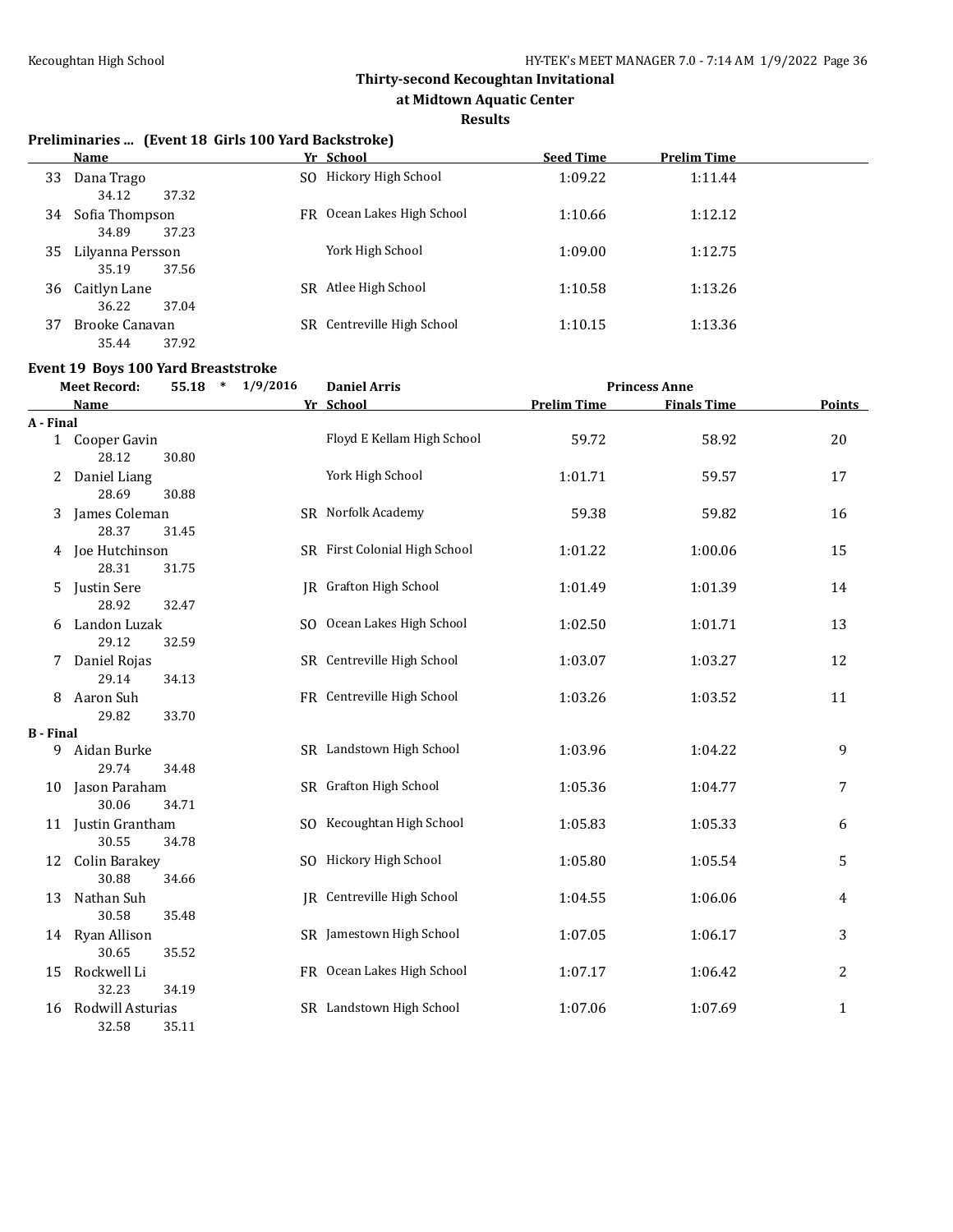#### **at Midtown Aquatic Center**

**Results**

### **Event 19 Boys 100 Yard Breaststroke**

|    | <b>Meet Record:</b>         | $\ast$<br>55.18 | 1/9/2016 | <b>Daniel Arris</b>               |                  | <b>Princess Anne</b> |              |  |
|----|-----------------------------|-----------------|----------|-----------------------------------|------------------|----------------------|--------------|--|
|    | <b>Name</b>                 |                 |          | Yr School                         | <b>Seed Time</b> | <b>Prelim Time</b>   |              |  |
|    | <b>Preliminaries</b>        |                 |          |                                   |                  |                      |              |  |
|    | 1 James Coleman<br>28.06    | 31.32           |          | SR Norfolk Academy                | 1:00.21          | 59.38                | q            |  |
| 2  | Cooper Gavin                |                 |          | Floyd E Kellam High School        | 1:02.07          | 59.72                | $\mathbf{q}$ |  |
| 3  | 28.31<br>Joe Hutchinson     | 31.41           |          | SR First Colonial High School     | 1:02.93          | 1:01.22              | $\mathbf q$  |  |
|    | 28.79<br>4 Justin Sere      | 32.43           |          | <b>IR</b> Grafton High School     | 1:01.60          | 1:01.49              | q            |  |
| 5  | 29.12<br>Daniel Liang       | 32.37           |          | York High School                  | 1:02.98          | 1:01.71              | q            |  |
| 6  | 29.66<br>Landon Luzak       | 32.05           |          | SO Ocean Lakes High School        | 1:02.94          | 1:02.50              | $\mathbf{q}$ |  |
| 7  | 29.43<br>Daniel Rojas       | 33.07           |          | SR Centreville High School        | 1:05.03          | 1:03.07              | q            |  |
| 8  | 28.97<br>Aaron Suh          | 34.10           |          | FR Centreville High School        | 1:02.49          | 1:03.26              | q            |  |
|    | 29.67                       | 33.59           |          |                                   |                  |                      |              |  |
| 9. | Aidan Burke<br>29.83        | 34.13           |          | SR Landstown High School          | 1:07.05          | 1:03.96              | $\mathsf{q}$ |  |
| 10 | Nathan Suh<br>30.15         | 34.40           |          | <b>IR</b> Centreville High School | 1:04.81          | 1:04.55              | $\mathbf q$  |  |
|    | 11 Jason Paraham<br>30.26   | 35.10           |          | SR Grafton High School            | 1:06.63          | 1:05.36              | $\mathbf q$  |  |
|    | 12 Colin Barakey<br>30.94   | 34.86           |          | SO Hickory High School            | 1:09.05          | 1:05.80              | $\mathbf q$  |  |
| 13 | Justin Grantham<br>30.33    | 35.50           |          | SO Kecoughtan High School         | 1:05.13          | 1:05.83              | $\mathbf q$  |  |
|    | 14 Ryan Allison<br>31.04    | 36.01           |          | SR Jamestown High School          | 1:08.12          | 1:07.05              | $\mathbf q$  |  |
| 15 | Rodwill Asturias<br>32.09   | 34.97           |          | SR Landstown High School          | 1:08.95          | 1:07.06              | q            |  |
|    | 16 Rockwell Li<br>31.30     | 35.87           |          | FR Ocean Lakes High School        | 1:07.95          | 1:07.17              | $\mathsf{q}$ |  |
|    | 17 Ronald Gaines<br>31.60   | 35.98           |          | SR Ocean Lakes High School        | 1:03.72          | 1:07.58              |              |  |
| 18 | Evan Heinz                  |                 |          | SR Grafton High School            | 1:04.51          | 1:08.02              |              |  |
| 19 | 32.31<br><b>Bernard Kim</b> | 35.71           |          | FR Menchville High School         | 1:09.09          | 1:08.63              |              |  |
| 20 | 32.78<br>Alex Boller        | 35.85           |          | FR Jamestown High School          | 1:07.23          | 1:10.62              |              |  |
|    | 33.21                       | 37.41           |          |                                   |                  |                      |              |  |

#### **Event 20 Girls 100 Yard Breaststroke**

| <b>Meet Record:</b> |              | 1:03.11<br>$\ast$ | 1/11/2020 | <b>Zoe Dixon</b>       | Godwin      |                    |               |
|---------------------|--------------|-------------------|-----------|------------------------|-------------|--------------------|---------------|
|                     | Name         |                   |           | Yr School              | Prelim Time | <b>Finals Time</b> | <b>Points</b> |
| A - Final           |              |                   |           |                        |             |                    |               |
|                     | Carson Yoder |                   |           | SR Hickory High School | 1:10.01     | 1:06.75            | 20            |
|                     | 31.46        | 35.29             |           |                        |             |                    |               |
|                     | Annie Avery  |                   |           | FR Norfolk Academy     | 1:09.65     | 1:07.59            | 17            |
|                     | 32.20        | 35.39             |           |                        |             |                    |               |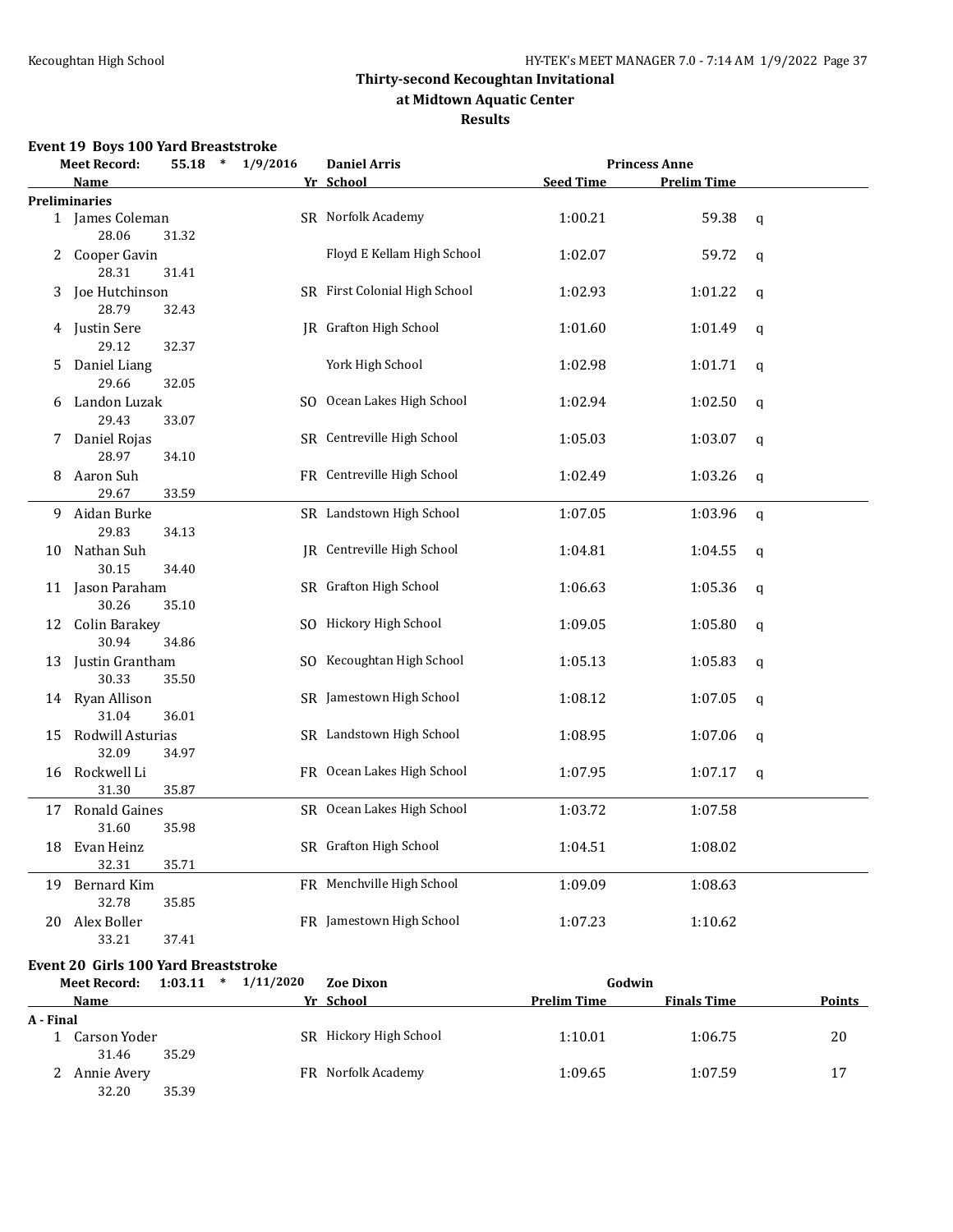#### **at Midtown Aquatic Center**

#### **Results**

# **A - Final ... (Event 20 Girls 100 Yard Breaststroke)**

|                  | <b>Name</b>                                                | Yr School                     | <b>Prelim Time</b> | <b>Finals Time</b> | <b>Points</b> |
|------------------|------------------------------------------------------------|-------------------------------|--------------------|--------------------|---------------|
| 3                | Pearl Kluger                                               | SR Jamestown High School      | 1:08.87            | 1:08.32            | 16            |
| 4                | 32.46<br>35.86<br>Ann Chappell Ellington<br>32.47<br>36.05 | SR Menchville High School     | 1:09.82            | 1:08.52            | 15            |
| 5                | Samantha Rojas<br>32.59<br>36.55                           | SR Centreville High School    | 1:09.36            | 1:09.14            | 14            |
| 6                | Kate Pearson<br>33.96<br>37.76                             | SR Hickory High School        | 1:10.75            | 1:11.72            | 13            |
|                  | Allison Kim<br>35.38<br>37.23                              | SO Centreville High School    | 1:11.37            | 1:12.61            | 12            |
| 8                | Lucia Goodloe<br>34.24<br>38.79                            | FR Ocean Lakes High School    | 1:10.95            | 1:13.03            | 11            |
| <b>B</b> - Final |                                                            |                               |                    |                    |               |
| 9                | Jena Lawlor<br>32.42<br>36.17                              | IR Catholic High School VB    | 1:12.56            | 1:08.59            | 9             |
| 10               | Sara Teague<br>33.45<br>37.31                              | FR First Colonial High School | 1:13.93            | 1:10.76            | 7             |
| 11               | Lucia Franco<br>37.60                                      | SO Grassfield High School     | 1:11.88            | 1:12.21            | 6             |
| 12               | 34.61<br>Kayleigh Jones<br>34.27<br>38.34                  | IR Hickory High School        | 1:13.03            | 1:12.61            | 5             |
| 13               | Charlotte Everhart<br>35.72<br>38.74                       | SO First Colonial High School | 1:13.52            | 1:14.46            | 4             |
| 14               | Sarah Claesson<br>35.39<br>39.15                           | Floyd E Kellam High School    | 1:13.81            | 1:14.54            | 3             |
| 15               | Jasmin Kim<br>35.30<br>39.37                               | SR Centreville High School    | 1:13.80            | 1:14.67            | 2             |
| 16               | Bailey Gray<br>34.75<br>40.04                              | SO Frank W Cox High School    | 1:14.28            | 1:14.79            | $\mathbf{1}$  |

#### **Event 20 Girls 100 Yard Breaststroke**

|    | <b>Meet Record:</b>    | $\ast$<br>1:03.11 | 1/11/2020 | <b>Zoe Dixon</b>           | Godwin           |                    |   |
|----|------------------------|-------------------|-----------|----------------------------|------------------|--------------------|---|
|    | Name                   |                   |           | Yr School                  | <b>Seed Time</b> | <b>Prelim Time</b> |   |
|    | <b>Preliminaries</b>   |                   |           |                            |                  |                    |   |
|    | Pearl Kluger           |                   |           | SR Jamestown High School   | 1:08.06          | 1:08.87            | a |
|    | 32.40                  | 36.47             |           |                            |                  |                    |   |
|    | Samantha Rojas         |                   |           | SR Centreville High School | 1:11.42          | 1:09.36            | q |
|    | 32.52                  | 36.84             |           |                            |                  |                    |   |
| 3  | Annie Avery            |                   |           | FR Norfolk Academy         | 1:09.66          | 1:09.65            | q |
|    | 33.15                  | 36.50             |           |                            |                  |                    |   |
| 4  | Ann Chappell Ellington |                   |           | SR Menchville High School  | 1:05.19          | 1:09.82            | q |
|    | 32.89                  | 36.93             |           |                            |                  |                    |   |
| 5. | Carson Yoder           |                   |           | SR Hickory High School     | 1:12.58          | 1:10.01            | q |
|    | 33.08                  | 36.93             |           |                            |                  |                    |   |
| 6  | Kate Pearson           |                   |           | SR Hickory High School     | 1:08.86          | 1:10.75            | q |
|    | 33.54                  | 37.21             |           |                            |                  |                    |   |
|    | Lucia Goodloe          |                   |           | FR Ocean Lakes High School | 1:14.17          | 1:10.95            | q |
|    | 33.85                  | 37.10             |           |                            |                  |                    |   |
| 8  | Allison Kim            |                   |           | SO Centreville High School | 1:12.83          | 1:11.37            | a |
|    | 34.03                  | 37.34             |           |                            |                  |                    |   |
| 9  | Abigail Wang           |                   |           | FR Glen Allen High School  | 1:09.99          | 1:11.63            | a |

34.47 37.16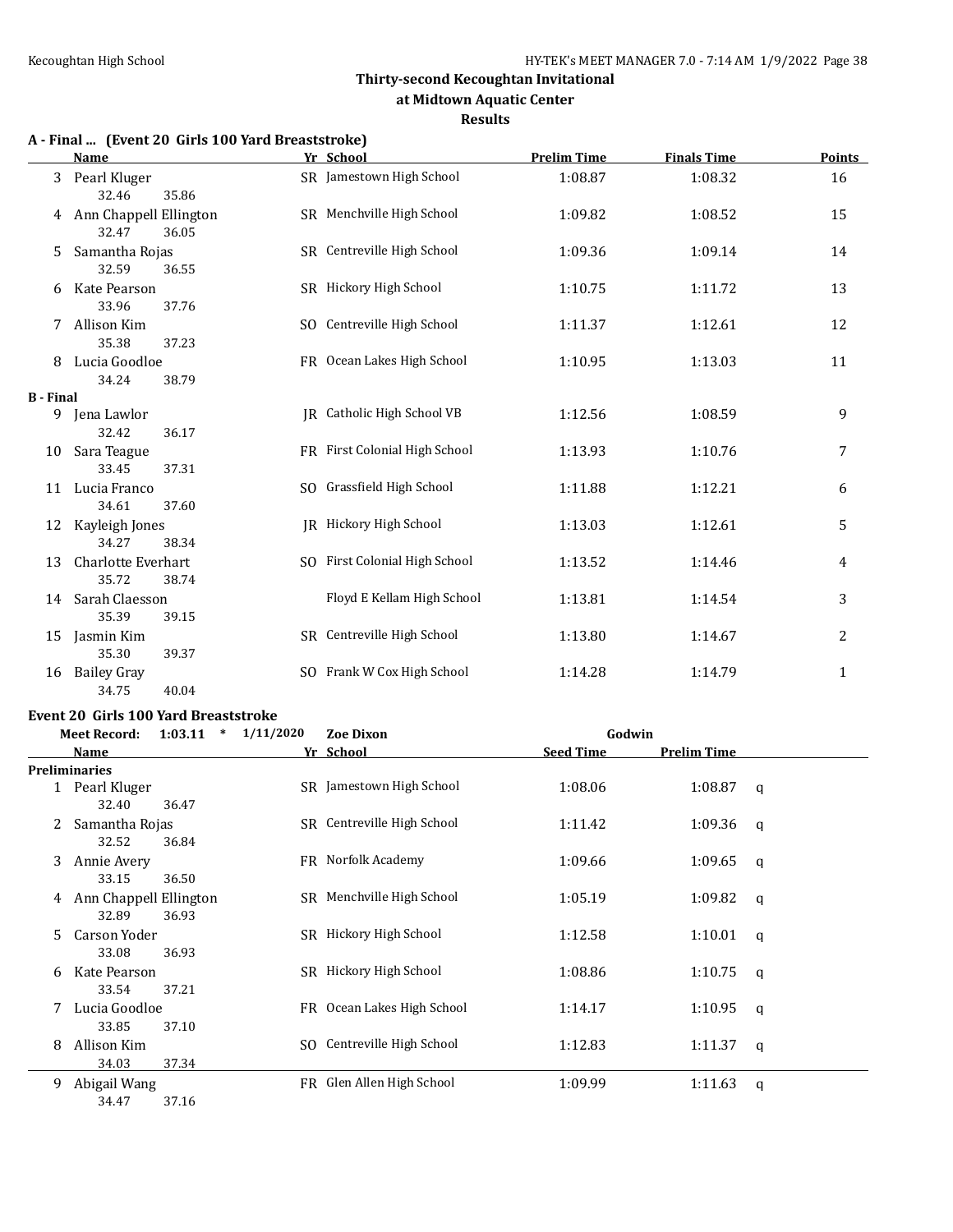**at Midtown Aquatic Center**

#### **Results**

#### **Preliminaries ... (Event 20 Girls 100 Yard Breaststroke)**

|     | <u>Name</u>                               | Yr School                         | <b>Seed Time</b> | <b>Prelim Time</b> |             |
|-----|-------------------------------------------|-----------------------------------|------------------|--------------------|-------------|
| 10  | Lucia Franco<br>33.84<br>38.04            | SO Grassfield High School         | 1:08.97          | 1:11.88            | q           |
|     | 11 Jena Lawlor<br>34.10<br>38.46          | JR Catholic High School VB        | <b>NT</b>        | 1:12.56            | q           |
| 12  | Kayleigh Jones<br>34.23<br>38.80          | JR Hickory High School            | 1:15.34          | 1:13.03            | q           |
| 13  | Charlotte Everhart<br>35.08<br>38.44      | SO First Colonial High School     | 1:13.12          | 1:13.52            | $\mathbf q$ |
|     | 14 Jasmin Kim<br>34.99<br>38.81           | SR Centreville High School        | 1:14.94          | 1:13.80            | $\mathbf q$ |
| 15  | Sarah Claesson<br>34.75<br>39.06          | Floyd E Kellam High School        | 1:13.28          | 1:13.81            | q           |
| 16  | Sara Teague<br>34.52<br>39.41             | FR First Colonial High School     | 1:14.04          | 1:13.93            | q           |
| 17  | <b>Bailey Gray</b><br>34.58<br>39.70      | SO Frank W Cox High School        | 1:16.95          | 1:14.28            |             |
| 18  | Kassy McCoy<br>35.40<br>39.19             | SR First Colonial High School     | 1:13.30          | 1:14.59            |             |
| 19  | <b>Hayley Norris</b><br>35.00<br>39.61    | <b>IR</b> Centreville High School | 1:14.94          | 1:14.61            |             |
| 20  | <b>Trinity Schulze</b><br>36.19<br>38.63  | JR Jamestown High School          | 1:09.41          | 1:14.82            |             |
| 21  | Elizabeth Shelton<br>35.49<br>39.38       | SR Menchville High School         | 1:18.50          | 1:14.87            |             |
| 22  | Addison Kramer<br>35.73<br>40.08          | York High School                  | 1:13.78          | 1:15.81            |             |
| 23  | <b>Chloe Swatts</b><br>35.73<br>40.20     | <b>IR</b> Norfolk Academy         | 1:12.97          | 1:15.93            |             |
| 24  | <b>Bernadette Musto</b><br>36.98<br>38.98 | FR Catholic High School VB        | 1:16.82          | 1:15.96            |             |
| 25  | Jordyn Adametz<br>36.14<br>40.45          | JR Hickory High School            | 1:18.75          | 1:16.59            |             |
| 26  | Isabel Kantor<br>37.06<br>40.74           | <b>IR</b> Jamestown High School   | 1:17.81          | 1:17.80            |             |
| 27  | Cate Gleim<br>37.26<br>41.16              | SR Catholic High School VB        | 1:17.32          | 1:18.42            |             |
|     | 28 Maddie Wolfe<br>36.99<br>41.66         | FR Menchville High School         | 1:19.39          | 1:18.65            |             |
| 29. | Lili Guerrero<br>37.49<br>41.75           | SO Lafayette High School          | 1:18.09          | 1:19.24            |             |
|     | 30 Julia Swartzbaugh<br>37.79<br>42.17    | FR Ocean Lakes High School        | 1:19.60          | 1:19.96            |             |
|     | 31 Alexis O'Neil<br>38.25<br>43.19        | FR Warhill High School            | 1:20.99          | 1:21.44            |             |
|     | 32 Hannah Hollinshead<br>38.23<br>43.40   | SO Glen Allen High School         | 1:19.32          | 1:21.63            |             |
|     | 33 Caitlyn Lane<br>38.64<br>43.28         | SR Atlee High School              | 1:20.97          | 1:21.92            |             |
|     | 34 Arianne Torres<br>39.36<br>45.17       | SO Warhill High School            | 1:20.97          | 1:24.53            |             |
|     | 35 Jane Kiefner                           | FR Maury High School              | 1:20.54          | 1:25.49            |             |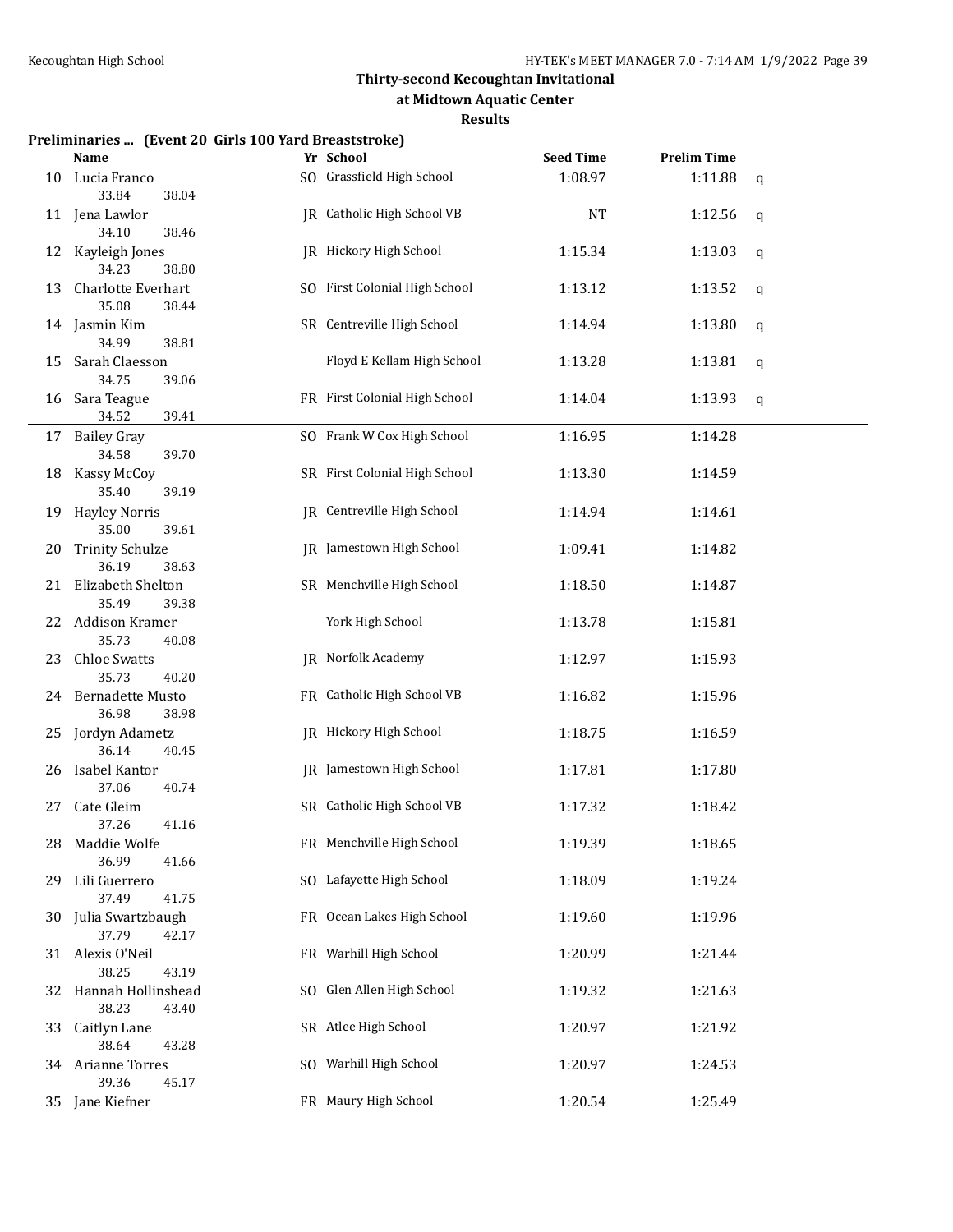**at Midtown Aquatic Center**

#### **Results**

### **Event 21 Boys 400 Yard Freestyle Relay**

|                  | $3:09.25$ * $1/10/2015$<br><b>Meet Record:</b> |       |                            | <b>Grafton High School</b>      |         |                                      | Grafton            |                         |               |
|------------------|------------------------------------------------|-------|----------------------------|---------------------------------|---------|--------------------------------------|--------------------|-------------------------|---------------|
|                  |                                                |       |                            |                                 |         | G Titsch, K Nebe, N Kimbel, J Spires |                    |                         |               |
|                  | Team                                           |       |                            | Relav                           |         |                                      | <b>Prelim Time</b> | <b>Finals Time</b>      | <b>Points</b> |
| A - Final        |                                                |       |                            |                                 |         |                                      |                    |                         |               |
|                  | 1 Norfolk Academy                              |       |                            |                                 |         |                                      | 3:18.20            | 3:16.29                 | 40            |
|                  | 1) Blaise VanSlyke FR                          |       |                            | 2) Carter Whetstine 08          |         | 3) James Coleman SR                  |                    | 4) Clayton Whetstine SR |               |
|                  | 23.61<br>48.81                                 | 23.51 | 49.87                      | 23.79                           | 49.84   | 22.91                                | 47.77              |                         |               |
|                  | 2 Hickory High School                          |       |                            |                                 |         |                                      | 3:19.70            | 3:17.68                 | 34            |
|                  | 1) Ben Mauldin JR                              |       | 2) Jackson Hall SR         |                                 |         | 3) Colin Barakey SO                  |                    | 4) Ashton Temme SR      |               |
|                  | 23.25<br>47.80                                 | 23.68 | 49.64                      | 24.99                           | 53.05   | 22.22                                | 47.19              |                         |               |
| 3                | <b>Grafton High School</b>                     |       |                            |                                 |         |                                      | 3:23.42            | 3:20.05                 | 32            |
|                  | 1) Ryan Griffith FR                            |       | 2) Jason Paraham SR        |                                 |         | 3) Patrick Franklin SR               |                    | 4) Justin Sere JR       |               |
|                  | 23.20<br>48.18                                 | 24.69 | 52.88                      | 24.02                           | 50.45   | 22.97                                | 48.54              |                         |               |
|                  | 4 Lafayette High School                        |       |                            |                                 |         |                                      | 3:26.00            | 3:22.97                 | 30            |
|                  | 1) Victor Parks SR                             |       | 2) Joey Sims SR            |                                 |         | 3) Liam Gregory JR                   |                    | 4) Braden Lee SO        |               |
|                  | 24.31<br>50.62                                 | 24.42 | 49.89                      | 24.26                           | 51.78   | 23.93                                | 50.68              |                         |               |
|                  | 5 First Colonial High School                   |       |                            |                                 |         |                                      | 3:25.75            | 3:24.12                 | 28            |
|                  | 1) Henry Finman SR<br>24.63<br>50.69           |       | 2) Lewis Mikesell SR       |                                 | 50.63   | 3) Jacob Ambrose SR                  |                    | 4) Brandon Temple JR    |               |
|                  |                                                | 24.52 | 51.48                      | 23.81                           |         | 24.11                                | 51.32              |                         |               |
|                  | 6 Landstown High School                        |       |                            |                                 |         |                                      | 3:29.36            | 3:27.26                 | 26            |
|                  | 1) Ian Lutz FR                                 |       |                            | 2) Rodwill Asturias SR<br>24.33 |         | 3) Aidan Burke SR                    |                    | 4) Paul Kruthoff SR     |               |
|                  | 24.87<br>50.57                                 | 16.97 | 53.64                      |                                 | 52.83   | 22.46                                | 50.22              |                         |               |
|                  | Ocean Lakes High School<br>23.47<br>47.76      | 24.13 |                            |                                 |         |                                      | 3:17.03            | DQ                      |               |
|                  |                                                |       | 50.81                      | 23.90                           | 49.29   | 21.71                                | 45.91              |                         |               |
|                  | --- Centreville High School                    |       |                            |                                 |         |                                      | 3:17.68            | <b>DQ</b>               |               |
|                  | 1) Stephen Goff SR<br>23.52<br>49.45           |       | 2) Daniel Moon JR<br>49.89 |                                 |         | 3) Daniel Rojas SR                   | 47.21              | 4) Ethan Birkholz SR    |               |
| <b>B</b> - Final |                                                | 23.57 |                            | 23.37                           | 49.98   | 22.04                                |                    |                         |               |
|                  | 9 Jamestown High School                        |       |                            |                                 |         |                                      | 3:30.68            | 3:22.76                 | 18            |
|                  | 1) Sean Thomas JR                              |       | 2) Lucas Tonk JR           |                                 |         | 3) Isaac Stamper SO                  |                    | 4) Jack Graham JR       |               |
|                  | 23.75<br>49.34                                 | 26.08 | 54.07                      | 23.66                           | 50.14   | 23.28                                | 49.21              |                         |               |
|                  | 10 York High School                            |       |                            |                                 |         |                                      | 3:29.77            | 3:25.32                 | 14            |
|                  | 1) Daniel Liang                                |       | 2) Ryan Pelletier          |                                 |         | 3) Brodie Persson                    |                    | 4) Elijah Fields        |               |
|                  | 25.36<br>52.56                                 | 24.93 | 52.90                      | 23.83                           | 51.83   | 22.93                                | 48.03              |                         |               |
|                  | 11 Glen Allen High School                      |       |                            |                                 |         |                                      | 3:32.04            | 3:25.65                 | 12            |
|                  | 1) George Strudgeon SO                         |       | 2) Eric Fagan JR           |                                 |         | 3) Judson Lifsey SO                  |                    | 4) Cameron Cook SO      |               |
|                  | 25.06<br>51.85                                 | 24.41 | 51.80                      | 24.61                           | 52.38   | 23.61                                | 49.62              |                         |               |
|                  | 12 Menchville High School                      |       |                            |                                 |         |                                      | 3:30.96            | 3:33.57                 | 10            |
|                  | 1) Hunter Yost SR                              |       | 2) Noah Wolfe SR           |                                 |         | 3) Bernard Kim FR                    |                    | 4) Sterling Rodgers FR  |               |
|                  | 25.57<br>53.60                                 |       |                            |                                 |         | 24.83                                | 52.56              |                         |               |
| 13               | Kecoughtan High School                         |       |                            |                                 |         |                                      | 3:42.36            | 3:40.44                 | 8             |
|                  | 1) Will Warren SO                              |       | 2) Gavin Miller JR         |                                 |         | 3) Christian Font SR                 |                    | 4) Justin Grantham SO   |               |
|                  | 26.87<br>57.27                                 | 25.53 | 54.06                      | 25.64                           | 54.36   | 25.75                                | 54.75              |                         |               |
|                  | 14 Grassfield High School                      |       |                            |                                 |         |                                      | 3:38.94            | 3:40.93                 | 6             |
|                  | 1) Charlie Syvertsen JR                        |       | 2) Connor Poole SO         |                                 |         | 3) Jack Bond JR                      |                    | 4) AJ Prest JR          |               |
|                  | 25.82<br>54.91                                 | 25.76 | 54.62                      | 25.76                           | 55.41   | 25.55                                | 55.99              |                         |               |
| 15               | Floyd E Kellam High School                     |       |                            |                                 |         |                                      | 3:46.75            | 3:44.08                 | 4             |
|                  | 1) Caden Marble                                |       | 2) Harmon Tallyn           |                                 |         | 3) DJ Dees                           |                    | 4) Jacob Batson         |               |
|                  | 25.84<br>54.78                                 | 27.89 | 58.25                      | 27.06                           | 57.40   | 25.56                                | 53.65              |                         |               |
|                  | 16 Frank W Cox High School                     |       |                            |                                 |         |                                      | 3:47.55            | 3:44.17                 | 2             |
|                  | 1) Carter Long JR                              |       | 2) Evan Ruddock JR         |                                 |         | 3) Dominic Ostrowski                 |                    | 4) Peter Krause JR      |               |
|                  | 25.93<br>55.44                                 | 26.31 | 55.11                      | 27.28                           | 1:01.11 | 24.74                                | 52.51              |                         |               |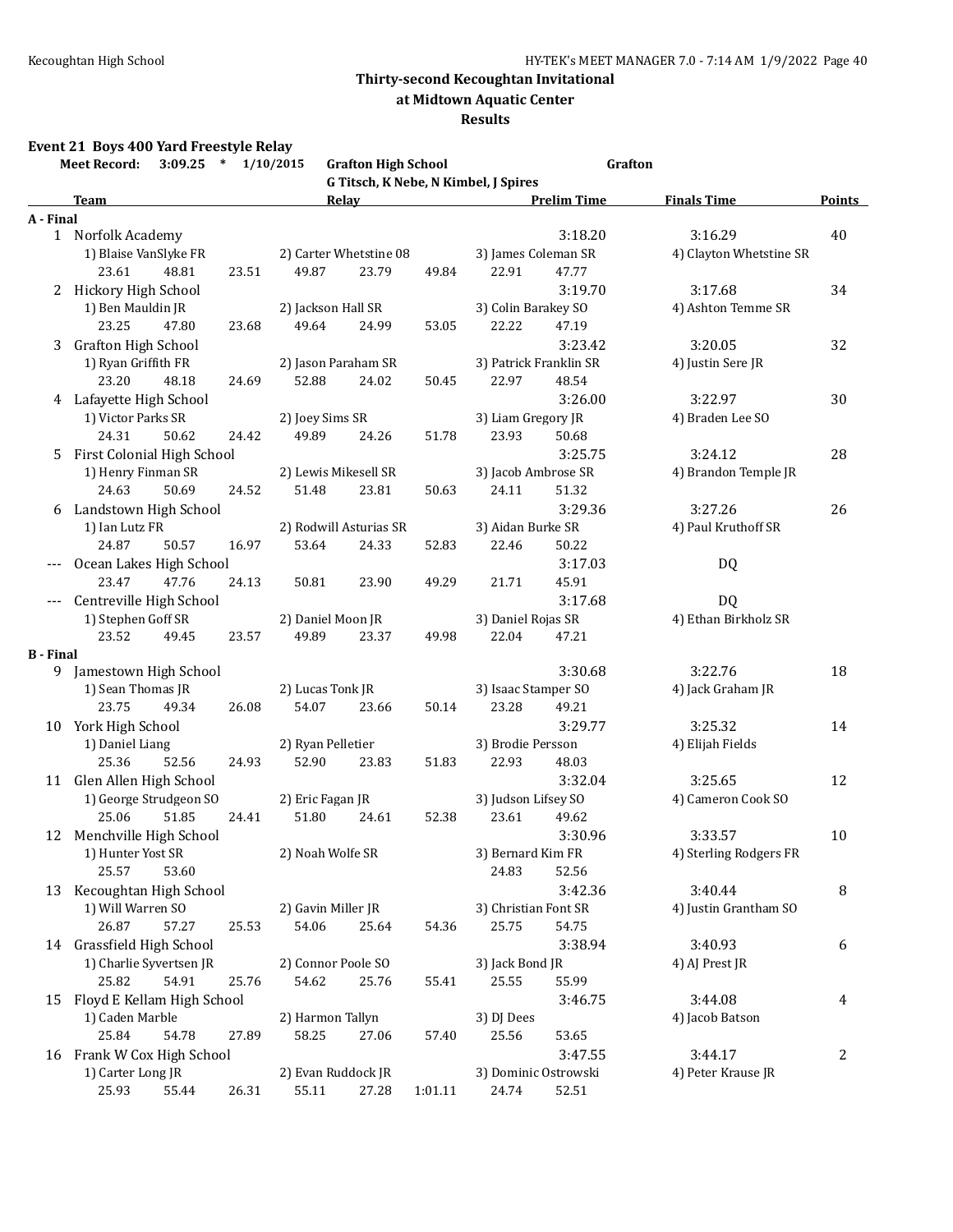**at Midtown Aquatic Center**

#### **Results**

### **Event 21 Boys 400 Yard Freestyle Relay**

|    | $3:09.25$ * $1/10/2015$<br><b>Meet Record:</b> | <b>Grafton High School</b>           |         |                        | Grafton                              |
|----|------------------------------------------------|--------------------------------------|---------|------------------------|--------------------------------------|
|    |                                                | G Titsch, K Nebe, N Kimbel, J Spires |         |                        |                                      |
|    | Team<br><b>Preliminaries</b>                   | Relay                                |         | <b>Seed Time</b>       | <b>Prelim Time</b>                   |
|    |                                                |                                      |         | 3:09.91                | 3:17.03                              |
|    | 1 Ocean Lakes High School                      |                                      |         | 3) Gage Spade SO       | $\mathsf{q}$<br>4) Bobby DiNunzio JR |
|    | 1) Colin Mamaril JR                            | 2) Landon Luzak SO                   |         |                        |                                      |
|    | 23.91<br>48.57<br>24.01                        | 50.24<br>24.06                       | 49.76   | 23.08<br>48.46         |                                      |
|    | 2 Centreville High School                      |                                      |         | 3:23.82                | 3:17.68<br>$\mathsf{q}$              |
|    | 1) Stephen Goff SR                             | 2) Daniel Moon JR                    |         | 3) Daniel Rojas SR     | 4) Ethan Birkholz SR                 |
|    | 23.84<br>49.56<br>23.61                        | 49.90<br>23.71                       | 49.86   | 22.90<br>48.36         |                                      |
| 3  | Norfolk Academy                                |                                      |         | 3:25.76                | 3:18.20<br>q                         |
|    | 1) Clayton Whetstine SR                        | 2) James Coleman SR                  |         | 3) Carter Whetstine 08 | 4) Blaise VanSlyke FR                |
|    | 23.65<br>49.29<br>23.78                        | 49.48<br>23.87                       | 51.17   | 23.11<br>48.26         |                                      |
|    | 4 Hickory High School                          |                                      |         | 3:52.75                | 3:19.70<br>$\mathsf{q}$              |
|    | 1) Ashton Temme SR                             | 2) Jackson Hall SR                   |         | 3) Colin Barakey SO    | 4) Ben Mauldin JR                    |
|    | 23.44<br>48.51<br>24.03                        | 50.11<br>25.92                       | 54.48   | 22.36<br>46.60         |                                      |
|    | 5 Grafton High School                          |                                      |         | NT                     | 3:23.42<br>q                         |
|    | 1) Ryan Griffith FR                            | 2) Patrick Franklin SR               |         | 3) Jason Paraham SR    | 4) Justin Sere JR                    |
|    | 23.83<br>48.98<br>25.17                        | 52.12<br>25.02                       | 53.53   | 23.11<br>48.79         |                                      |
|    | 6 First Colonial High School                   |                                      |         | NT                     | 3:25.75<br>$\mathsf{q}$              |
|    | 1) Jacob Ambrose SR                            | 2) Henry Finman SR                   |         | 3) Lewis Mikesell SR   | 4) Brandon Temple JR                 |
|    | 24.98<br>51.73<br>24.05                        | 50.52<br>25.55                       | 53.03   | 24.12<br>50.47         |                                      |
|    | 7 Lafayette High School                        |                                      |         | 3:25.72                | 3:26.00<br>$\mathsf{q}$              |
|    | 1) Victor Parks SR                             | 2) Braden Lee SO                     |         | 3) Liam Gregory JR     | 4) Joey Sims SR                      |
|    | 24.28<br>24.79<br>50.38                        | 52.15<br>25.18                       | 53.25   | 24.12<br>50.22         |                                      |
|    |                                                |                                      |         |                        |                                      |
|    | 8 Landstown High School                        |                                      |         | NT                     | 3:29.36<br>q                         |
|    | 1) Ian Lutz FR                                 | 2) Rodwill Asturias SR               |         | 3) Aidan Burke SR      | 4) Paul Kruthoff SR                  |
|    | 24.72<br>50.87<br>16.39                        | 53.33<br>24.97                       | 53.06   | 24.37<br>52.10         |                                      |
|    | 9 York High School                             |                                      |         | <b>NT</b>              | $3:29.77$ q                          |
|    | 1) Daniel Liang                                | 2) Ryan Pelletier                    |         | 3) Brodie Persson      | 4) Elijah Fields                     |
|    | 25.53<br>52.35<br>25.28                        | 53.88<br>25.41                       | 54.42   | 23.49<br>49.12         |                                      |
|    | 10 Jamestown High School                       |                                      |         | 3:33.03                | 3:30.68<br>q                         |
|    | 1) Jack Graham JR                              | 2) Lucas Tonk JR                     |         | 3) Isaac Stamper SO    | 4) Sean Thomas JR                    |
|    | 24.45<br>50.71<br>26.74                        | 55.83<br>25.61                       | 53.02   | 23.80<br>51.12         |                                      |
|    | 11 Menchville High School                      |                                      |         | 3:55.33                | 3:30.96<br>$\mathsf{q}$              |
|    | 1) Hunter Yost SR                              | 2) Noah Wolfe SR                     |         | 3) Bernard Kim FR      | 4) Sterling Rodgers FR               |
|    | 23.89<br>50.36<br>25.24                        | 54.03<br>26.23                       | 54.65   | 24.74<br>51.92         |                                      |
|    | 12 Glen Allen High School                      |                                      |         | 3:25.46                | 3:32.04<br>q                         |
|    | 1) Judson Lifsey SO                            | 2) George Strudgeon SO               |         | 3) Eric Fagan JR       | 4) Cameron Cook SO                   |
|    | 25.70<br>54.44<br>25.75                        | 53.47<br>25.10                       | 52.96   | 24.64<br>51.17         |                                      |
| 13 | Grassfield High School                         |                                      |         | 3:40.23                | 3:38.94<br>$\mathsf{q}$              |
|    | 1) AJ Prest JR                                 | 2) Connor Poole SO                   |         | 3) Jack Bond JR        | 4) Charlie Syvertsen JR              |
|    | 25.81<br>54.98<br>26.27                        | 55.98<br>25.65                       | 54.03   | 25.37<br>53.95         |                                      |
|    | 14 Kecoughtan High School                      |                                      |         | 3:47.50                | 3:42.36<br>$\mathbf q$               |
|    | 1) Will Warren SO                              | 2) Gavin Miller JR                   |         | 3) Christian Font SR   | 4) Justin Grantham SO                |
|    | 27.22<br>57.32<br>26.14                        | 55.23<br>25.48                       | 53.97   | 26.01<br>55.84         |                                      |
|    |                                                |                                      |         |                        |                                      |
| 15 | Floyd E Kellam High School                     |                                      |         | NT                     | 3:46.75<br>q                         |
|    | 1) DJ Dees                                     | 2) Harmon Tallyn                     |         | 3) Jacob Batson        | 4) Caden Marble                      |
|    | 58.51<br>28.19<br>27.11                        | 59.61<br>24.92                       | 53.17   | 25.74<br>55.46         |                                      |
|    | 16 Frank W Cox High School                     |                                      |         | NT                     | 3:47.55<br>$\mathbf q$               |
|    | 1) Carter Long JR                              | 2) Evan Ruddock JR                   |         | 3) Dominic Ostrowski   | 4) Peter Krause JR                   |
|    | 26.39<br>26.70<br>55.80                        | 56.81<br>27.48                       | 1:02.12 | 24.94<br>52.82         |                                      |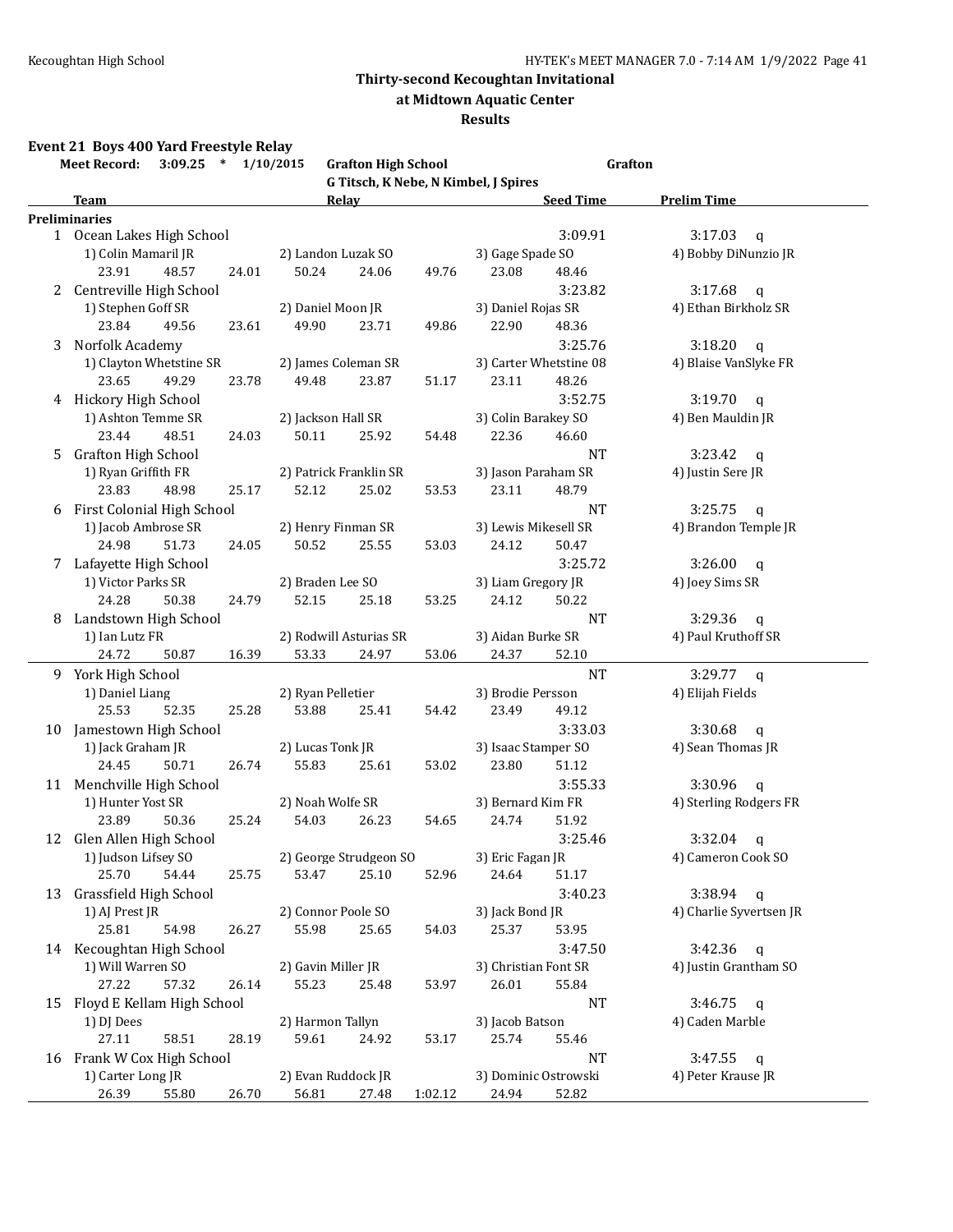**at Midtown Aquatic Center**

**Results**

#### **Preliminaries ... (Event 21 Boys 400 Yard Freestyle Relay)**

|    | Team                |                         |       |                      | Relay                 |         | <b>Seed Time</b>    |                          | <b>Prelim Time</b>         |
|----|---------------------|-------------------------|-------|----------------------|-----------------------|---------|---------------------|--------------------------|----------------------------|
| 17 | Atlee High School   |                         |       |                      |                       |         |                     | 3:47.39                  | 3:52.23                    |
|    | 1) Peter Frame JR   |                         |       | 2) Jacob Rose JR     |                       |         | 3) CJ Lewis FR      |                          | 4) Christopher Bergreen FR |
|    | 27.61               | 1:00.23                 | 26.61 | 56.27                | 28.60                 | 59.69   | 26.26               | 56.04                    |                            |
| 18 |                     | Catholic High School VB |       |                      |                       |         |                     | 4:05.50                  | 3:55.08                    |
|    |                     | 1) Michael Beauchamp JR |       |                      |                       |         |                     | 3) Tommy Gerhardstein SR | 4) Steven Lorcher-Bond JR  |
|    | 26.42               | 57.17                   | 29.51 | 1:02.38              | 27.69                 | 1:00.07 | 25.67               | 55.46                    |                            |
| 19 | Maury High School   |                         |       |                      |                       |         |                     | 4:21.78                  | 3:57.19                    |
|    |                     | 1) Brendan Holland SO   |       | 2) Patrick Stiles JR |                       |         | 3) Gabe Kinnison SO |                          | 4) Nikita Kobzar SO        |
|    | 27.35               | 59.25                   | 27.43 | 58.60                | 31.17                 | 1:06.72 | 25.13               | 52.62                    |                            |
| 20 | Warhill High School |                         |       |                      |                       |         |                     | 3:49.09                  | 4:03.82                    |
|    | 1) Aiden Yager FR   |                         |       |                      | 2) Benjamin Youngs JR |         |                     | 3) William Picataggi JR  | 4) Andrew Picataggi FR     |
|    | 28.56               | 1:01.67                 | 28.02 | 59.56                | 25.56                 | 56.20   | 31.82               | 1:06.39                  |                            |

### **Event 22 Girls 400 Yard Freestyle Relay**

**Meet Record: 3:27.97 \* 1/11/2020 First Colonial High School First Colonial**

**S Knapp, E Caldow, K Godfrey, S Tadder**

|                  | <b>Team</b>                  |       | Relay                |                          |         | <b>Prelim Time</b>  |                           | <b>Finals Time</b>    | Points |
|------------------|------------------------------|-------|----------------------|--------------------------|---------|---------------------|---------------------------|-----------------------|--------|
| A - Final        |                              |       |                      |                          |         |                     |                           |                       |        |
|                  | 1 First Colonial High School |       |                      |                          |         |                     | 3:35.65                   | 3:29.53               | 40     |
|                  | 1) Kayleigh Duffy SO         |       |                      | 2) Madison Hartley SR    |         |                     | 3) Elizabeth Berenguer JR | 4) Sophia Knapp SR    |        |
|                  | 25.38<br>52.95               | 24.85 | 51.92                | 25.40                    | 53.51   | 24.60               | 51.15                     |                       |        |
| 2                | Norfolk Academy              |       |                      |                          |         |                     | 3:44.19                   | 3:31.19               | 34     |
|                  | 1) Marin McKee SR            |       | 2) Bree Faulkner SO  |                          |         | 3) Chloe Swatts JR  |                           | 4) Kayla Wilson SR    |        |
|                  | 25.82<br>54.24               | 25.46 | 53.84                | 26.17                    | 54.07   | 23.36               | 49.04                     |                       |        |
| 3                | Jamestown High School        |       |                      |                          |         |                     | 3:46.01                   | 3:41.30               | 32     |
|                  | 1) Addy Heyward FR           |       | 2) Kallyn Buirski SO |                          |         | 3) Britney Denny SR |                           | 4) Wyllo Hanson JR    |        |
|                  | 26.32<br>55.24               | 26.50 | 55.92                | 27.43                    | 57.01   | 25.14               | 53.13                     |                       |        |
|                  | 4 Centreville High School    |       |                      |                          |         |                     | 3:43.67                   | 3:42.37               | 30     |
|                  | 1) Arianna Portella FR       |       |                      | 2) Shannon Charters FR   |         | 3) Allison Kim SO   |                           | 4) Hannah Charters JR |        |
|                  | 57.23<br>27.13               | 26.51 | 56.60                | 26.95                    | 56.15   | 24.96               | 52.39                     |                       |        |
| 5                | Lafayette High School        |       |                      |                          |         |                     | 3:52.73                   | 3:46.07               | 28     |
|                  | 1) Gracie Gregory SO         |       | 2) Lindsay Hanks SO  |                          |         | 3) Niamh Kastner SR |                           | 4) Delaney Cox JR     |        |
|                  | 26.26<br>53.65               | 27.78 | 57.98                | 28.04                    | 59.08   | 26.32               | 55.36                     |                       |        |
|                  | 6 Hickory High School        |       |                      |                          |         |                     | 3:53.22                   | 3:49.43               | 26     |
|                  | 1) Paige Gray SR             |       | 2) Kate Pearson SR   |                          |         | 3) Gina Fomuso SO   |                           | 4) Riley Moorman JR   |        |
|                  | 27.89<br>58.31               | 26.79 | 56.23                | 27.84                    | 59.21   | 26.79               | 55.68                     |                       |        |
|                  | 7 Ocean Lakes High School    |       |                      |                          |         |                     | 3:52.67                   | 3:49.53               | 24     |
|                  | 1) Sohalya Rawlins FR        |       |                      | 2) Sofia Thompson FR     |         | 3) Maggie Reed SR   |                           | 4) Afsana Rawlins FR  |        |
|                  | 26.69<br>55.92               | 28.76 | 59.96                | 28.91                    | 59.81   | 25.44               | 53.84                     |                       |        |
| 8                | Kecoughtan High School       |       |                      |                          |         |                     | 3:58.49                   | 3:54.20               | 22     |
|                  | 1) Olivia Mayo SO            |       | 2) Skylar Johnson SO |                          |         |                     | 3) Jacqui Allmendinger SR | 4) Phoebe Mayo FR     |        |
|                  | 27.58<br>58.32               | 27.92 | 1:00.13              | 28.33                    | 59.58   | 27.12               | 56.17                     |                       |        |
| <b>B</b> - Final |                              |       |                      |                          |         |                     |                           |                       |        |
| 9                | Glen Allen High School       |       |                      |                          |         |                     | 4:09.23                   | 3:53.88               | 18     |
|                  | 1) Mia Lee-Bishop SO         |       |                      | 2) Hannah Hollinshead SO |         |                     | 3) Gabriella Clemens FR   | 4) Kayla Boughton SO  |        |
|                  | 27.98<br>57.59               | 28.95 | 1:00.93              | 27.61                    | 58.40   | 26.74               | 56.96                     |                       |        |
| 10               | Warhill High School          |       |                      |                          |         |                     | 4:03.52                   | 3:54.88               | 14     |
|                  | 1) Mackenzie Dean JR         |       |                      | 2) Parvaneh Bonyadlou JR |         | 3) Lily Maynor FR   |                           | 4) Emma Walker JR     |        |
|                  | 28.52<br>1:00.42             | 27.86 | 58.99                | 28.59                    | 1:01.93 | 25.40               | 53.54                     |                       |        |
| 11               | Floyd E Kellam High School   |       |                      |                          |         |                     | 4:01.29                   | 3:55.52               | 12     |
|                  | 1) Adelaide Wood             |       | 2) Sarah Martin      |                          |         | 3) Jane Phillips    |                           | 4) Mya Oluwabusola    |        |
|                  | 28.24<br>58.14               | 29.38 | 1:01.64              | 28.02                    | 59.07   | 26.36               | 56.67                     |                       |        |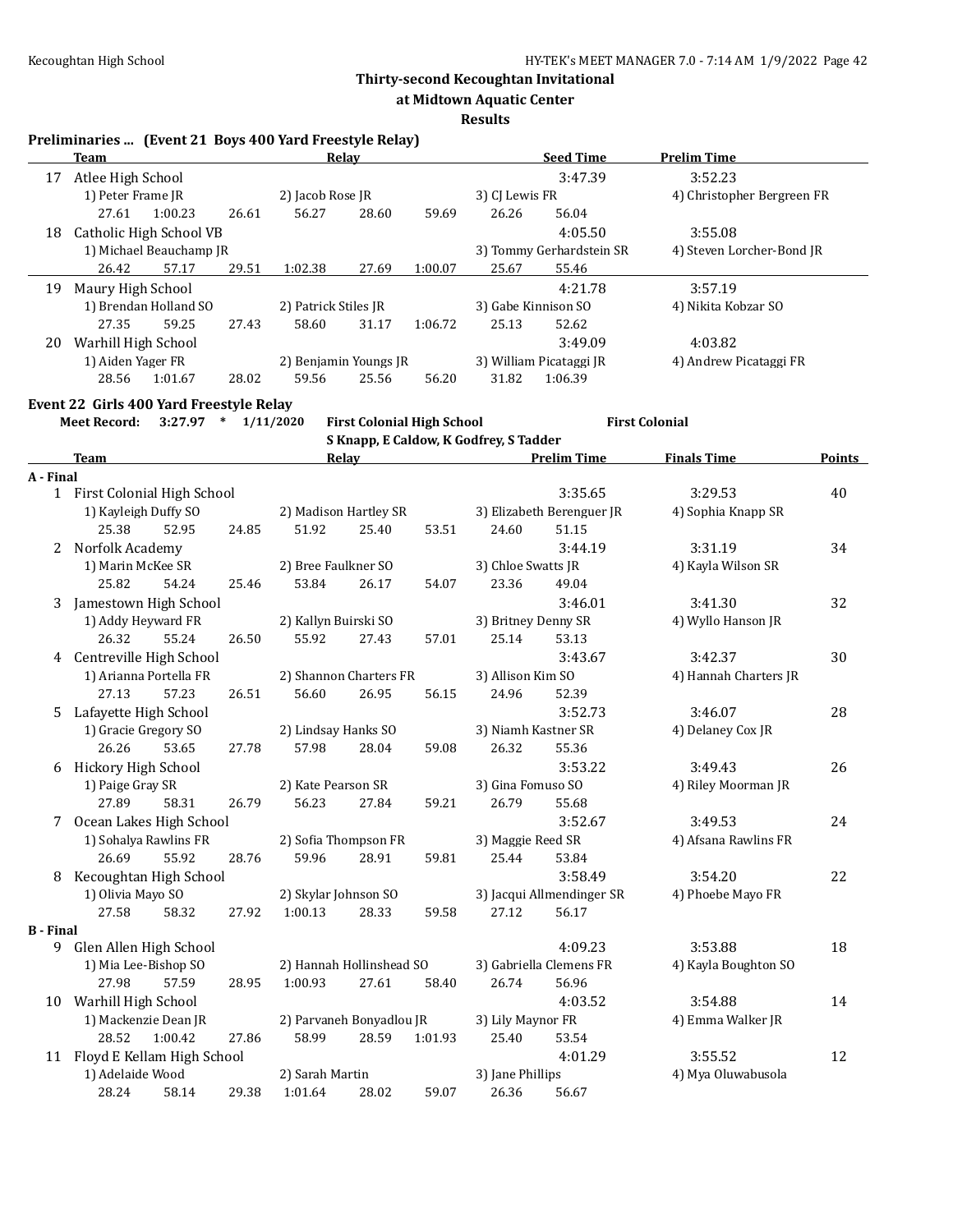**at Midtown Aquatic Center**

#### **Results**

**B - Final ... (Event 22 Girls 400 Yard Freestyle Relay)**

|    | Team                       |                        |       |                        | Relay |         |                     | <b>Prelim Time</b>       | <b>Finals Time</b>      | <b>Points</b> |
|----|----------------------------|------------------------|-------|------------------------|-------|---------|---------------------|--------------------------|-------------------------|---------------|
| 12 |                            | Menchville High School |       |                        |       |         |                     | 4:04.20                  | 3:57.89                 | 10            |
|    |                            | 1) Brooke Ferguson FR  |       | 2) Allie Cerny SR      |       |         |                     | 3) Madeline Donaldson SO | 4) Maddie Wolfe FR      |               |
|    | 28.48                      | 1:00.47                | 28.22 | 1:00.32                | 27.81 | 58.74   | 27.13               | 58.36                    |                         |               |
| 13 | York High School           |                        |       |                        |       |         |                     | 4:13.00                  | 4:03.49                 | 8             |
|    | 1) Nora McMullen           |                        |       | 2) Payton Montieth FR  |       |         | 3) Lilyanna Persson |                          | 4) Kalei South          |               |
|    | 28.73                      | 1:00.42                | 29.56 | 1:02.72                | 29.47 | 1:02.37 | 27.78               | 57.98                    |                         |               |
|    | 14 Frank W Cox High School |                        |       |                        |       |         |                     | 4:06.89                  | 4:04.26                 | 6             |
|    | 1) Lexi Bradshaw SO        |                        |       | 2) Rose Bannon         |       |         | 3) Lily Hill SR     |                          | 4) Frankie DeAngelis FR |               |
|    | 29.04                      | 1:00.52                | 28.92 | 1:03.00                | 29.10 | 1:02.40 | 27.54               | 58.34                    |                         |               |
| 15 | Atlee High School          |                        |       |                        |       |         |                     | 4:12.90                  | 4:07.23                 | 4             |
|    | 1) Taylor Downes SO        |                        |       | 2) Morgan Pritchard JR |       |         | 3) Caitlyn Lane SR  |                          | 4) Megan Lane JR        |               |
|    | 28.72                      | 59.96                  | 29.36 | 1:02.49                | 31.56 | 1:05.48 | 28.35               | 59.30                    |                         |               |
| 16 |                            | Landstown High School  |       |                        |       |         |                     | 4:25.90                  | 4:26.73                 | 2             |
|    | 1) Caitlyn Moore SR        |                        |       | 2) Adriana Yeiter SR   |       |         | 3) Emma Counts JR   |                          | 4) Bella Marks SR       |               |
|    | 28.02                      | 58.90                  | 31.63 | 1:08.70                | 34.85 | 1:13.34 | 31.58               | 1:05.79                  |                         |               |

**Event 22 Girls 400 Yard Freestyle Relay**

**Meet Record: 3:27.97 \* 1/11/2020 First Colonial High School First Colonial S Knapp, E Caldow, K Godfrey, S Tadder**

|    | <b>Team</b>                  |                        |                      |                      | <b>Relay</b>           |                           |                      | <b>Seed Time</b>        | <b>Prelim Time</b>      |  |
|----|------------------------------|------------------------|----------------------|----------------------|------------------------|---------------------------|----------------------|-------------------------|-------------------------|--|
|    | <b>Preliminaries</b>         |                        |                      |                      |                        |                           |                      |                         |                         |  |
|    | 1 First Colonial High School |                        |                      |                      |                        |                           | <b>NT</b>            | $3:35.65$ q             |                         |  |
|    | 1) Kayleigh Duffy SO         |                        |                      |                      | 2) Madison Hartley SR  |                           | 3) Addy Roberts SO   |                         | 4) Sophia Knapp SR      |  |
|    | 24.97                        | 52.41                  | 25.63                | 53.51                | 26.44                  | 56.83                     | 25.08                | 52.90                   |                         |  |
| 2  | Centreville High School      |                        |                      |                      |                        |                           | 3:46.24              | 3:43.67<br>$\mathbf{q}$ |                         |  |
|    |                              | 1) Arianna Portella FR |                      |                      | 2) Shannon Charters FR |                           | 3) Allison Kim SO    |                         | 4) Hannah Charters JR   |  |
|    | 27.22                        | 56.99                  | 26.52                | 56.78                | 27.24                  | 56.54                     | 24.84                | 53.36                   |                         |  |
| 3  | Norfolk Academy              |                        |                      |                      |                        |                           |                      | 3:38.70                 | $3:44.19$ q             |  |
|    | 1) Kayla Wilson SR           |                        |                      | 2) Chloe Swatts JR   |                        |                           | 3) Bree Faulkner SO  | 4) Marin McKee SR       |                         |  |
|    | 26.36                        | 54.90                  | 27.45                | 56.89                | 26.87                  | 57.14                     | 25.84                | 55.26                   |                         |  |
| 4  | Jamestown High School        |                        |                      |                      |                        |                           |                      | 3:38.56                 | 3:46.01<br>$\mathbf{q}$ |  |
|    | 1) Addy Heyward FR           |                        | 2) Kallyn Buirski SO |                      | 3) Britney Denny SR    |                           | 4) Wyllo Hanson JR   |                         |                         |  |
|    | 25.43                        | 54.18                  | 27.52                | 57.66                | 27.70                  | 57.70                     | 26.51                | 56.47                   |                         |  |
| 5. | Ocean Lakes High School      |                        |                      |                      |                        |                           | 3:46.30              | 3:52.67<br>$\mathbf{q}$ |                         |  |
|    | 1) Sohalya Rawlins FR        |                        |                      | 2) Sofia Thompson FR |                        | 3) Maggie Reed SR         |                      | 4) Afsana Rawlins FR    |                         |  |
|    | 27.18                        | 56.86                  | 29.55                | 1:02.38              | 28.05                  | 59.01                     | 25.92                | 54.42                   |                         |  |
| 6  | Lafayette High School        |                        |                      |                      |                        |                           | 3:50.02              | $3:52.73$ q             |                         |  |
|    | 1) Delaney Cox JR            |                        | 2) Niamh Kastner SR  |                      | 3) Lindsay Hanks SO    |                           | 4) Gracie Gregory SO |                         |                         |  |
|    | 27.28                        | 56.70                  | 28.31                | 59.83                | 28.63                  | 1:00.60                   | 26.70                | 55.60                   |                         |  |
| 7  | Hickory High School          |                        |                      |                      |                        |                           |                      | 4:08.08                 | 3:53.22<br>$\mathbf{q}$ |  |
|    | 1) Kate Pearson SR           |                        | 2) Carson Yoder SR   |                      | 3) Paige Gray SR       |                           | 4) Riley Moorman JR  |                         |                         |  |
|    | 27.43                        | 57.03                  | 29.78                | 1:02.49              | 27.30                  | 57.86                     | 26.73                | 55.84                   |                         |  |
| 8  | Kecoughtan High School       |                        |                      |                      |                        |                           |                      | 3:49.82                 | 3:58.49<br>q            |  |
|    | 1) Olivia Mayo SO            |                        | 2) Skylar Johnson SO |                      |                        | 3) Jacqui Allmendinger SR | 4) Phoebe Mayo FR    |                         |                         |  |
|    | 27.80                        | 57.97                  | 29.81                | 1:03.47              | 28.44                  | 59.98                     | 27.17                | 57.07                   |                         |  |
| 9  | Floyd E Kellam High School   |                        |                      |                      |                        |                           |                      | <b>NT</b>               | 4:01.29<br>$\mathsf{q}$ |  |
|    | 1) Mya Oluwabusola           |                        |                      | 2) Adelaide Wood     |                        | 3) Jane Phillips          |                      | 4) Sarah Martin         |                         |  |
|    | 27.78                        | 59.10                  | 29.14                | 1:00.58              | 27.95                  | 59.25                     | 29.70                | 1:02.36                 |                         |  |
| 10 | Warhill High School          |                        |                      |                      |                        |                           |                      | 4:14.31                 | 4:03.52<br>$\mathbf{q}$ |  |
|    | 1) Parvaneh Bonyadlou JR     |                        | 2) Mackenzie Dean JR |                      | 3) Lily Maynor FR      |                           | 4) Emma Walker JR    |                         |                         |  |
|    | 29.24                        | 1:02.16                | 28.59                | 1:01.29              | 28.89                  | 1:01.64                   | 27.53                | 58.43                   |                         |  |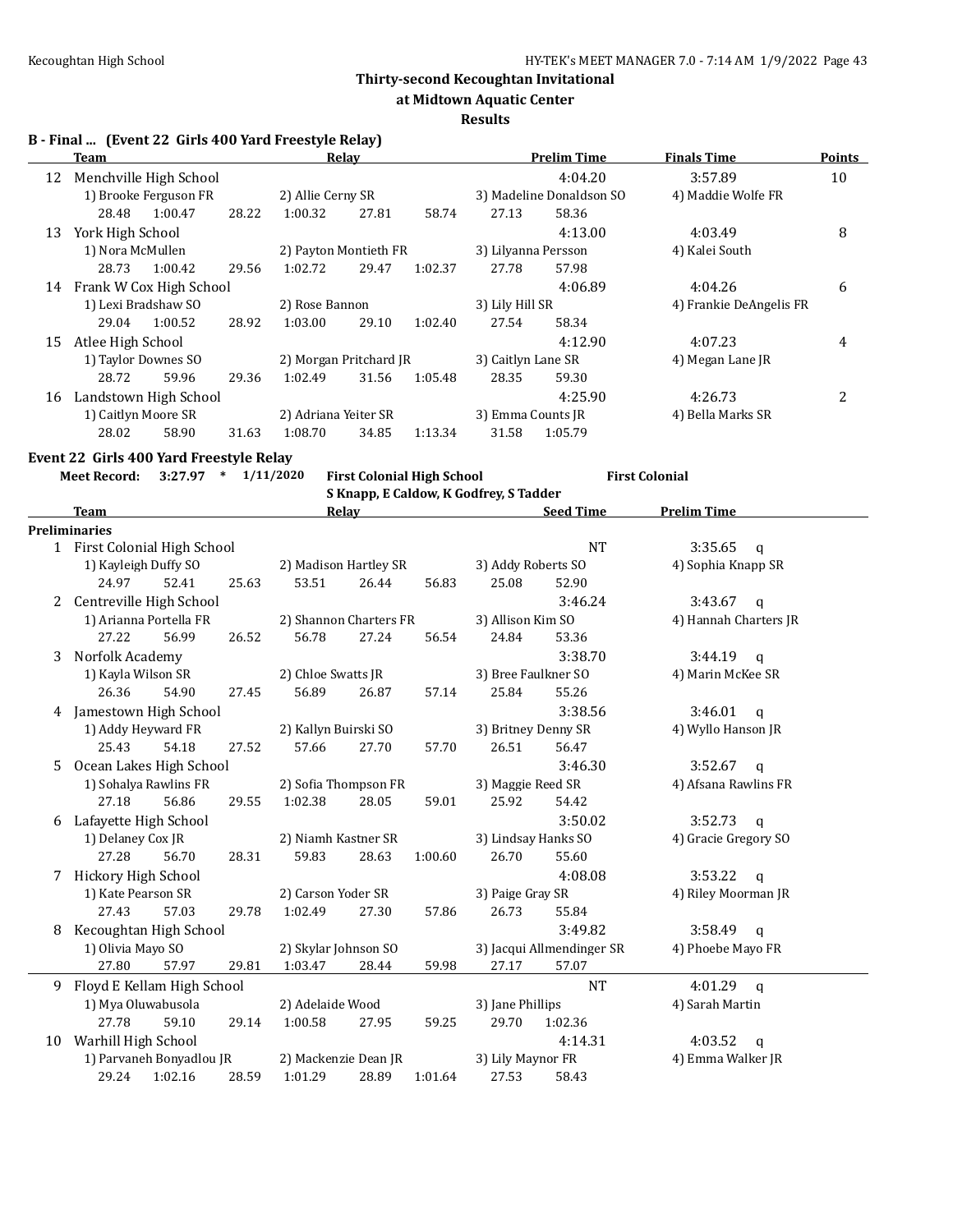**at Midtown Aquatic Center**

#### **Results**

# **Preliminaries ... (Event 22 Girls 400 Yard Freestyle Relay)**

|    | <u>Team</u>                                   | <b>Relay</b>                              | <b>Seed Time</b>               | <b>Prelim Time</b>      |
|----|-----------------------------------------------|-------------------------------------------|--------------------------------|-------------------------|
|    | 11 Menchville High School                     |                                           | 4:02.38                        | 4:04.20<br>$\mathbf q$  |
|    | 1) Brooke Ferguson FR                         | 2) Allie Cerny SR                         | 3) Madeline Donaldson SO       | 4) Maddie Wolfe FR      |
|    | 28.58<br>1:00.49<br>28.87                     | 1:01.99<br>28.98<br>1:07.37               | 22.19<br>54.35                 |                         |
|    | 12 Frank W Cox High School                    |                                           | <b>NT</b>                      | 4:06.89<br>$\mathsf{q}$ |
|    | 1) Frankie DeAngelis FR                       | 2) Rose Bannon                            | 3) Lily Hill SR                | 4) Lexi Bradshaw SO     |
|    | 28.05<br>59.85<br>29.88                       | 1:03.83<br>29.54<br>1:02.96               | 28.68<br>1:00.25               |                         |
| 13 | Glen Allen High School                        |                                           | 4:04.02                        | 4:09.23<br>$\mathsf{q}$ |
|    | 1) Mia Lee-Bishop SO                          | 2) Hannah Hollinshead SO                  | 3) Kayla Boughton SO           | 4) Gabriella Clemens FR |
|    | 29.46<br>1:00.71<br>31.08                     | 1:05.41<br>27.87<br>1:00.12               | 29.84<br>1:02.99               |                         |
|    | 14 Atlee High School                          |                                           | 4:10.03                        | 4:12.90<br>q            |
|    | 1) Morgan Pritchard JR                        | 2) Megan Lane JR                          | 3) Caitlyn Lane SR             | 4) Taylor Downes SO     |
|    | 29.82<br>1:02.44<br>28.98                     | 1:00.40<br>31.81<br>1:06.56               | 29.73<br>1:03.50               |                         |
|    | 15 York High School                           |                                           | <b>NT</b>                      | 4:13.00<br>$\mathsf{q}$ |
|    | 1) Lilyanna Persson                           | 2) Payton Montieth FR                     | 3) Trinity Fields FR           | 4) Nora McMullen        |
|    | 29.93<br>1:02.18<br>30.45                     | 31.53<br>1:03.48<br>1:06.63               | 28.65<br>1:00.71               |                         |
|    | 16 Landstown High School                      |                                           | <b>NT</b>                      | 4:25.90<br>q            |
|    | 1) Emma Counts JR                             | 2) Bella Marks SR                         | 3) Adriana Yeiter SR           | 4) Caitlyn Moore SR     |
|    | 34.84<br>1:12.59<br>31.68                     | 1:05.91<br>32.47<br>1:08.77               | 28.34<br>58.63                 |                         |
| 17 | Maury High School                             |                                           | 5:15.88                        | 4:34.78                 |
|    | 1) Abigail Shomaker SO                        | 2) Katie O'Malley FR                      | 3) Courtney Pegram JR          | 4) Jane Kiefner FR      |
|    | 1:03.74<br>30.29<br>1:37.26                   | 2:16.89<br>30.29                          | 1:37.58                        |                         |
|    |                                               |                                           |                                |                         |
|    | 40.31                                         |                                           |                                |                         |
|    | Event 107 Boys 50 Yard Freestyle Swim-off     |                                           |                                |                         |
|    | <b>Meet Record:</b><br>$21.09$ *<br>1/13/2001 | <b>Joel Cross</b>                         | <b>Bethel</b>                  |                         |
|    | Name                                          | Yr School                                 | <b>Seed Time</b>               | <b>Prelim Time</b>      |
|    | <b>Preliminaries - Swim-off</b>               |                                           |                                |                         |
|    | 1 Joe Hutchinson                              | SR First Colonial High School             | NT                             | 23.32<br>q              |
|    | 2 AJ Prest                                    | JR Grassfield High School                 | <b>NT</b>                      | 24.26<br>$\mathbf q$    |
|    | <b>Combined Team Scores</b>                   |                                           |                                |                         |
|    |                                               | Combined Team Scores - Through Event 107  |                                |                         |
|    | 1. First Colonial High School                 | 493                                       | 2. Norfolk Academy             | 451                     |
|    | 3. Jamestown High School                      | 360.5                                     | 4. Ocean Lakes High School     | 351                     |
|    | 5. Hickory High School                        | 314                                       | 6. Centreville High School     | 311.5                   |
|    | 7. Lafayette High School                      | 276                                       |                                | 253                     |
|    |                                               |                                           | 8. Grafton High School         |                         |
|    | 9. Menchville High School                     | 230                                       | 10. Floyd E Kellam High School | 221                     |
|    | 11. Glen Allen High School                    | 177                                       | 12. Atlee High School          | 145                     |
|    | 13. York High School                          | 127.5                                     | 14. Frank W Cox High School    | 115.5                   |
|    | 15. Landstown High School                     | 114                                       | 16. Grassfield High School     |                         |
|    | 17. Kecoughtan High School                    | 93                                        | 18. Warhill High School        |                         |
|    | 19. Catholic High School VB                   | 51                                        | 20. Maury High School          | 97<br>52<br>35          |
|    | <b>Scores - Women</b>                         |                                           |                                |                         |
|    |                                               | Women - Team Rankings - Through Event 107 |                                |                         |

| 1. First Colonial High School | 324 | 2. Jamestown High School      | 248 |
|-------------------------------|-----|-------------------------------|-----|
| 3.   Norfolk Academy .        | 224 | 4. Centreville High School    | 147 |
| 5. Hickory High School        | 146 | 6. Floyd E Kellam High School | 139 |
| 7. Menchville High School     | 123 | 8. Lafayette High School      | 119 |